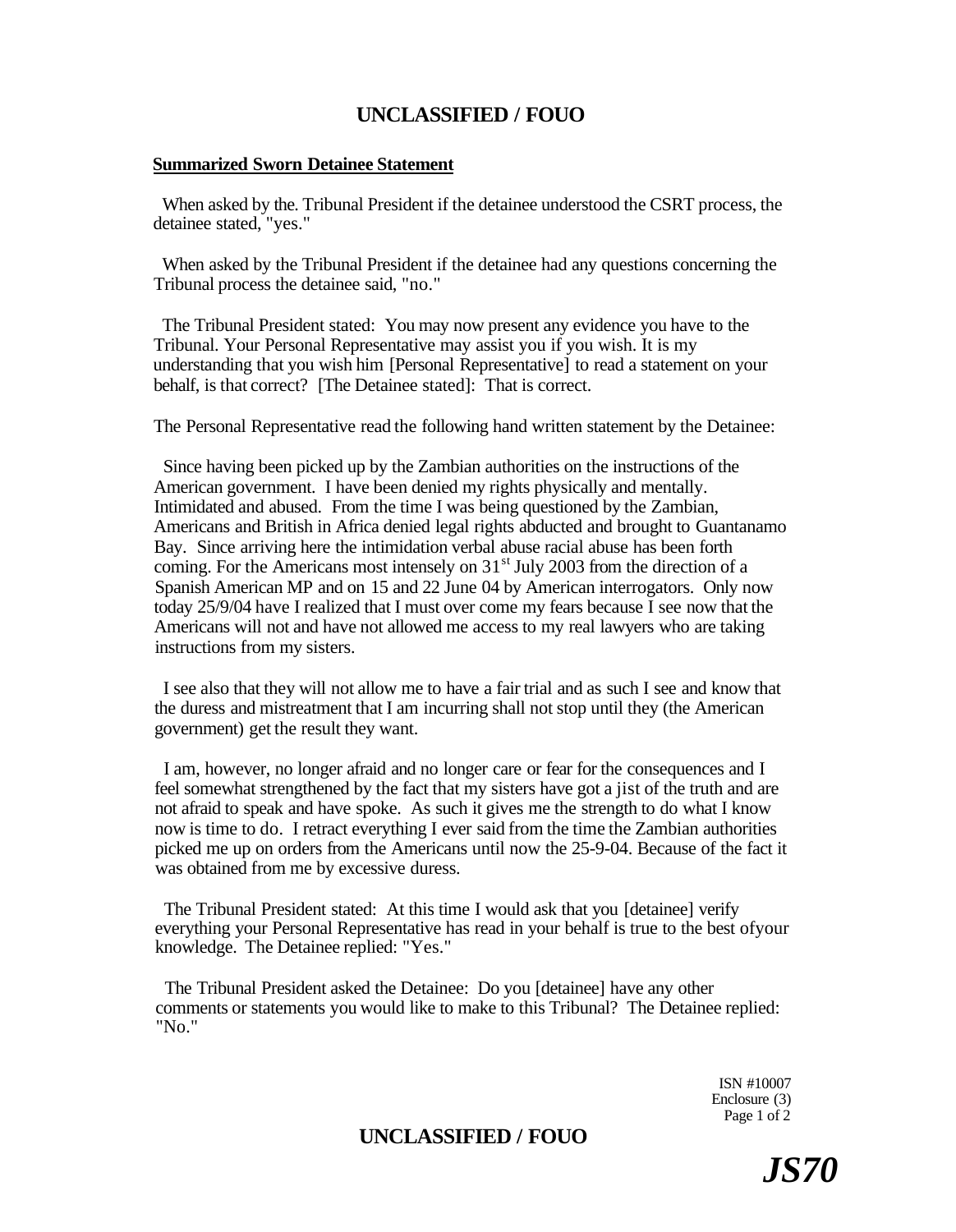# **Summarized Answers in Response to Questions by the Tribunal Members**

Q. Why did you [detainee] travel to Afghanistan?

[The Detainee did not answer the question.]

The Tribunal President stated: He [detainee] has the right not to answer any questions if he chooses not to do so.

The Tribunal President asked the Detainee: Would you [detainee] like to answer questions from the board or would you choose not to do so? The Detainee replied: You [Tribunal] denied me access to witnesses who know the reason I went to Africa. Now you [Tribunal] say that or they [US government] say that I went for such and such reasons, where did they [US government] obtain this information? I have people to verify what was spoken prior to my arrival in Africa as to why I went mere. So, you [Tribunal] want answers to something but yet you won't let me (inaudible: get or give) answers to something else. So, I wish not to say anything other than what has been stated by my Representative.

Q. Personal Representative, do you have any other evidence to present to this Tribunal?

A. No.

# **AUTHENTICATION**

I certify the material contained in this transcript is a true and accurate summary of the testimony given during the proceedings.



**ISN #10007 Enclosure (3) Page 2 of 2** 

Jill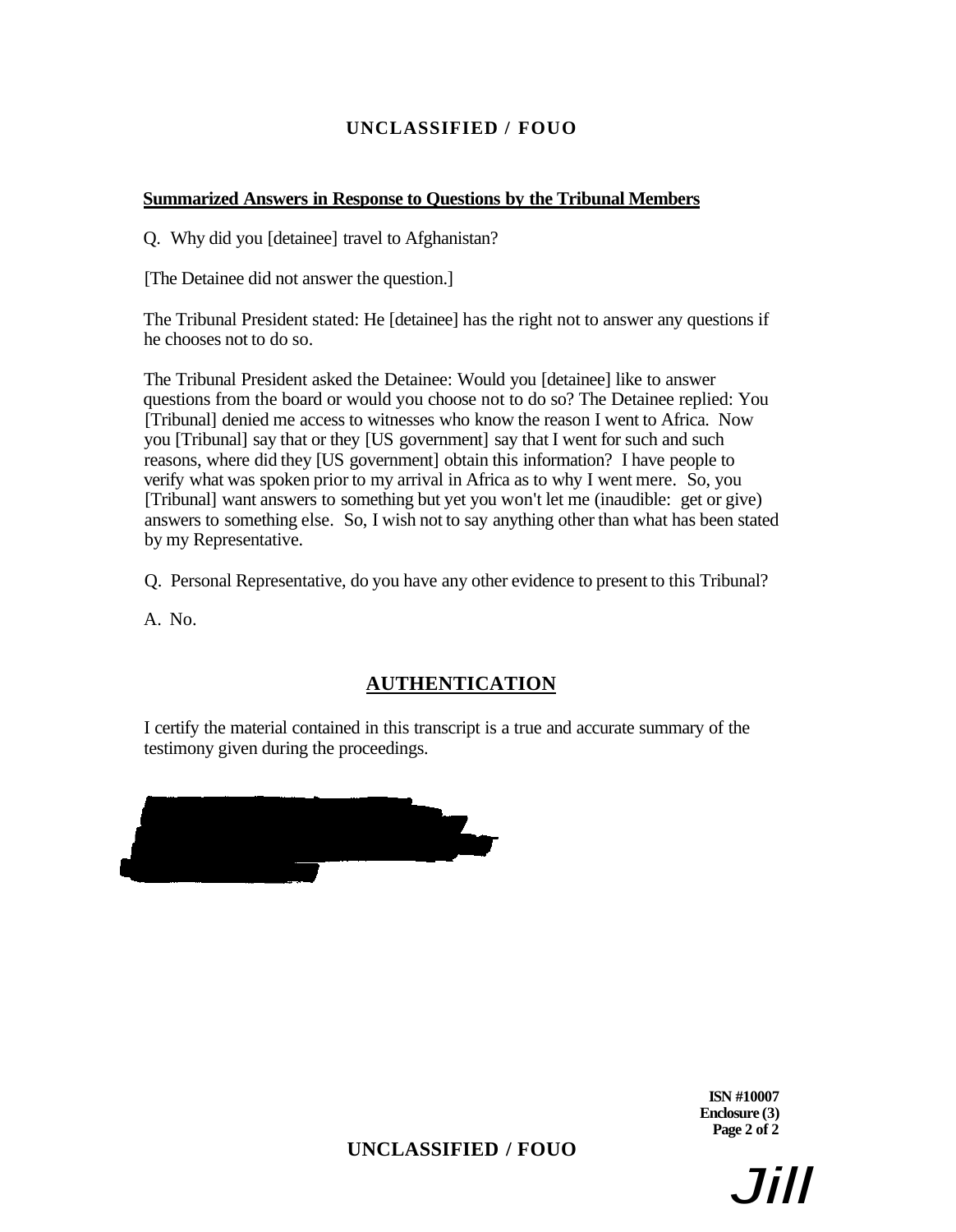p. 4

S.IIVC6 Mfll/nvq &6HM PKKfo *up*  fty T<sub>J</sub>-x- T-flmrim/v  $\overline{GO}$  fW $\overline{O}$  >  $\overline{O}$  re-s  $\overline{O}$ *rbH&Kf # Trie )r\)siUKc.Vom* OF Dervi6D roy Kj<j#f£ . PH/Syciauy dmc-rvrALy ^ ;N *Ti rv\ \ & i>i QTD* d-A^osep : fao^ w- *Time-* J u>s beiv<j Gd)C'sr;o/v to p>y THe *f?/w&A,*  DtwK-D LC^/H . friers R^DDCT^

*NlorJ V&i^PiU* W60SC RAC /ft\*. Qf303^  $\&$  *w)* $\&$ *i* 1 c *to*\*) s / /voos r *pi*^*K*^*e*^*t* //v 7>n,^  $-$  t v eiw " $\gg$  sf JoLy Zoo^ /fto ^ /AK-

*itvr&KeWfoKs*, DKAy loosel y# f6 oAy

J »}& S f Of GO ^ Cow^ roy *f-£&/il* 

 $-V\$  ^/LL /UOr  $\rightarrow$  ///\*,£• /v6T *PILLOW rf)(c* Access 7^ fly R^ k *Lbkjy^fis IAJJJO Pn.£ TPijcjrvi; Jrv'srun. T/OAJ* .S Page / of ^ • • Exhibit "D\_?L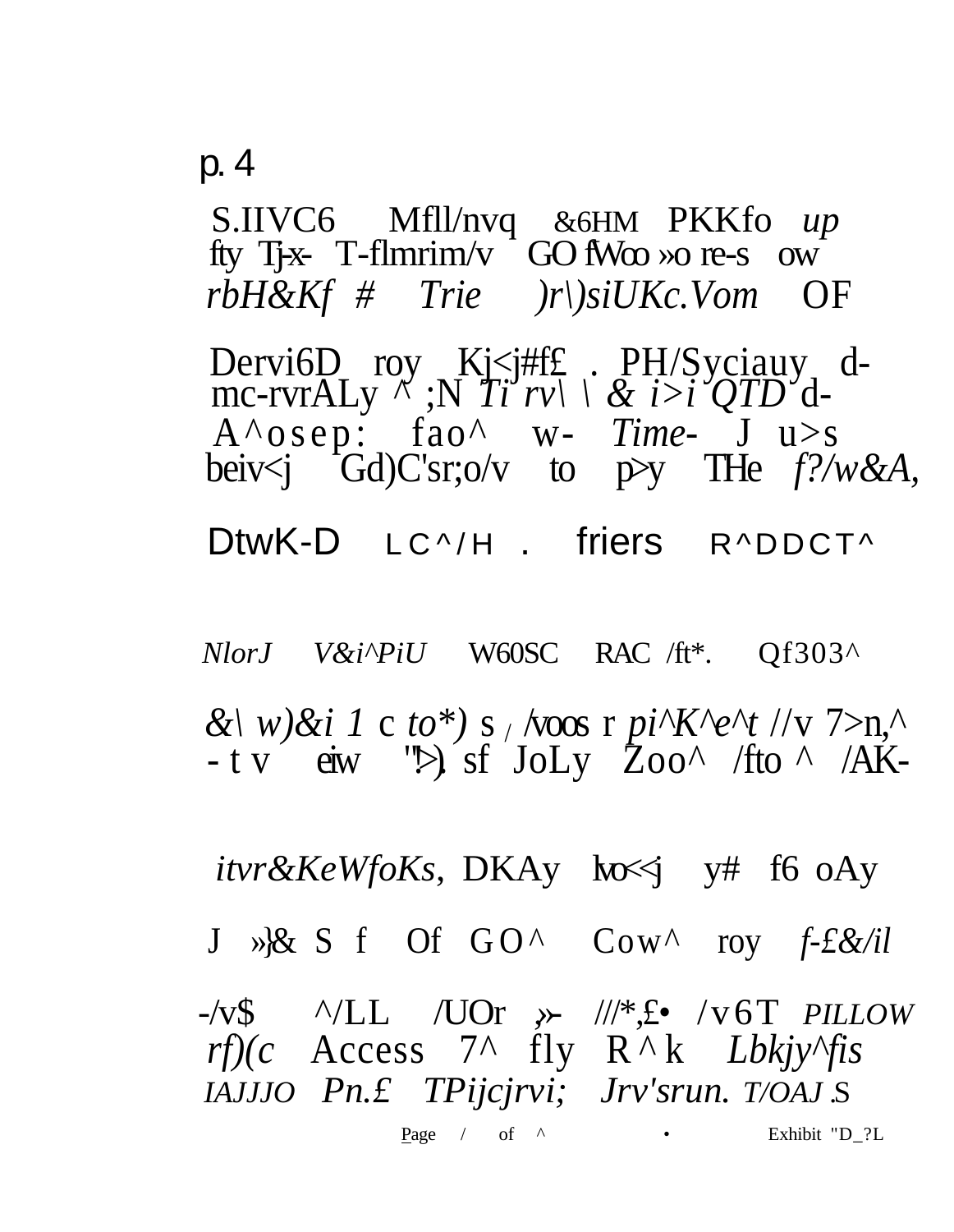*Pkoir)* my sisTtxs \$ I sec- ALSO n # T *THCY* tofiL IVOT RILOu;  $rr \n\&$  To ^(j f A #>/«. TRIAL, *h^h* HS SOC^'JS&S-' "#M KNOu 1W TW£ O0(l«S c)- WJSJ  $ThQritf$  mervT  $MAT$  I  $j\gg$   $\}$ n  $JvCb(l(l)/0C_0)$ SJ^U WoT S7&P Dn>r/L T^c-'y C The PiMQrnicfliv  $qO \le CYI$  mc~n) T ) t;n

The Con;  $5 \text{ f}\$  $5 \text{ f}\$  $5 \text{ f}\$  $5 \text{ f}\$  $5 \text{ f}\$  $5 \text{ f}\$  $6 \text{ f}\$  $8 \text{ A}$  $1 \text{ H} \text{f}\$  $1 \text{ H} \text{f}\$  $1 \text{ f}\$ By r^ T^rr *THW my sisTf/i, Hmc&fpi* Ji ST op r/ye #? 77?^r// *j. m&* 

*m STietvrH To DO wmr i^wou hjocu Is Time- To, )ti£rar)CT (-u&iv Mn>c<* J *&J£R \$tuo ptiom The rime*rN6 2/^i3WM *f]i)Wonire<; picueo m&~* 

UWT/L  $i\$ ioto  $mc-25-1-OH-$  E>ecm>\* OF  $\mathbb{U}\rightarrow$  F<sup>o</sup>CT 7>flr i / *uf£ o&miruc-D ffiom* r3y eyresfi;\*?- DOR ess.

Page  $Z$ , of  $"$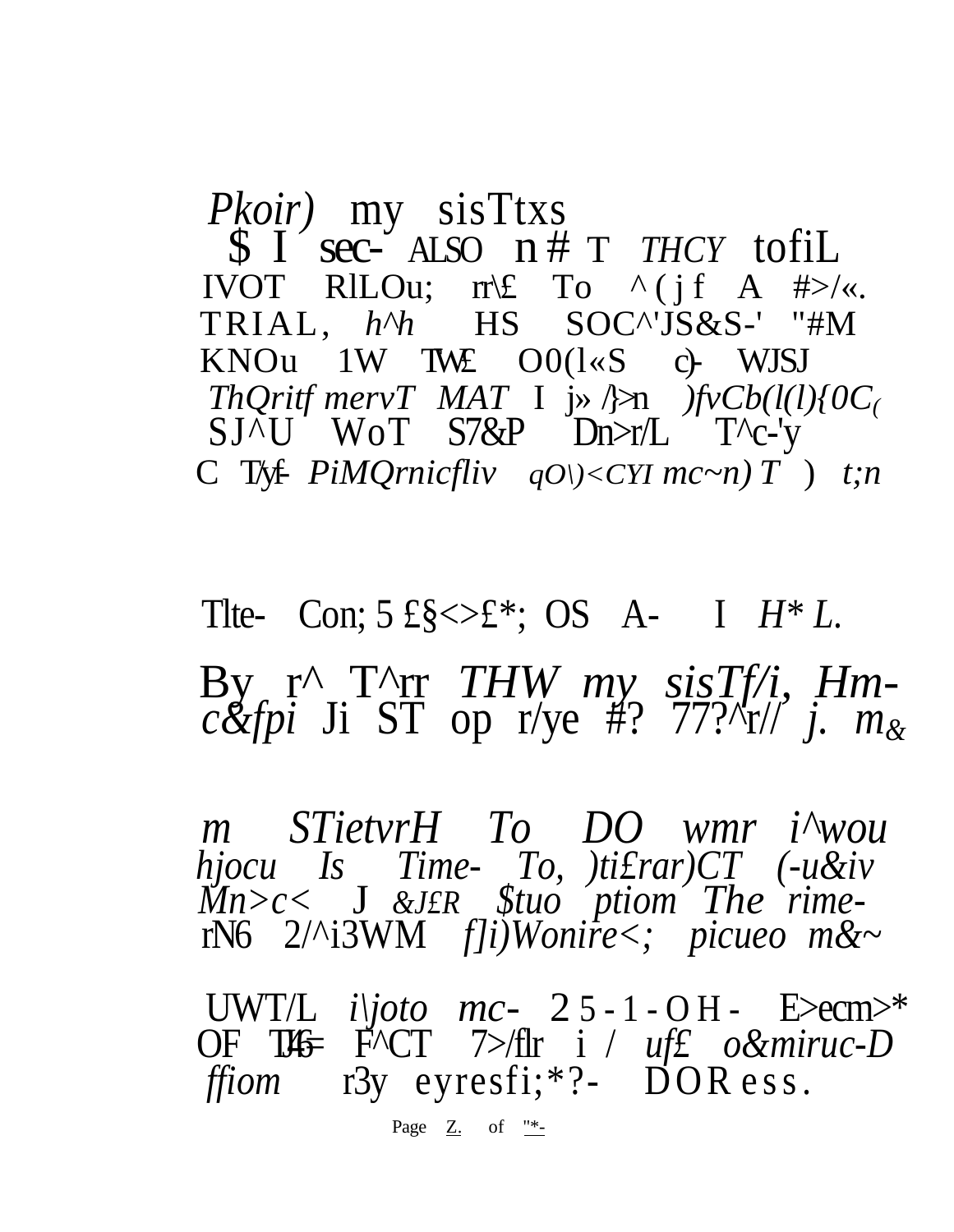# *The Tribunal President advised the Detainee that he would not be permitted to read classified evidence, and the following discussion ensued:*

Detainee: Is it possible to see this evidence, in order to refute it?

Tribunal President: The classified information cannot be made available to you for reasons of national security. You may see the unclassified evidence.

Detainee: The past three years, through all of my interrogations, the evidence presented in the Unclassified Summary is basically a summary of what I've said in the interrogations before. The interrogators have talked and discussed every issue, big and little, that has been said. I'm not expecting there to be anything more than what is written here in the classified evidence, because the interrogators have not discussed any other evidence besides this.

Tribunal President: We don't know what might be in the classified evidence; we have yet to see it.

Detainee: I do not know what the Recorder has presented, in terms of evidence, but I do know that a lot of witnesses here, other Detainees here, are against my country. Some are Iraqis or other nationalities and may say something against me because of their dislike for my country. Some people here are crazy and not reasonable and some have talked with us Kuwaitis about the fact that they do not like our country. They may have said something against me because of that.

Tribunal President: We will take the things you have brought to our attention into consideration. We will give you an opportunity shortly to go into detail any information on the Unclassified Summary, as well as anything else you would like us to be aware of.

#### *The Tribunal President continued reading the hearing instructions to the Detainee.*

#### **Summarized Sworn Detainee Statement**

*The Detainee was sworn.* 

#### • **3(a) The Detainee is an Al Qaeda and/or Taliban supporter.**

This is very far from the truth and I deny it completely. I have worked with charity organizations for seven years and the Taliban had been governing Afghanistan for six years. Al Qaeda, who knows how long they've been around? Since the 90's or since the days of the Russians?

Not one day in my life had I traveled to Afghanistan, Iran or Pakistan and I never transferred even \$1.00 into the accounts of any of these people.

> ISN#065 Enclosure (3) Page 1 of 24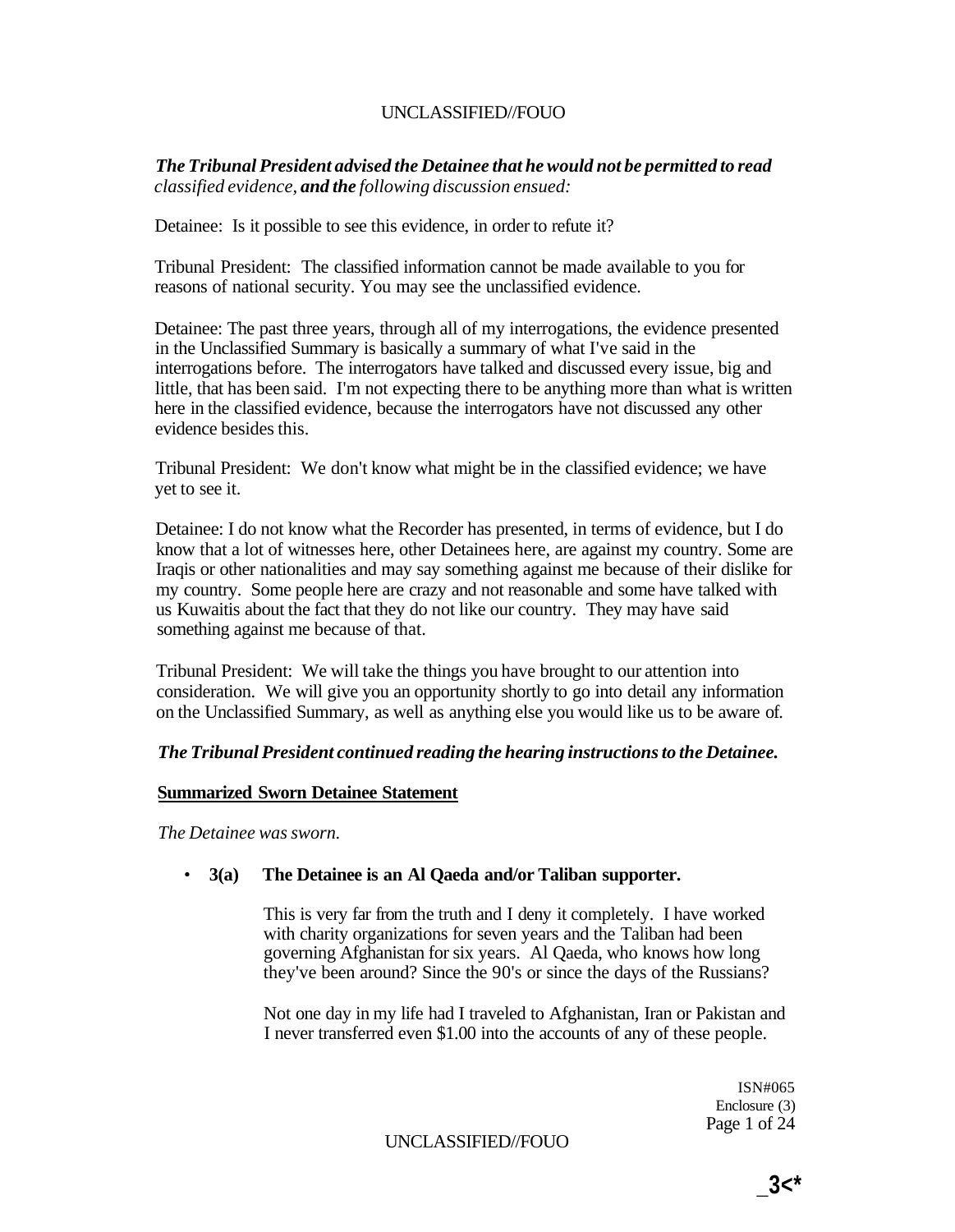The Americans, the FBI and the CIA, know this. My name is not even on any of their "black lists."

The Taliban has been around for six years and enforce the (inaudible) Islamic law and they destroyed the statue of Buddha. All of this did not attract me to help them for even one day.

All of the sudden I am an Al Qaeda and/or Taliban supporter? This is something that is, quite honestly, very very far from the rest of the evidence. I did not expect this to be on here.

Regarding these points, some of them are correct, but the interrogators have altered their meanings. Some points have some words changed and some are very far from the truth. Some points have never been mentioned to me in three years. If you wish, I'll go through each point separately and elaborate on each one.

• **3(a)l The Detainee traveled from Kuwait, through the United Arab Emirates to Bahrain, to Iran, and finally to Kabul, Afghanistan on 2 October 01.** 

> **I** did not travel to Bahrain; I traveled from Kuwait to the United Arab Emirates to Iran, and that was my final destination point.

I had seen the news, and even CNN was reporting that there were 2 million refugees that were fleeing from Afghanistan to Iran. I wanted, to my ability, to work with charity organizations, NGO's I had worked before in Zagreb, Croatia for 1 *Vz* years and for 5 *Vi* or 6 years in Bosnia.

I will mention this more, but this is just to address why I was going to Iran.

The 2 million refugees in Iran and the million refugees in Pakistan; their situation was terrible and sad. I was very touched by this and I felt the need to help. I went to Iran to see this for myself. Those of us who work with charities do not put too much emphasis on what we hear from the media. We like to see it for ourselves; we have to see the reality of the situation. I took about 1 to 1 *V2* months leave from my work, so I could briefly see what the situation was.

I did raise \$10,000 before I went there, and that is approximately 3,000 Kuwaiti Dinars. For Kuwaitis, 3000 Kuwaiti Dinars is not a large sum of money at all. About 1/3 of that amount I contributed myself and the rest of the money was from my brothers and sisters. I was very quick and

> **ISN# 065 Enclosure (3)**  Page 2 of 24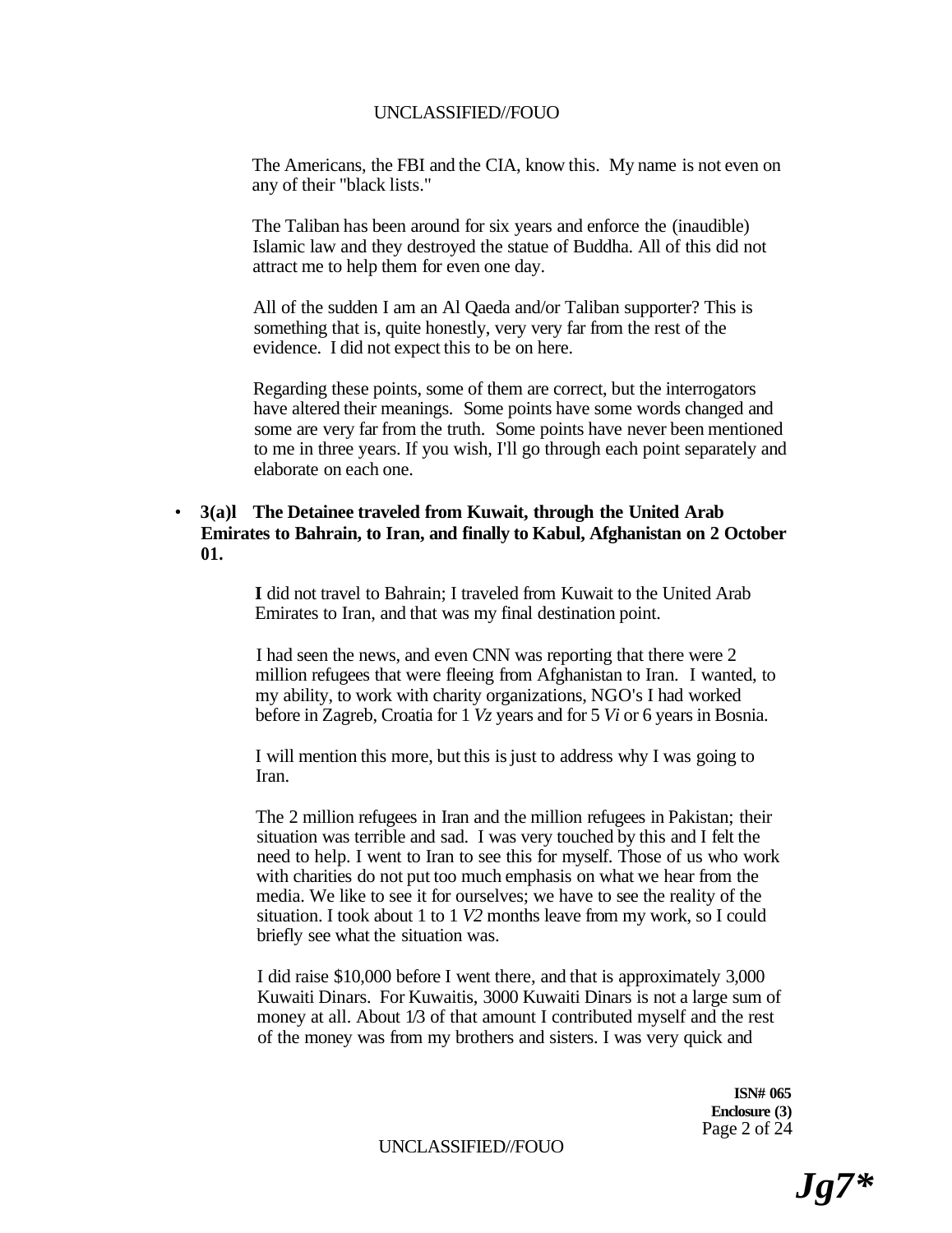necessary because I was going to see 2 million refugees, so it wouldn't make sense to go empty handed.

I went to Iran and went to the borders and I didn't see anything. At that point, I had to make a decision, either to go in [to Afghanistan] or to go back, so I decided to go in.

The interrogators asked me why I decided to go into Afghanistan when I knew the Americans would go into this war with Afghanistan. I told them that if I had known the Americans were going to enter the war, I would not have gone in. Also, if I had known that they were not going to apply the Geneva Convention, especially to people working in charity organizations, I would not have gone in.

I always repeat this to the interrogators, a statement from the Secretary of Defense. I remember this statement very well and I'm going to say it in English. "He who thinks we will fire a couple of cruise missiles to Afghanistan is mistaken. This war is going to be a political war, an economical war, an information war and an intelligence war." They didn't say it was going to be a military effort. This was a statement that was repeated by all American officials. The Secretary of Defense said this was going to be an unconventional war.

The Americans were not stupid. They were not going to commit all their troops to go into Afghanistan to die, like the Russians and the British. The same thing was said by military analysts on the news. I saw it myself, on the news. The Americans were not going to be foolish, and that's why I made the decision, that ultimately brought me here, to go into Afghanistan to see those 2 million refugees, that apparently were not even there.

#### • **3(a)2 The Detainee is a member of the non-governmental organization (NGO) Kuwaiti Joint Relief Committee.**

It is true; I was a member of the Kuwaiti Joint Relief Committee from 1993 until 1999. From 1993 to mid 19941 was in Zagreb, Croatia and from 1995 to 19991 was in Bosnia. The Kuwaiti Joint Relief Committee didn't have anything to do with me going to Afghanistan, because in 1999 I was done with it.

#### • 3(a)3 **The Kuwaiti Joint Relief Committee is suspected of providing funding and travel documents for mujahadin. Possible links to Al Qaeda.**

This is apparently explaining 3(a)2 and is against me, it seems. The Kuwaiti Joint Relief Committee was in Bosnia from 1993. The Americans were in Bosnia from 1995 to 1999, or until I left They might have been

> **ISN#065 Enclosure (3)**  Page 3 of 24

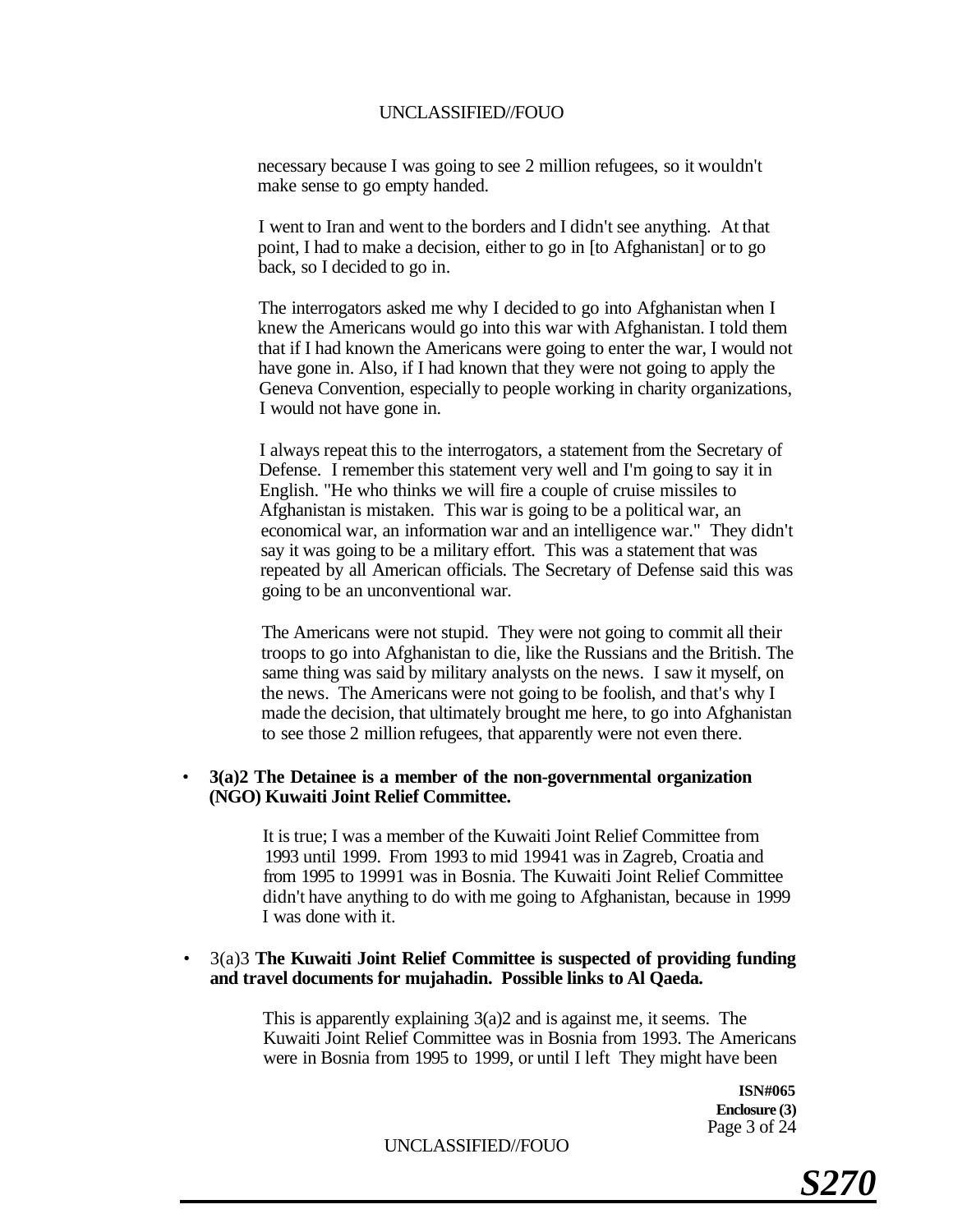there longer. No one ever gave this committee any trouble or said anything about their activities in Bosnia. On the contrary, the Americans would come and meet with us and with the head of the committee. We were given many thanks from the Bosnian government, the American government and the Croatian government, for the work this Joint Relief Committee was doing in Bosnia.

No one ever voiced any opposition against what we were doing until September  $11^*$ . Only after September  $11<sup>th</sup>$  is this point being brought up.

If you look at the wording of this statement it says "suspected" or "possible." Nothing concrete. It's all speculation. Only after September  $11<sup>th</sup>$  did it become like this. It's not normal.

## • **3(a)4 The Detainee admits raising \$10,000 (USD) and transporting it to Afghanistan.**

I think I covered this in my response to 3(a), but quickly I'll go over it. Yes, I did raise \$10,000 but it was not to transport it to Afghanistan. This statement implies that I was going to meet someone in Afghanistan and is not correct.

Yes, I did raise \$10,000 but this amount is very trivial in Kuwait

## • **3(a)S The Detainee admitted fleeing with others due to the "opposition," (Northern Alliance) taking over the city.**

This is true, but I was not with anyone else. I went by myself. I did flee, but not only because the Northern Alliance was taking over the city, but also because the residents of the city were killing Arabs.

I had my own personal interpreter with me who helped me. We were working every day from the morning until sunset. We would work all day, meeting with the poor people and the orphans.

Thank God, one day my interpreter said I shouldn't go back to the city because the Northern Alliance was either nearing the city or had already taken the city, but people inside the city were killing any Arabs in the city at the time. So, I left by myself.

Later on, I met other Arabs that were with Afghanis. They rounded us all up together. It was a very long trip to Pakistan and at that point, we surrendered ourselves at the Pakistan border. We turned ourselves in to the Pakistanis at their border.

> ISN# 065 Enclosure (3) Page 4 of 24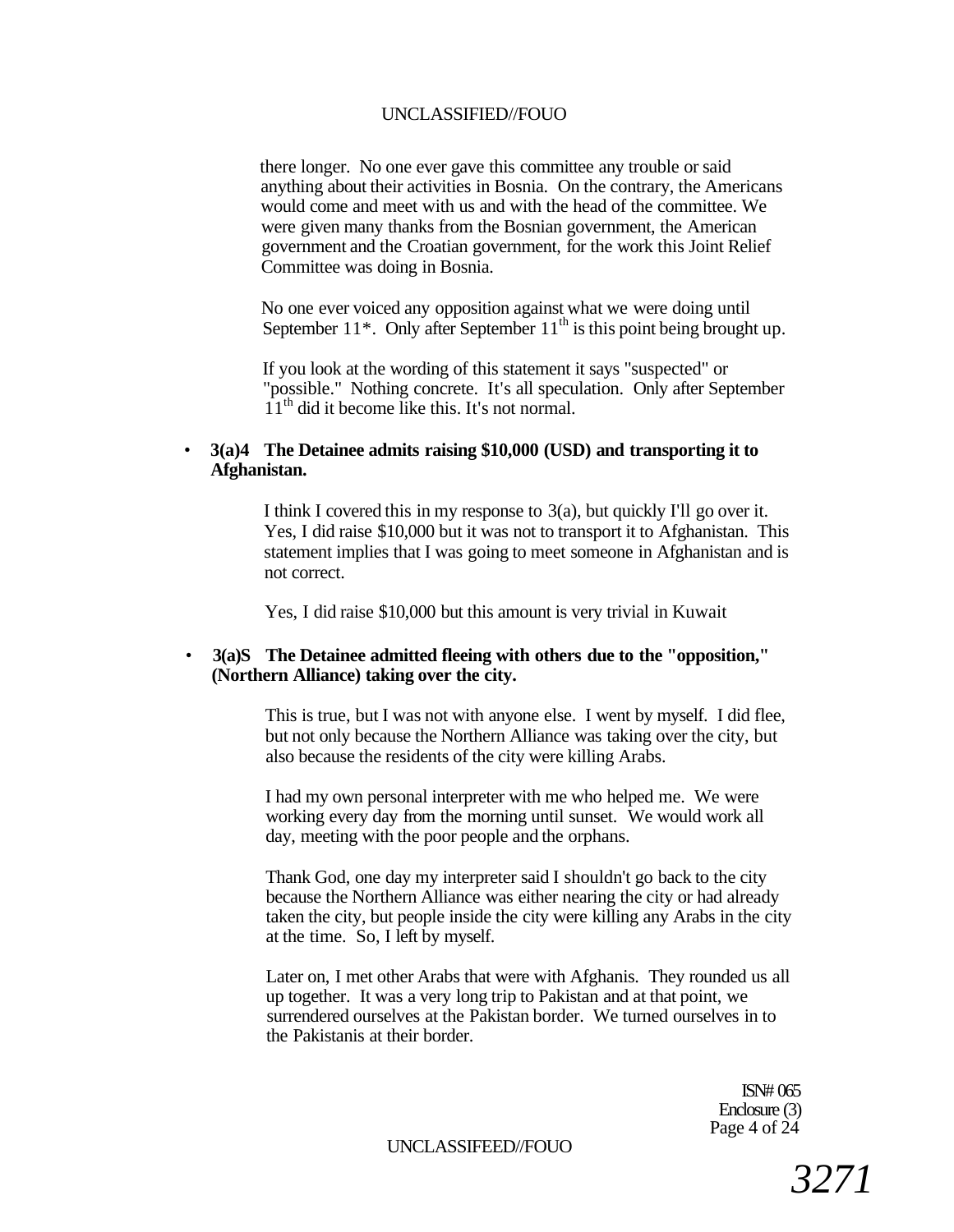# • **3(a)6 The Detainee was listed on a document recovered in safehouse raids associated with suspected Al Qaeda in Karachi, Pakistan.**

Like I said before, this is the first time I've heard of this. None of the interrogators ever brought it up at any of the interrogations. I know the interrogators make it a point to talk about every little or big thing that comes to their attention.

So, just my name doesn't make any sense. Did you see any documents of mine? Did you see a passport? Did you see anything? Just my name? That's it? This doesn't make any sense.

What I think is that some people in Pakistan were sympathetic to our situation and leaked our names to the media. These names that were leaked to the media were taken by Arabs and brought over to our families. Maybe some of the Arabs saw my name in the media and took it so they could tell my family what was going on. Other than that, it doesn't make sense.

I asked the interrogators if they found my passport over there and they said no.

• **3(a)7 During the raid on the Karachi safehouses, armed gunmen fought with police; firearms and grenades were seized; and police and security forces were injured by gunfire.** 

> *This item was not initially addressed by the Detainee (but seepage 7 below).*

• **3(a)8 The Detainee was listed on a document as being a member of the Mujahadin Brigade in Bosnia.** 

> The interrogators have been asking me about this for three years. One time, the interrogator had a document in his hand and was reading from it and said that I was a member of the Mujahadin Brigade in the Bosnian Army from either 1992 to 1993 or 1993 to 1994.

> I answered him by asking him if he knew where I was in the year 1992. I told him I was in Nebraska and I was graduating. I graduated in May of 1992. From 1992 to 1993,1 was in Kuwait, working for the Kuwait Institute for Scientific Research.

> From 1993 to mid 19941 was in Zagreb, Croatia. Of course, he became silent at that time. He asked how would the Bosnian government provide

> > **ISN# 065 Enclosure (3)**  Page 5 of 24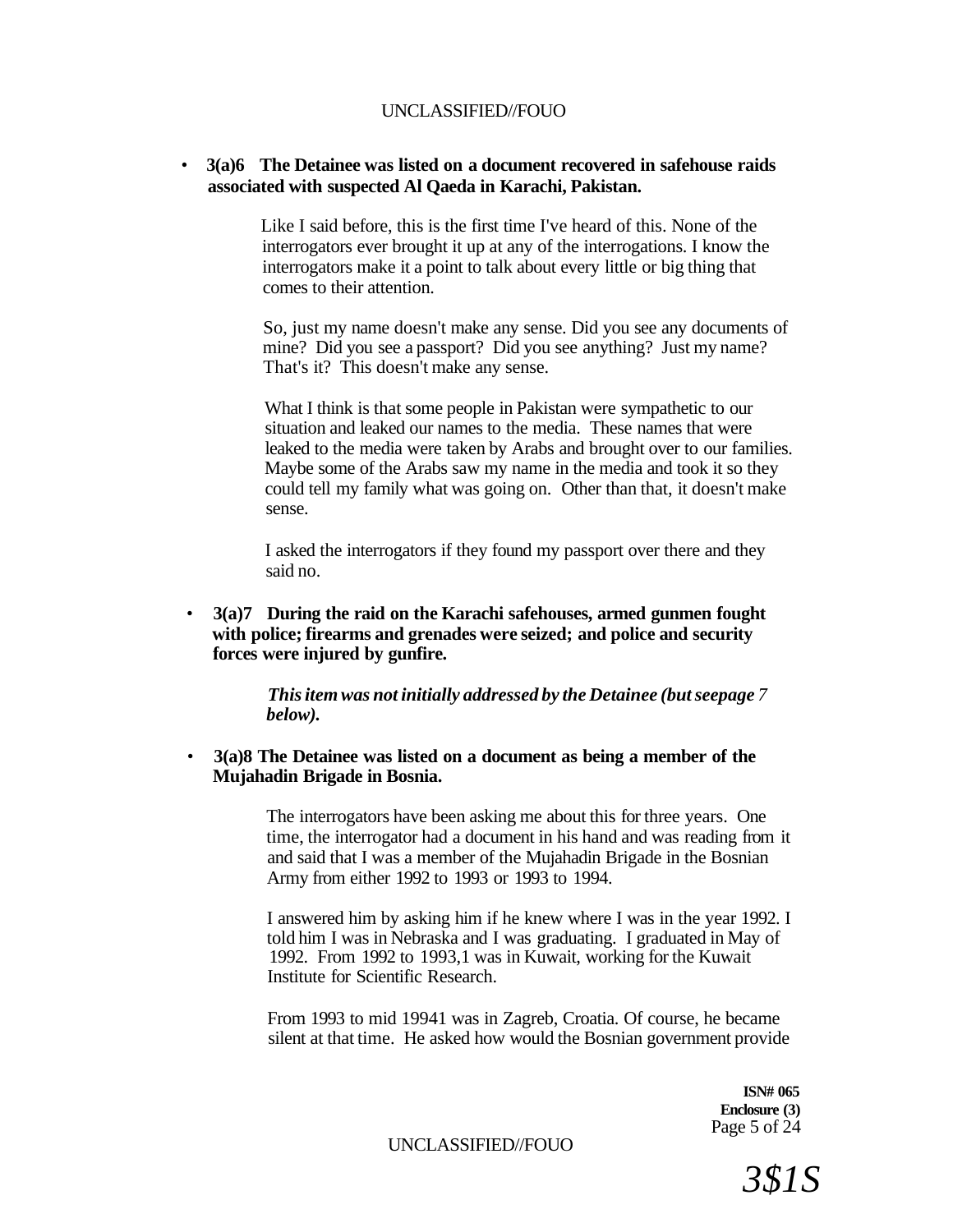him with this document and I told him I'd explain and I'll tell you the answer. It is a long story, but I'll tell you the short version.

I married a Bosnian woman in the end of 1994. As you know, there was a war over there at that time. When we got married it was a religious ceremony. It was a legitimate marriage but I didn't have a Bosnian citizenship at that time, so we weren't able to register the marriage with the Bosnian government. I was living in Kuwait, so I was not concerned with getting a Bosnian citizenship.

The problem was that my wife got pregnant during the war. At that time, if your wife was pregnant and you did not have a Bosnian citizenship, the child would not be legitimate. They would register the child in the mother's name, not the father's. To me, this was important.

At the same time, how could I go to Kuwait at that time to register my wife and son there? I did not have any documents or paperwork with me. The only way to register ray son, legitimately with my last name, was for me to become a citizen. Now, I had to obtain a Bosnian citizenship, and I had the right to do this because I was living in Bosnia, married to a Bosnian citizen.

We got in contact with people who said they were able to finish the paperwork for us. The paperwork I requested, translated and notarized, I gave to this man. He asked for 1,500 Deutschmarks for fees or taxes and 500 Deutschmarks for his time and labor. So, I gave it to him so he could continue. At that time, thank God, I was able to get my wife and go to Kuwait

This should all be registered somewhere. The Kuwaitis brought this over to the interrogators. This paperwork said when I left and when I came back.

I returned, once again, in 1996 and the police asked me to meet with them, after the war had ended. I went to them and they said I had the right to citizenship. At that time, I wasn't really pleased or displeased; I just didn't have any objections. I took the paper and registered, but unfortunately they gave me the citizenship through the Bosnian Army.

You can verify this. If you look at everyone who came in after the war in 1998,1999 and 2000, that's how most got their citizenships, through the Bosnian Army. The person doing the paperwork tricked them, like he tricked me. He took the 1500 Deutschmarks that I gave him and if they do it through the Bosnian Army, he doesn't need to pay a tax or a fee.

> **ISN# 065 Enclosure (3)**  Page 6 of 24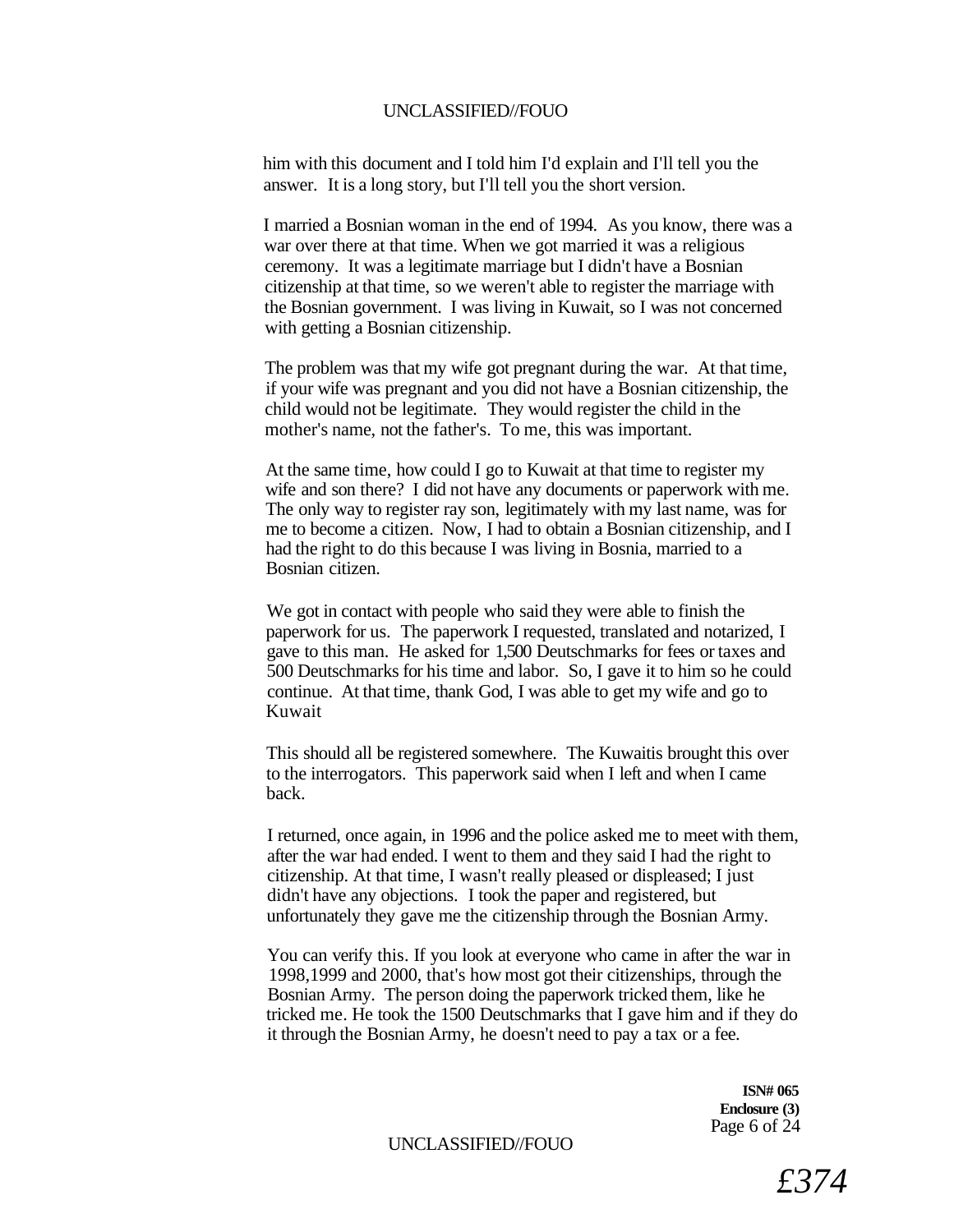The American government and the Bosnian government formed a committee to review these files, and I believe it was in 1999. They found that many of the people that got their citizenships at that time, got it the same way.

In truth, they never served in the Bosnian Army, but that's how they got their citizenship. It's all false certifications and that's what the interrogator was looking at when he was talking to me, saying that I was in the Mujahadin Brigade, the Bosnian Army, from 1992 to 1993.

That is false, and what proves that is that I was in Nebraska and Kuwait from 1992 to 1993. Or, I was in Zagreb, Croatia. Because I'm an Arab, it was easy for me to be registered in the Bosnian Army, in the Mujahadin Brigade. They would just take 200-500 Deutschmarks and register you under the Bosnian Army, like a bribe.

That is the truth, and I hope you take this into consideration. The Americans were in Bosnia and Kuwait and I never had any problems with them, or them against me. I was never on any "black lists," I was never wanted; no one was ever looking for me, until September  $11<sup>th</sup>$ . But, after that, these points came up.

Persona] Representative, is there something that I did not say?

Personal Representative: Point 3(a)7.

Detainee: Obviously, if point 3(a)6 is not true, then what does 3(a)7 have to do with me? In my entire life, I never went to Pakistan, not even for one day, so what do I have to do with any safehouse in Karachi? The Pakistani government must have given the Americans this information. I turned myself in on the Pakistani border between Afghanistan and Pakistan. I didn't go in or come out of Pakistan.

There's a point 1 was shown on the document from the White House [R-4]. What is against me in this document? I have reviewed it with my Personal Representative earlier and, thank God, neither my name nor the name of the committee I was on was on that list of names or organizations. I don't know why the Recorder presented this to the tribunal.

Tribunal President: We noted, as well, that your name and your organization were not listed here. At this point, we don't know why that other name is highlighted.

Detainee: What is in there that is against me?

Tribunal President: Classified information might link it together, but we don't know that at this point.

Detainee: I know there is nothing that links them together. Thank you for listening.

**ISN# 065 Enclosure (3)**  Page 7 of 24

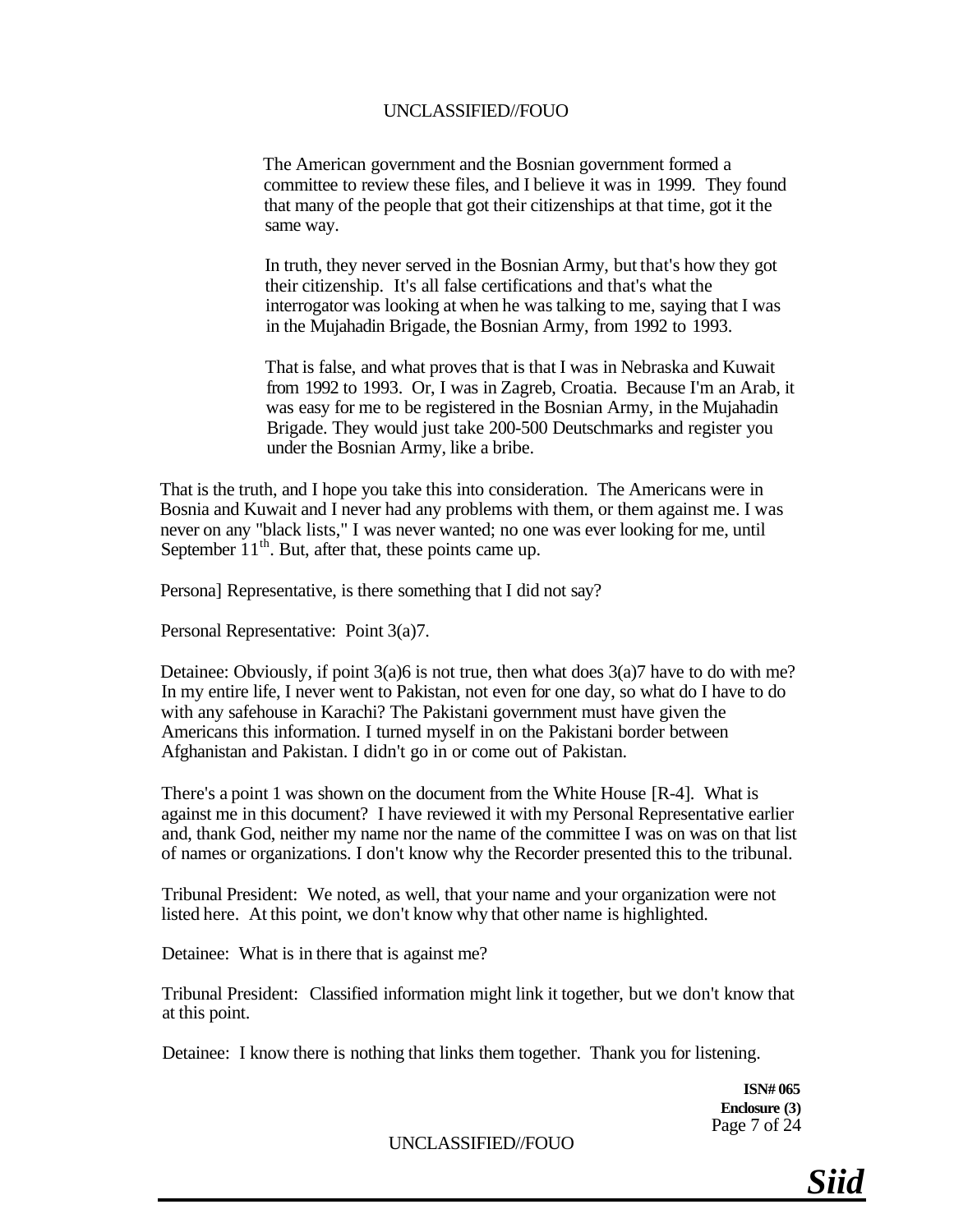Personal Representative: Would you like to explain what those four documents [the documents the Detainee requested, but the government was not able to produce] might have said?

Detainee: Obviously, it's clear that I requested these documents because I was going to Iran for a specific purpose and was intending to return. I took leave from my job for a month to go there and come back. Obviously, I wasn't going there to stay and fight with the Taliban or help the Taliban. I went there with \$10,000.

The other thing I requested was that I have seven years experience working with charity organizations in Zagreb and in Bosnia. The Kuwaiti government brought this information over when they met me personally. They told me that they have everything on me. They asked me many questions regarding the information I requested. Where did I work? When did I work? They met with me twice.

The third thing I requested was verification that my son was in the hospital, having heart surgery, so it was imperative I returned quickly. I was going for a specific purpose, and I had given a specific date for [my son's] operation in November, so I had to return quickly.

I think that the information in these documents would help me. I have experience working with charity organizations and that was my reason for going there.

Tribunal President: We may have some questions, but for now, does this conclude your statement?

Detainee: I hope this Tribunal is a fair one. I've already been classified as an enemy combatant but from what I know of the American justice system is that a person is innocent until they are proven guilty. Right now, I'm guilty trying to prove my innocence. This is something I haven't heard of in a justice system.

I hope that you look at this evidence and my statements with a fair mind. Don't look at, or take into consideration, my appearance or my clothes. I hope mat the truth is just.

Personal Representative: I just want to clarify that when the Detainee was in Nebraska, he was at the University of Nebraska.

Tribunal President: We understand. We want to remind you [Detainee] that this is a non-judicial proceeding. It is an administrative, legal proceeding. We come here with an open mind to determine if you have been properly classified as an enemy combatant.

> ISN#065 Enclosure (3) Page 8 of 24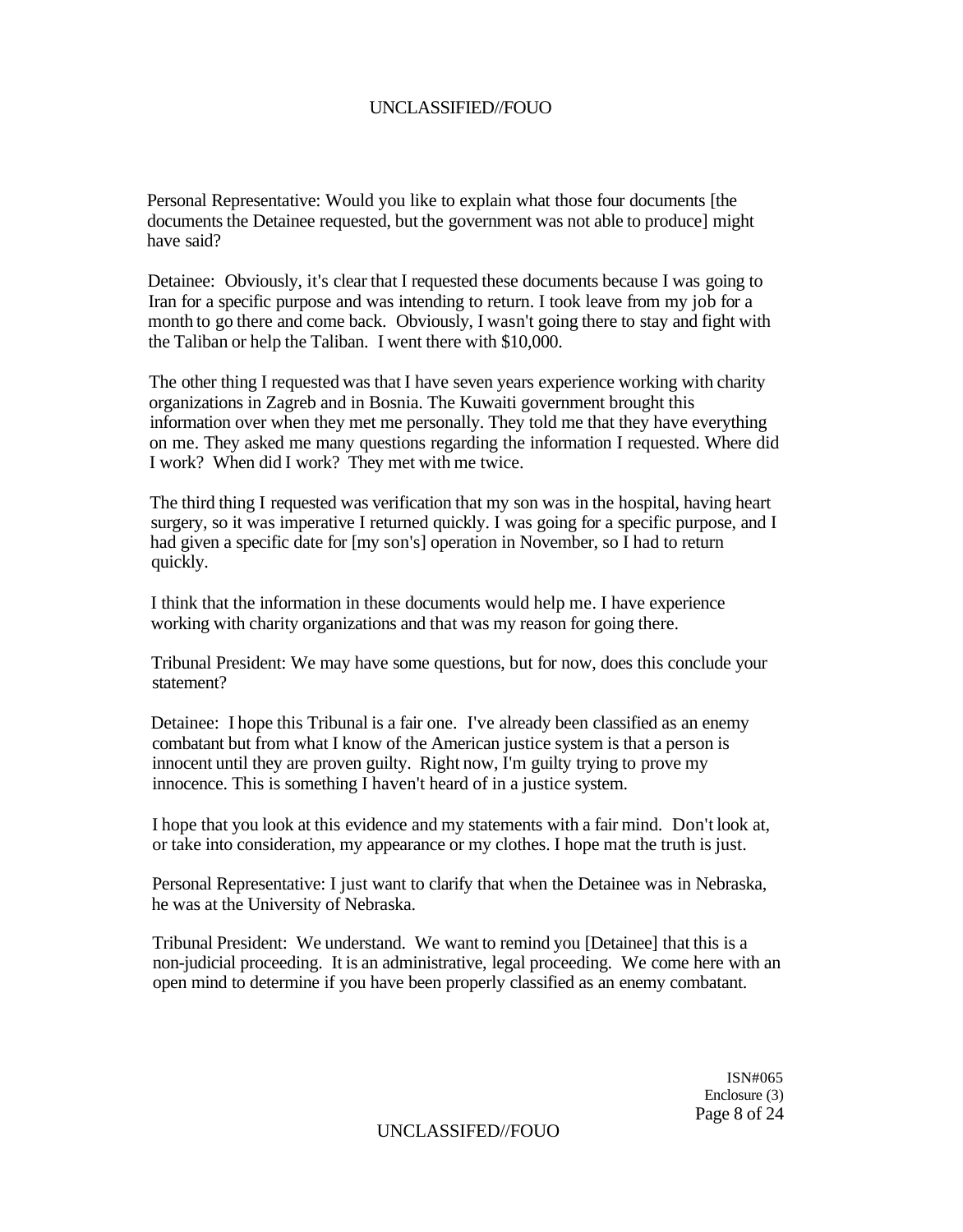### **Tribunal Members Questions to Detainee**

- Q: Looking at the Affidavit your family completed on your behalf, you are an engineer by trade?
- A: I have a Bachelor's degree in Agriculture. In Kuwait they say Agricultural Engineering, but technically, it's not.
- Q: Did you work in this field after graduating?
- A: In Kuwait, yes, I worked with the Kuwaiti Institute of Scientific Research for about four months.
- Q: Your primary area of concentration was with charity work?
- A: My work with the Kuwaiti Institute of Scientific Research was difficult for me. I had just graduated and the work required a lot of research. Not difficult, but required a lot of work and long hours, you have to put a lot of effort into it. In 1993, the Bosnian dilemma came up. It was covered thoroughly in the media. At that time, many Kuwaiti charity organizations were working on the Bosnian issue. I wasn't working at that time; I was looking for another job. Truthfully, I was drawn to the Bosnians and the idea of charity work.

I worked in Croatia from 1993 to 1994. In 1995,1 worked with the Ministry of Labor and Social Affairs. We were working with the agricultural section of that ministry.

- Q: In 1993, when you first went to Croatia, was that organization already established, or did you help to establish it?
- A: No, it was already established. It was in Croatia, not Bosnia and the head of the committee was already there.
- Q: What duties did you have when you first started working?
- A: Because I was Kuwaiti, and the head of the committee was Kuwaiti, it was the two of us working with mostly Bosnians. Our work was concentrated mostly on refugees that were coming in from Bosnia.
- Q: What, specifically, were you asked to do?
- A: The orphans from Bosnia were coming in to a new place, so we would meet with them. We would do many things to make them more comfortable coming into this area. Just talking with them, saying kind words, giving them food, and

**ISN# 065 Enclosure (3)**  Page 9 of 24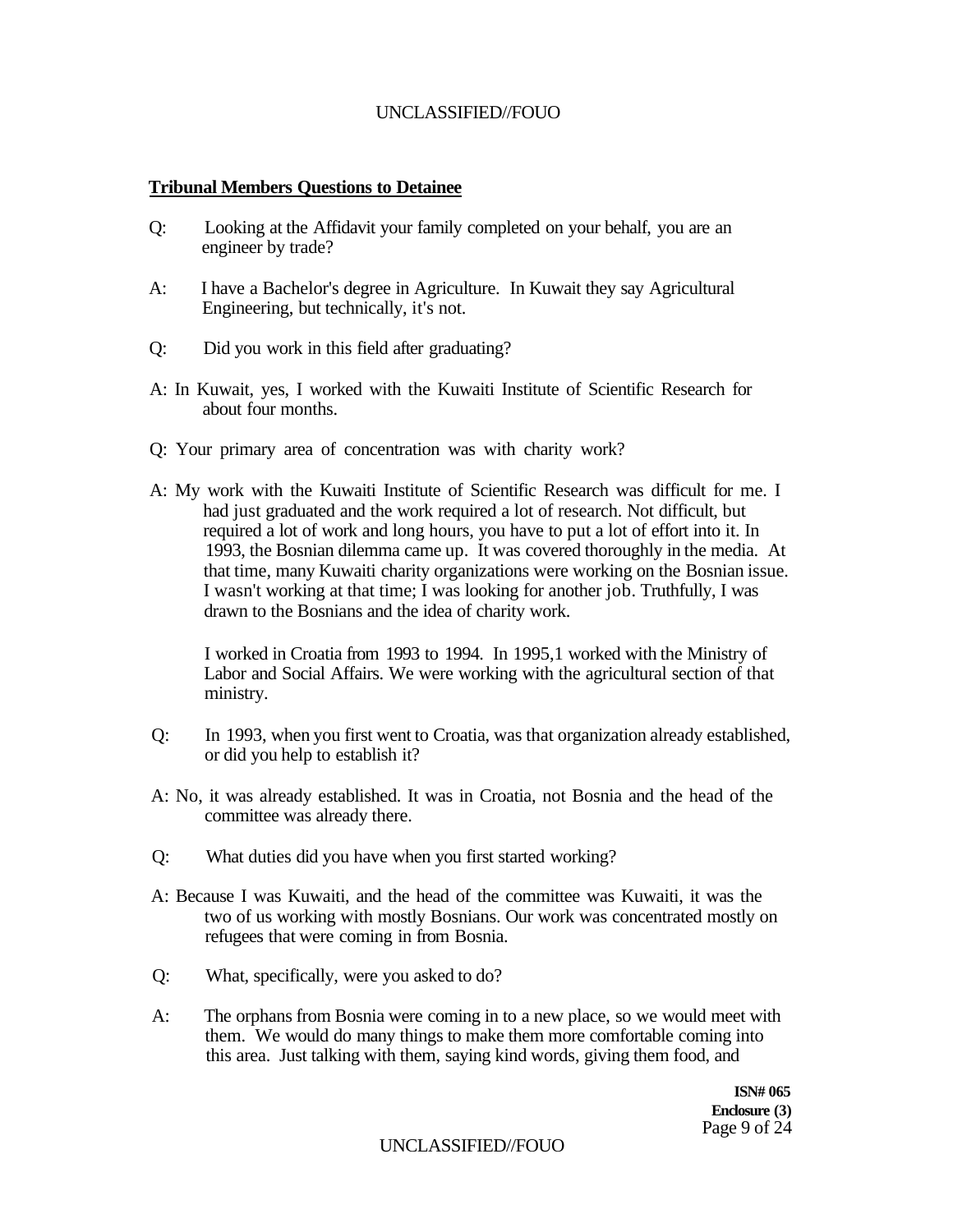paying for the houses they were staying in. We would give 50 Deutschmarks per month, per orphan. Things of that nature.

- Q: You were in Croatia and then Bosnia from 1993 to 1999?
- A: No, from mid 1994 until 19991 was in Bosnia
- Q: All together.
- A: All together from 1993 to 1999.
- Q: What was the highest position you attained at this organization?
- A: Assistant Director of this organization.
- Q: So, basically, you were the #2 man there?
- A: Considered as #1. There were only two of us Kuwaitis and it's a Kuwaiti organization, a Kuwaiti had to be in charge of it.
- Q: That makes sense. In 1999, you finished your work with the Kuwaiti group?
- A: Yes.
- Q: Is it because the conflict in Bosnia ended, or because you wanted to find something else to do?
- A: I was working with the Ministry of Social Affairs since 1995. In 1995, they transferred me to the Kuwaiti Joint Relief Committee, by special contract between the two organizations. The Ministry of Social Affairs and the Kuwaiti Joint Relief Committee had an administrative affair. This was an annual contract.

In 1995 the Americans came in and started helping people there, and also getting back to their own countries. So, people started working and things started moving on. There was no longer a need at that time for charity work.

So, in 19991 finished working there. I did not renew the contract and went back to my work with the Ministry of Social Affairs.

- Q: Was that your choice, or did the Kuwaiti government ask you to do that?
- A: I would go to them, and if they needed me they would approve me working there, but if they didn't need me, they would not sign me.

ISN# 065 Enclosure (3) Page 10 of 24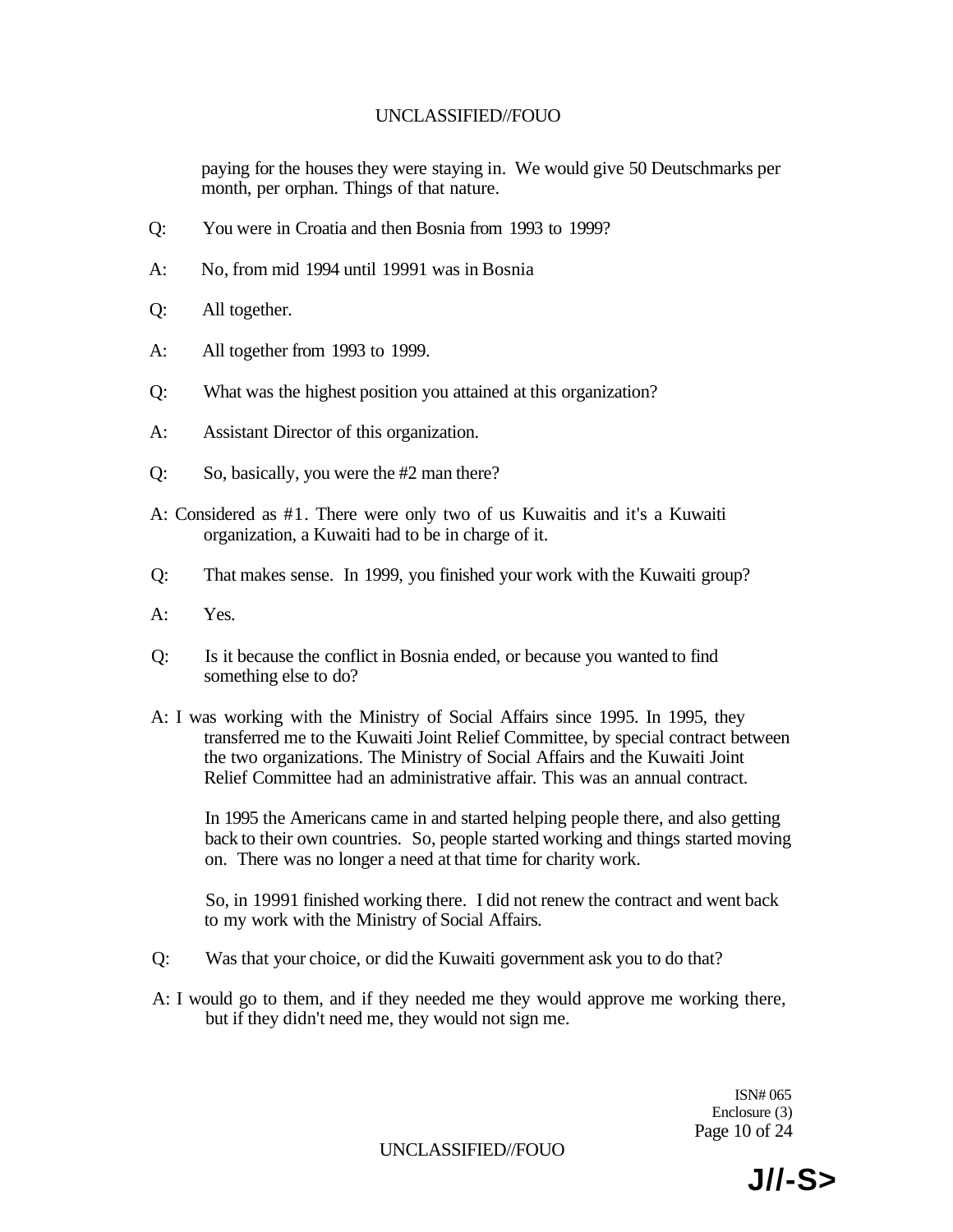- Q: The Unclassified Summary indicates there are possible links between the Kuwaiti Committee and Al Qaeda. I gather you don't know anything about that?
- A: You don't have that with you. Where did you get that information? The terrorism list that you have, that committee is not listed on there. How did you get a possible link to Al Qaeda? Where did you get that from? They don't have an office in Afghanistan.

You didn't state this, about the committee, until after September  $11<sup>th</sup>$ . Before that, there was no problem. If the American government knew this committee had any ties to Al Qaeda, the head of the committee would be here and anyone who worked with the committee would be here.

Now, unfortunately because I was brought from Afghanistan and I'm in Cuba, they're trying to try this Kuwaiti organization to Al Qaeda and it's not just. That is not fair. I was done with this Kuwaiti Joint Relief Committee in 1999 completely. Americans never had a problem with that committee, so why do you bring that now?

- Q: At this point, we don't know, but it may have something to do with this gentlemen listed on the Executive Order, Mr. Yasin Al Qadi.
- A: I don't know him. He never worked with us and he's not even the head of the department. I gave you the names of the Kuwaiti government. When they came here, they brought a list of the names of the people working, and that's not one.
- Q: Before today, you've never heard that name?
- A: No, by God, I do not know. Today, the Personal Representative showed me the document.
- Q: 3(a)5 of the Unclassified Summary says you admitted to fleeing with others due to the "opposition" taking over the city. That's Kabul?
- [The Detainee nodded affirmatively.]
- Q: I think the implication is, that if you referred to the Northern Alliance as the "opposition," this implies you were sympathetic to those they were fighting against
- A: Northern Alliance, "opposition," that's what tihe media is saying. I don't have anything to do with the words. I didn't say "opposition," the media said the "opposition" was fighting against the Taliban. That's the truth.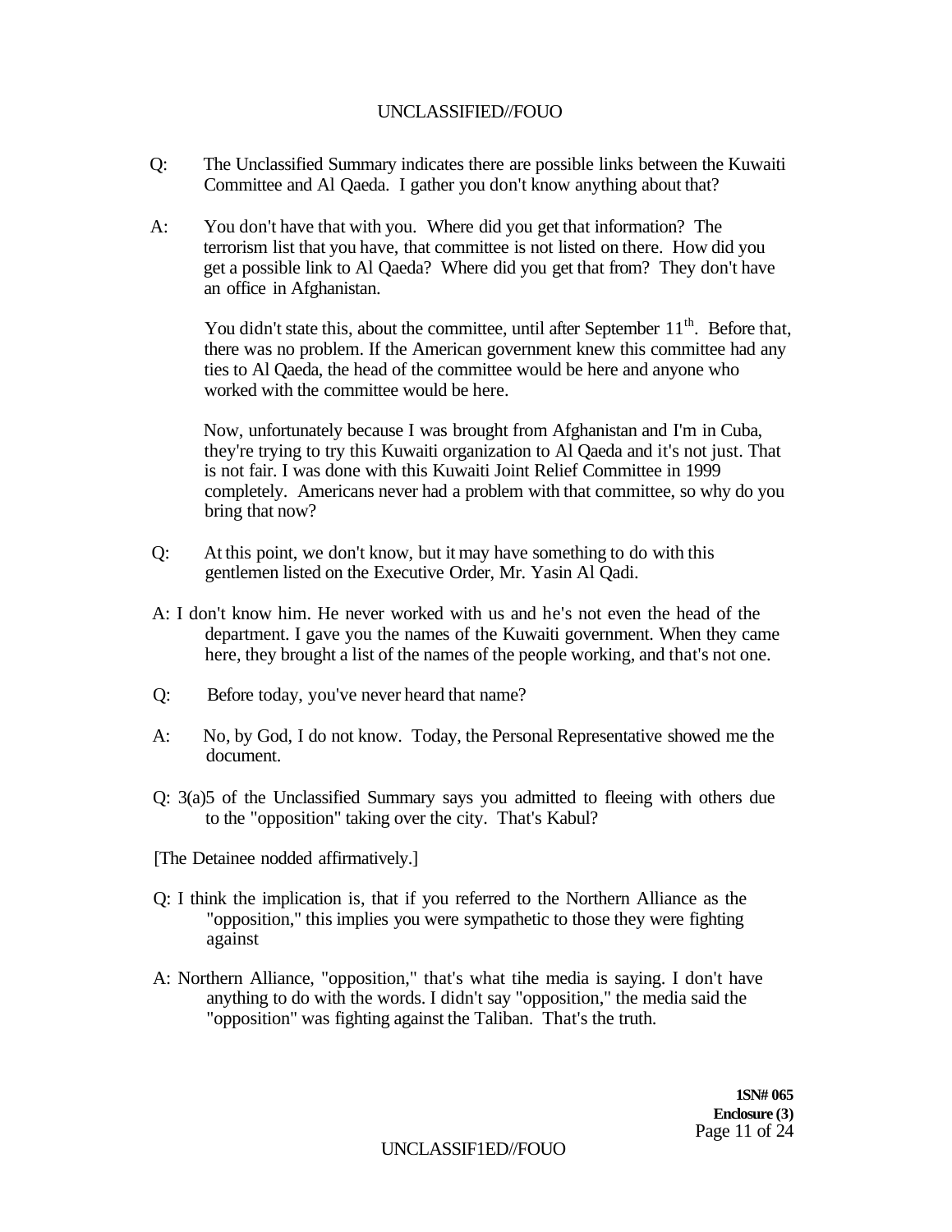# UNCLASSIF1ED//F0U0

The Taliban was governing the country for six years. If I was concerned with them, I would have gone there, at least once.

- Q: Regarding 3(a)6, where your name was supposedly on a document recovered in Karachi.
- A: This is the first time I've read this. The interrogators never brought this up. Usually, when they get information, they show me so they can see my reaction is to that information. Truthfully, 1 don't know anything about this point.

I told you my theory about this point. Pakistanis were sympathetic to our situation, and you know what the situation was like at that time. They were leaking our names to the media so someone might get news of us to our families.

Did you find my passport or any documents? In the classified evidence, do you have anything like that? No. You didn't find that. Just a name like that? I don't have any explanation, except the one I gave you.

- Q: The obvious concern is, that if this is true, then, for some reason, Al Qaeda knows who you are.
- A: I don't know, like I said, this is the first time I've seen this. I don't have an explanation for that. It's just a name. If my name was known by Al Qaeda, I would have been on a "black list" and you would have known about me.

The problem is that you can write anything down and then form any explanation fork. Like  $3(a)2,3(a)3$ , and  $3(a)4$ . You write down the fact, but then you form another explanation for that fact. That is not fair.

- Q: The question we must answer for ourselves is, say you were not involved at all with Al Qaeda. Then, why would they care who you are?
- A: Who?
- Q: Senior Al Qaeda people, we presume.
- A: I'm asking you a question. Since when has Al Qaeda been around? Since the 90's? Since that time, have I ever had any relationship with Al Qaeda? Have I ever transferred any money to them? You would know. The Americans would know. Did I ever go meet them in Afghanistan or Pakistan?

Just a name like that? I don't have an explanation for it, besides what I told you. This is something that I've heard from many of the Detainees here, as well.

> ISN# 065 Enclosure (3) Page 12 of 24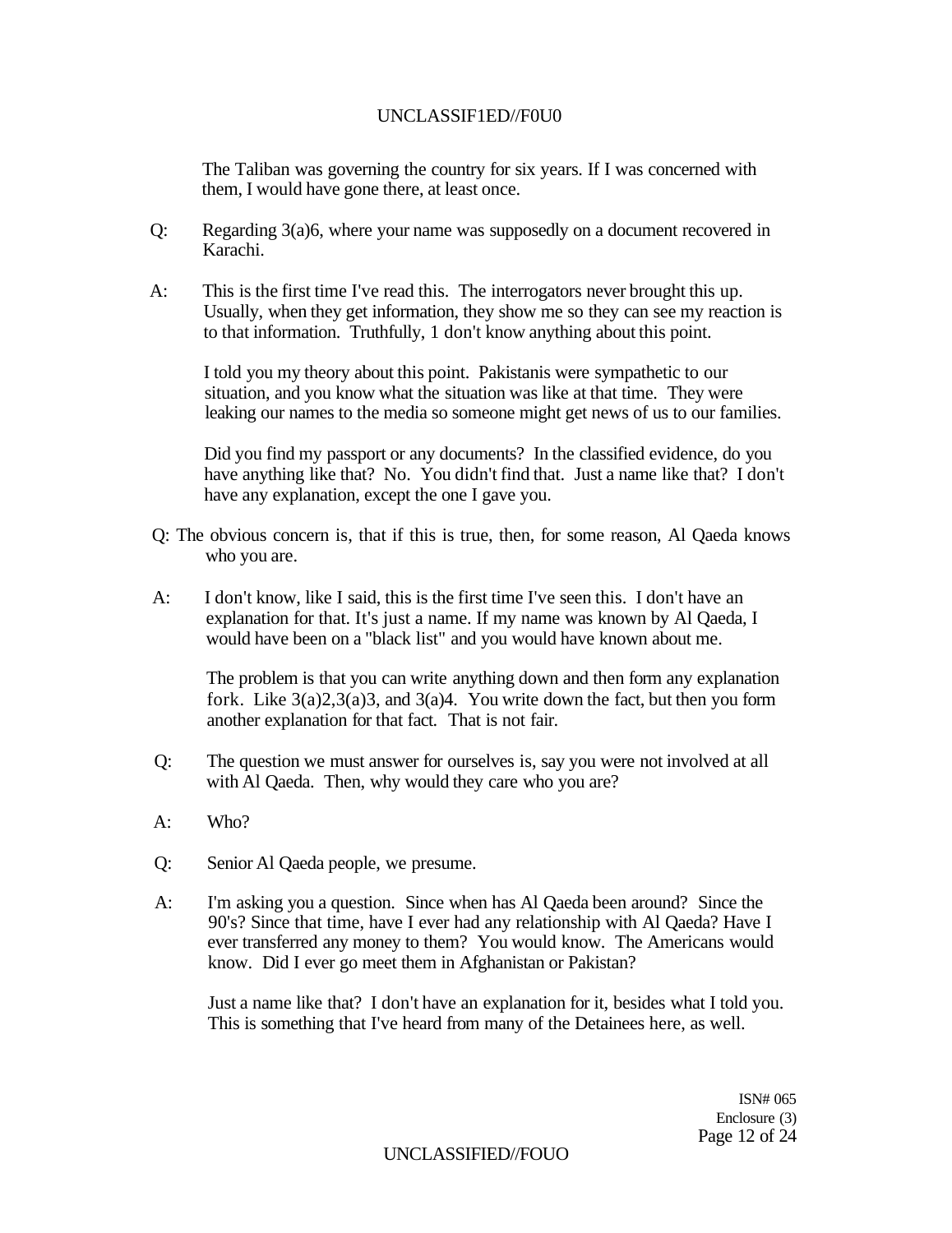There was a Kuwaiti Detainee here who was 16 years old. I heard he was captured in Pakistan, and as soon as he was captured, his name was leaked to the press; people called his family right away and the Kuwaiti government intervened and brought him back.

Why won't you accept my explanation for this? Honestly, I never entered Pakistan at all. I'm sure the Pakistan government brought the information to the interrogators, whether I entered or didn't enter Pakistan.

- Q: In the Affidavit from your family, one of the questions asked was where you had traveled during your life. One of the responses they gave was "the countries he traveled to were the United States, Turkey, United Arab Emirates, Bosnia, Bahrain, Egypt, Saudi Arabia and Pakistan."
- A: Pakistan? No.
- Q: Is there, perhaps, a mistake there?
- A: I was captured in Pakistan. That's exactly what happened. They contacted my family and said "your son is present in Pakistan."
- Q: So, they were only referring to the fact that you were captured there?
- A: That's what I think. I haven't called my family or talked to them, but that's what I think.
- Q: The next part of the answer says, "In the United States, he attended university there and some vacations and in both Bosnia and Pakistan he did charity work."
- A: In Pakistan? I swear to God I did not go to Pakistan.
- Q: That's the only reason I thought you were there, because your family said this.
- A: I think, that since they knew I was captured in Pakistan, they were trying to help me in any way. I swear I did not go to Pakistan.
- Q: In 3(a)7,1 think I understood you to say, you know nothing about the raid on the Karachi house, and obviously you were not there and you don't know anybody who was there.
- A: Right. If I had never entered Pakistan, how would I know anything about this point? They only put down 3(a)7 because it's related to 3(a)6.

**ISN# 065 Enclosure (3)**  Page 13 of 24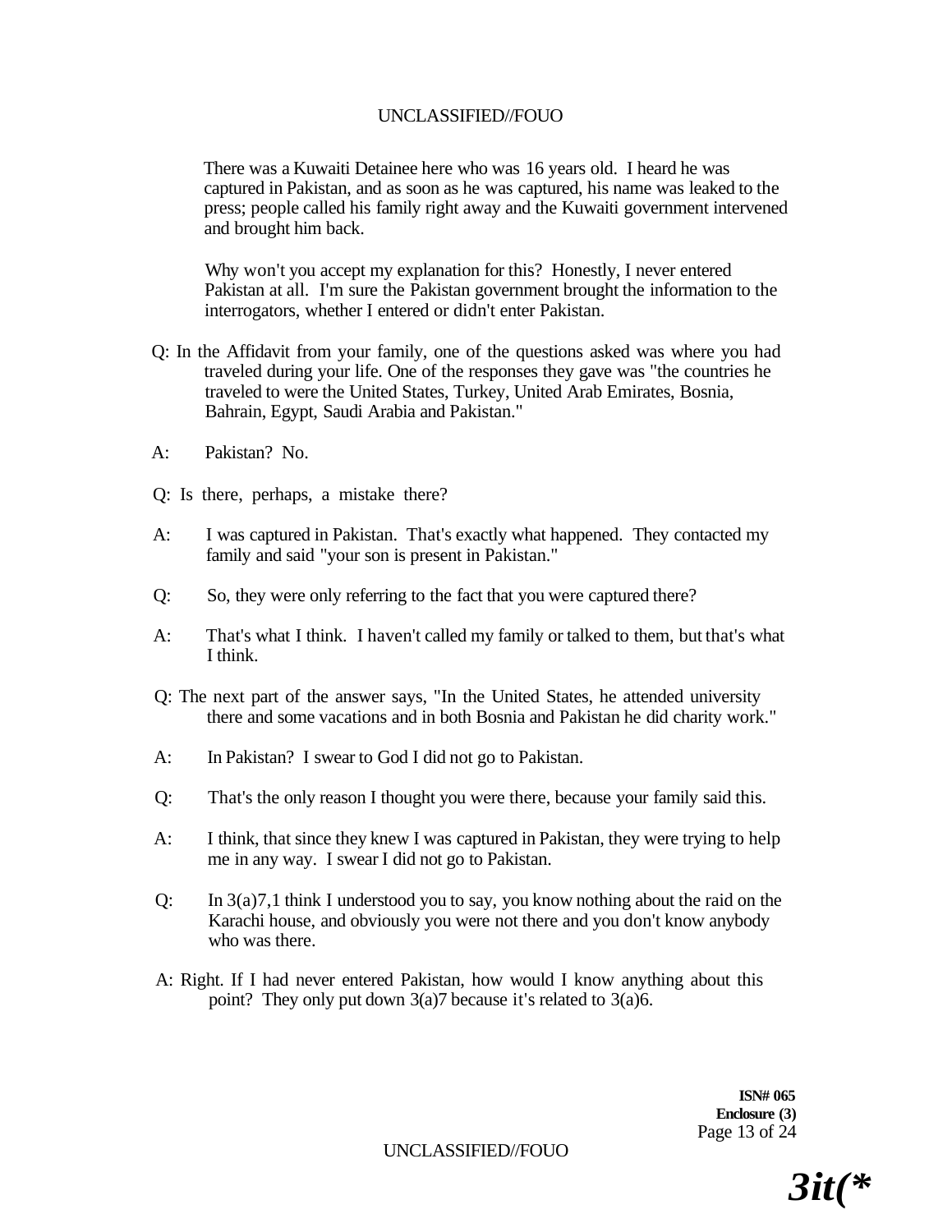In the first part of your statement, you mentioned after hearing the media reports there were 2 million refugees and you went to Iran and didn't see any refugees. Then you went from Iran to Afghanistan and that's where you found all the refugees?

That's the tough decision I had to make; should I go in or should I return? The decision was to go and see if there were really refugees there or not Part of the decision was if the Iranians would allow me to proceed without any problem, then I would proceed.

At the same time, I was thinking about all the statements mat were released from the Secretary of Defense and the military analysts, and from the news media.

The Americans went into Yugoslavia and captured the biggest dictator in the world, Milosevic, and people were still working. No one interfered with any charity organizations. The same thing in Bosnia; we were never subject to anything.

The fact that the Americans would not apply the Geneva Conventions to us; that they would capture us and bring us here, never did I expect this to happen. The UNHCR was there and there were other Christian organizations that were helping, and no one bothered them. I think that because I'm an Arab and I'm a Muslim, maybe that's why I'm here.

So, no matter what you found in Afghanistan, whether it was better or worse than you thought, your plan was to only stay 1-/4 months and then return to Kuwait?

When I took leave for 1 to 1  $V_z$  months, that was just so I wouldn't be rushed. That was the longest period I would have stayed, but in reality, I expected my time in Iran to just be one to two weeks; just go in, look at the situation to see what was going on, and then return.

But, you were going to distribute your funds and whatever else you had to the refugees, either directly or through some other group? How was that going to work?

Anyone that does charity work knows the first thing you do when you go to a country, whether it's Yugoslavia, Iran, Iraq, or any other country, the first thing you do is get permission from the government of that country to distribute whatever funds you have or to do charity work.

Trothfully, it's a matter of getting a document and permission that says that you have formed a charity organization or committee that was going to distribute the funds and that you have permission from the government to do so.

> ISN# 065 Enclosure (3) Page 14 of 24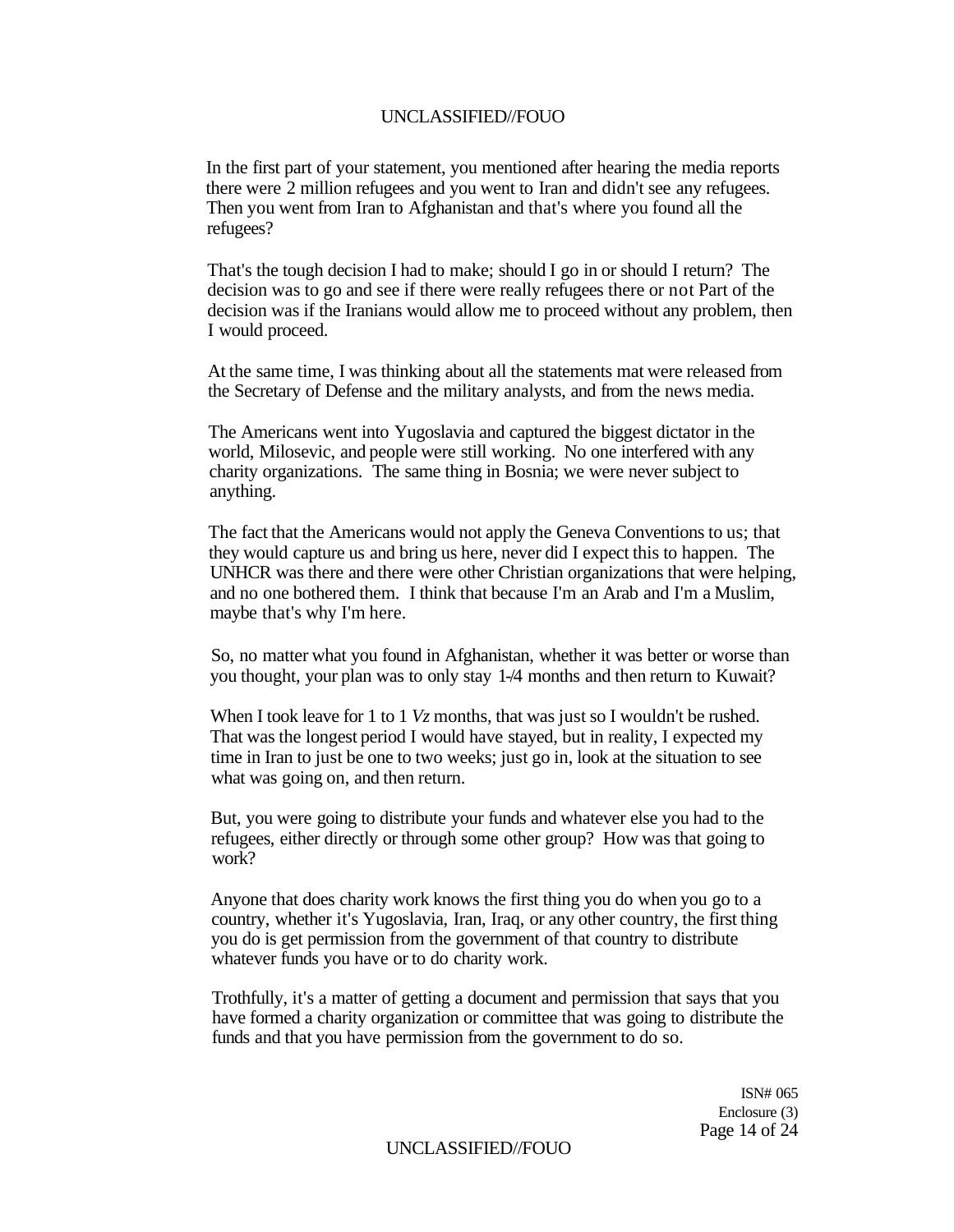After that, it's easy. You get permission and then you go meet with the refugees and determine what they need. Do they need food? Do they need money? You talk with them and find out exactly what they need. It's an expedited form of charity. You just quickly go, and get a quick overview of what the people need.

That was my next question, because you obviously know how to do this from your experience with charity work, but that seems awfully ambitious to do all that in a week.

What's the problem? You go meet with the government officials; you get the permission from them. That takes a day or two. After that, you meet with the refugees or the orphans, distribute money, record their names, and that shouldn't take more than a day or two. I wasn't going there to lay my head down and sleep. That's charity work. I go in the morning and I come back at night. That was my work. That's how we worked in Zagreb and Bosnia; that was our job.

It is not so much an observation on you, as on the Taliban government; in the middle of fighting a war, I didn't think they'd be that efficient.

The important thing is just to get approval; it can be orally. You don't have to get a written statement or anything, just as long as someone doesn't present any objections to what you want to do. It doesn't need to be a big production.

How far were you able to advance your plan before things got difficult?

First of all, I made the wrong decision that brought me here to Cuba, by entering Afghanistan. I thought the Americans would not harm me, like they did not harm the people in Yugoslavia, and that was if they even entered the war. When I entered, Americans were not there at that time. There were no Americans; there was not a war.

I got to Kabul, and two days later, the Americans started bombing. At that time, I realized that my mission would be really difficult, and I decided to leave. I had to formulate an evacuation plan when the Americans started bombing.

In two days, you weren't able to accomplish a whole lot?

There was nothing I could do. I went to Kabul and the next day, I was trying to find a place to stay. I was explaining that I worked in charity and was looking for an official from the Taliban to get the documents signed, with the approval I needed.

I couldn't communicate very well with them, just using sign language, so the owner of the restaurant helped me. He wrote something for me, [and] got me a

> **ISN# 065 Enclosure (3)**  Page 15 of 24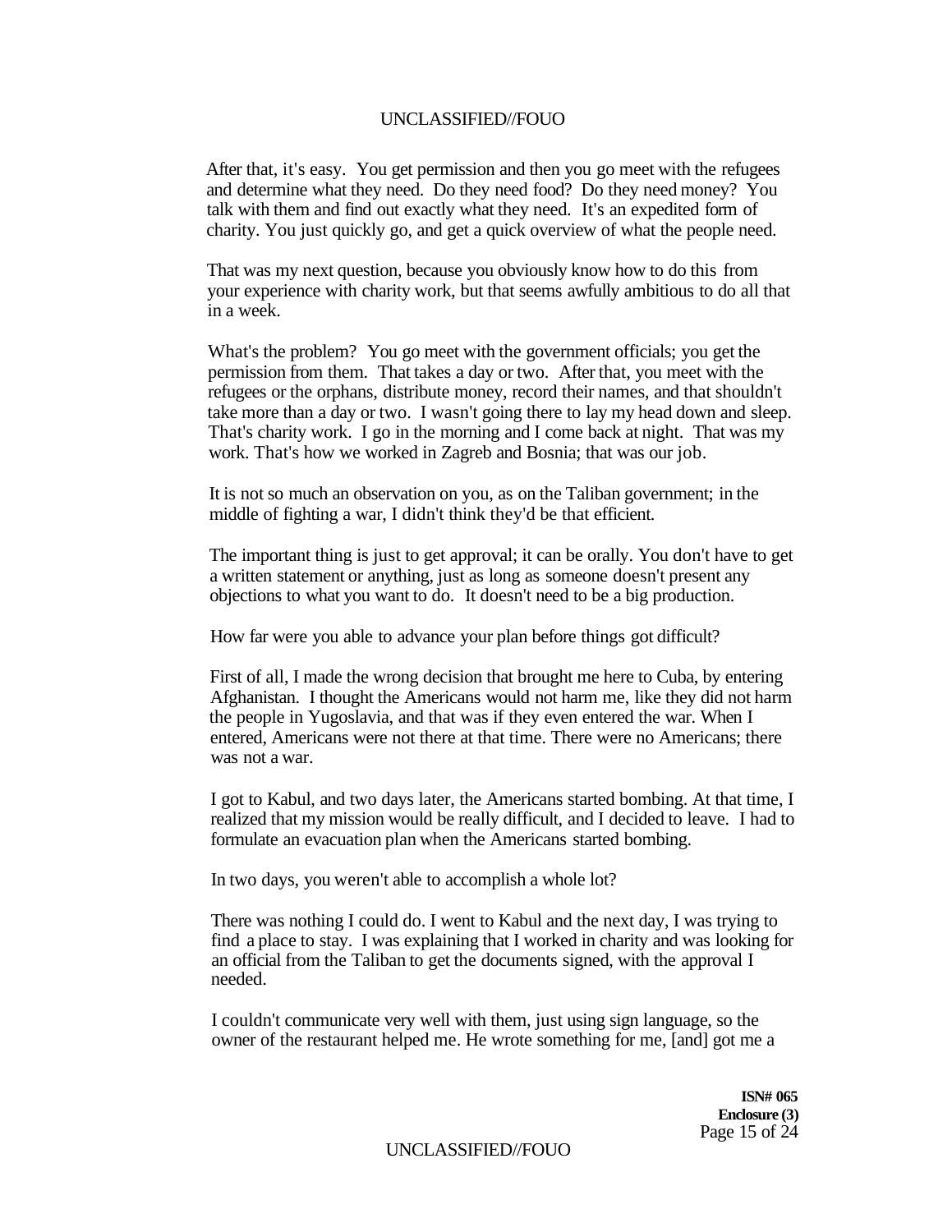## UNCLASS1FIED//F0U0

taxi. I got in the taxi with the paper and went to a building where a Taliban official was.

I went to the  $2<sup>nd</sup>$  or  $3<sup>rd</sup>$  floor. No one spoke Arabic, just very, very basic Arabic. They saw that I was not Afghan, so they brought me to someone that spoke a little Arabic. 1 told him 1 was Kuwaiti and introduced myself. I told him I was looking for someone in the department for refugees and I wished to help the refugees.

They said that person was not there, but I could make an appointment for three days later. Who he was or where he was, I don't know. I said it wasn't a problem, but I need an interpreter to be with me. He said he'd try to find an interpreter for me.

For those two days, I couldn't really do anything. I was looking for a place to stay and looking for a translator. I was not able to do anything.

Then, the bombing happened, and that's why I couldn't do anything in those two days.

- Q: At the time of your capture, you were still considered to be an employee of the government of Kuwait?
- A: Right, with the Ministry of Social Affairs, because I had taken official leave.
- Q: You brought up the situation with the young Kuwaiti detainee who was here. You said that once the Kuwaitis found out here, they immediately intervened and he was released...
- A: Not here, not in Cuba. We heard here that he had been captured in Pakistan or somewhere else. He was either 15 or 16 years old. His name was leaked, like these names I'm telling you about and they contacted his family right away. I think his family went straight away to the Kuwaiti government.
- Q; I was wondering, if you are with the Kuwaiti government, and Kuwait is an ally of the United States, why the Kuwaitis hadn't done the same for you.
- A: I wish they had done that. We asked the Pakistanis to meet with people from the Kuwaiti embassy, but they turned us over to the Americans right away. They didn't allow us to talk to anyone. I don't know what they did. They sold us or there was an agreement. I don't know.
- Q: When you went to Croatia to do charity work, did you have interpreters set up ahead of time?

ISN#065 Enclosure (3) Page 16 of 24

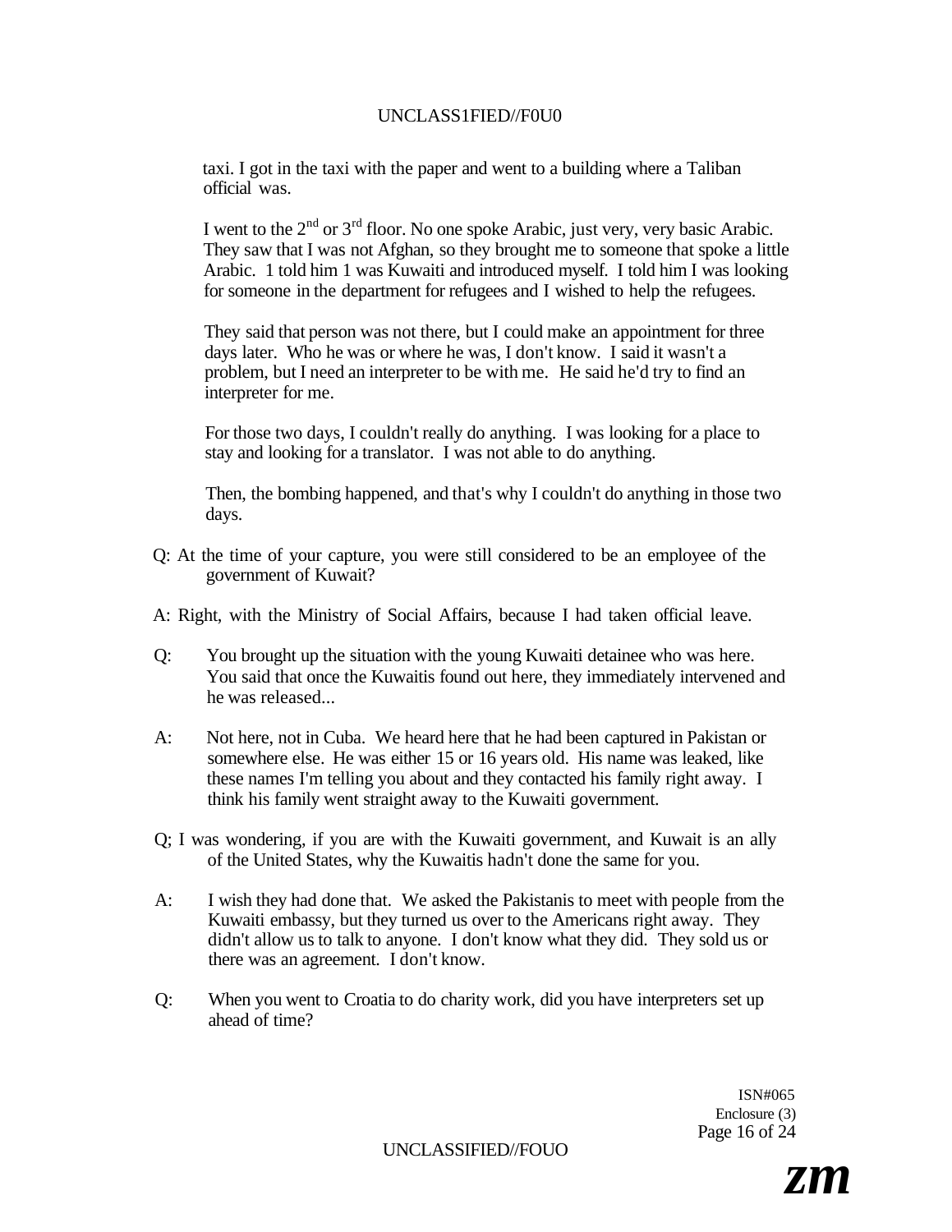We had a big office there, and when I arrived the office was already established. We had many employees working there at that time. They were officially registered with the government; everything was done already.

You knew there would be interpreters ahead of time and it wouldn't be a problem?

Yes, the met me officially and introduced me to everyone. At that time I was a volunteer, not the Assistant Director.

To converse in the language, there would be people to help? Or, maybe you picked up some of the language after being there for so many years.

No, the language was very...there were Bosnian interpreters to help us.

When you went to Iran and decided that the refugees weren't in Iran, and then you decided to go to Afghanistan, how did you know where to go in Afghanistan to find some refugees to help?

Like I said, I was going towards the border and thought that if they let me go in, then I would go in. I was thinking that the refugees would go to the border close to Iran. I thought if they hadn't actually gone into Iran, they'd at least be close to the Iranian border.

I went to the closest village and there was nothing there at all. No refugees whatsoever.

Excuse me if you said this before, but what city in Afghanistan were you in?

Herat. From the airport, I took a plane from Herat into Kabul.

You said you stayed at the room on top of the restaurant. During your travels, was it ever required to use a safety deposit box to safeguard your money or to keep your passport? Did anyone indicate it was problematic and potentially dangerous to travel in Afghanistan?

Do you mean during our flight or at the place we were staying? I stayed in three different places and was kicked out of them. Every ten days or so, they'd kick me out of the house, once the bombing started.

Every how many days?

The first house, I stayed maybe a week or ten days and was then kicked out. The Americans were bombing at that time and the residents of the house were afraid because they had an Arab in the house with them. They were afraid the

> **ISN# 065 Enclosure (3)**  Page 17 of 24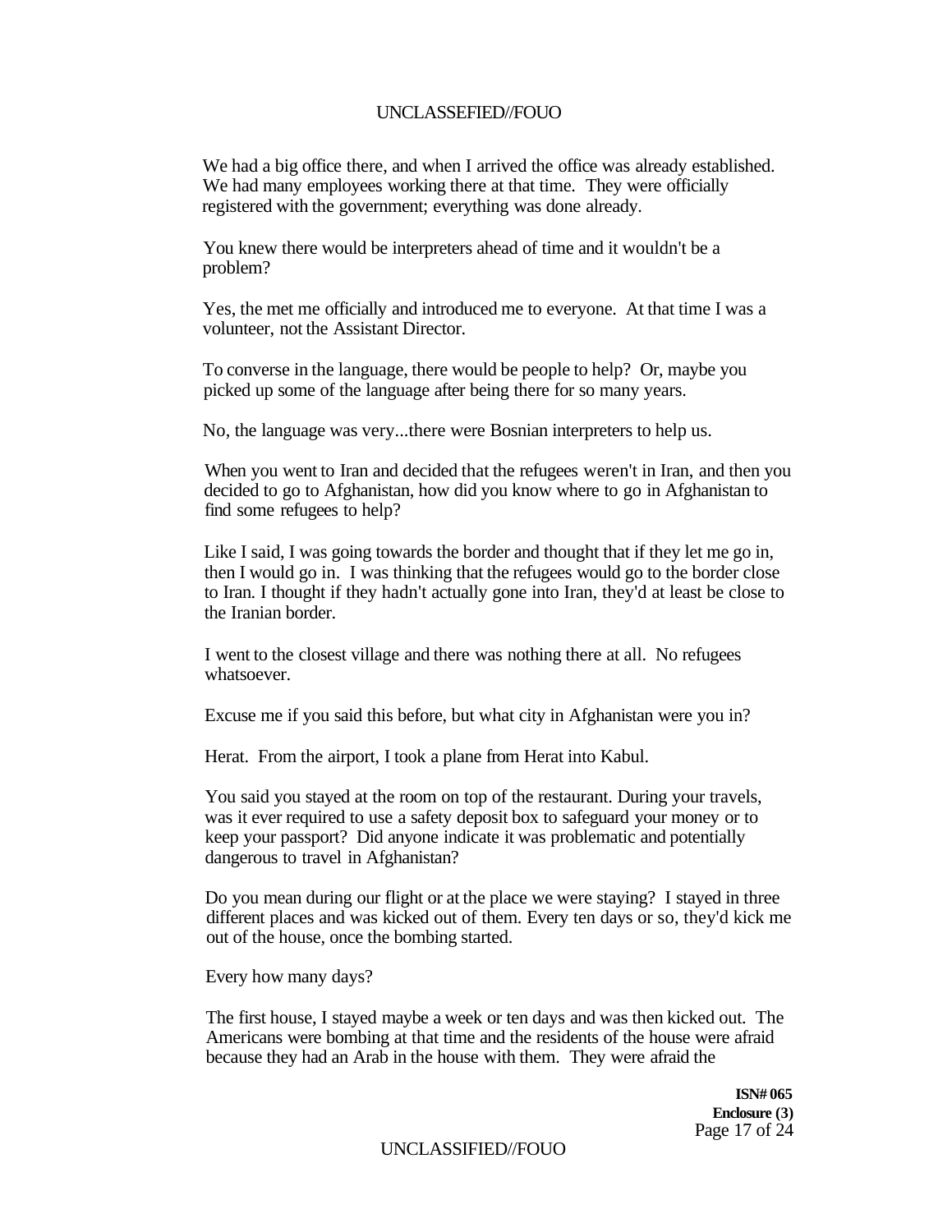Americans would bomb the house because of that, so they decided to ask me to leave.

The second house was maybe a week or ten days. The third house, thank God, he allowed me to stay in that house.

- Q: For how long?
- A: Until I left.
- Q: How long?
- A: I don't remember, it's been three years. I don't remember how long I stayed in the house.
- Q: One day or more than a week?
- A: No, a long, long time. You can probably calculate it. From the time I entered Kabul and then I left Kabul when the Northern Alliance took over that city. I don't remember exactly.
- Q: I realize that the amount of money you brought for charity wasn't considered a lot of money by Kuwaiti standards, but by talking with the people in the house, did they indicate that you should put the money someplace for safe keeping?
- A: I kept my passport and money in the house. When I left, I'd take \$500 to \$600 at a time and go and distribute that money. First I would convert it to Afghani money and then I'd distribute it. The rest of the money and the passport were in the house. \$100 is a lot of money in Afghani currency, so you couldn't carry the whole amount with you.
- Q: The money you had, it was Kuwaiti money or U.S. Dollars?
- A: U.S. Dollars. Kuwaiti Dinars do not work in Afghanistan. It wouldn't be useful.
- Q: I guess you had lots of \$20's and \$50's?
- A: All \$ 100's. Also, from that money I bought my plane tickets, paid for my presence in the houses, the hotels I stayed at in Iran and the United Arab Emirates.
- Q: You had your passport at the time you were detained?
- A: No, it was in the house. The interrogators had asked me before why wouldn't I take my passport with me and I should take it everywhere I go. Ask any Kuwaiti

ISN# 065 Enclosure (3) Page 18 of 24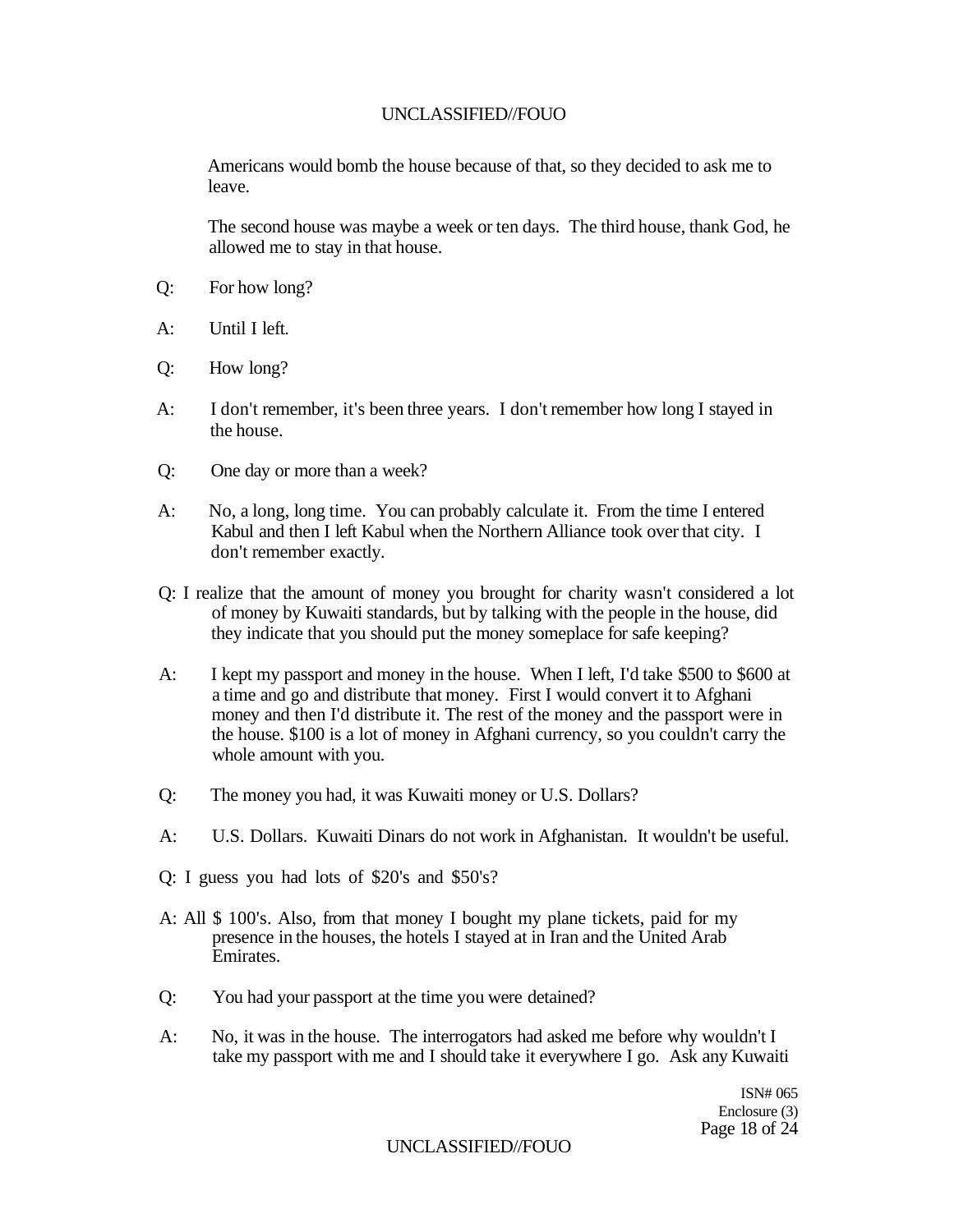if he takes his passport with him when he travels or not. It is impossible that I would travel with Afghans and have my passport with me. If I lost it or dropped it, what would I do then? If a highway robber came up to me and took my passport and my money, what would I do then? That's the Kuwaiti mentality. Anyplace we stay, we put our passport in that place.

- Q: While you were staying at the three houses, there were other people there also...
- A: No there weren't others. It's not a guesthouse; it was a house I would rent
- Q: Okay, so you were never with more than yourself then?
- A: No, I'm independent. I was in America, Zagreb and Bosnia by myself. I don't need anyone and I depend on myself.
- Q: Did you ever make contact with the Taliban government, officially, to say you were going to distribute money?
- A: I tried, but wasn't able to. They gave me an appointment three days later, but then the war happened. I knew right away that the official Taliban government buildings would be the first ones bombed, so I didn't go back.
- Q: So, you decided to just pass out the money without the...
- A: Yes, the war happened, and I just did it myself. I had the translator with me and as soon as the war started, I said find any way for me to get out. Truthfully, he helped me a lot.
- Q: I missed the part about the translator. Where did you pick up the translator?
- A: The secretary that gave me the appointment to come back, he told me he'd help me get a translator after he got off work. We went to this place and he introduced me to this person. Of course, I had to give him money. He helped me, I gave him money and he helped me a lot He was with me the whole time until I left.
- Q: Did he give you suggestions as to where you could go to provide this money?
- A: Yes, he was with me and he'd tell me where to go. I didn't know anything, that's why I requested this translator. Otherwise, I would have just stayed in the house until something happened.
- Q: You must have been very popular there, giving money for charity.
- A: I'm sorry, there's a misunderstanding. Did you mean I was very popular or the translator was very popular?

**ISN# 065 Enclosure (3)**  Page 19 of 24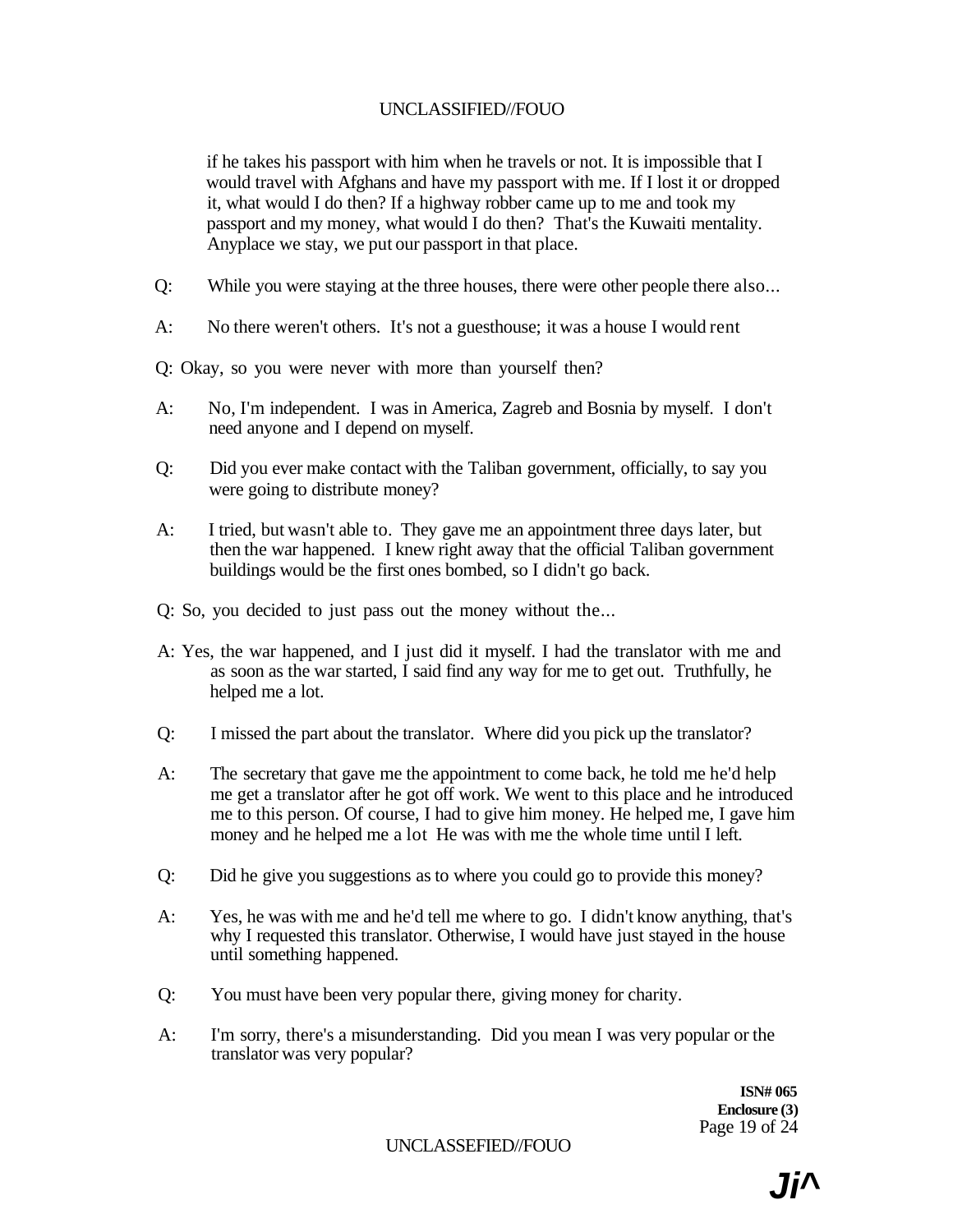# UNCLASS1FIED//F0U0

- Q: Well, both would be popular. A man was giving out money and the translator was helping you give the money out. It would seem that people would come to you and say "I could use some money" or talk to the translator to say there is Kuwaiti there to provide money if you need anything.
- A: It's not like we were calling out to people on a radio or a megaphone and they were all coming to us and we were giving out money. That's not the way. We would go into a house and see the situation. We'd sit down, have juice with the people and we'd give them some money and then we'd go. It was a very civilized way of doing things; not just yelling out to people.
- Q: I wasn't suggesting that was what you were doing, I was just wondering if word got out. You were there for several weeks providing this service.
- A: We weren't in the same village every day. There are many villages in Kabul and we'd be in a different village all the time.

#### **Tribunal President's Questions to Detainee**

- Q: When you crossed the Iranian border, you said you didn't see any refugees, as you would expect. You flew from Herat to Kabul. You were in Kabul for a few days because confusion started because of the bombing. Then you started to move around a little bit in an effort to help distribute funds and charity. It sounds like a month has almost already passed and the time you planned to be in Afghanistan was coming close to the end. Why didn't you make an attempt, especially after things started becoming more difficult, to return to Kuwait sooner?
- A: I told you. From the minute they started bombing, I told the translator I needed an evacuation plan and I wanted to get out as soon as possible.
- Q: Yet you delayed [by going to] several houses and were attempting to pass out charity.
- A: The translator said I couldn't just leave, just like that and take any way. The Taliban is still there and is preventing people from going outside. The villages surrounding Kabul could be with the opposition, the people opposing the Taliban. Even during the days when the Taliban was governing the country, there were still people against the Taliban. There were Shiites and Farsi speakers. He told me he had to search for the best way for me to get out I couldn't just leave like that.

It is a very long trip from Kabul to Pakistan. I would pass villages and valleys. It's not that easy. I was looking at the same time for a place to stay. Where

> ISN# 065 Enclosure (3) Page 20 of 24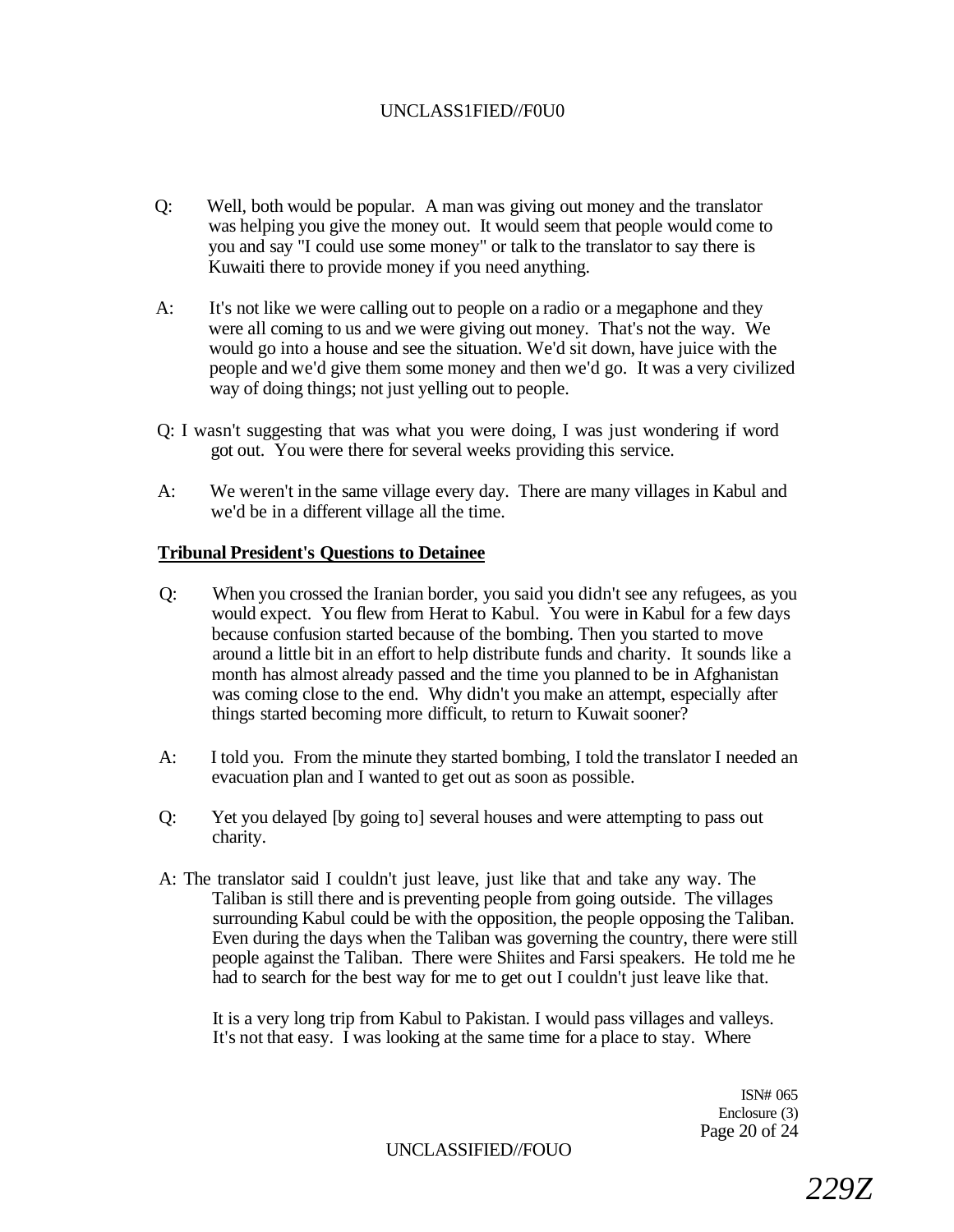would I stay? Everywhere I would go, people were kicking me out. At the same time, from the fist day, I was looking for a way to get out.

- Q: Did Kuwait have an embassy in Kabul?
- A: I don't know.
- Q: Did you try to find out if they did?
- A: No, I didn't think of it.
- Q: Did you try to contact your family or your employer and let them know you'd be delayed in your return?
- A: Yes, in Herat and Kabul I contacted my family several times. They were scared because the war had started.
- Q: So, they got word that you were going to be delayed?
- A: Of course.
- Q: And, your child that was scheduled for heart surgery.. .did your child have heart surgery?
- A: Yes. They sent me a message and said thank God he's okay and they sent me pictures as well.
- Q: While you were in Afghanistan?
- A: No, it was in November. I don't remember if I was in Cuba. If it was in November, I was in Pakistan or Afghanistan, I'm not sure. If they did the surgery after that, I might have been in Cuba.
- Q: You got word that the surgery was completed and it went well?
- A: Yes.
- Q: And your child is healthy today?
- A: Yes.
- Q: Good.
- A: There are two holes in his heart, but now, thank God, he's okay.

**ISN# 065 Enclosure (3)**  Page 21 of 24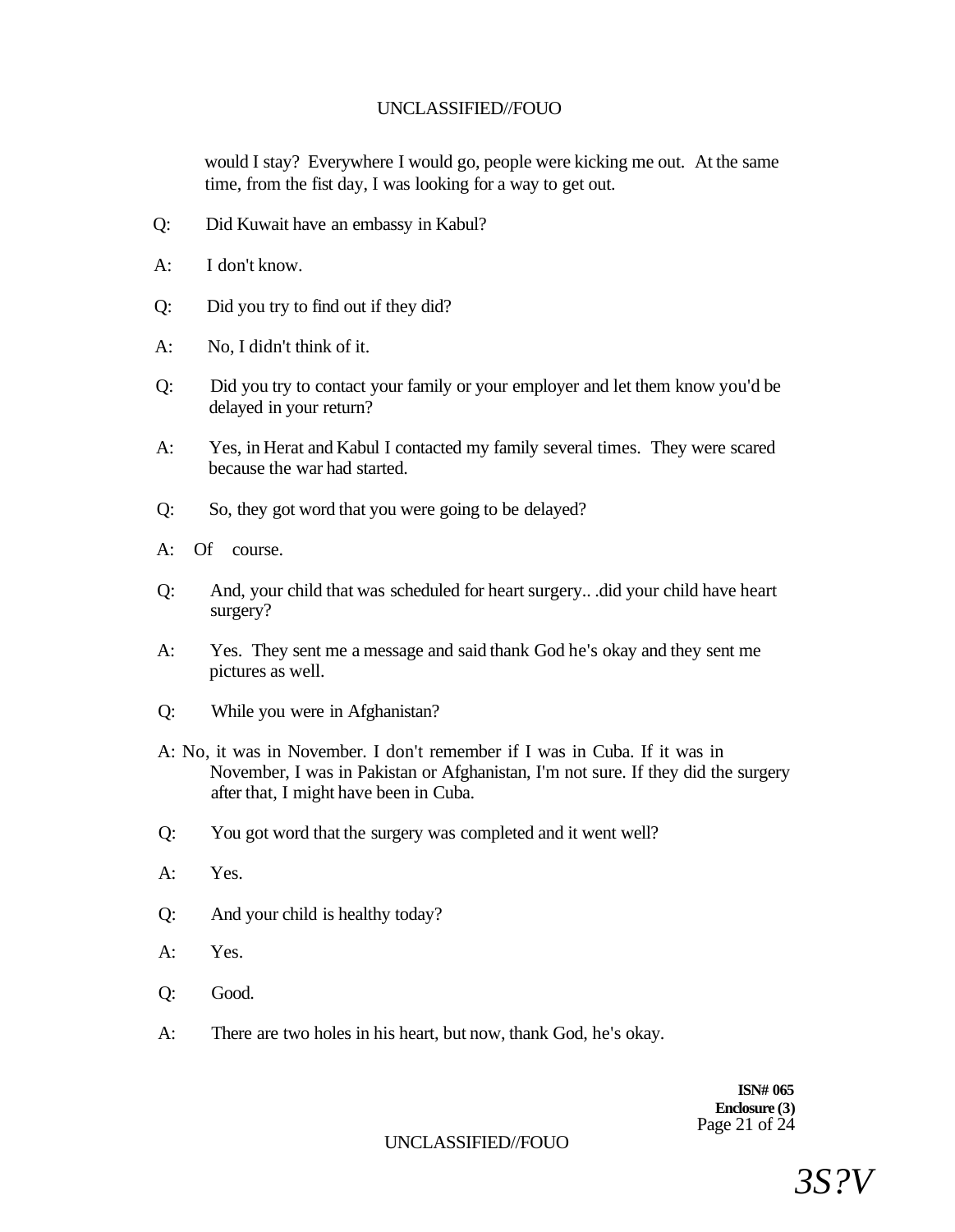We're certainly glad to hear that and we certainly hope his health continues to do well.

Thank you.

When you turned yourself in to the Pakistan authorities at the border, what type of documents, money or items did you have in your possession?

Nothing. The money I was distributing was in the house.

When you left to cross into Pakistan, you purposely left all of your money and your passport in the house?

I was running for my life. What is \$4000 dollars? In a month I can make this money.

I would think it would help your effort to get home. If you had money to pay for guides, more translators, and your passport to show to the Pakistan authority to take you to the Kuwaiti embassy, it would help your chances of getting home safely.

We did have money. We give it to the Afghans to help us as we were proceeding, but not all of the money. I wasn't concerned with the passport or papers because if they had taken me to the Kuwaiti embassy, they would have known I was from Kuwait. It's easy to know, they don't need a passport. I wasn't thinking that the Pakistanis would turn me over to the Americans.

You indicated that you graduated from the University of Nebraska in 1992?

Yes.

Why didn't you ask for documentation from the University of Nebraska, for your graduation evidence?

I didn't think it would help me. The Kuwaiti government must have brought it with them and they probably gave it to the Americans. The Americans know that I have graduated. I don't need.. .1 didn't know this would do me any good.

But, you said your citizenship papers from Bosnia would indicate you were a member of the Bosnian Army in 1992.

I didn't ask for the Bosnian citizenship or the Kuwaiti citizenship.

ISN# 065 Enclosure (3) Page 22 of 24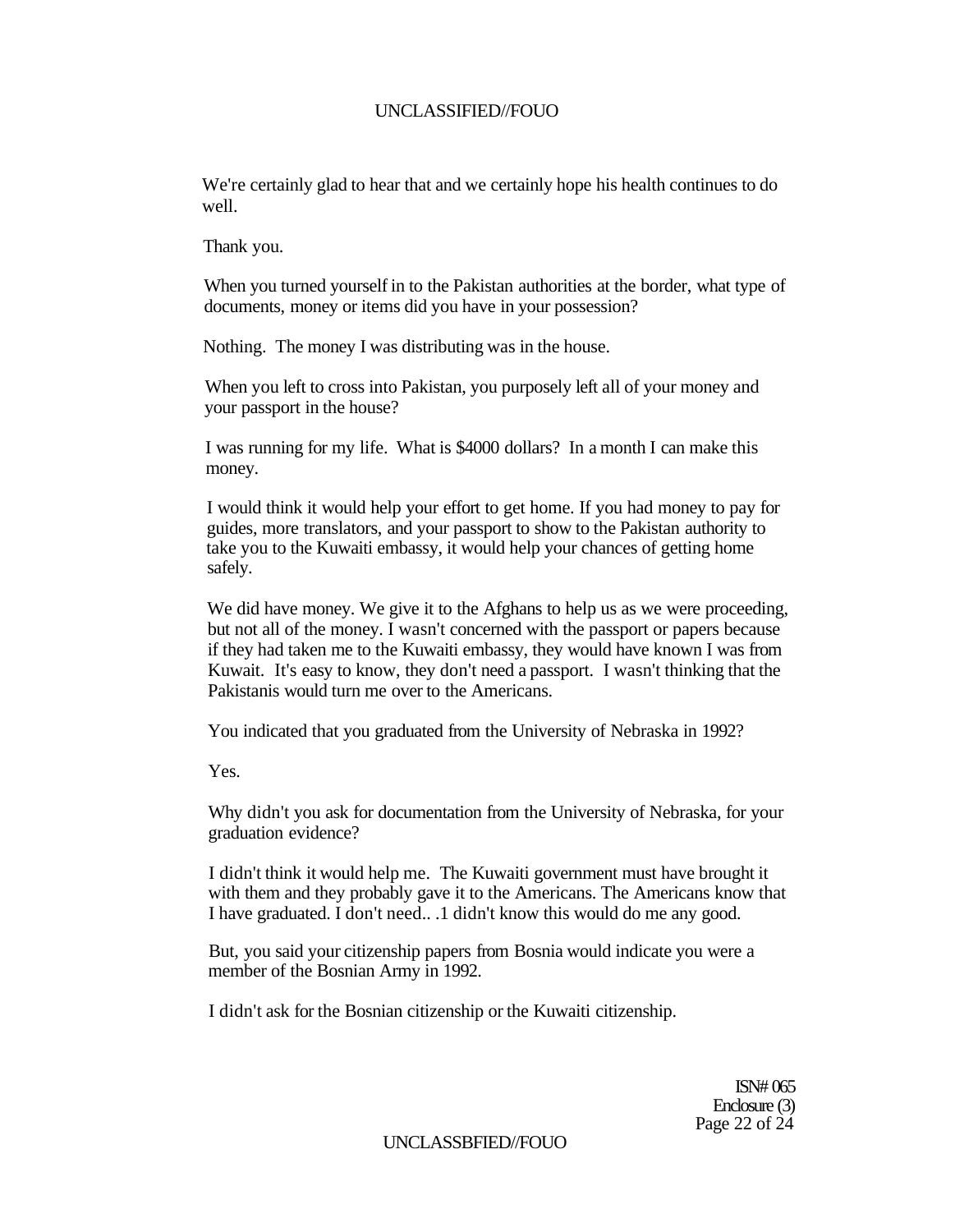- Q: You asked from citizenship papers for Kuwait and Bosnia. The citizenship information is needed to answer 3(a)8 on the Unclassified Summary. 3(a)8 is the Detainee is listed on a document as being a member of the Mujahadin Brigade in Bosnia, which would have been around 1992 or 1993. Is that correct?
- A: No. Maybe the first Personal Representative. I asked for three things; a certificate of my work, my son's operation and my leave request from work. After two weeks, the Personal Representative met with me again and said there were some questions from the State Department he needed to ask me so you could give me these documents.

He asked me my son's name, the one going through the operation, where I worked and the address, my wife's name, and some other questions. When did you get your Bosnian and Kuwaiti citizenships? That's what happened. After four weeks, I got a new Personal Representative. I didn't request the Bosnian or Kuwaiti citizenship.

If it does me any good, I'll tell you I got the Bosnian citizenship in 1996 and I automatically got the Kuwaiti citizenship once I reached 18 years of age.

- Q: I remember you saying that although you got the Bosnian citizenship, it reflected, incorrectly, that you were a member of the Bosnian Army that served in 1992 and 1993 with the Brigade.
- A: It's not the actual citizenship that I requested. It was the paper that the interrogator was reading from that said I was in the Bosnian Army from 1992 to 1993. I asked him where he got the document from and he said he got it from the Bosnian government.

I explained that in 1992 and 1993 I was in Nebraska, Croatia and Kuwait. Then he became quite and I told him I'd explain how this information got to him incorrectly.

## **Tribunal Members Questions to Detainee**

- Q: You mentioned that while you were in Afghanistan, you did contact your family several times. But, in the questions that went to your family, the question was "did he tell you his reasons for going to Afghanistan?" The response was "He did not mention anything about going to Afghanistan. We have no information that he went or entered Afghanistan."
- A: Who said this? Was it my family? Was it the Kuwaiti government?
- Q: It was your family's response.

ISN#065 Enclosure (3) Page 23 of 24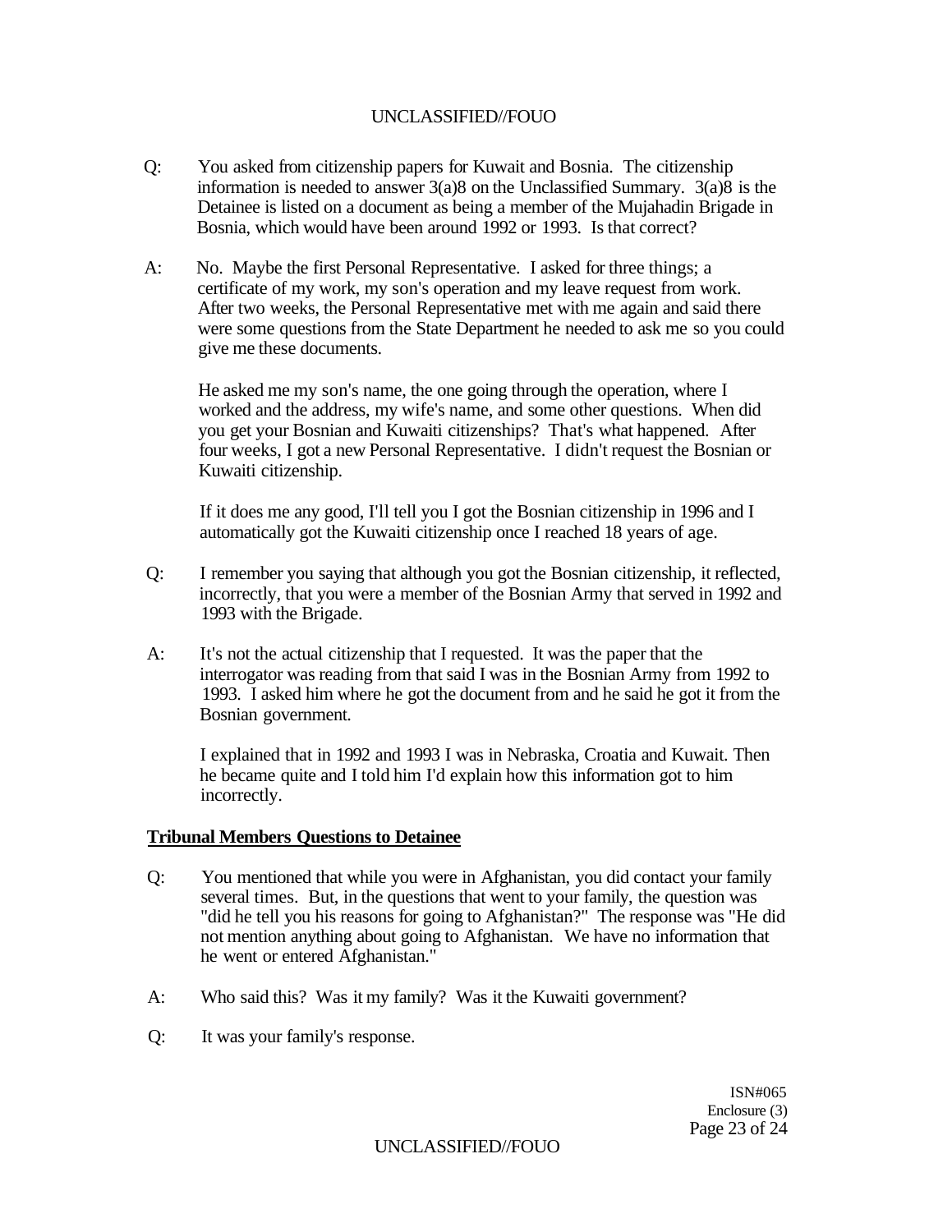- A: Saying that I did not go to Afghanistan?
- Q: No, they're saying you didn't mention anything about going to Afghanistan.
- A: That's incorrect Maybe they said this because they were trying to help me and they didn't want me to be here.
- Q: You said that before you went to Afghanistan, you did...
- A: I mentioned it, yes. I told my wife, my mother and my sisters.

# **AUTHENTICATION**

**I** certify the material contained in this transcript is a true and accurate summary of the testimony given during the proceedings.

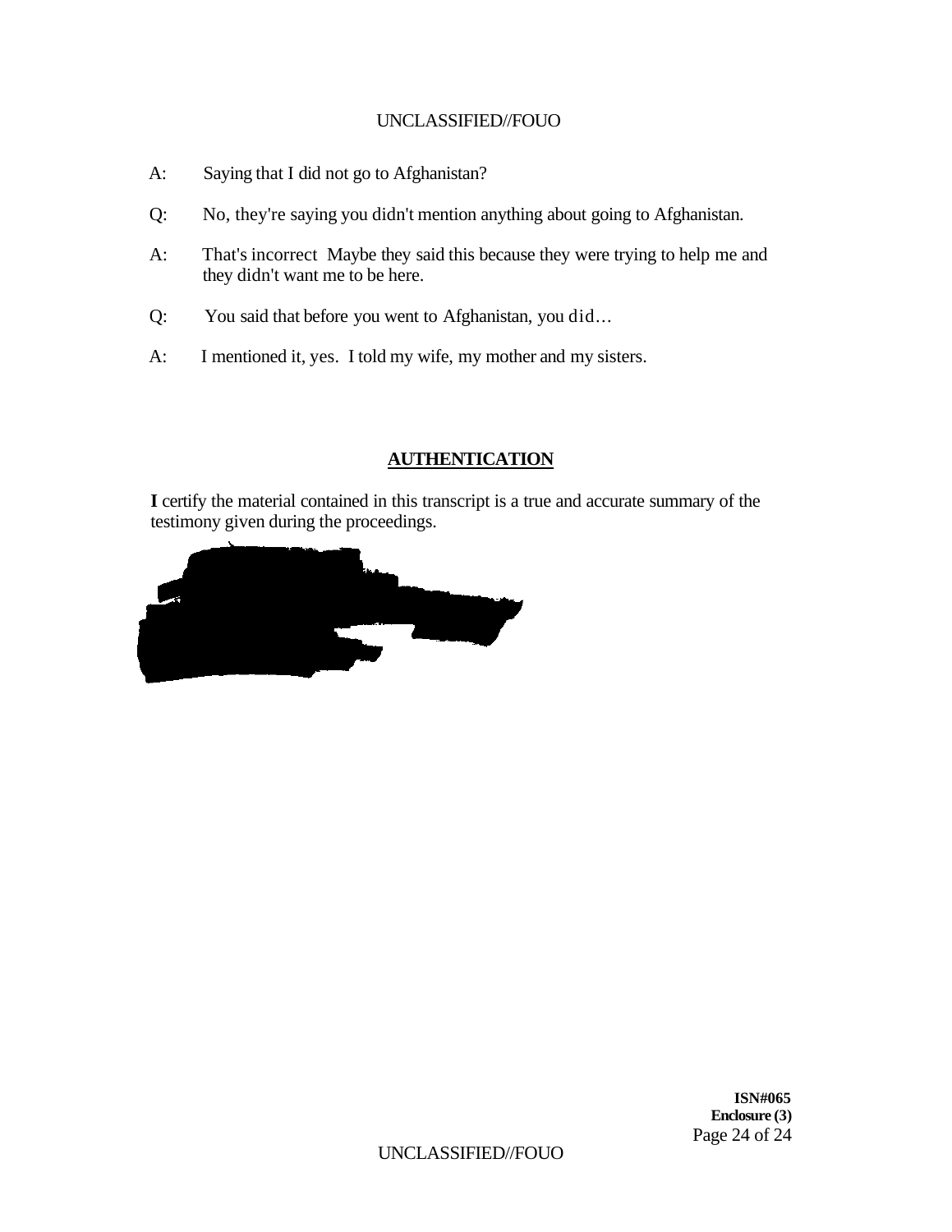# **Summarized Unsworn Detainee Statement**

### *When asked by the Tribunal President if he would like to present additional information to the Tribunal, the Detainee stated no, the Personal Representative can talk for him.*

Detainee stated that [of] the stuff he [the Recorder] said, just one thing is true and all the rest is false. The only true thing is the statement when he [Recorder] says about the training for one week. 3(a) 1 is the only thing that is true in the Unclassified Summary. The rest is false.

# *The Personal Representative made the following comments on behalf of the Detainee, addressing each point on the Unclassified Summary:*

*• 3(a) The Detainee is a member of Al Qaeda.* 

Concerning the allegation that the Detainee is a member of Al Qaeda, he [Detainee] is not a member of Al Qaeda.

# **•** *3(a)! The Detainee attended training for approximately one week at the Abu Abaida training camp near Jalalabad, Afghanistan.*

This training was actually in Kandahar, not Jalalabad. This was not military training; it was simply shooting for proficiency with friends.

# **•** *3(a)2 The Detainee received weapons training on the Kalashnikov rifle while at the Abu Abaida training camp.*

He [Detainee] already knew how to fire the Kalashnikov from him home, in Yemen. He [Detainee] was in Afghanistan to teach the Koran.

## **•** *3(a)3 The Detainee admits having contact with fan individual] whom he believes to be an al Qaeda member,*

This is not true. There is no way, if there were Al Qaeda in the area, for anyone to know they were there.

## **•** *3(b) The Detainee participated in military operations against the coalition.*

He [Detainee] was not in Tora Bora. He [Detainee] was captured under false pretenses in Pakistan by the Pakistanis. In fact, he [Detainee] had made a decision *to*  leave Afghanistan long before the war started. People in Afghanistan lied to him [Detainee] and told him [Detainee] they would help him Petainee] go home but [instead] turned him [Detainee] over to Americans.

> ISN# 235 Enclosure (3) Page 1 of 11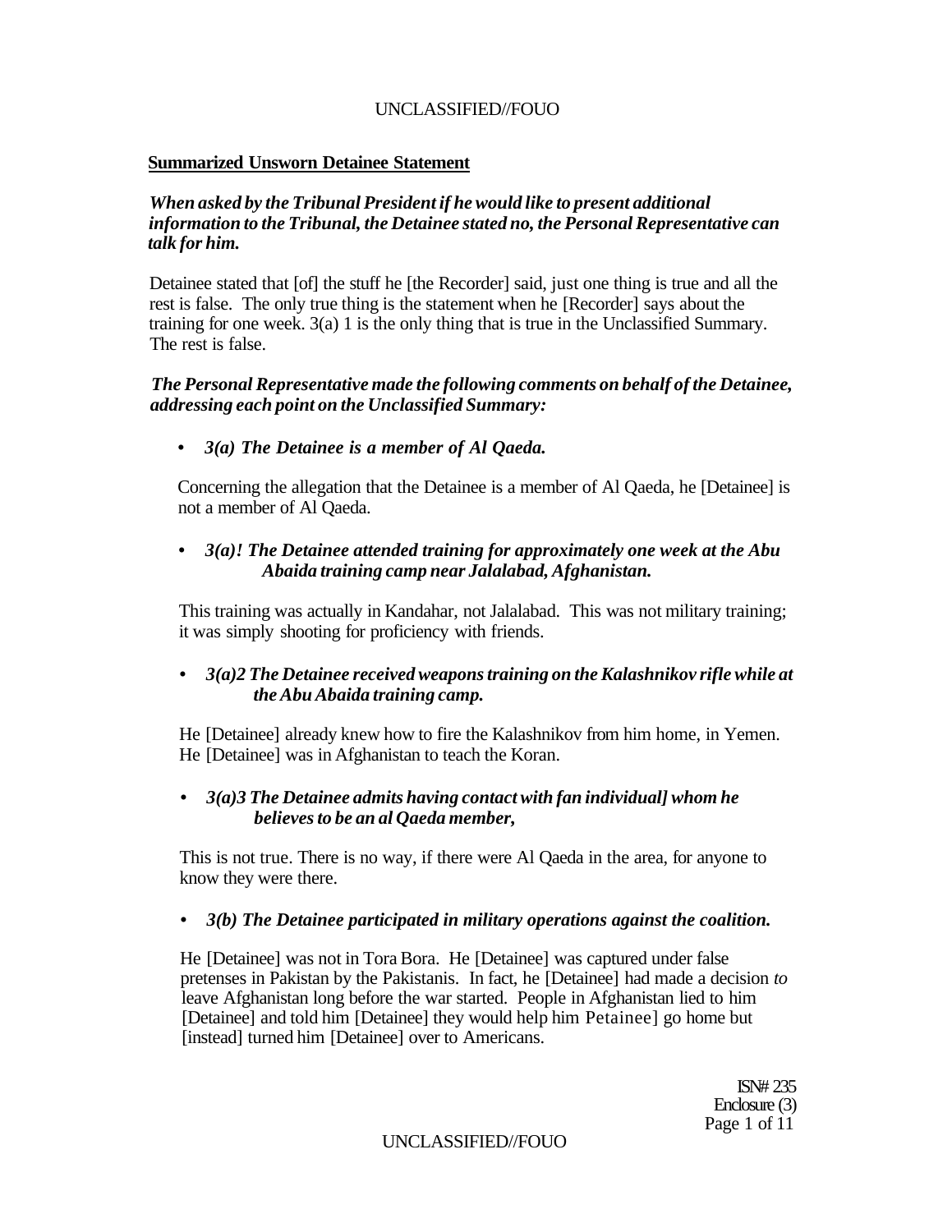He [Detainee] never went to Afghanistan to fight and never carried any weapons. Because of the false pretenses under which he [Detainee] was captured, the Detainee is concerned about what country he will be released to, if released. [He] would like to know if he will have any say about which country he is released to if he is released someday.

# **•** *3(b)l The Detainee was present with fighters in the Tora Bora region.*

# *This point was addressed along with the other pointy and never specifically addressed by the Personal Representative.*

Tribunal President: To answer your question about what country you would be released to, as a member of this Tribunal, I have no insight or involvement with that decision. That is at our State Department level. Additional infonnation will be provided to you at a later date as we progress through this process and other processes you would be involved with.

Personal Representative: I would like to add, that as circumstantial proof [that] he [Detainee] is not a member of Al Qaeda, the Detainee's trip was funded by his father, not Al Qaeda.

### **Questions bv Tribunal Members to Personal Representative**

- Q: Does the Detainee admit or deny attending training at Abu Abaida training camp?
- A: The Detainee indicated he had already been trained in Yemen and was shooting for proficiency with friends. He [Detainee] didn't consider it training.
- Q: These activities took place in Kandahar, as opposed to Jalalabad, because of the location of the camp, or was it somewhere different from the camp?
- A: When 1 read the accusation, he [Detainee] indicated it was Kandahar, not Jalalabad.

#### **Questions bv Tribunal Members to Detainee**

- Q: When did you leave Afghanistan?
- A: I don't remember the date, but maybe a month before the New Year. Maybe the  $11<sup>th</sup>$  month.
- Q: In 2001?
- A: Yes.

**ISN#235 Enclosure (3)**  Page 2 of 11

UNCLASSJPIED//FOUO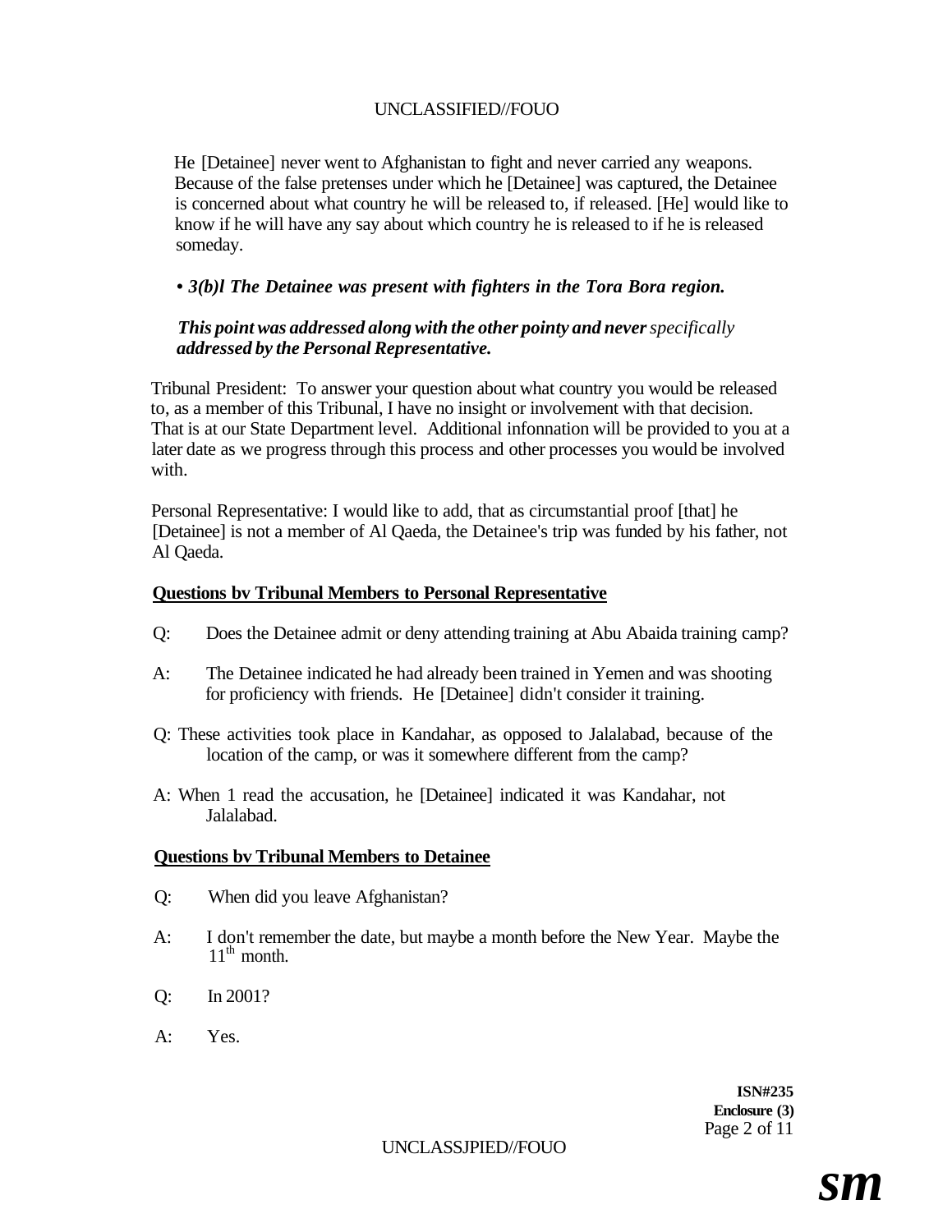- Q: Can you describe for us, in greater detail, your journey from Afghanistan to Pakistan?
- A: I was in a village with an Afghan individual. I stayed with him for a while there, about a month. And then we left through several roads through the mountains to Pakistan. There were Pakistanis there, and after a while, the Afghan left and I stayed. I talked with the Pakistanis. Some of the people in the village spoke Arabic so I spoke to them. I told them I wished to return to my home. They put us in jail and then Cuba.
- Q: Why did you make the trip from Afghanistan to Pakistan at that particular time?
- A: I wished to return to Yemen.
- Q: It had nothing to do with the conflict between the Taliban and the Northern Alliance?
- A: I made that decision before [that time].
- Q: How long were you in Afghanistan?
- A: Approximately 4 months. I don't remember the exact times, but around 4 months.
- Q: And your primary activities while in Afghanistan were again, what, please?
- A: Teaching the Koran.
- Q: To whom did you teach it?
- A: Afghan people in the Mosques. But that didn't really happen. The circumstances weren't favorable, so I just left.
- Q: So, you did not teach people the Koran at all, or only for a brief period of time, or what?
- A: A little bit.
- Q: So, if you were not able to teach for the 4 months, what did you do instead?
- A: I was trying to leave.
- Q: Was there anyone preventing you from leaving?
- A: Just the circumstances only.

**ISN# 235 Enclosure (3)**  Page 3 of 11

UNCLASSIFIED//FOUO

*SfoO*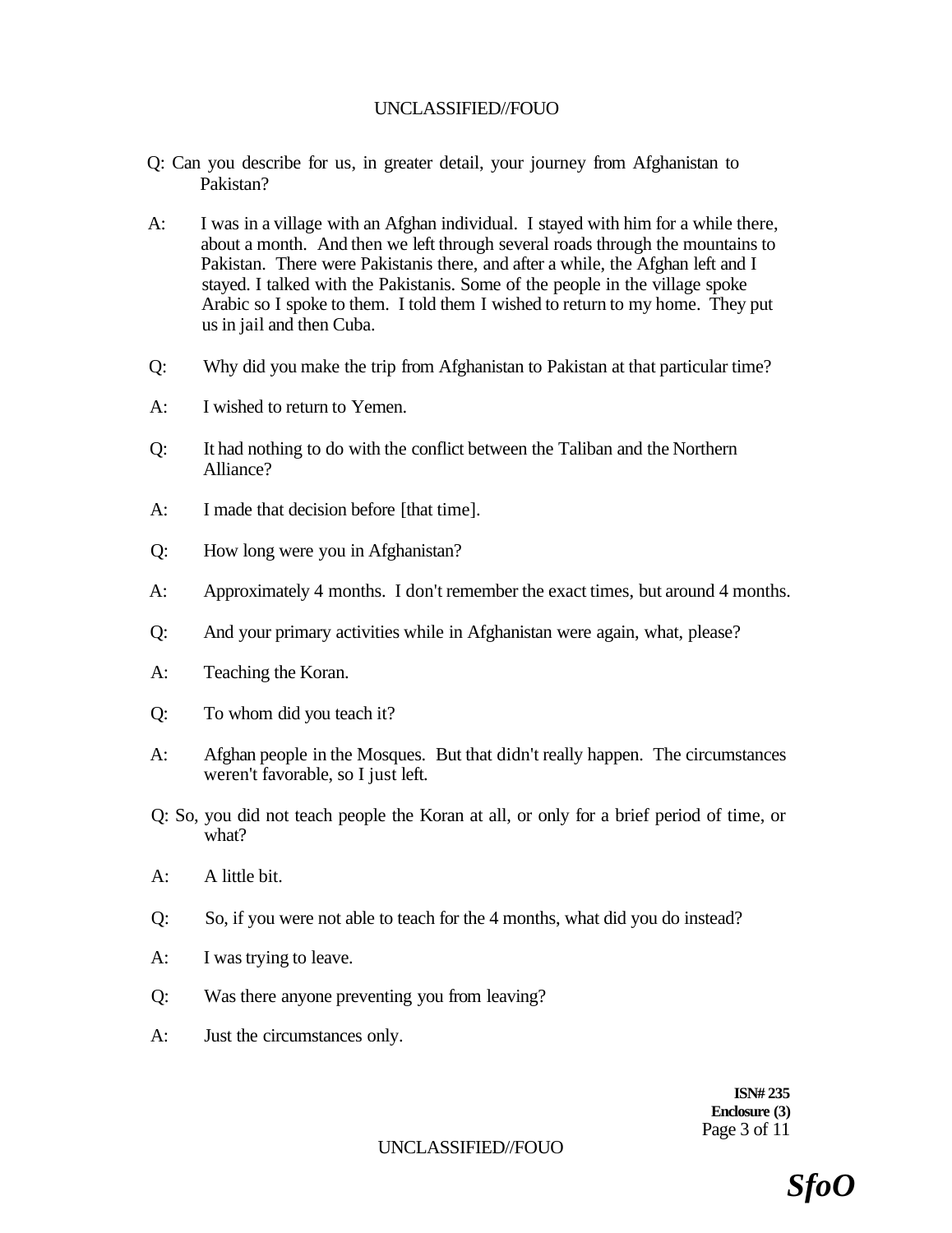- Q: You indicated that your father funded your trip to Afghanistan? Or Pakistan?
- A: Everything.
- Q: And he thought your intent was to teach the Koran as well?
- A: Yes.

### **Questions bv the Tribunal President to Detainee**

- Q: When did you arrive in Afghanistan? I wasn't clear on that.
- A: Around the 8\* month, August. Seven, eight, nine, eight.
- Q: Did you have a place to go, a person to meet, so you could start teaching the Koran in Afghanistan?
- A: Just at any of the.. .there were mosques there, or any of the organizations there.
- Q: Could one of them have had [an] opportunity to verify your story of your real reason to be in Afghanistan?
- A: No.
- Q: That is unfortunate. Thatwouldhavebeenverykey [to verifying your story]. If you were there in July or August, you had quite a bit of opportunity to teach the Koran in those two months, before things drastically changed later in September. Once you heard of the events of September 1  $I<sup>th</sup>$ , and prior to things deteriorating so much in Afghanistan, why did you not leave then?
- A: I couldn't leave. The borders were closed and the situation was chaotic.
- Q: You're saying that you have never had any contact with any Al Qaeda members, to your knowledge?
- A: Yes.
- Q: When you were gaining marksmanship proficiency with the Kalashnikov, what were you using as targets?
- A: Stones, rocks.

**ISN# 235 Enclosure (3)**  Page 4 of 11

UNCLASSIFIED//FOUO

*JXBL*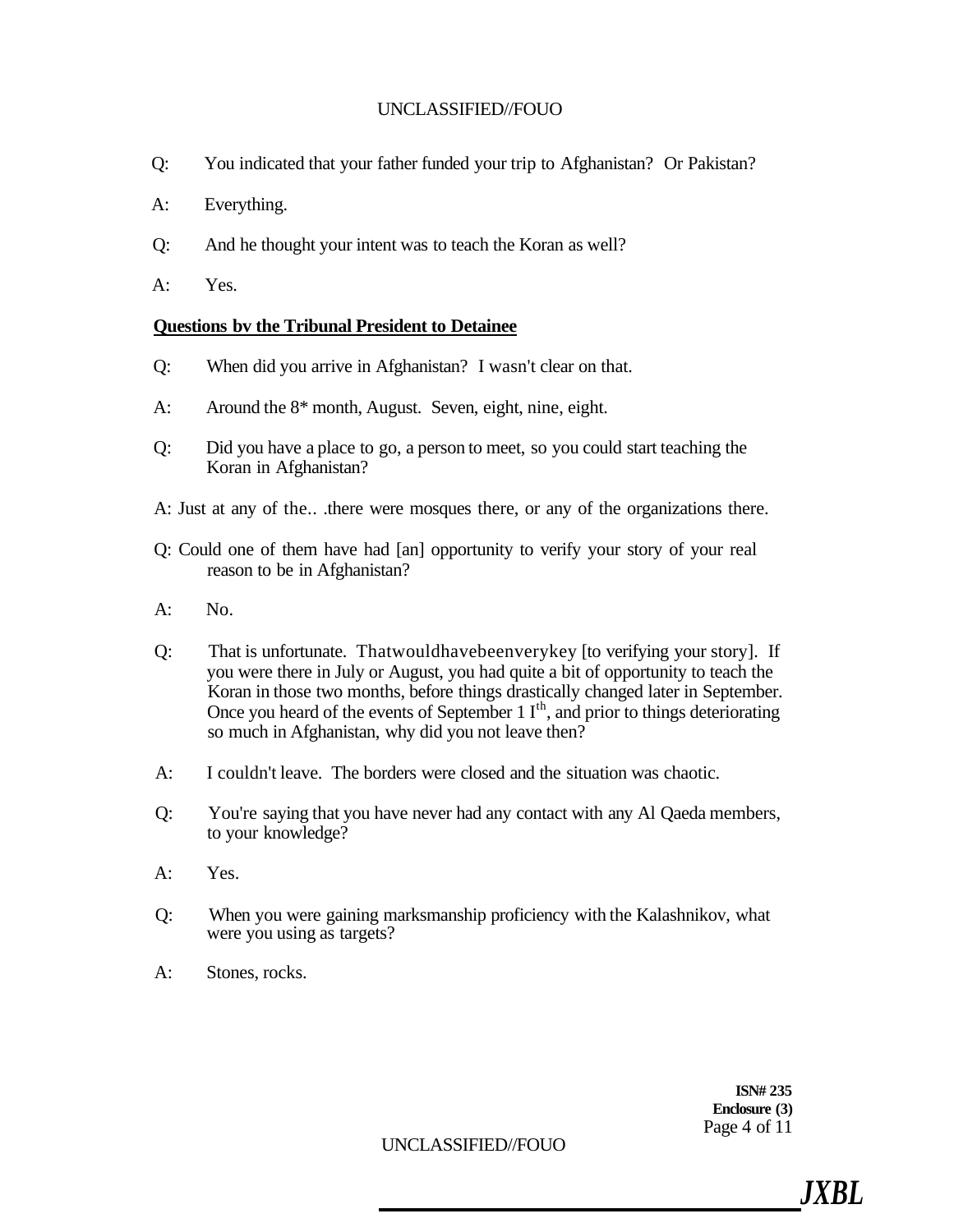- Q: You made reference to being familiar with weapons in your home country in Yemen, what other weapons are you trained in?
- A: Handgun.
- Q: In Afghanistan, other than when you were shooting stones, did you have in your possession, any [other] weapons?
- $A: N_0$ .
- Q: Normally, people traveling through Afghanistan, knowing it's a dangerous place, even before September 1<sup>*m*</sup>, admit that they have personal weapons. You did not?
- A: No, I didn't have anything.
- Q: How many mosques did you travel to and teach the Koran in?
- A: There weren't any mosques, I just taught as I walked down the road.
- Q: I'm confused. I thought you referred to mosques as being places to travel to and start your teaching.
- A: I said that I went to Afghanistan to teach [the] Koran, but the circumstances didn't really allow it, so I taught on the go, while traveling from place to place.
- Q: While you were on the go in Afghanistan, what places did you visit, besides Kandahar?
- A: Just Kandahar, there were different houses in Kandahar that I went to.
- Q: When you arrived from your home country, you flew into Kandahar, is that correct?
- A: No, I went to Iran. Tehran and Mashhad, Herat and then Kandahar.
- Q: The first place in Afghanistan that you arrived was Kandahar?
- A: Herat and then Kandahar.
- Q: When you traveled to Iran, how long did you stay?
- A: Probably 10-14 days.

**ISN# 235 Enclosure (3)**  Page 5 of 11

UNCLASSIFIED//FOUO

390^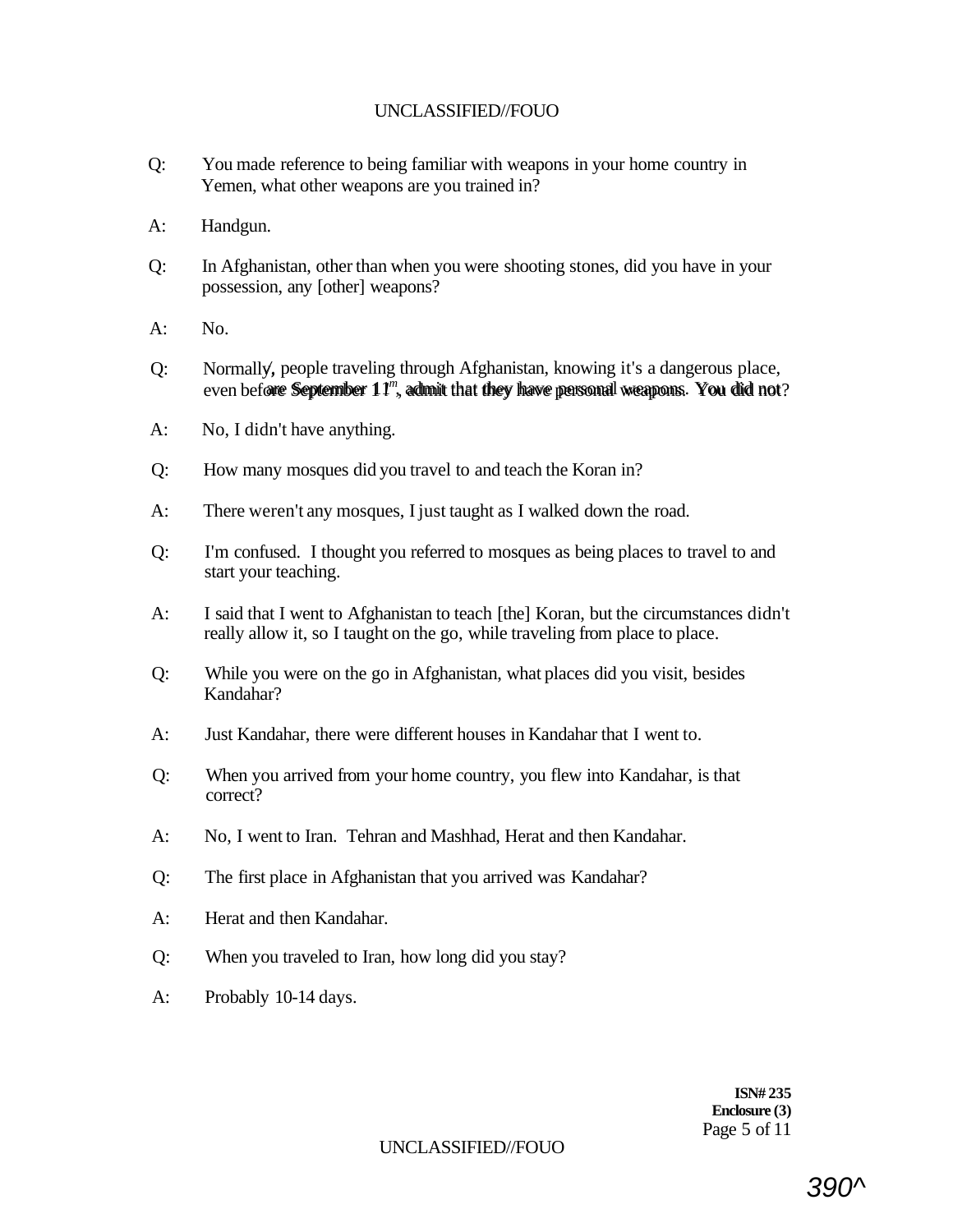- Q: Why so long?
- A: It's not long.
- Q: If you mission was to teach the Koran for 3 months in Afghanistan, you wasted *Vi*  a month in Iran.
- A: When I was in Iran, I was trying to decide between Azerbaijan and Afghanistan.
- Q: What took you to Iraq? (NOTE: the Tribunal President thought the Detainee said "Iraq," when he had actually said "Herat," referring to a place in western Afghanistan").
- A: Iraq?
- Q: You went to Iran and then Kandahar, Afghanistan?
- A: From Tehran, Iran to Mashhad, Iran and then from Mashhad to Herat and then from Herat to Kandahar.
- Q: Herat.... I misunderstood. This was all by aircraft?
- A: From Tehran to Mashhad in Iran, by bus. And to Afghanistan, it was by car.
- Q: Okay, we 're trying to put this all together so we can make a fact-based determination. Thank you for participating and answering our questions.

## **Questions by Tribunal Members to Detainee**

- Q: You mentioned considering traveling to Azerbaijan? What made you consider that as a possible place to go, as opposed to Afghanistan?
- A: The same thing. My purpose was to teach Koran to the people who were coming to Azerbaijan.
- Q: So, when you left Yemen, you had not decided which country you would finally end up in?
- A: I had the choice, whatever I could get to first, I would go. My preference, my first choice was Azerbaijan.
- Q: Did you have any contacts there that could help facilitate your travel to that country and help you begin your preaching there?
- A: No, but I knew there were organizations there I could work with.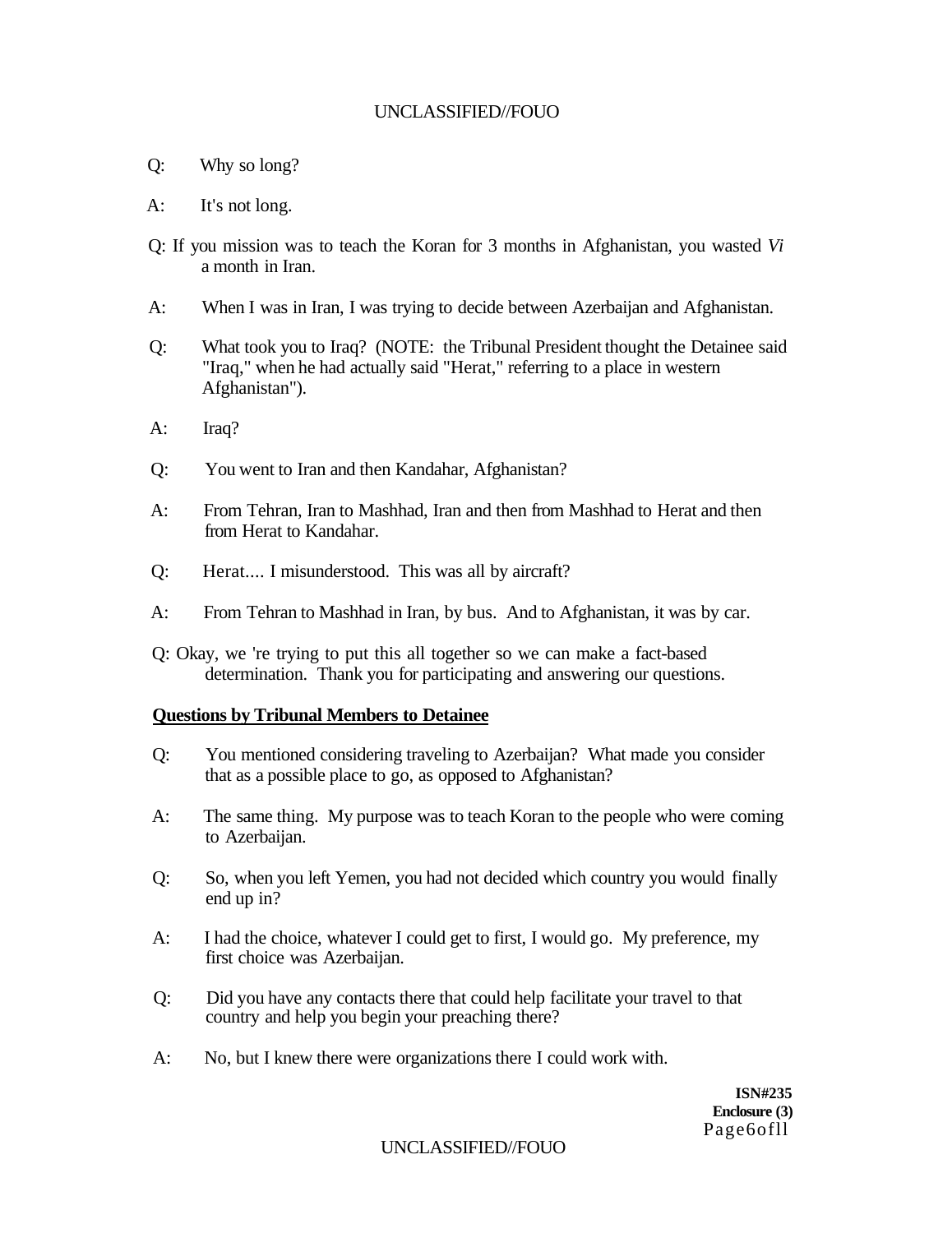Q: Had you made any plans with those organizations prior to beginning your trip?

A: No.

- Q: It seems that Azerbaijan would have been a safer place to teach and preach than Afghanistan, especially during those times.
- A: That's true.
- Q: What made you change your mind to go to Afghanistan if Azerbaijan was your first choice?
- A: I was not able to obtain a visa to Azerbaijan.
- $\overline{O}$ But you did attempt to do so?
- A Yes.

*The Tribunal reconvened. The Tribunal President stated the reason for the recess was due to the fact that the Tribunal President was concerned that the Detainee may not have had an opportunity to be familiar with Exhibit R-3, which is the unclassified piece of evidence identified as the Affidavit ofSamir Ahmed Al Sareem (the Detainee's brother). By taking the recess, the Personal Representative and the translator have provided the opportunity to Detainee to become aware of the information in the exhibit. We will now allow the Detainee an opportunity to comment upon the Exhibit R-3, and make any additional statements he would like to make.* 

#### **Questions bv the Tribunal President to Detainee**

- $\overline{O}$ Have you had an opportunity to review the exhibit?
- A Yes.

Would you like to make comments or a statement to counter the information or reinforce the information that is in the exhibit?

I talked to the Personal Representative and I said before that I wanted to state the true story earlier, about a year and S months ago. The circumstances didn't allow that. Ifsomeone needs to change their story, they were pressured. I just left it the way it was and even today, I was going to change the story and say something else, but I wasn't sure of what to do. I just thought, I'll just leave things as they are, and so I leave things as they are. Nothing is going to change. I don't want to disrupt anything.

> **ISN# 235 Enclosure (3)**  Page 7 of 11

UNCLASSIF1ED//FOUO

J9t)V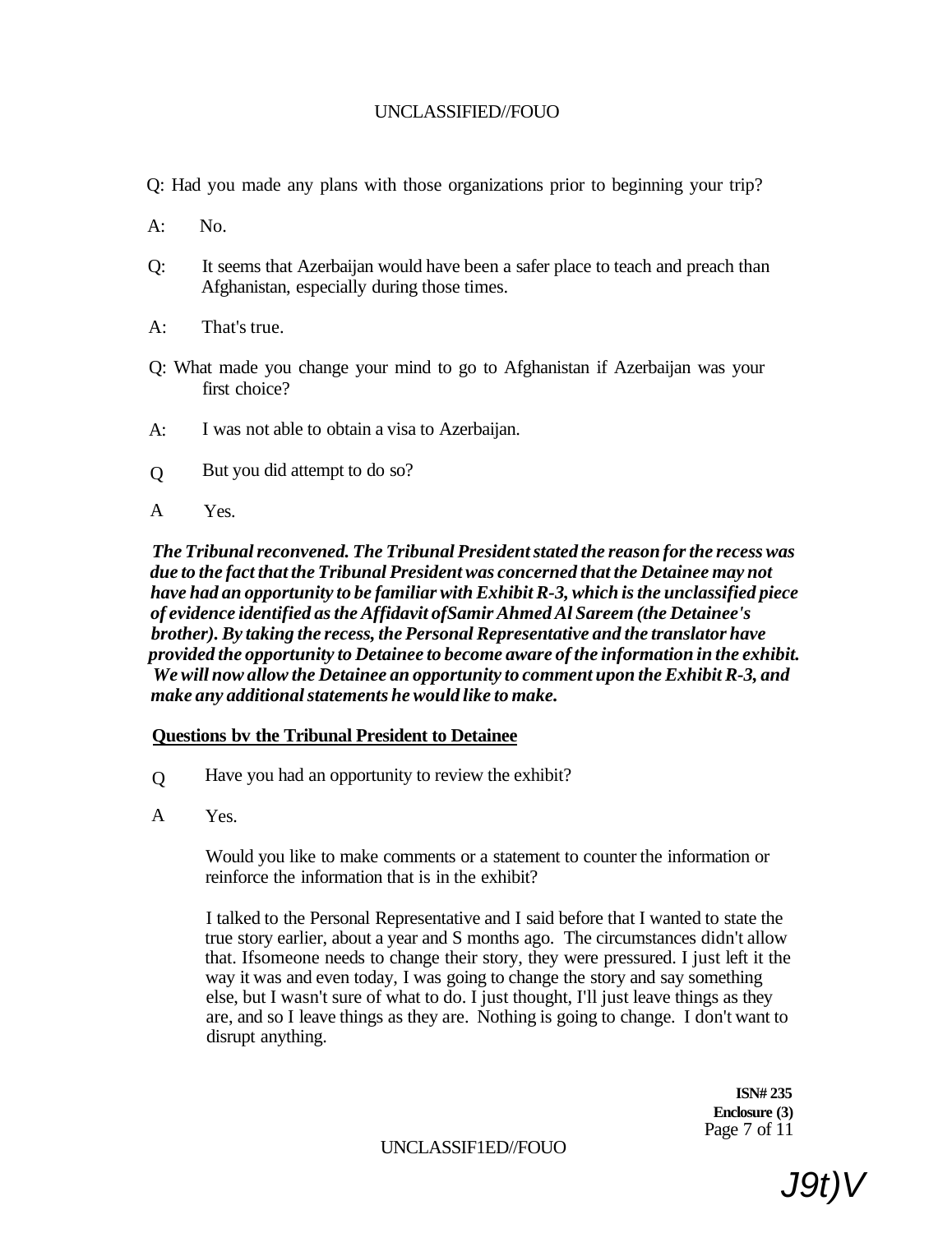And then, when the letter came today, I knew that now you know things more than I do. You know more things than I do. I even told the interrogators earlier that you know me better than I know myself. You already asked about me in Yemen, so.. .1 waited for an opportunity where it would be open, people would see, people would hear, there would be lawyers.. .1 was waiting for an opportunity like that to tell my story.

I asked the interrogators before, are these Tribunals going to be open to the public, are there going to be lawyers, are we going to be able to contact our families...

When I saw that everything was closed or silenced, so I was just saying the same story over and over again. But the real story is like I told the Personal Representative.

The first and main purpose of the trip was to teach the Koran; the small and simple things in the Koran.

The second thing was to look for things I could trade. Then I tried asking about gold because in Afghanistan, they have very primitive ways of extracting gold. It's cheaper to extract gold in Afghanistan because of the way they extract the gold. I was planning on selling it in India, through Pakistan, because in India, they have higher prices than the rest of the world for gold.

Also, another thing we used to trade back in Yemen, like my brother said, was the trade of honey. That was very weak compared to gold.

So, when we were captured, we were forced to say the things that I said earlier, either by the Pakistanis or the Americans in Kandahar. They forced us to say the things I said, even here in Cuba, also.

The story that is with the Personal Representative is summarized and that is the true story. Like I told the Personal Representative, when I went to Iran, I went into Afghanistan, I didn't know anyone so when I went to Afghanistan, I found the people who were responsible for the borders, and those are the Taliban. They spoke Arabic. They took me to Herat to a county or government building, or office. In the office, one of the people there spoke Arabic; he asked about me, and what I needed. I talked to him and he told me they were going to send me to a person in Kandahar, whose name is Abdul Malek.

So, I spoke to the owner of the vehicle who took me to Kandahar and took me to the street and the house where Abdul Malek was. I stayed with Abdul Malek in Kandahar for about 1 *\*A* months. I talked to him about what I was doing; teaching the Koran, charity and trading things.

> **ISN#235 Enclosure (3)**  Page 8 of 11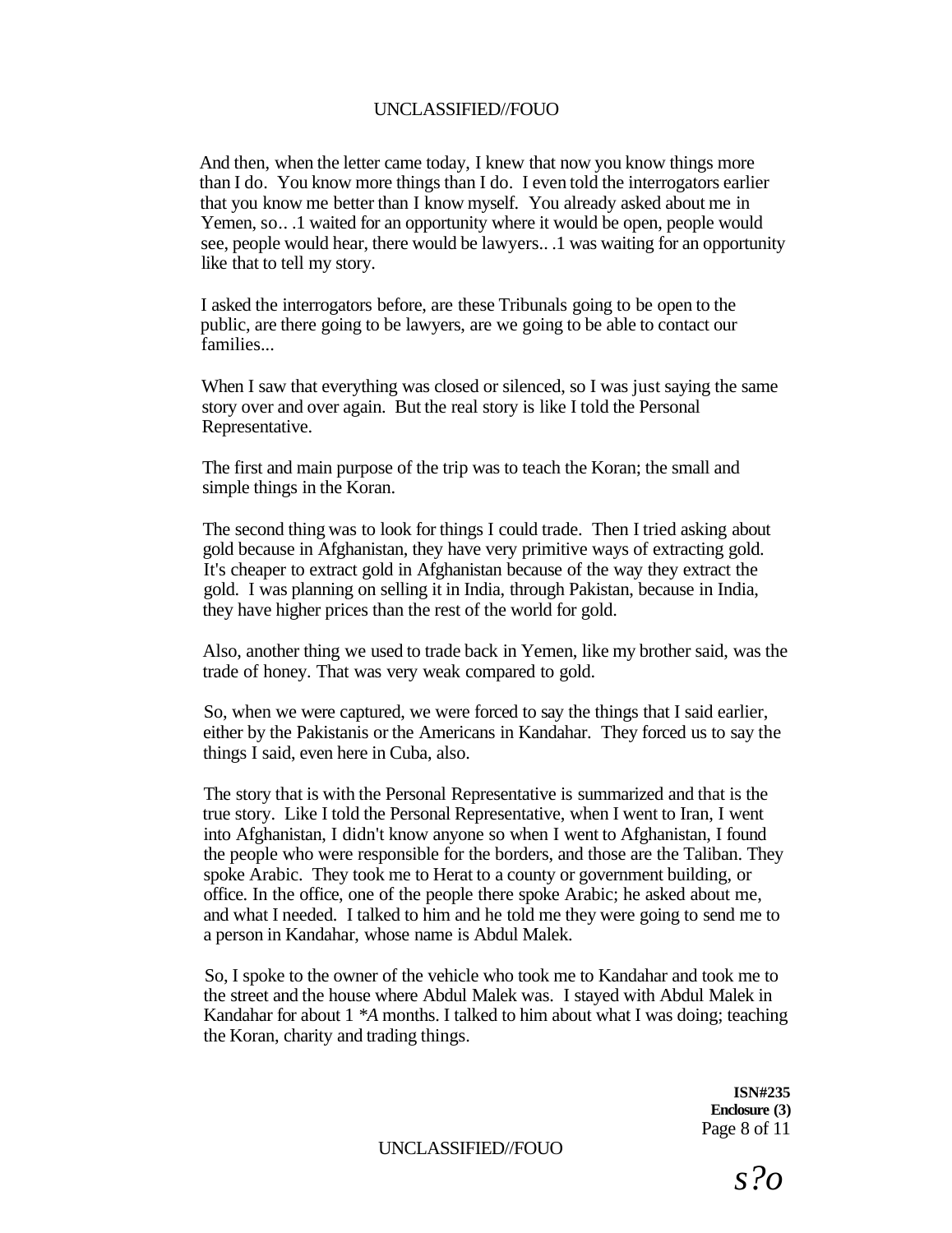We [Detainee and Abdul Malek] used to go into some of the mosques and used to just look at the people there and get an idea of how we were going to teach. Then we went to a place near Kandahar where there were poor people and we just observed them.

There was some teaching, but it wasn't consistent

The gold is in the north of Afghanistan, so we [Detainee and Abdul Malek] went to Kabul and a house there so we could ask about the gold issue. So, we learned some things. It is present in northern areas, in a place called Takhar. The people extract it from the rivers. I knew that the price was less than the price in the rest of the world by about a quarter. About a quarter of the price.

There was a problem with the gold there. It was in a place where there was a lot of war and a lot of killing. The people there had no hope. At that time, the state of the country changed; the killing and the fighting started.

Like it says in the paper [Affidavit, Exhibit R-3], I would call them [my family] almost every week. After that, I decided to return home.

Abdul Malek had a friend called Fallulah Mahmoud (phonetic) and he called him so he would take me to Pakistan. When we went to Pakistan, we went to Jalalabad and in Jalalabad we stayed with Fallulah Mahmoud. After that, from Jalalabad we went to Pakistan. From the main road we were leaving. There is a point there, a Pakistani point. Not the first one, but the fifth one. They [the Pakistanis] stopped us and they kept us with them. I was by myself.

After that, they took me to a prison where there were plenty of Arabs. Before the prison with the Arabs, I was in a Pakistani prison for about a month. After that, they took me to the prison with the Arabs and they took all of the Arabs and turned us over to the Americans. That's the story.

### **Questions by Tribunal Members** to **Detainee**

- Q: You understand that nobody here in the Tribunal is forcing you to either say things or to not say things? Is that clear to you?
- A: My emotional state right now, I'm nervous. I didn't want to say anything.. .the story before. Even just the mental state, being in a prison, you can't say everything you want to say.

I'm telling you, I'm talking to you right now and I'm scared that you might take me to Romeo Block or any of the other blocks you take people to.

> **ISN#235 Enclosure (3)**  Page 9 of 11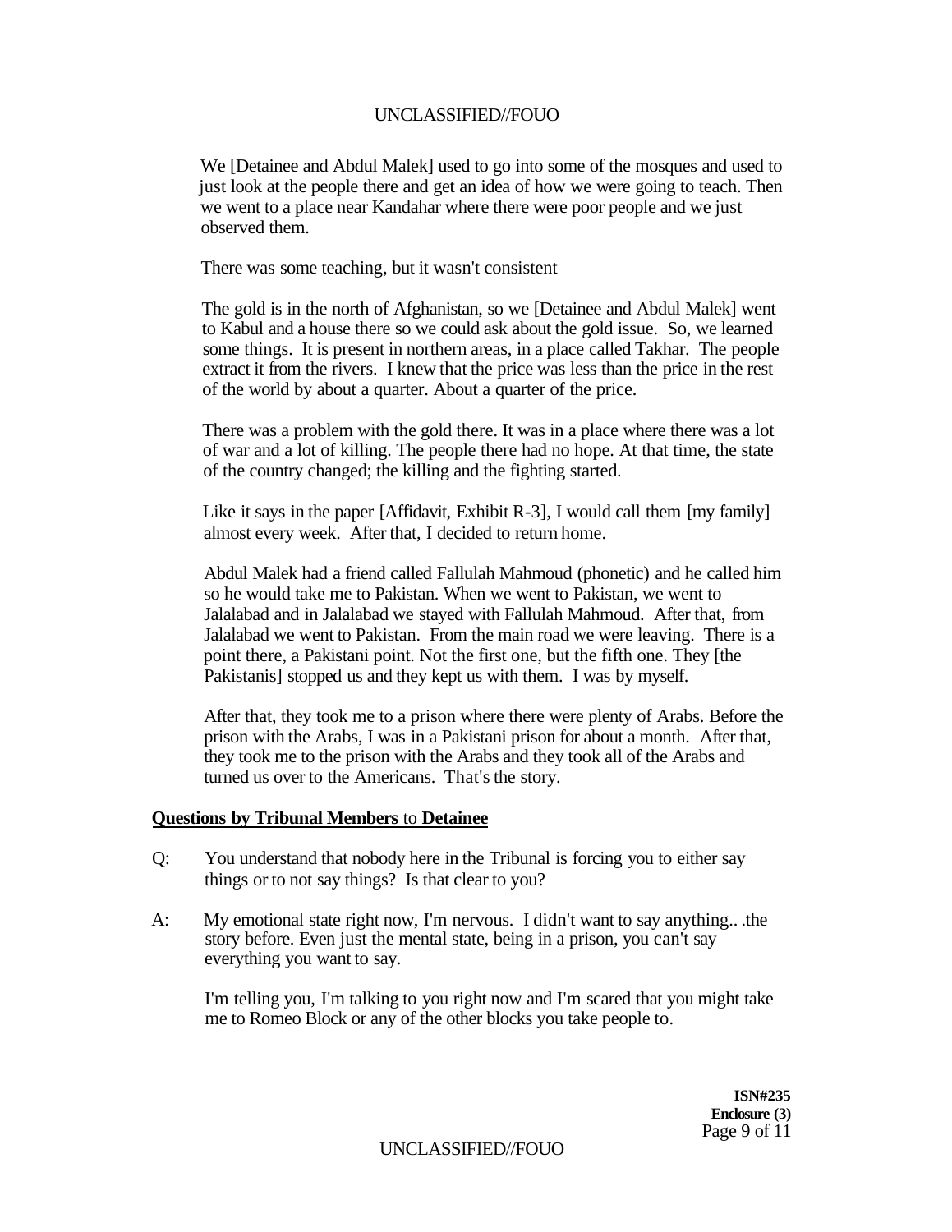- Q: That is not our purpose here. Our purpose here is to get to the truth.
- A: That is the truth.
- Q: None of the members of the Tribunal had any access to any information concerning you until the Tribunal began here this morning. Therefore, the only information we have concerning you, to your benefit, comes from you, your Personal Representative, or, in this case, your brother. Naturally then, we are unsure as to whether to believe what you told us this morning, or to believe what you are telling us now.
- A: No. This is the truth.
- Q: Why should we be convinced?
- A: I don't know because this is the truth.
- Q: Why did you not volunteer this information this morning?
- A: I thought of saying it while I was here this morning, but the reason, what I'm scared of still applies now.
- Q: Do you still deny assisting the Taliban or Al Qaeda in any way?
- A: I never [did],
- Q: You were never at Tora Bora?
- A: No.
- Q: Is there anything else you wish to modify from your story this morning?
- A: This is the story. There is nothing else.

#### **Questions bv the Tribunal President to Detainee**

- Q: Earlier this morning, you indicated that you had a concern about what country you would be repatriated to, had you had the opportunity for release. As I stated, when I was explaining the process for the Tribunal and possibly the Administrative Review Board, if released, you would be sent back to your home country of Yemen. Is there concern that you would prefer not to be sent back to Yemen?
- A: No, nothing.

**ISN# 235 Enclosure (3)**  Page 10 of 11

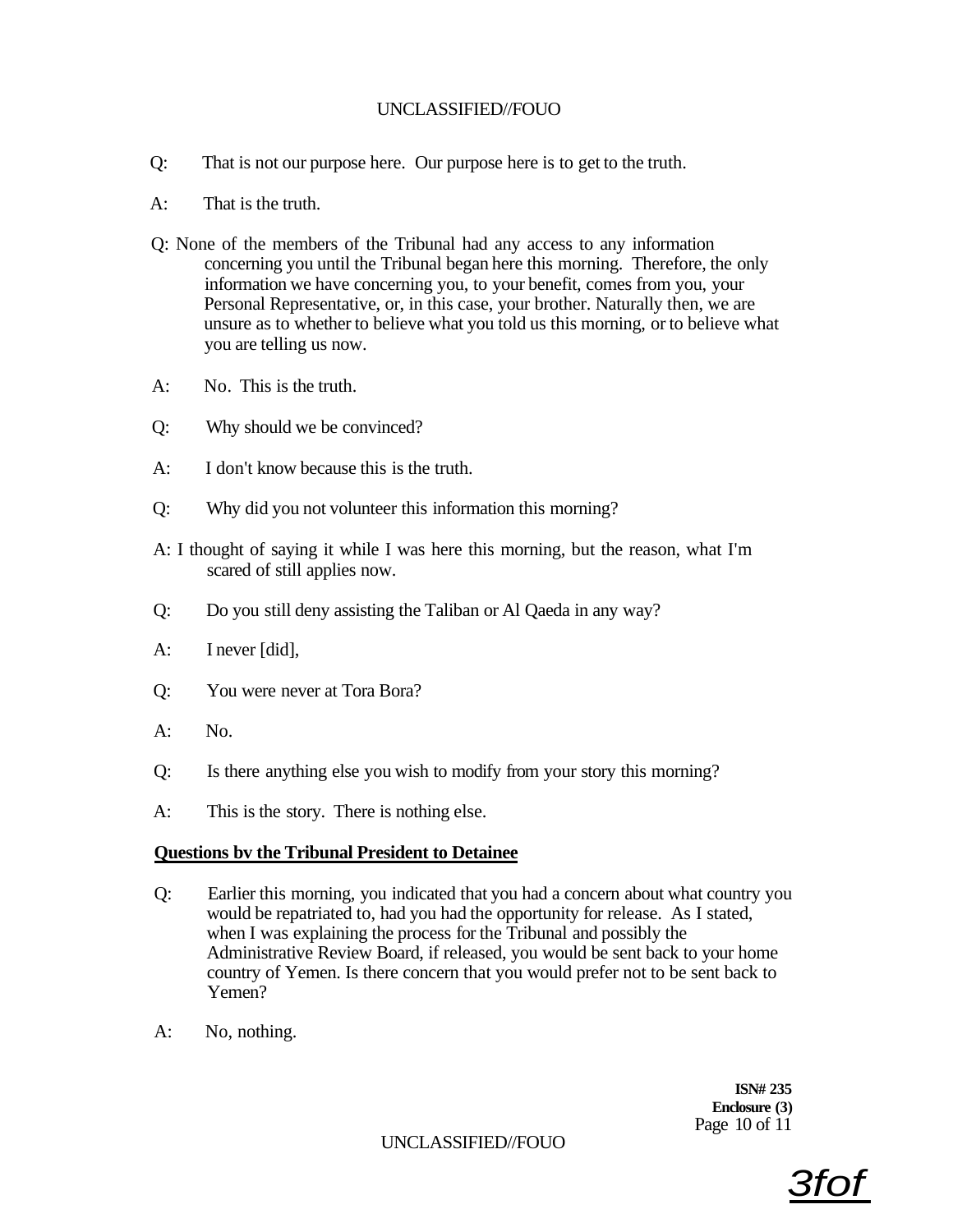- **Q: If it were determined that you are not an enemy combatant, you would want to go home to your home country?**
- **A Yes.**
- **Q Is your brother older or younger than you?**
- **A Older.**
- **Q How many brothers do you have?**
- **A: I have 16 brothers and sisters.**

**Have any of your brothers traveled to Afghanistan to teach the Koran or to sell honey?** 

- **A No.**
- **Q Why you? Why did you choose to go to Afghanistan?**
- **A It is my fate.**
- **Q Do your brothers not have the same faith? (NOTE: the Tribunal President mistakenly thought the Detainee had said "faith" instead of "fate").**
- **A: It wasn't their fate. If it were their fate, they would have been [there]**

### **AUTHENTICATION**

**I certify the material contained in this transcript is a true and accurate summary of the testimonyeiven during the proceedings.** 



**ISN#233 Enclosure (3) Page 11 of 11** 

*Jfef*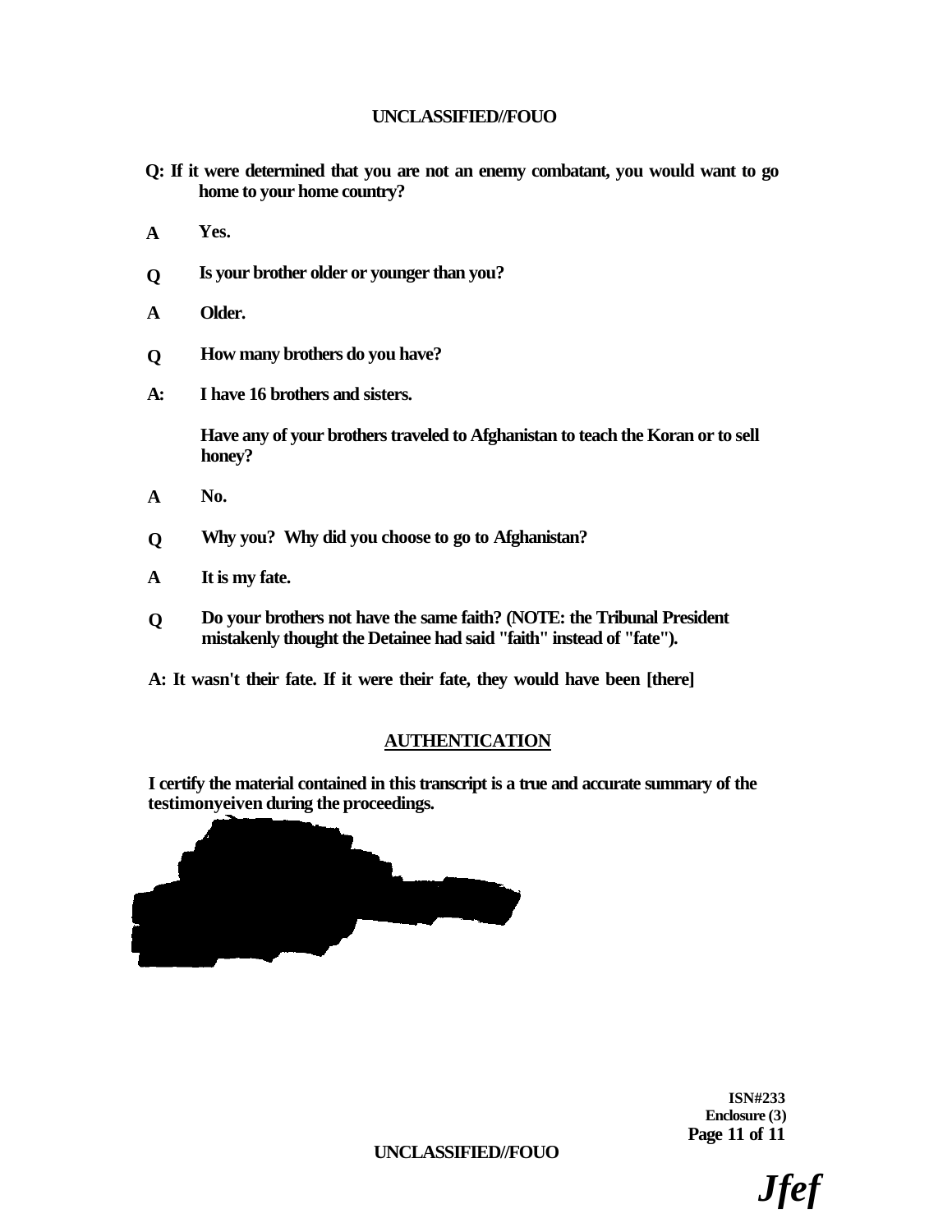#### **SUMMARIZED STATEMENT BY PERSONAL REPRESENTATIVE ON BEHALF OF THE DETAINEE**

**Although the detainee elected not to participate in the Tribunal process, as indicated on the Detainee Election Form (Exhibit D-A), he asked his Personal Representative to verbally provide information to the Tribunal. The information addresses each point on the Unclassified Summary of Evidence in order. To put the comments into context, the points from the Unclassified Summary of Evidence are provided below in** *italics.* **The following summarizes the Personal Representative's presentation of the detainee's information.** 

*3. a. The detainee was associated with Al Qaida.* 

*1. Detainee voluntarily traveled from Sanaa, Yemen to Afghanistan.* 

Personal Representative: It is not true. I am not associated with Al Qaida.

*2. Detainee attended the Al Farouq training camp in August 200L* 

Personal Representative: This is not true. I never attended any training at the Al Farouq training camp in August I was in Afghanistan, but not at that training camp.

*3.b. The detainee participated in military operations against the coalition.* 

*1. Detainee was captured with other members of his training squad from the Al Farouq training camp.* 

Personal Representative: This is not true. I surrendered myself in Jalalabad, Afghanistan. I was alone. I went to the Afghani authorities because I wanted to go back to Yemen and I wanted their help in doing so. I was not with any member of any kind of training squad from Al Farouq.

*2. If released, detainee advised that he should be considered a threat to the United States,* 

Personal Representative: This is absolutely false. It is outrageous. I never said such a thing as I would harm or threaten the United States.

Tribunal President: Personal Representative, do you have any other evidence to present to this Tribunal on behalf of the detainee?

Personal Representative: No, Ma'am.

**ISN#508 Enclosure (3) Page I of3**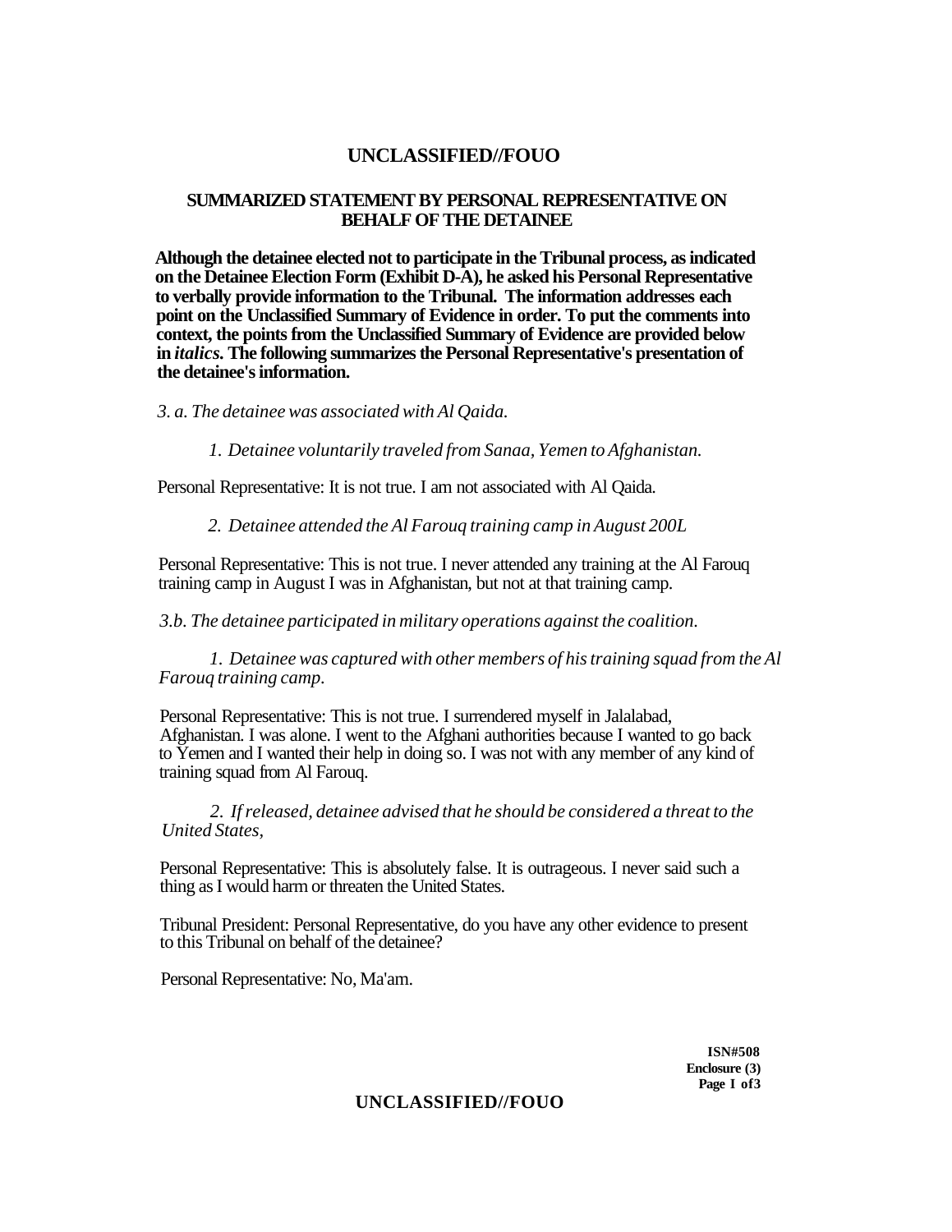**Tribunal Member: I have a question for the Recorder. I noted when you read allegation 3(b), you said, "The detainee was captured in the Tora Bora region with other members of his training squad from the Al Farouq training camp."** 

**Recorder: Yes, Sir.** 

**Tribunal Member #1: My copy and the other Tribunal Members\* copies of the Unclassified Summary do not have "in the Tora Bora Region."** 

**Tribunal Member #2: Correct. Also in 3(aXl), "August 2001" was mentioned, but I don't have "August 2001," as well.** 

**Tribunal Member # 1: I just want to make sure what the detainee saw is what we have here.** 

**Recorder: Sir, to clarify, I'd like to say 3(aXl) says, "Detainee voluntarily traveled from Yemen to Afghanistan."** 

**Tribunal Member: Okay.** 

**Recorder: 3(aX2) says, "The detainee traveled from Al Farouq training camp in August 2001."** 

**Tribunal President: Hold on. Coir copies read 3(a)(2), "the detainee attended the Al Farouq training camp in August 2001."** 

**Recorder That is correct Ma'am. I was in error.** 

**Tribunal President: Okay.** 

**Recorder: 3(b)(1), "The detainee was captured with other members of his training squad from the Al Farouq training camp." 3(b)(2), "If released, the detainee advised he should be considered a threat to the United States."** 

**Tribunal Member: Personal Representative, is that what you and the detainee saw, too?** 

**Personal Representative: Yes, Sir.** 

**Tribunal President: The detainee responded to each one of those allegations?** 

**Personal Representative: That is what I read. Yes, Ma'am.** 

**Tribunal President: All unclassified evidence having been provided to mis Tribunal, this concludes this Tribunal session.** 

> **ISN #508 Enclosure (3) Page 2 of3**

#### **UNCLASSBFIED//FOUO**

**R --:--.-'-'i. i!-:;7/ i .,-..>;.-" v-; :;V-**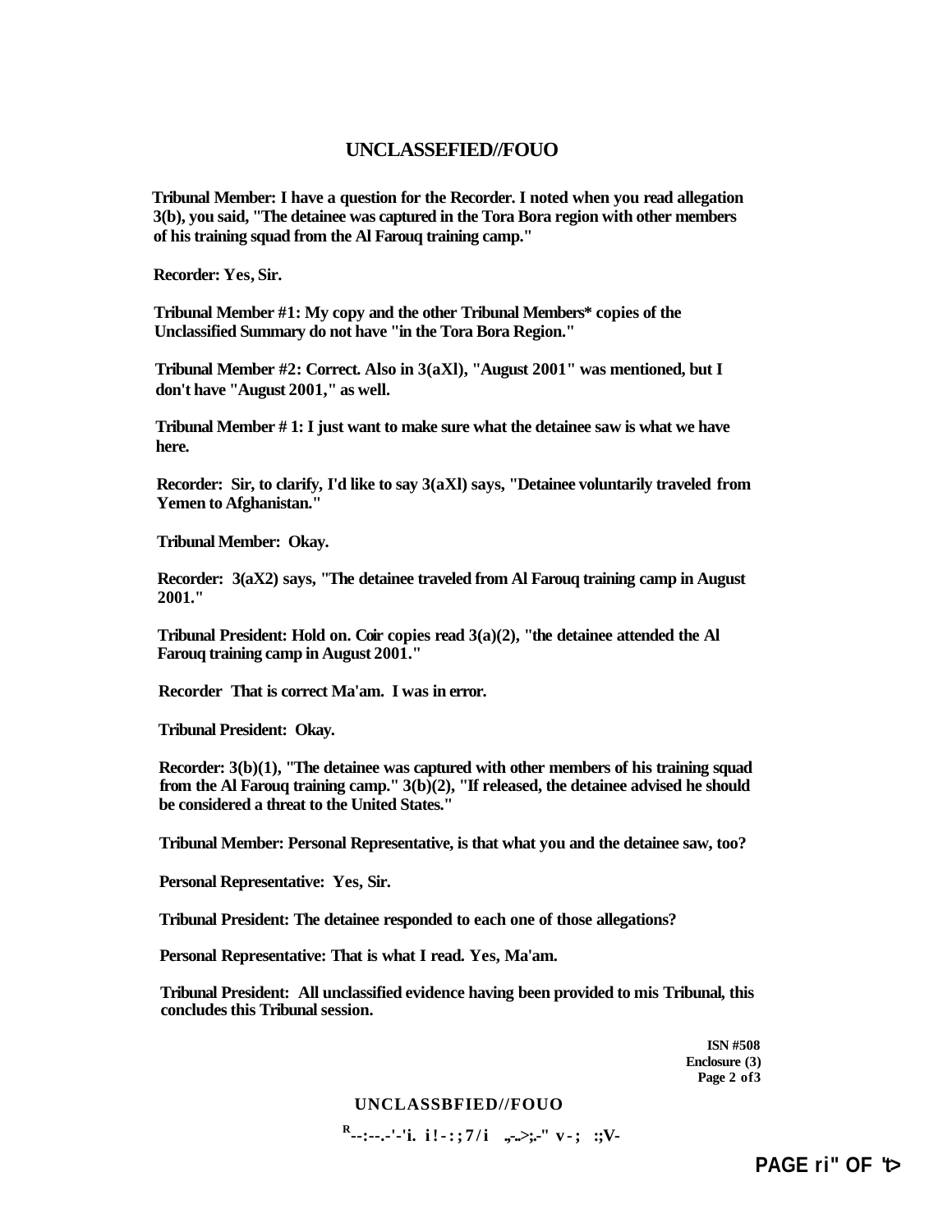### **AUTHENTICATION**

**I certify the material contained in this transcript is a true and accurate summary of the testimony given during the proceedings.** 



**ISN#508 Enclosure (3) Page 3 of 3**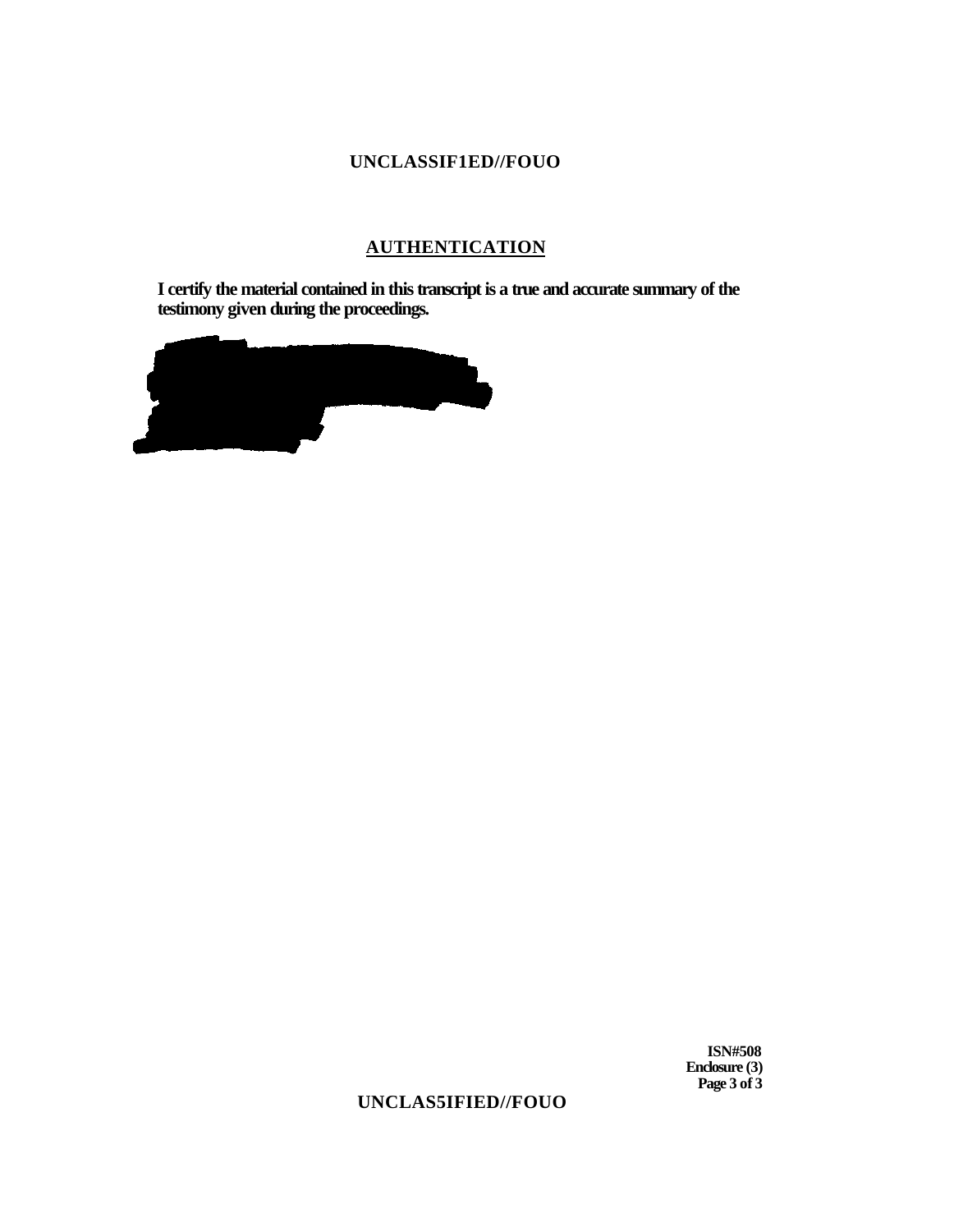#### **Summarized Detainee Statement**

Tribunal President: Mustafa, you may now present any evidence you have to the Tribunal or make a statement. You have the assistance of your Personal Representative in doing so. Do you want to present information to this Tribunal?

Detainee: First thing I would like to ask is, do you have time?

Tribunal President: Yes, we have time.

Detainee: Because it might take a while.

Tribunal President: No problem. Would you like to make your statement under oath?

Detainee: Not a problem.

#### **The detainee was sworn using the Muslim oath. The detainee testified to the Tribunal in substance as follows:**

Tribunal President: Mustafa, you may begin.

Detainee: First thing I want to talk about is my detention or imprisonment here. Do you want any comments related to my detention here?

Tribunal President: Are you being treated well?

Detainee: Not just my detention here, but from the moment I was captured up until this moment right now?

Tribunal President: Whatever you would like to present to us would be fine.

Detainee: Then I will start from the beginning. I don't remember the exact date, but a few days before I was captured or arrested, the American and the Bosnian Embassies closed their doors. They stated they closed their doors because of threats they received in Sarajevo. A few days after that, some individuals came to my house and knocked on my door. I opened the door and it was the police. The police were civilian police. lean recall two of them were wearing police uniforms and three were global police, international police from the United Nations. One was from Argentina, the second one was from Ghana, and the third one was from Jordan. They came to me and said they wanted to search my house. I asked them if they had a letter from the courts stating they could search my house. This is in Sarajevo, not Afghanistan. I just want you to know I am from Bosnia, not Afghanistan. So they gave me the paper. I read it and saw they had the right to search my house. A woman was with them also. They entered my house and I told them my wife and children were sleeping. It was late at night. So they said they would have the woman search the room where my wife was sleeping. The woman went

> ISN #10004 Enclosure (3) Page 1 of 24

## **UNCLASSIFTED//FOUO**

**J^/ ^**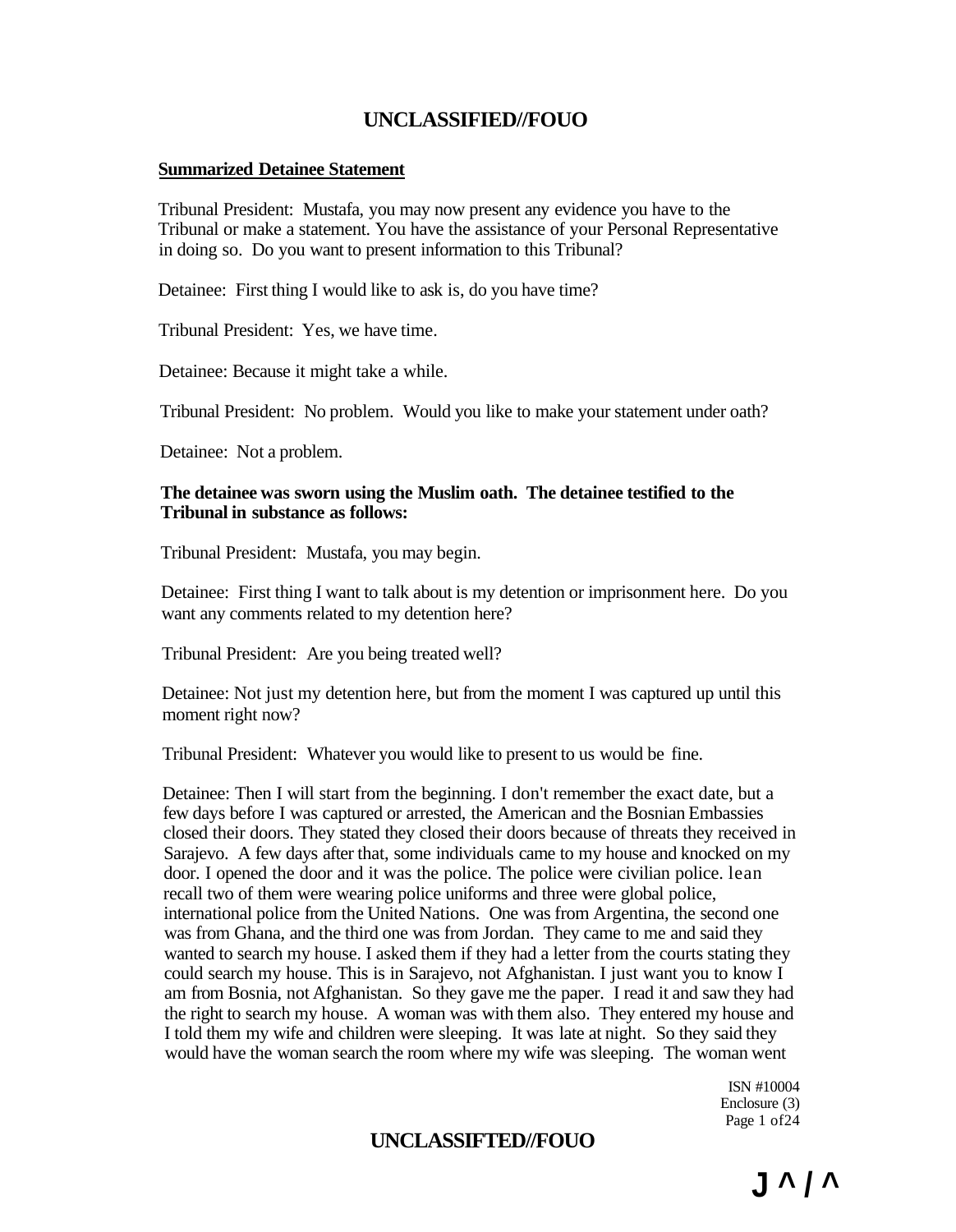into the room and the men started searching my apartment They searched in a polite manner and they did not leave anything untouched. They would look at my things and, if they found nothing, they would put it back like it was. They looked through my videotapes and books.

Detainee (continued): After they were all done, I asked them what they were looking for. They told me that they were just searching, but I felt they were searching for weapons. They searched everything. I had a computer and a laptop I was in the process of fixing that belonged to a company. I had a few drives, CD-ROMs, and floppy disks. They took some papers and the computers with them. I said to them that I would not be responsible for the computer if it had anything on it. I was responsible for it up until that point. I told them to ask their supervisors if they could bring an extra hard drive to copy everything from the computer; they could take the hard drive with them. So they said they were going to take it with them, but they promised they were not going to add or take anything else to or from the original hard drive. I told them if they put anything new on the hard drive, I would be able to see what it was and when it was added the next time I would log on to the computer. So the authorities took the computers and some CDs with them. They also had a video camera and they filmed the entire search. So they left

Detainee (continued): One of them came back and told me to come with him to the police station for questioning. So I grabbed my car keys to go with the policeman. The policeman then said 1 did not have to drive, but I should ride with him and they would bring me back home. I went to the police station. My fingerprints were taken. This was the first time anything like this ever happened to me. I did not know how it worked. I asked the police why they were doing this and they told me for anyone who is suspected of committing a crime, fingerprints must be taken. We have to make sure you did not commit a previous crime. The police officer told me that this did not mean I was a criminal.

Detainee (continued): After taking my fingerprints, I was taken from the police station to the Ministry of Interior. I was going to be asked questions. It was about three a.m. Hold them to ask me questions, but I was told that a lawyer had to be present. So we had to wait for the lawyer to get there. So in the morning a lawyer arrived. I asked him who he was. He told me he was a lawyer and my wife called him. Then I was asked questions. They were normal questions, like where I worked, my age, where I lived, and so forth. They asked me if I knew certain individuals. There were six from Bosnia and I was asked about five of these individuals. I was the sixth person. Two of the individuals I did not know and I had never seen them before. I told them I knew the other three. I stayed in the police station for the next twenty-four hours. I was then told I had to be taken to the higher court. In Bosnia, there is a regular court then there is the higher court. I was taken to an interrogator. I was again asked some questions. The same questions as before. The interrogator asked me an additional question. She asked me if I knew where the American Embassy was located. I told the interrogator diat was a stupid question.

> **ISN #10004 Enclosure (3) Page 2 of24**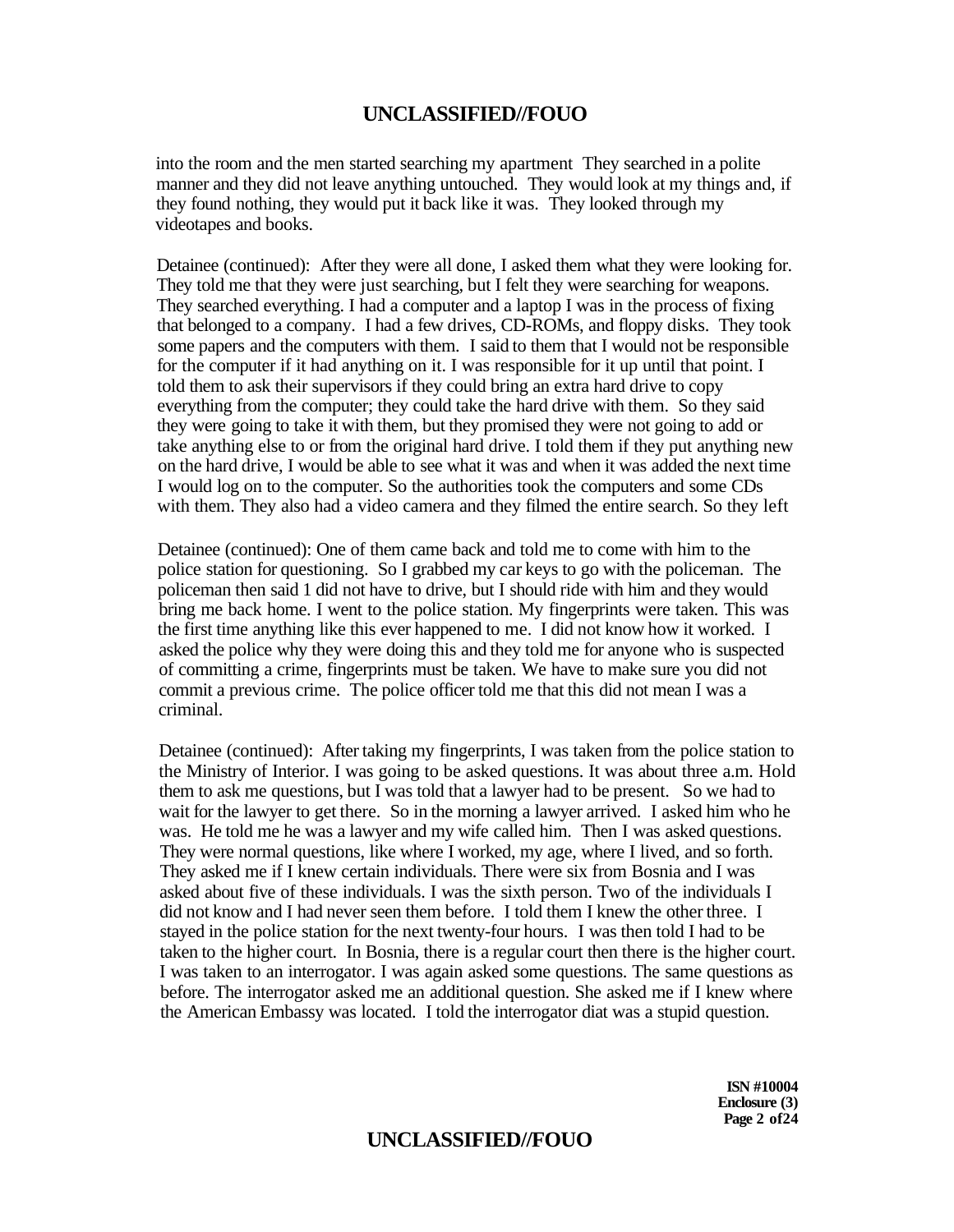Detainee (continued): I don't think one person in Sarajevo does not know where the American Embassy is located. Anyone who lives or resides in Sarajevo knows the American Embassy is located in the center of the city. Everyone knows that. I told the interrogator even my youngest son would know where the American Embassy was located. The interrogator asked me if I knew a person named Abu Zubayda. I asked her where this person lived in Sarajevo. I thought maybe this was someone I knew under a different name. The interrogator said that this person was the second or third highest person in Al Qaida and no one knew where Zubayda lived. 1 thought Zubayda was a person who lived in Sarajevo. I did not know this person was involved with Al Qaida.

Detainee (continued): The questions were finished, but the interrogator told me I was going to have to remain in custody for anywhere from another twenty-four hours to one month. The lawyer asked why I was going to be held in custody and what evidence or proof of wrongdoing they had against me. The interrogator told my lawyer and I - and this is something you should emphasize or write in very large letters. She, the interrogator, stated this matter was much bigger than her and she could not be involved with it. I knew at that point this matter was some type of game. I knew this interrogator came to talk to me so I could be placed in prison. The interrogator could not do anything to tie or untie me.

Detainee (continued): I went to prison for the first time in my life. I would see prisons on TV but I had never been in a real one before. You can only imagine how a person feels when they go to prison for the first time. I was placed into a cell with persons who were in prison for drug offenses, theft, and embezzlement of millions of dollars. 1 entered the prison about four a.m. One of the prisoners pointed out an empty bed, so I slept on that bed. I woke up later that morning and read the newspaper. I saw a headline that was very strange. The headline said several members of the Islamic Armed Group were arrested along with members of Al Qaida. I realized they were talking about me and the five other people I had been asked about earlier. The article stated we were planning to think to bomb the American Embassy. There was a television there in the prison also. I would flip the channels and all the Bosnian channels were talking about it After a few days, I was waiting for this month to end.

Detainee (continued): Sorry, I forgot something. When I was with the interrogator and she asked me about the location of the American Embassy, I knew it was related to why I was there. I was aware the embassy had been closed. I told the interrogator I wanted representatives from the American Embassy, the U.S. Army, and representatives from the British Embassy to come interrogate me. I wanted these people to ask me if I had ever threatened anyone via telephone or face to face; or if I was ever seen going into the American Embassy; or if mere was any proof or evidence at my house that I was involved with this matter. The interrogator did not call or bring anyone else in. She stated the matter was bigger or higher than she was.

> **ISN #10004 Enclosure (3) Page 3 of 24**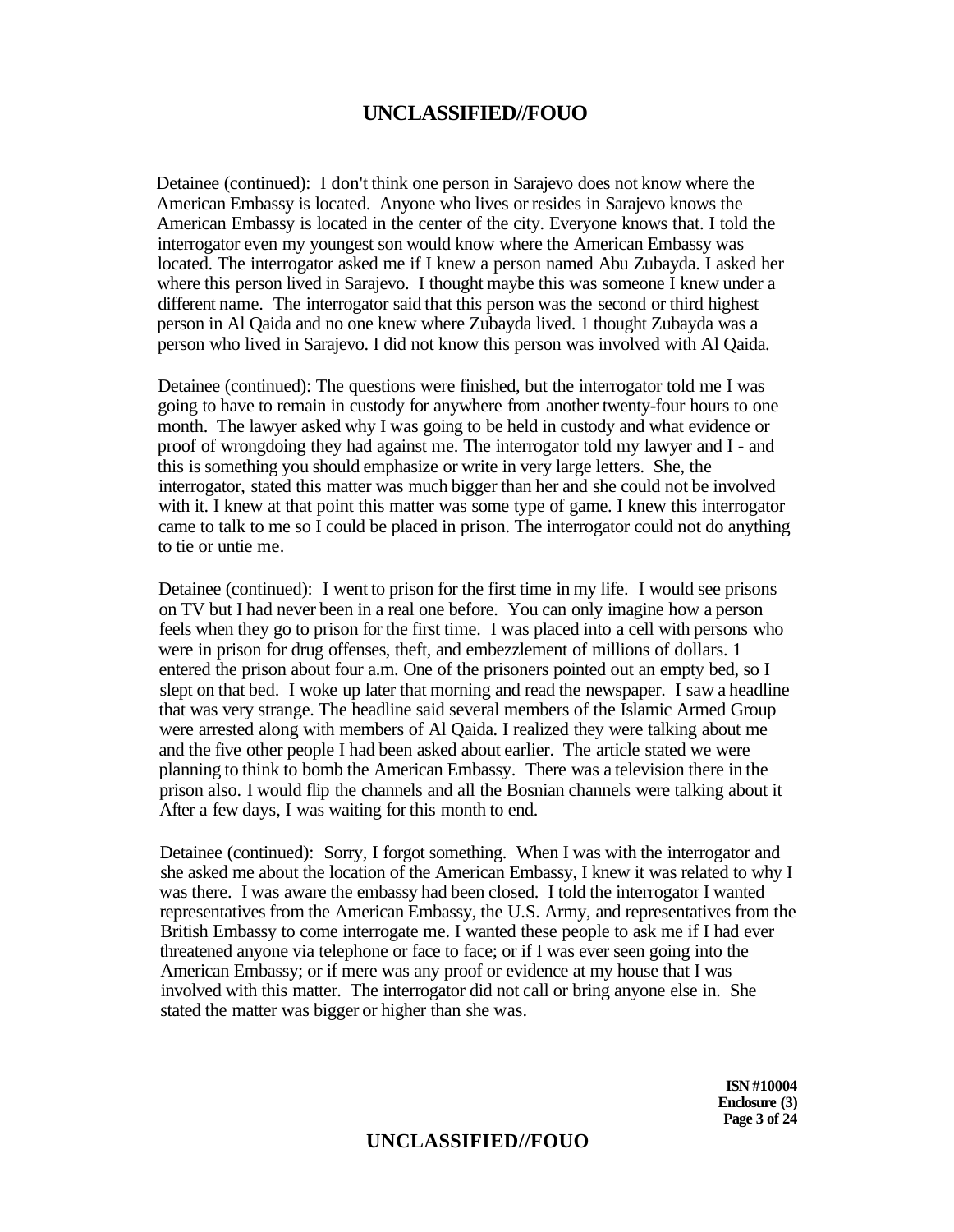Detainee (continued): So I stayed in the jail for about a month. The longer I stayed, the more I thought this matter has some kind of twist to it There were lawyers who were talking at press conferences saying this whole matter was untrue. Why? Because I was told I would remain in prison from twenty-four hours to a month. Long enough for them to look into the computers they took from my house or to trace any phone call that I made. But I will tell you something regarding the computers. Ifihe hard drive had forty gigabytes - that was full, which is impossible, it would only take a week for a group of people to analyze the computer. They can obtain a list of all my phone calls from the post office. If I needed the listing for a person, I would go to the post office, give them the request, and I would get the listing within a day or two. The Bosnians said it was difficult for them to obtain all this information and it would take over a month. Every time something like this would happen, I suspected this was a game and this was not real. When the month was over. I was told I would have to stay an additional two months in jail, making it three months total. I was told the investigation was still ongoing and the search of the phone records and computer search had not been completed. During this period of time, my Bosnian citizenship was revoked. The reason cited was I was planning on attacking the American Embassy.

Detainee (continued): After that, the decisions came from the courts regarding the investigation of this matter. There was nothing found on my computer related to terrorism. I remember it was written down that they found pictures of waterfalls, trees, sunsets and sunrises on the computer, some software programs, and games I had downloaded for my son. As far as my cell phone and home phone, they wrote the same note; nothing was found relating to terrorism. If I remember correctly, they looked through my phone calls from the previous six months. The investigation was completed and they had to either release me from prison or extend my stay.

Detainee (continued): My wife and family had been in contact with the Algerian Embassy from the first day I was imprisoned. The Algerian Ambassador would speak with the Bosnian authorities. I was alleged to be a part of the Armed Islamic Group, but the Ambassador stated that I did not have any relationship with this armed group because I was registered with the Algerian Embassy from 1993 until the year 2001, when I was brought to Cuba. There was one day left for the police to hand me over to the Americans. I did not know I was going to be handed over, but I felt it. There was talk about it in the news and the newspapers. There were secret meetings between the communists in Bosnia and the American military. The Bosnian government at that time was communist. The President was communist. I knew these meetings were about me, I felt it. On the last day before I was handed over, my wife spoke with the Ambassador once more. My wife inquired if I was going to be turned over to the Americans. The Ambassador told my wife if that happened, the Algerian government would sue the Bosnian Government in the International Court because it was verified Mustafa did not have any problems. It was the Bosnian Government's right to interrogate me, and if there is proof of wrongdoing, then imprison me. Also, if the Bosnian government no longer wanted me in their country, I would be welcome to return to Algeria. But for the Bosnian government to turn me over to another country for no real reason, this would not be accepted.

> **ISN #10004 Enclosure (3) Page 4 oF24**

\_\_\_ \_ Jj/^r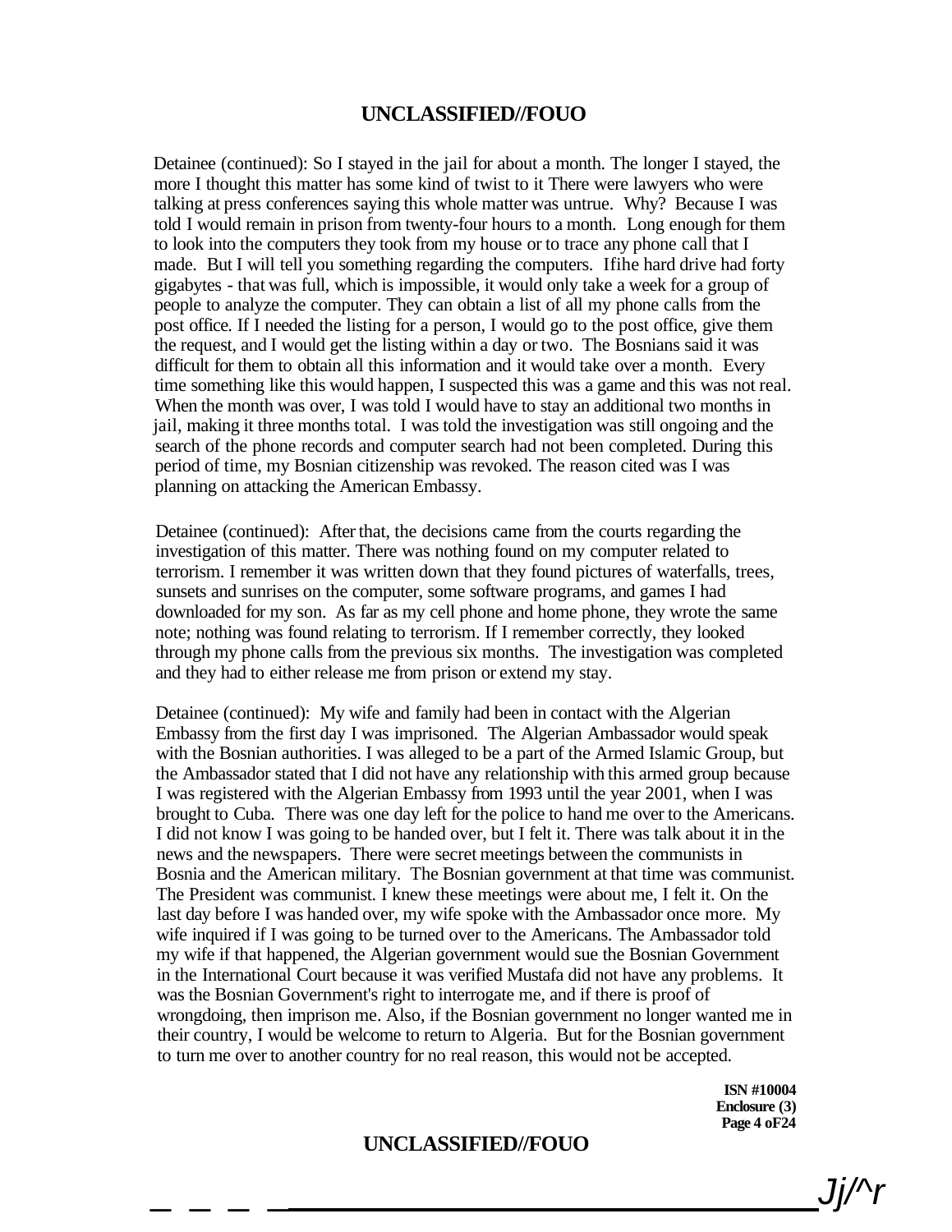Detainee (continued): Thursday, January  $17<sup>th</sup>$ , during the night, I had to be released because the time had run out. The law from the court said anyone that was found innocent had to be released from prison before four p.m., because the courts are open until three p.m. So then they take you back to the prison, you get the paper saying you are innocent, and then you leave. The Bosnian news on television said I was found innocent and I was being released. At that moment, the police officers came to me, gave me the paper saying I was innocent, and released me to leave the prison to return to my house. I changed the TV channel, and I saw there was a large number of people outside the prison. The crowd had found out I was being turned over to the U.S. military. There was a lawyer for one of the other individuals - maybe it was Muhammed's lawyer. The lawyer stated he had an official announcement The lawyer stated we [the Algerian Six] would be turned over to the Americans. We were going to be moved from Sarajevo to most likely Germany; then from Germany to Cuba. So we all left that prison and we were turned over to the Americans. There seemed to be a big problem outside the prison. The people wanted to grab us from the police. The police were hitting people and the people were hitting the police. I heard the police talking on the radio and estimated there were 5,000 people outside the prison. From what I saw, there were women, old and young people, men, and children. All kinds of people. There was a fight between these people and the police because they were trying to grab us from the police because they heard we were innocent and the Bosnians were still turning us over. The fighting went on from midnight to about six a.m. The people were flipping police cars over and the roads had been closed.

Detainee (continued): That part was over. Now I would like to talk about the three days when we were being moved. During those three days we were being transferred here, animals would never have been treated the way we were. In Bosnia, the temperature was -20 degrees and there was ice and snow. It was very cold. They took off all my clothes and they gave me very thin clothes - like that tablecloth [detainee points to the white sheet covering the Tribunal table]. They placed me in a room that was very cold. As they moved me from country to country, my ears, mouth and eyes were covered. I could not even talk or breath. A mask with a metal piece was place over my mouth and nose. "Why am I saying this? When I sat with the Personal Representative, I was given a letter from the American Ambassador in Bosnia that lied and said I was moved in a humane manner. When I got to Cuba, the first four or five months I could not feel my left leg. From my thigh to my back, I could not feel anything at all. It was like when you administer anesthesia to someone. Anyway, we were moved here and what happened had happened.

Detainee (continued): I am not going to get into the problems with the bad treatment from the guards in Cuba. For example, a twenty-year-old guard came into my room and was swearing towards my mother and father for no reason whatsoever. I was not even talking to this guard. I was just sitting there. I am not going to talk about these things. Outside everyone knows mis is going on from the news.

> **ISN #10004 Enclosure (3) Page 5 of24**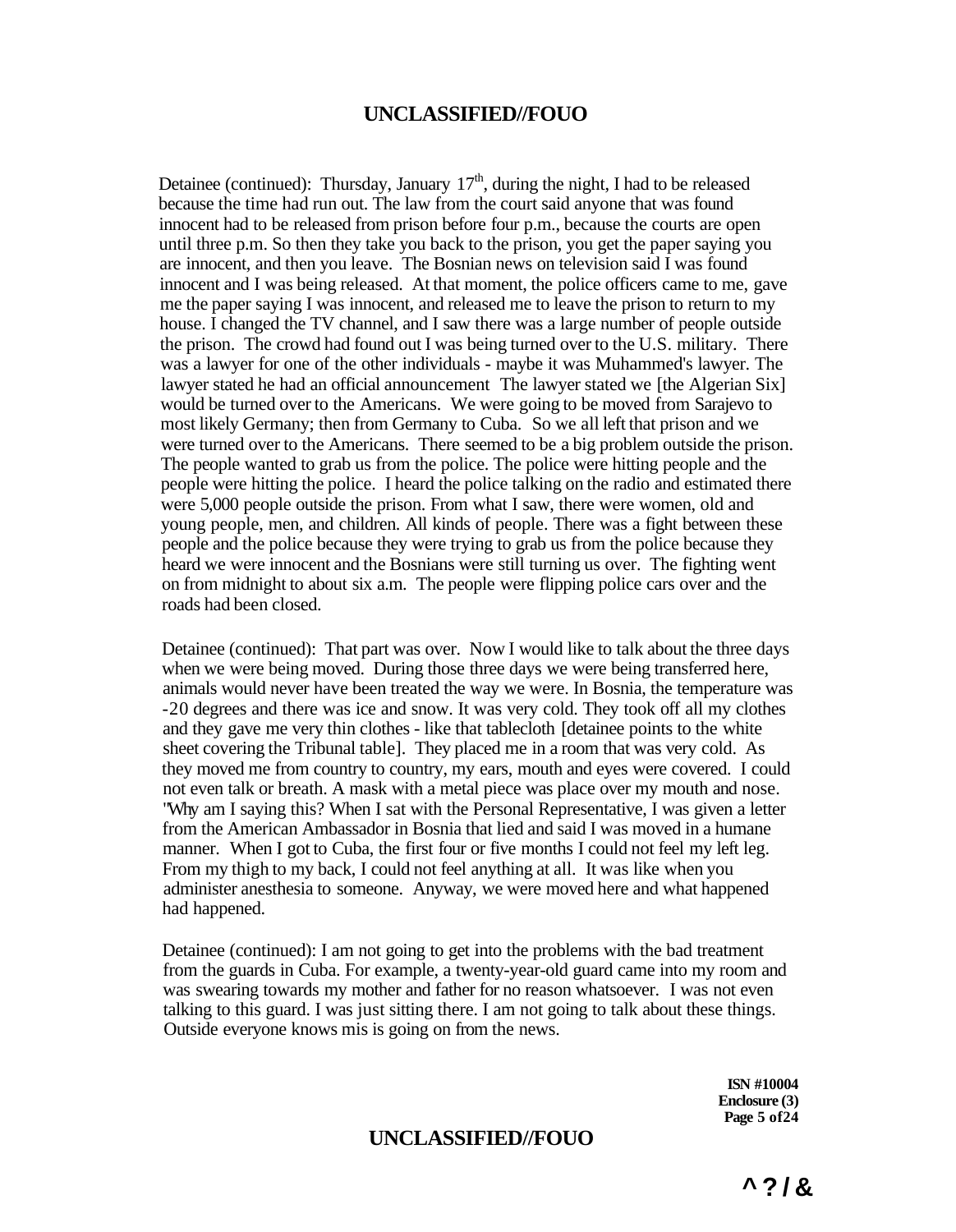Detainee (continued): I was taken to the interrogations. I am now going to speak about the interrogations. I remember everything about the interrogations. I do not know the interrogator's names, but I remember every single detail. I remember how the interrogator was sitting, who was sitting next to him; I have a very good memory. I am going to tell you everything the interrogator told me. At Camp X-ray, I told the interrogators I did not want to talk to them and I was not going to tell them anything. The interrogator asked why I did not want to speak. I answered because I did not know why I was brought to Cuba. The interrogator asked if I knew what the accusations were against me from Bosnia. I told the interrogator I knew what the accusations were. He asked me what they were. I told the interrogator that the accusation was that I was a member of Al Qaida. The interrogator wrote it down and then drew an "X" over it. The interrogator told me to forget about this matter. Then I told the interrogator another accusation was I was a member of the Algerian Armed Group. The interrogator did the same as before with the "X" on what he had written down. The third accusation I stated was that I intended to think to attack the U.S. Embassy in Sarajevo, The interrogator told me to forget about this. The interrogator said something else but I cannot remember it right now. I told the interrogator that was what I knew.

Detainee (continued): The interrogator told me I was there to give up information about Bosnia, and information about the Arabs living in Bosnia, and the rescue organizations that are present in Bosnia. I said to the interrogator that he would not hear one word from me starting on that day. I also said to the interrogator, the story on the outside was I was captured because of terrorism, and now here you are telling me you want me to give up information about rescue organizations and Arabs and how the Arabs are living? I said if there are accusations against me, I will talk with you about those accusations. But in spite of that, I did speak with the interrogators about these things.

Detainee (continued): Another interrogator told me the Bosnia and Herzegovina Government wanted to get involved with the war on terrorism. This communist government received very large monetary assistance from America. They took this money and gave six people to the Americans. They took the money and then they tricked us by handing over people who did not have or know anything. I asked the interrogator if he knew this, then why was I being held in prison in Cuba? The interrogator told me this matter was out of his hands and it was above him. Many of the interrogators told me many different things. If I had a piece of paper earlier I would have written it all down. I don't remember everything right at this moment. Another interrogator told me I was bought with very large sums of money and I did not have any information, but I could not be released. I asked the interrogator why, and if there were any accusations or evidence against me. The interrogator said to me that they would find something, meaning I could not be released from Cuba without them finding some accusation against me. I could not have been held in Cuba in prison for three years, then all of a sudden be found innocent and released. The interrogator stated there was a big problem and they could not release me and say I was innocent because the Bosnian Embassy was told there was classified

> **ISN #10004 Enclosure (3) Page 6 of 24**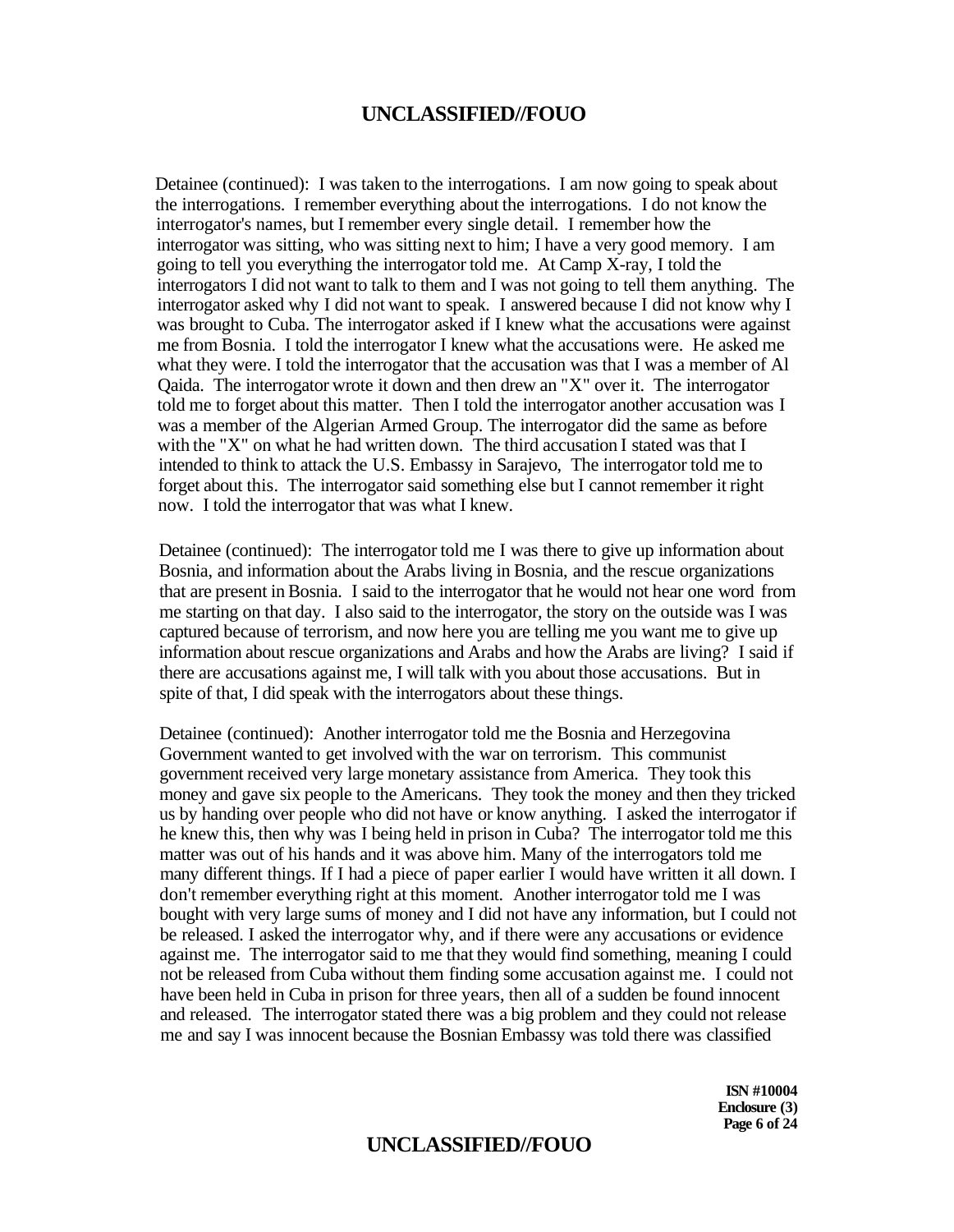evidence against me. So if I were released, the Bosnian government would ask for the classified evidence.

Detainee (continued): If I was released after three years, although the American government said I was a criminal, it is impossible a court would give a sentence of three years to a person who wanted to bomb an embassy. It is impossible. The least amount would have been fifteen to twenty years because it is an act of terrorism. So the interrogator said now there was a problem. We could not let you go home, but we cannot keep you here. Right now I was a problem to them and they did not know what to do with me. These are the words of the interrogator, not the words of Mustafa. The interrogators informed me the Bosnian government had reinstated my Bosnian citizenship because they knew I was wronged and my citizenship was taken from me illegally.

Detainee (continued): The Bosnian government had changed and a new government was in place. The Americans did not want to return me to Bosnia. Why? Because the Americans claimed to have evidence against me. I can't be returned and found innocent. I could not be returned to Algeria because Algeria had created a problem with the Bosnian Government. The Algerian Government questioned the Bosnian Government as to why I was arrested without any reason. So now I am sitting here in Cuba and I do not know why. I do not know what is happening outside; I do not know. But what I do know is that this is a game. These were the words of the interrogators. Even in movies, these things do not happen. The accusations are the same thing. They are very strange. lean give you more accusations in addition to the ones in front of you, if you would like to write them down. The interrogators gave me more accusations than what you have given me.

Detainee (continued): One of the accusations implied I knew where Bin Laden was hiding while I am here in prison. Another accusation implied I knew where Bin Laden kept his nuclear weapons. Another accusation implied I was Usaraa Bin Laden's right hand man. Many accusations like this, many things. Another accusation was Bin Laden contacted me to be a personal bodyguard. You can just add these accusations on the ones you already have in front of you. So that way, things will be clear. The interrogators told me with their own tongues that they did not have anything on me and I had done nothing wrong. So this is all I will say about the interrogations, I am done with that. I will now talk about this Tribunal.

Detainee (continued): Regarding my treatment here in prison, I am a person that lived a very good life. I never had any problems with people whatsoever. Within my family itself, I had no problems. I never had any problems with my neighbors. The team I trained with consisted of Muslims, Catholics and Orthodox; many different people. My neighbors were the same way. I made very good wages from my jobs. I never had any problems with money, people, anything. My life has changed completely. It has turned 360 degrees to this, where I am now. There are times when a soldier, who maybe never even went to school and barely knew how to hold a weapon, comes to you and swears at you; he says things to you that you have never ever heard of in your life. As an example,

> **ISN #10004 Enclosure (3) Page 7 of 24**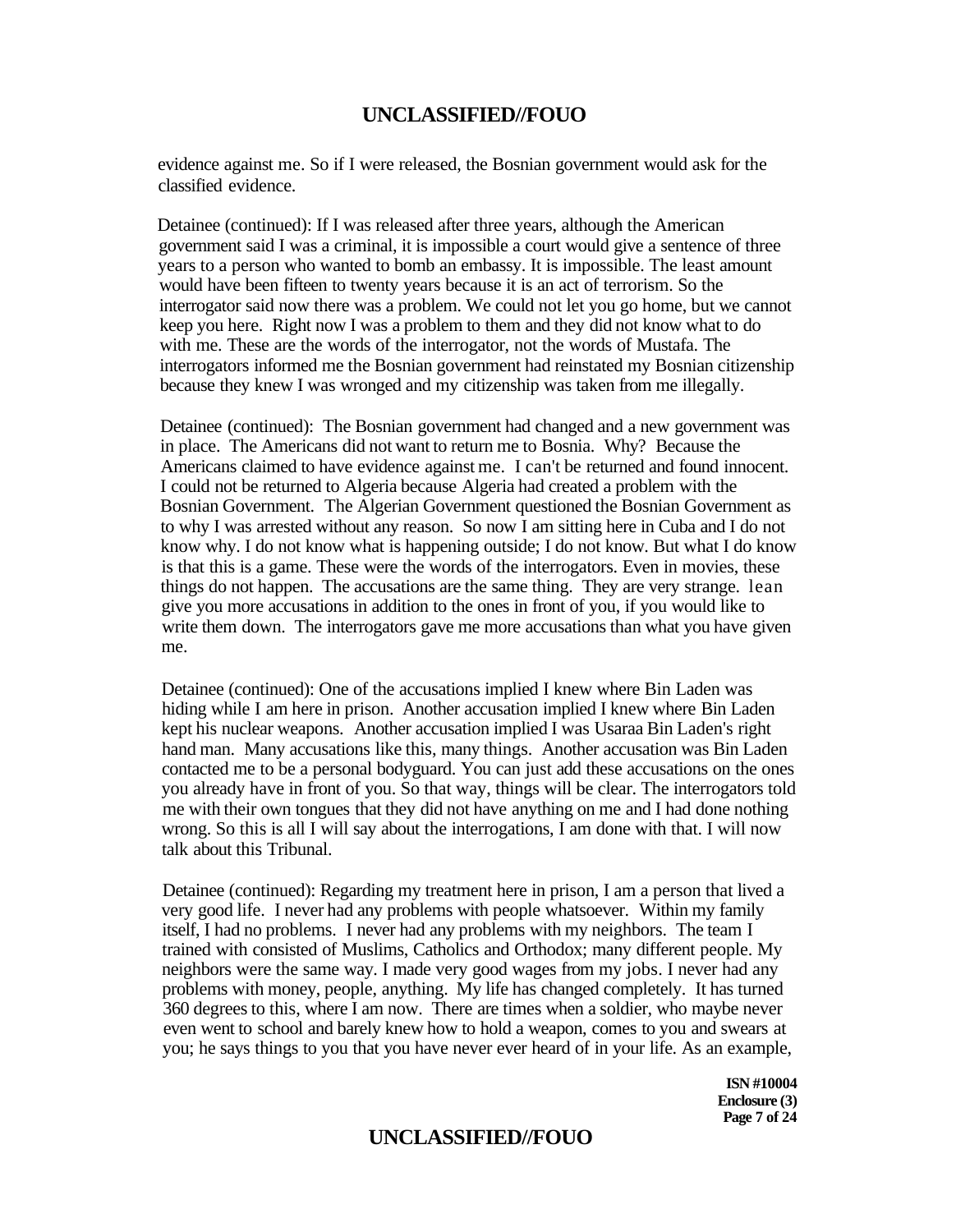a soldier broke my finger. [Detainee holds up his left hand. The left pinky ringer is distanced about 1 *Va* inches from the four remaining fingers. The detainee is unable to bring the left pinky finger in alignment with his other fingers.] Can you see? I cannot bring this finger close to my other fingers. I cannot close this gap. On the middle finger [detainee points to the center knuckle on the middle finger of his right hand], my knuckle has been broken. You probably cannot see that. But my finger [detainee holds up his left hand, the left pinky finger] you can see that clearly.

Tribunal President: Let me ask you a question? Are you saying a soldier in Guatanamo Bay, Cuba, broke your fingers?

Detainee: Yes. Soldiers took me and placed me on the ground in the rocks outside. My hands and my feet were bound. The soldiers put my face on the ground. You can see maybe my eye - a small little hole near my eyes [detainee points to the outside corner on his right eye]. One soldier put my head on the ground, and then another soldier came and put his knee on my face. The soldier hit me on the other side of my face that was not touching the ground [detainee points to the left side of his face]. If my head was turned a little bit more [detainee turns his head to the right attempting to show the Tribunal the position of his head at the time of the alleged incident] the rocks would have gone into my eye. Next to my eye [detainee points to his right] there is a little hole. There are a lot of things regarding the soldiers, but I won't talk about all of them.

Detainee (continued): Regarding this Tribunal, I am speaking to you, but inside I don't really believe this Tribunal. Not you as individuals. Like the interrogator said, after holding a person in prison for three years, this Tribunal cannot just say I am innocent and let me go home. That is what I feel inside. So like the interrogator said to me, you have to find anything to charge me with, being or not being an enemy combatant. But no problem, I am still going to talk to you. If you want me to talk with you regarding the accusations, I will talk about them. Or if you have questions, you can ask me. To tell you the truth, I forgot many things I wanted to talk about because I did not write them down.

Tribunal President: You were given the opportunity to appear before the Tribunal when it was held earlier?

Detainee: Yes.

Tribunal President: But you chose not to participate in the Tribunal? Is that correct?

Detainee: You said I decided not to attend? Yes.

Tribunal President: This time you have decided to talk because you had an opportunity to take a look at this document [Exhibit R-38]?

Detainee: Yes.

ISN#10004 Enclosure (3) Page 8 of 24

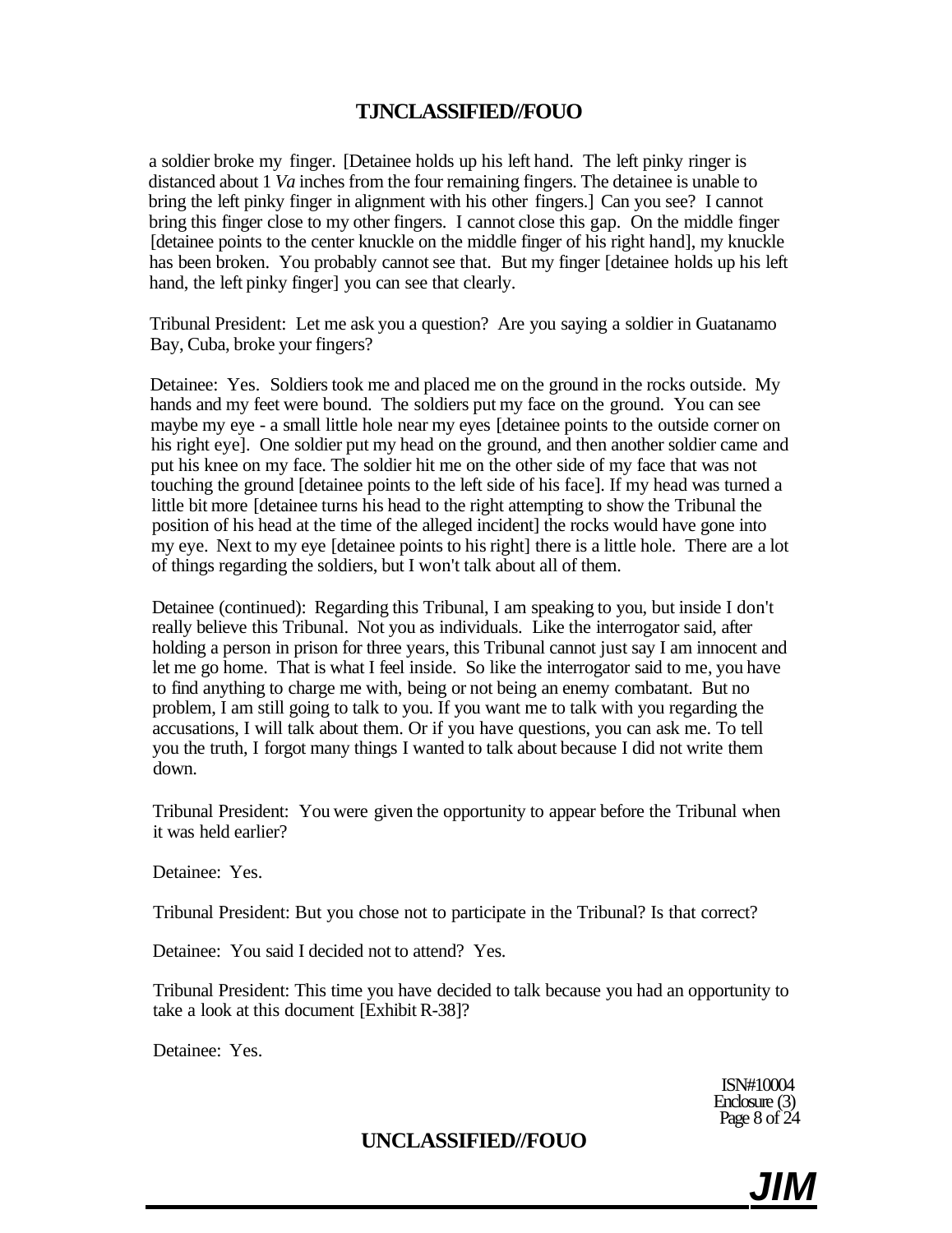Tribunal President: You can present any information that you would like to and the Tribunal will take the opportunity to ask any questions. If you are ready to conclude your statement, then we can go on.

Detainee: Regarding the accusations, do I just talk about the accusations? Or will you read them one by one to me and I talk about them?

Tribunal President: Are you talking about the accusations read to you earlier?

Detainee: Yes.

Tribunal President: You can answer them if you'd like. Do you remember what they were?

Detainee: May I ask the Translator a question?

Tribunal President: The Tribunal would have to know what you asked her.

Detainee: No problem.

Tribunal President: Okay.

Detainee: I have kidney stones and I have to go to the bathroom every few moments. Before I came in I asked the soldier and the soldier said no, he would not take me to the bathroom. I was in the room over there.

Tribunal President: We can take a recess to allow you to go to the restroom.

Detainee: Please forgive me. I want to talk about the accusations, but I just have go to the restroom. Thank you.

Tribunal President: 1 understand.

Recorder: All Rise.

#### **The Tribunal took a brief recess.**

Tribunal President: Just before the recess we were about to review the allegations. Translator, do you have the translated version [of the Unclassified Summary of Evidence]?

Translator: Yes, I do.

Tribunal President: Is it you plan to go through each allegation?

**ISN #10004 Enclosure (3) Page 9 of 24**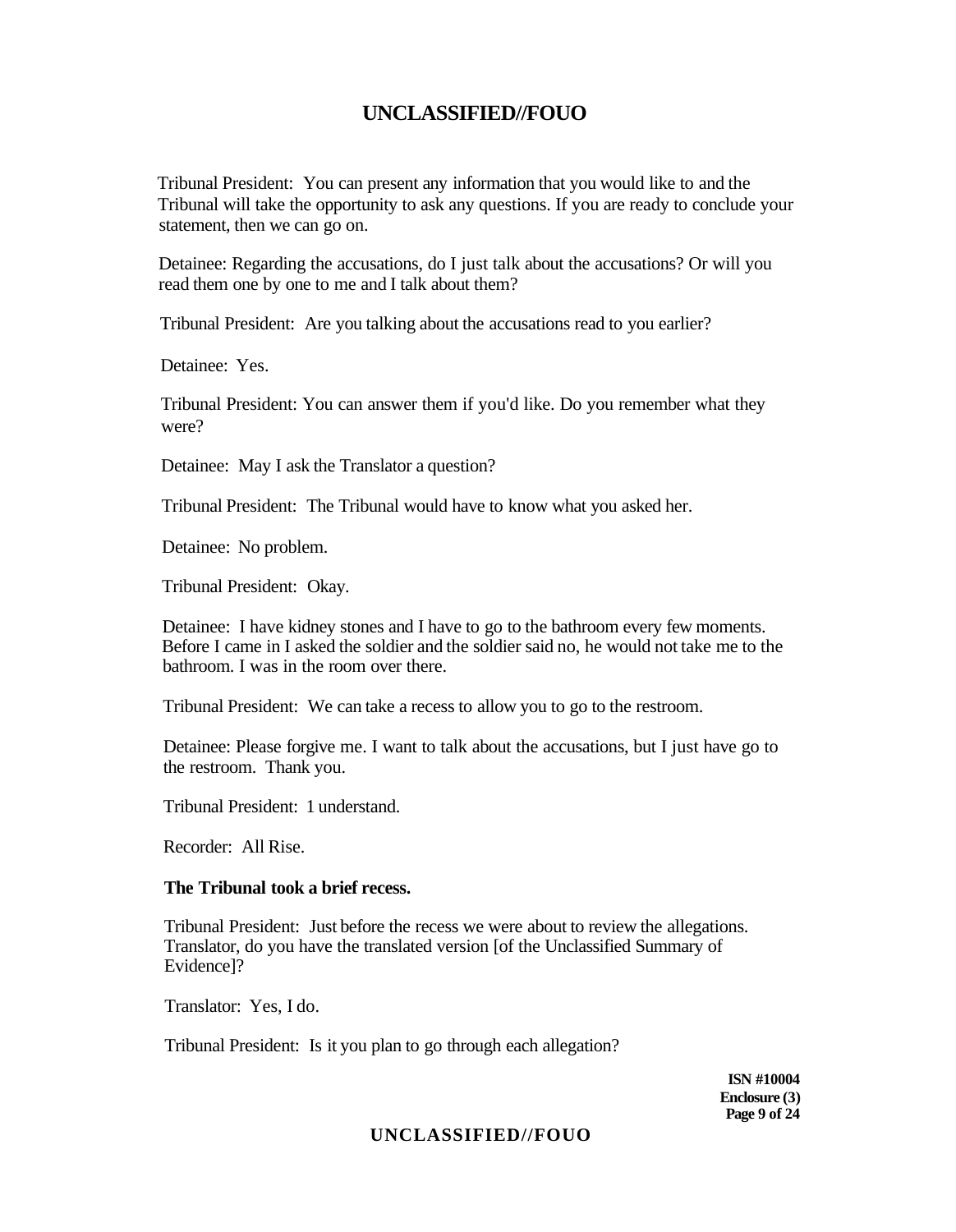Detainee: Yes.

Translator: The detainee asked me to read the allegations in English because he knows them and he understands them.

Tribunal President: I need to make sure you understand what is being read to you, so I would like for the allegations to be translated to you.

Detainee: Okay.

Tribunal President: Recorder, read each one aloud and then allow the detainee to respond to each allegation.

Recorder: [Item 3.a. 1.] The detainee is Algerian, but acquired Bosnian citizenship by serving in the Bosnian military in 1995.

Detainee: This is the first accusation?

Recorder: Yes.

Detainee: As I said to my Personal Representative earlier, I have some papers that were with me when I was transferred over here. They could not find those papers. The papers proved I was not living in Bosnia in 1995. I acquired the citizenship while living in Croatia in February 1995. I entered Bosnia, if I remember correctly, in July or August, about two or three months before the war ended. I am going to give you proof I was living in Croatia. In the year 1995, Croatia divided into two parts; Jupania and Dalmatia. I was the [martial arts] champ in Dalmatia in 1995. I was present there, and I took part in the championship competition. It was impossible for me to be living in Bosnia and participating in a championship in Croatia. That is the first thing. The certificate that says I won the championship is probably still in my house. It even has the date on it. This means I was living in Croatia, not Bosnia. Another paper that proves I was living in Croatia was a paper requesting I vote while I was living in Croatia and Algeria. The elections in Algeria were in 1995. The Algerian Embassy came to Zagreb, which is the capital of Croatia. The Algerians living in Croatia vote. That is the proof I was living there because I voted. The paper I used to vote, the date is written on it. The third thing, the rescue organization I was working with in Split. I would like to verify when the last time I received a paycheck from them and the date I stopped working for them. The fourth thing, the team I used to train with, when I stopped training with them. The fifth, my Algerian passport, the old one - it has the date of when I entered Bosnia. You can also make sure of this. There is a sixth thing. Where I acquired my Bosnian passport. I got it from the Bosnian Embassy in Zagreb. This is proof I was living in Croatia. You can also verify this through the police in Split where I used to live. A paper from the police verifying your residence has the dates and address of where I used to live. You can verify from the landlord when I stopped paying him and when I moved from that

> ISN #10004 Enclosure (3) Page 10 of 24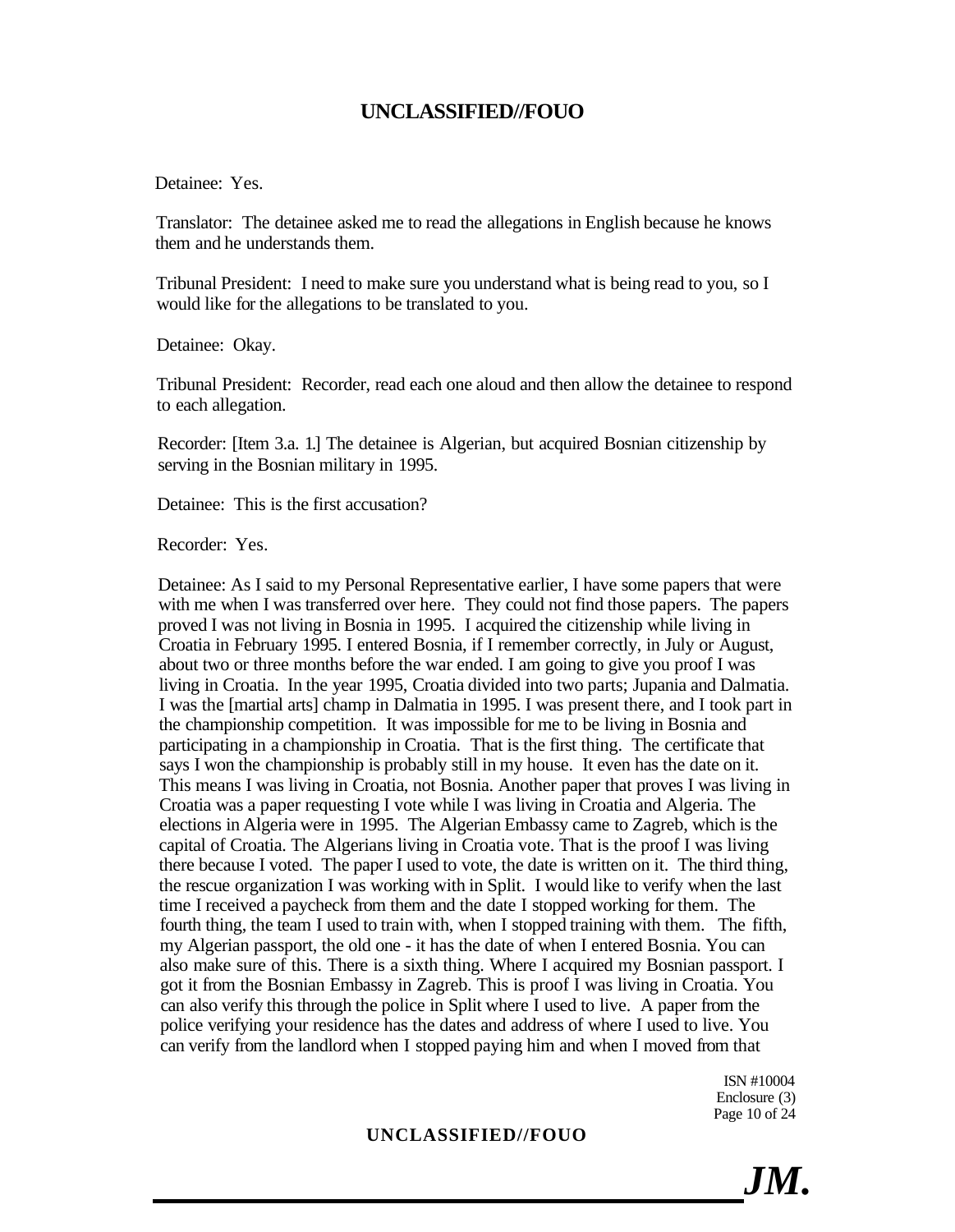address. Many things prove I lived in Croatia when I obtained my Bosnian citizenship. I got the citizenship in February 1995 or the end of 1994. In the end of 1994,1 went to Bosnia to sign some paperwork that had to be signed. I am not sure if it was the end of 1994 or January 1995, but it was around that time. The proof of that was I had an UNHCR [United Nations High Commission on Refugees] identification card. It was something regarding refugees. I had this identification because I was working with a rescue organization.

Tribunal Member: Was it the United Nations Human Council on Refugees?

Detainee: Yes, they are the blue....

Tribunal Member: Yes.

Detainee: I had that identification card. I traveled from Split to Bosnia in a plane with the United Nations. I traveled for a day or two. Or maybe a few days, long enough for me to sign the paperwork and return. I returned on the same plane to Split. You can verify this with the United Nations. Maybe they will have a list of the names of all the people who were on that plane on the way there and back. You can also verify the number of days between me going there and coming back was a few days. You can check with other companies or employees that worked in the building that I worked in. They can verify I was there. These things all proved I acquired my citizenship while I was living in Croatia. I did not even go to Bosnia at all. In the building where I worked, there was an office for the Bosnian Government. That is where I turned in my paperwork. Anyone who wanted Bosnian citizenship had to go and turn in paperwork with some money. It was very normal. It was about \$900.00 dollars. This was not strange, it was very normal. The American ambassador has Bosnian citizenship. Ask the Ambassador why he got the Bosnian citizenship. Why do you ask me why I got the citizenship and you don't ask the Ambassador? An American basketball player who plays in Bosnia has Bosnian citizenship. My wife is Bosnian and my kids are Bosnian. I was a champ in Bosnia for several years and I trained a Bosnian team. Representatives from Bosnia and Herzegovina were with me on the team. You ask me how I got the citizenship? It was a normal thing. I had more of a right to get it than the American ambassador. So this all proves how I acquired the citizenship and I was not in Bosnia in the first place.

. Tribunal President: Can we move on to the second point?

Recorder: The Detainee is associated with the Armed Islamic Group (GIA).

Detainee: I don't want to ask you about the evidence because you said the evidence was classified. If you have any evidence, you can tell me. It is no problem. I am going to tell you and if you have any evidence, you can tell that to me.

Tribunal President: Are you responding to that with either a yes or no?

ISN #10004 Enclosure (3) Page 11 of 24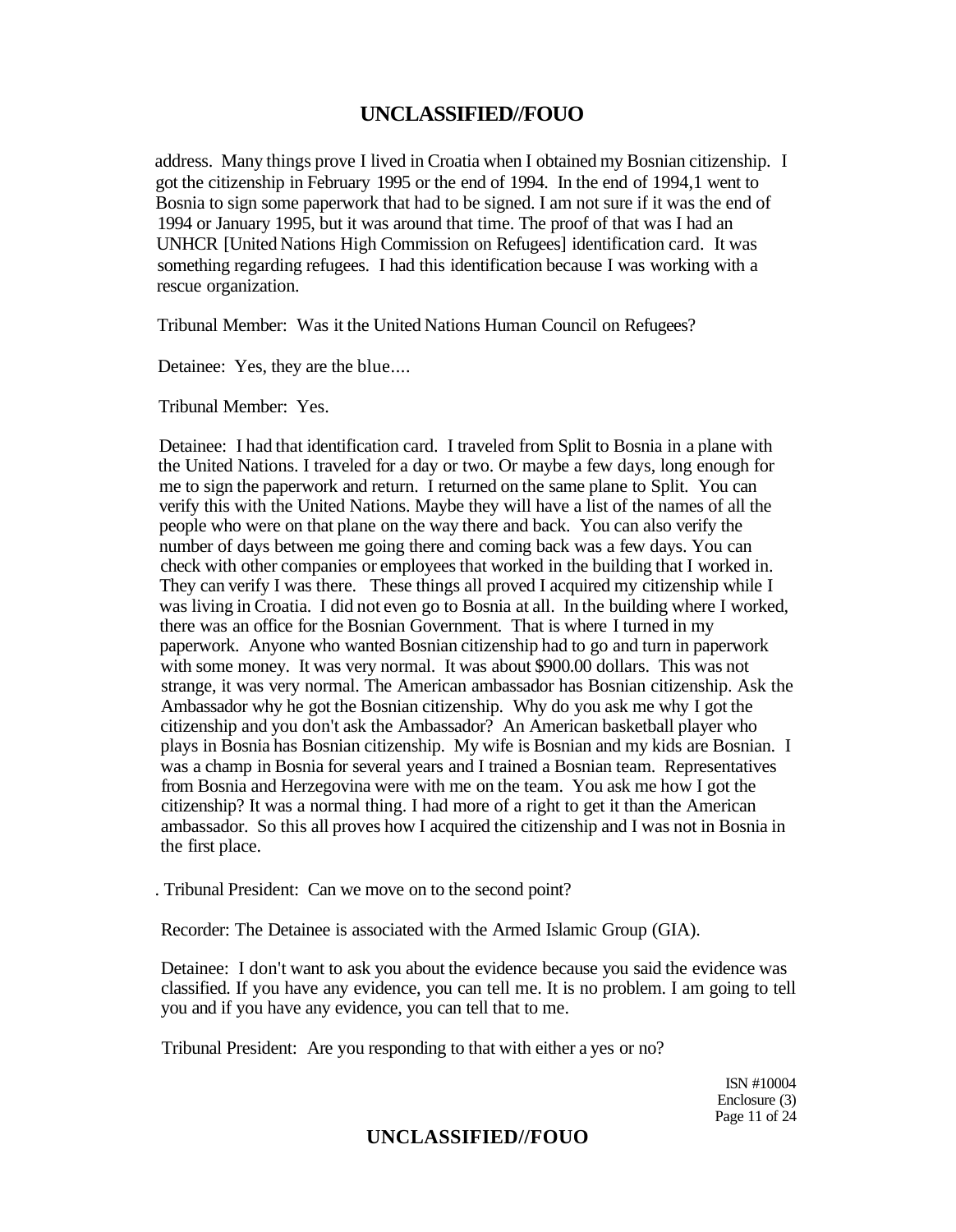Detainee: Of course, no. What proves that if I was with the Algerian Armed Group, I would not have been able to go to the Algerian Embassy? They would not have seen or accepted me there. The second thing is, when my Algerian passport had expired, I had to go to the embassy and renew it.

Tribunal President: Let's clarify. [Item3.a.2.] The allegation reads the Detainee is associated with the Armed Islamic Group, not the Algerian Group.

Detainee: Maybe you are not aware of something, but I am just going clarify this. What they mean by the Islamic Army is that it is in Algeria. In Algeria it is called the GIA, as well. It stands for the Armed Algerian Group. Where is another armed group besides Algeria? I am sure they mean the Algerian Army because it is called the GIA. In French it is called the GIA, too. Some say the "A" stands for army. Some says the "A" stands for Algeria. If it is not that, then I don't know what it is, but I will respond to that accusation as the armed group. If this is how you are saying or what you meant by it, then I do not know it and I am not a part of it. I know nothing of it But if this is the Armed Algerian Group as I think it is, then I say to you that this is impossible, as I was registered with the Algerian Embassy. I had to hand in registration papers, which they take and send to the Interior Ministry in Algeria. The Interior Ministry sends those papers to the area where I lived in Algeria to verify all the information. So if I had any relationship with an armed group or drugs or weapons or anything, the response to the Algerian Embassy would be not to register me. My new Algerian passport is from the embassy from 1993 until 2001, when I was brought here to the prison. My children are registered in the embassy and my wife is registered in the embassy. Every so often, there is a meeting with the ambassador, meaning if I had any relation with an armed group, I would not be able to meet with the Algerian ambassador. I would have been sent back to Algeria. Also, evidence I do not have a relationship with this armed group is when I was captured in Bosnia, the Algerian Government and Algerian Embassy stepped in. Here in prison, all the Arab representatives came here from all countries, not just Arabic countries. The Algerians are the only ones that did not come. Why? Because I was captured from Bosnia and brought to Cuba for no reason. I can tell you that I am not a member of this group. You can contact Algeria and ask them. The interrogator told me that information was gathered from Algeria that I am not a member of the armed group. That is what I have regarding this. If you have any evidence you can say, I will answer.

Tribunal President" Let's respond to the next one, 3-a-3.

Recorder: [Item 3.a.3.] GIA is a recognized extremist organization with ties to Al Qaida.

Detainee: How can I respond to this? It is not a question and it is not an accusation.

Tribunal President: You are right. Let's move on to the next one.

**ISN #10004 Enclosure (3) Page 12 of 24** 

*J<M6*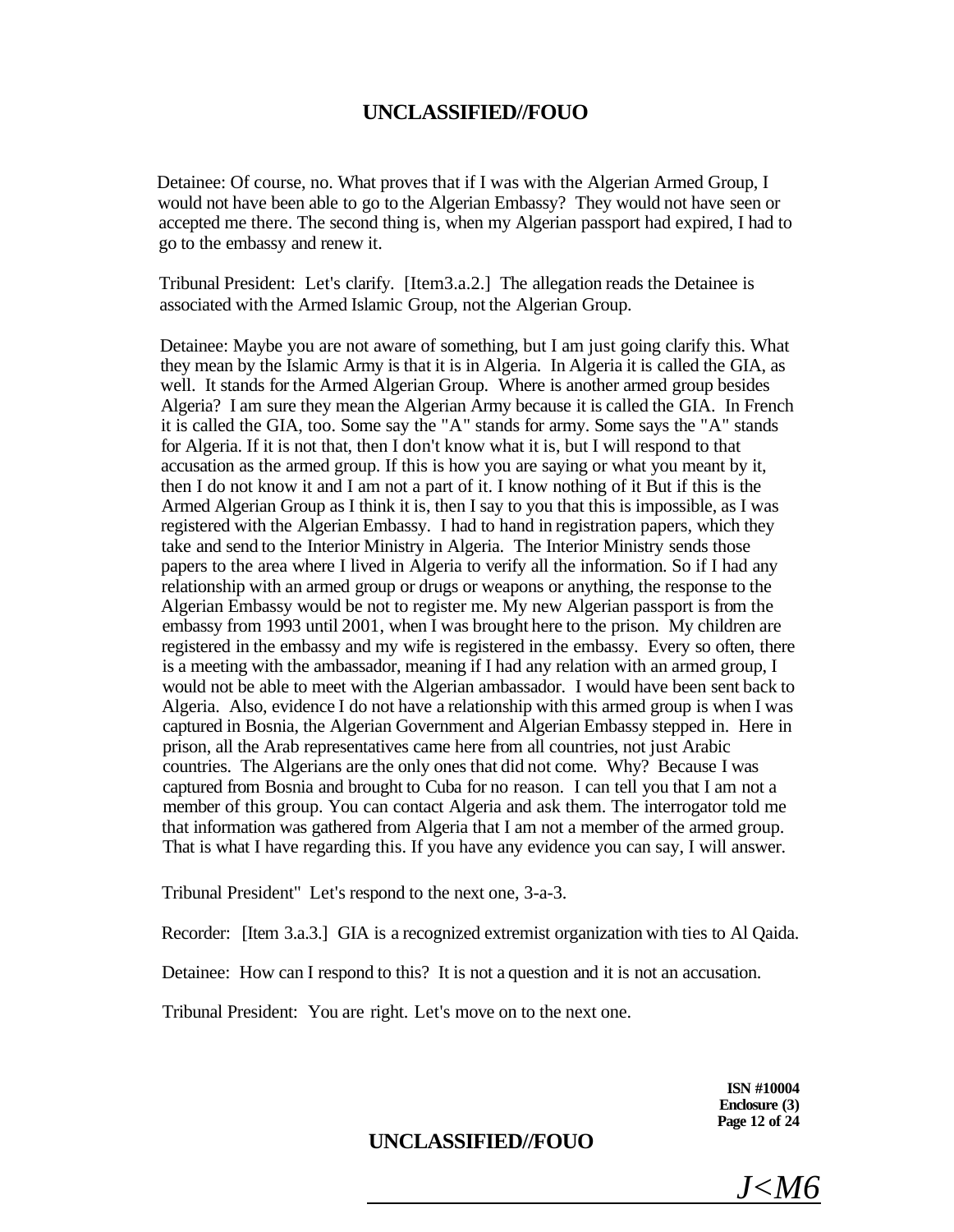Recorder: [Item3.a.4.] While living in Bosnia, the Detainee associated with a known Al Qaida operative.

Detainee: Give me his name.

Tribunal President: I do not know.

Detainee: How can I respond to this?

Tribunal President: Did you know of anybody that was a member of Al Qaida?

Detainee: No, no.

Tribunal President: I'm sorry, what was your response?

Detainee: No.

Tribunal President: No?

Detainee: No. This is something the interrogators told me a long while ago. I asked the interrogators to tell me who this person was. Then I could tell you if I might have known this person, but not if the person is a terrorist. Maybe I knew this person as a friend. Maybe it was a person that worked with me. Maybe it was a person that was on my team. But I do not know ifthis person is Bosnian, Indian or whatever. Ifyoutellme the name, then I can respond and defend myself against this accusation.

Tribunal President: We are asking you the questions and we need you to respond to what is on the unclassified summary. If you say you did not know or you did know anyone that was apart of Al Qaida, that is the information we need to know.

Detainee: I have only heard of Al Qaida after the attacks in the United States. Before that, I had never heard of Al Qaida. Even after I heard of Al Qaida, I felt that Al Qaida was the Taliban and the Taliban was Al Qaida. Then after watching the news, I knew Al Qaida was associated with Bin Laden and the Taliban was associated with the Afghans.

Recorder: [Item3.a.5.] At the time of his capture, the detainee had planned to travel to Afghanistan once his Al Qaida contact arrived there and had made the necessary arrangements.

Detainee: I can respond to this accusation with a question. May I?

Tribunal President: Please do.

Detainee: Did they find any stamps or visas on my passport to any countries close to Afghanistan? Did they catch me with a suitcase on the plane? Was I seen going into an

> **ISN #10004 Enclosure (3) Page 13 of 24**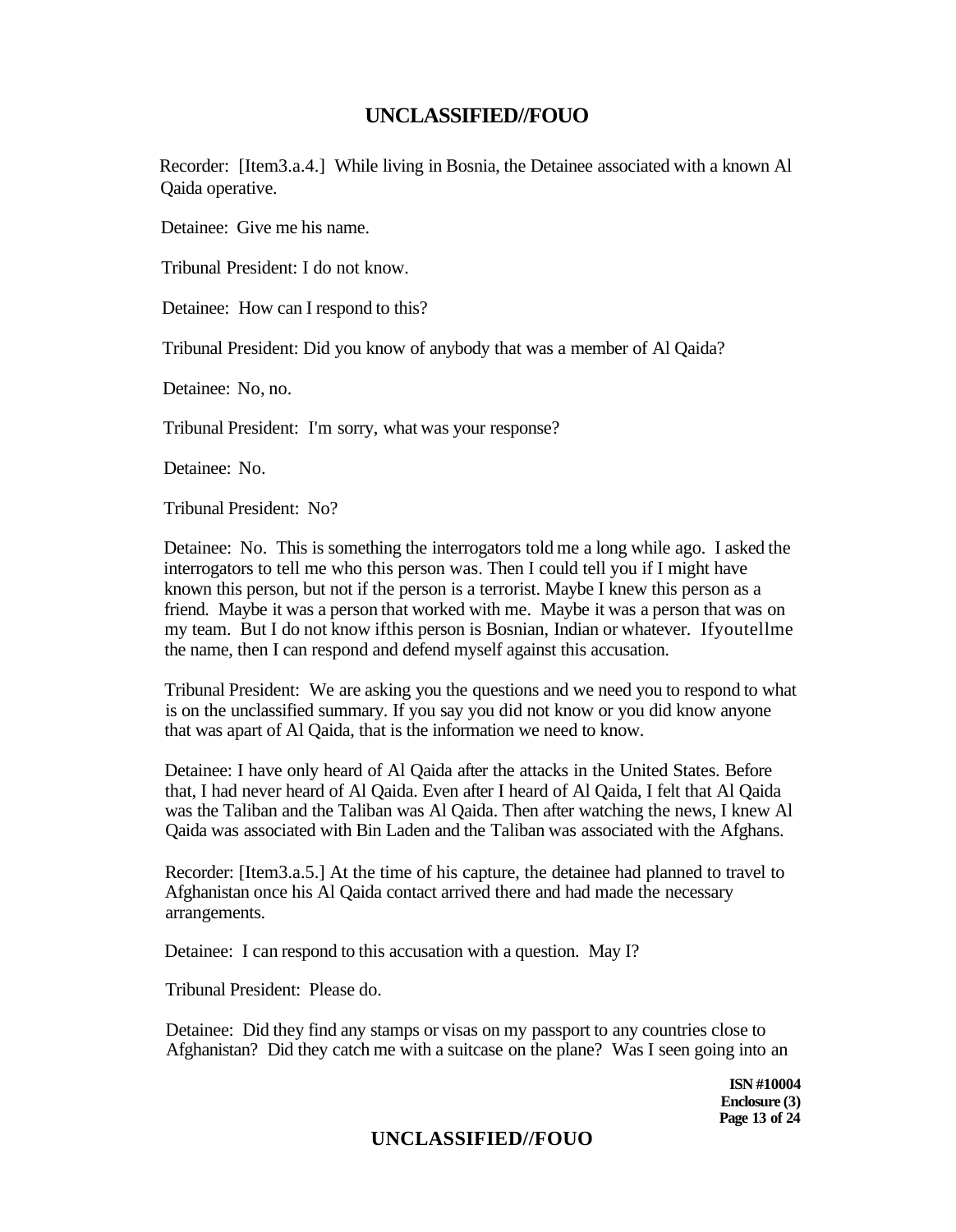embassy for one of the countries close to Afghanistan? Was I seen sitting and talking with anyone known to be apart of Al Qaida? How can they know that I planned? I do not know how they can know this. Do you have anything that is clear or proves clearly that I planned these things? How do you say I planned these things? The answer that I am able to give you is just to tell you that I did not plan these things. But I do not have any papers or anything to prove that I already told you earlier how I was captured from my house. I was not running or trying to escape. I was inside my house. The police came in and arrested me.

Recorder: [Item3.b.l.] The detainee was arrested by Bosnian authorities on 18 October 2001.

Detainee: Yes, but this phrase "arrested by," I just want to make that very clear I was not arrested. I was in my house and they told me to come with them so they could asked me some questions. When you say arrested, it means 1 was fleeing, they came in, and I was fighting.

Recorder: [Item 3.b.2.] The detainee was arrested because of his involvement with a plan to attack the U.S. Embassy located in Sarajevo.

Detainee: The same answer as before. The only thing I can tell you is I did not plan or even think of that. Did you find any explosives with me? Any weapons? Did you find me in front of the embassy? Did you find me in contact with the Americans? Did I threaten anyone? I am prepared now to tell you, if you have anything or any evidence, even if it is just very little, that proves I went to the embassy and looked like that [Detainee made a gesture with his head and neck as if he were looking into a building or a window] at the embassy, then I am ready to be punished. I can just tell you that I did not plan anything. Point by point, when we get to the point that I am associated with Al Qaida, but we already did that one.

Recorder: It was statement that preceded the first point.

Detainee: If it is the same point, but I do not want to repeat myself. These accusations, my answer to all of them is I did not do these things. But I do not have anything to prove this. The only thing is the citizenship. I can tell you where I was and I had the papers to prove so. But to tell me I planned to bomb, I can only tell you that I did not plan.

Tribunal President: Mustafa, does that conclude your statement?

Detainee: This is it, but I was hoping you had evidence that you can give me. If I was in your place - and I apologize in advance for these words - but if a supervisor came to me and showed me accusations like these, I would take these accusations and I would hit him in the face with them. Sorry about that. [Everyone in the Tribunal room laughs.]

Tribunal President: We had to laugh, but it is okay.

**ISN #10004 Enclosure (3) Page 14 of 24** 

 $\frac{1}{2}$  -3fA\*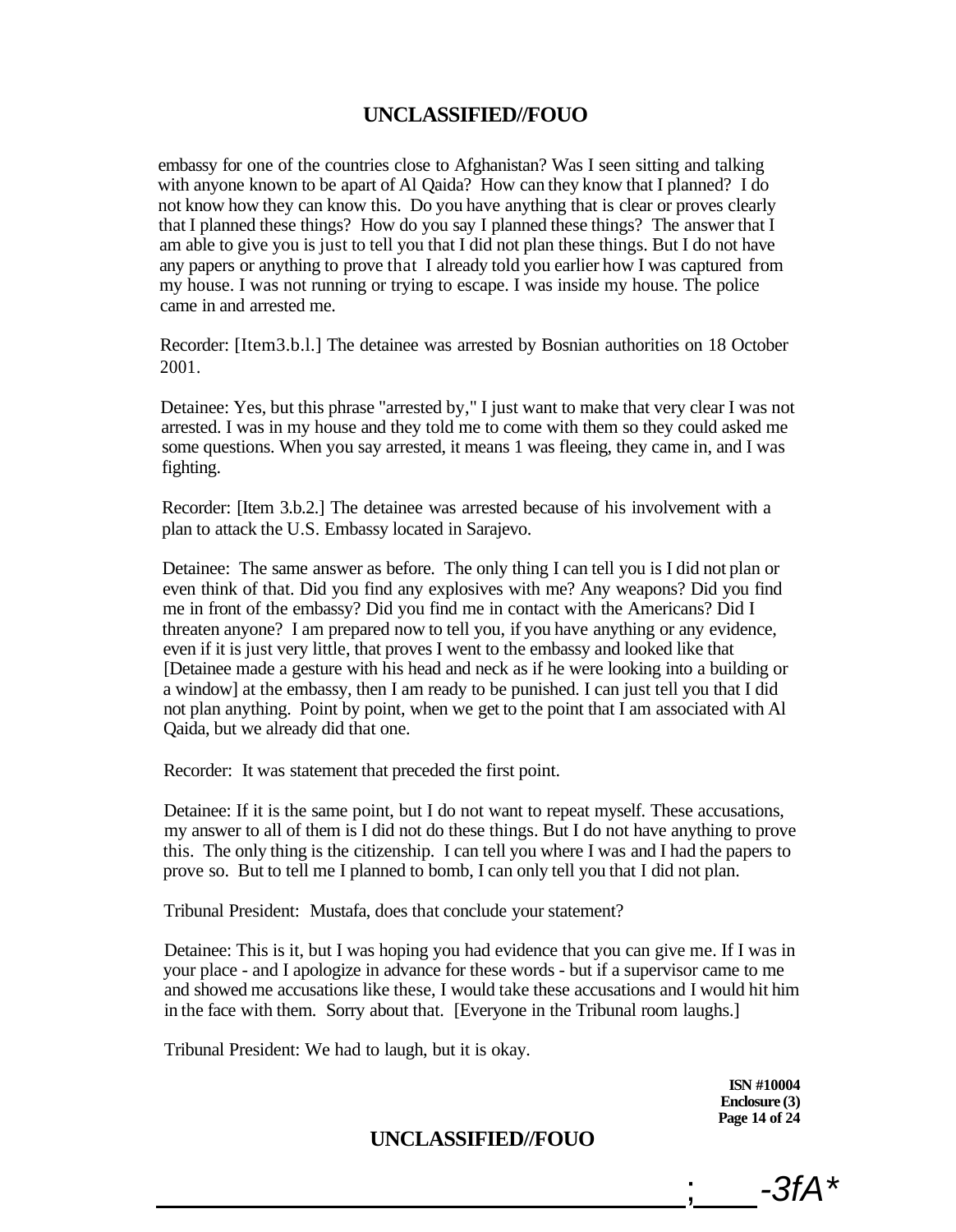Detainee: Why? Because these are accusations that I can't even answer. I am not able to answer them. You tell me I am from Al Qaida, but I am not an Al Qaida. I don't have any proof to give you except to ask you to catch Bin Laden and ask him if I am a part of Al Qaida. To tell me that I thought, I'll just tell you that I did not I don't have proof regarding this. What should be done is you should give me evidence regarding these accusations because 1 am not able to give you any evidence. I can just tell you no, and that is it.

Tribunal President: Mustafa, we allowed you the opportunity to tell the Tribunal your side of the story so we can consider your story, plus the unclassified evidence from your family. We will consider all of the information you have given us, and this document [Exhibit R-38] in our decision.

Detainee: The evidence of proving I was living in Croatia, I do not know how I can get that to you. My wife can send papers or I can talk to the Ambassador about this. Maybe he can send papers that I was living in Croatia.

Tribunal President: You have the opportunity to get that infonnation. I do not know how or what the procedure is, but you really should take the opportunity to get that information.

Detainee: How when I am in GTMO?

Tribunal President: For the purpose of this Tribunal, we have to look at the infonnation that is presented to us at this time. In the beginning [i.e., when the detainee met with his Personal Representative], when you said you did not want to participate and you did not want to have any witnesses or get any documents - the Tribunal cannot consider those things now. You will have the opportunity at another time and I will explain the Administrative Review Board process to you and you can use those documents then. Mustafa, we will consider everything you have told us today, and also about the documents that you have. The Tribunal will consider that infonnation to make a decision.

Detainee: Also, excuse me, but my Personal Representative told me there were some papers that could not be found. I am a little surprised that these papers could not be found, because when I came here, I had a bag that hung around my body and my passports, both Algerian and Bosnian; my embassy registration papers that proved I was registered there; my voting paper was in there; the paper from the courts that said I was innocent and allowed me to get out of the Bosnian prison; and the court's report about what was found on my computer and telephones; and my clothes. My Personal Representative told me that these items could not be found.

Tribunal President: Personal Representative, did someone take the time to look for those documents?

> ISN #10004 Enclosure (3) Page 15 of 24

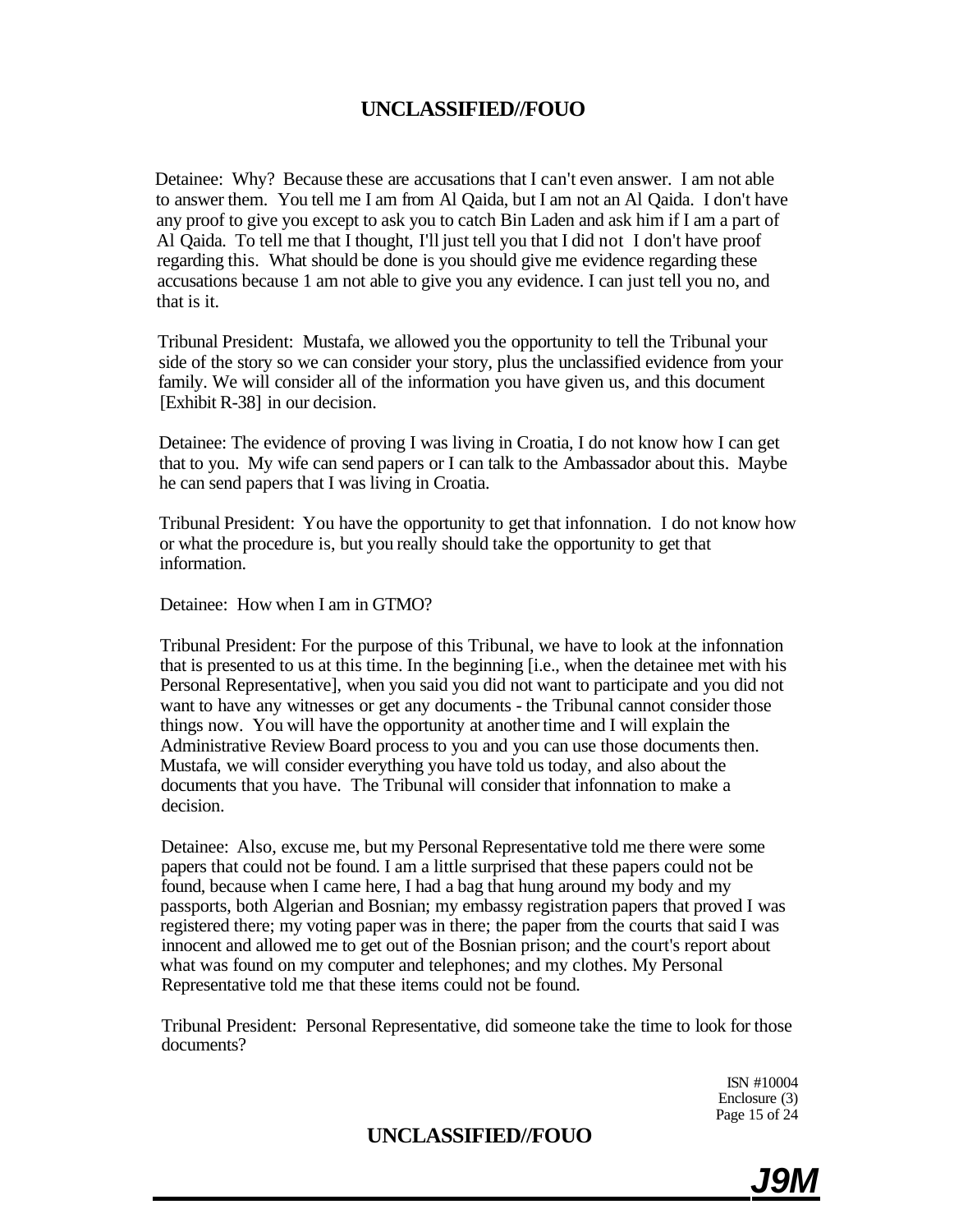Personal Representative: Yes, Ma'am. I personally went over to detainee property and asked for those documents. I was told the only items that were there were the detainee's Bosnian and Algerian passports and a sheet of paper with pictures on it. None of the other documents were available.

Detainee: This is strange because everything was in the same bag. So everything should be lost It impossible that they only had a few of the things that were in the bag. Maybe those certain papers were hidden.

Tribunal President: Did you ask your Personal Representative to get those documents for you?

Detainee: Yes, I did ask him.

Tribunal President: Including the Bosnian and Algerian passports?

Detainee: All of it. It was in a bag that I placed right here [detainee points to his torso]. The bag had both my passports and even my driver's license in it.

Tribunal President: My question is, did you ask the Personal Representative to get those documents for you to present to the Tribunal?

Detainee: I remember I told him about my papers that proved I was living in Croatia and that I had voted. The Personal Representative went there to look for them, but he could not find them.

Tribunal President: I understand, but unless you asked the Personal Representative to get those documents for you to present to the Tribunal, then he would not have done that without your permission.

Detainee: Of course I asked him. I am sure I asked him.

Tribunal President: Personal Representative, did Mustafa ask you to get those documents and present them to the Tribunal?

Personal Representative: Yes, Ma'am. In our earlier meeting, the detainee did ask me to get those documents. I told the detainee part of the documents he wanted were not here, and I had no idea where they were. In a follow-on meeting when the detainee decided not to participate, the detainee gave me a statement he wanted me to give to the Tribunal. The Bosnian passport and the Algerian passport are here and I can retrieve those items in less than five minutes.

Detainee: It's no problem.

Tribunal President: Do you want us to get those documents to be presented?

**ISN #10004 Enclosure (3) Page 16 of 24**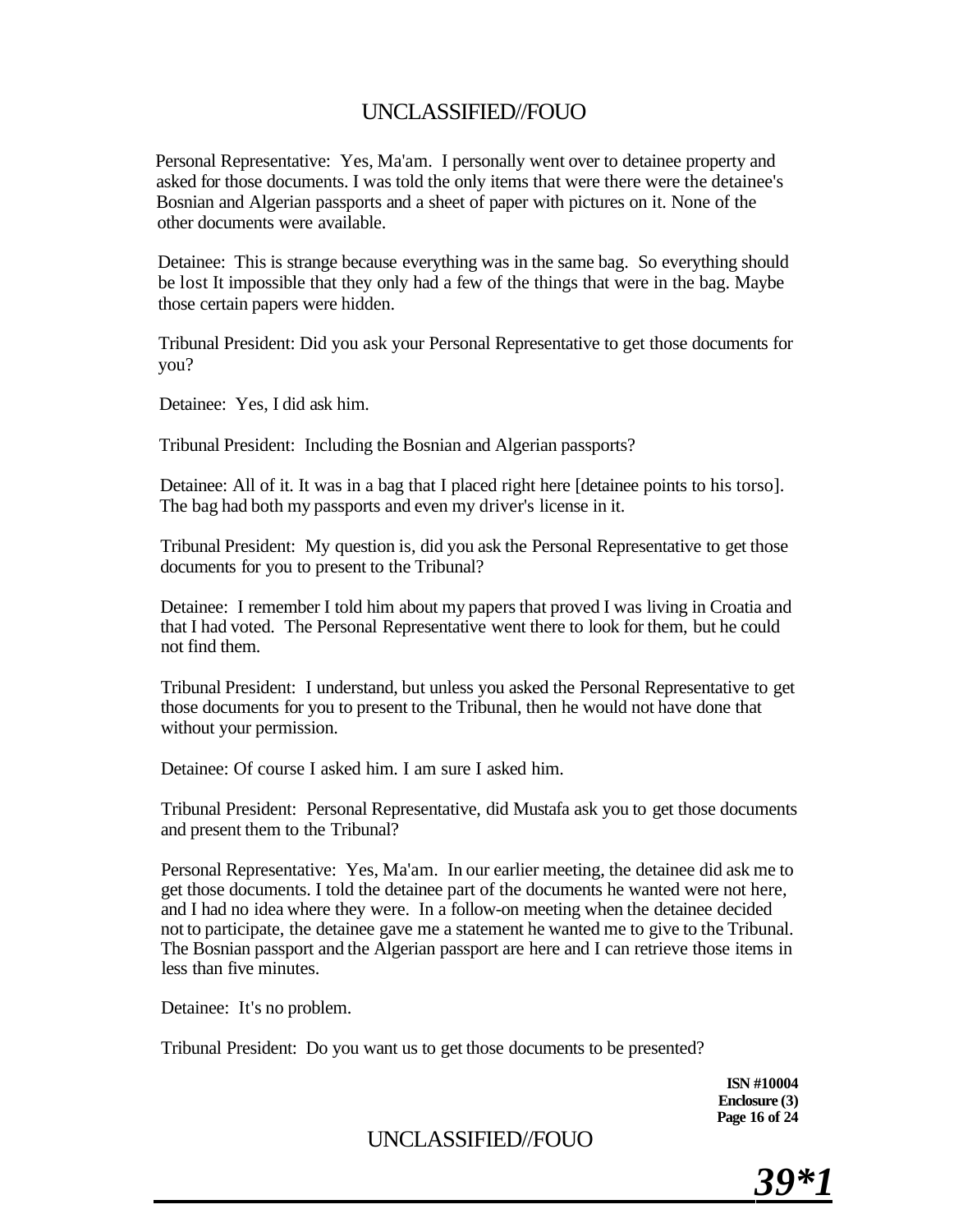Detainee: I don't think those items have anything to offer. The Algerian passport is a new one and has nothing in it. The Bosnian passport has nothing to do with this matter, but if you want it brought in, then the Representative can bring it.

Tribunal President: I only want the information presented if it is going to help us in our determination, or if it is going to answer any of the questions in the evidence.

Detainee: No, they will not answer any of those questions. The Algerian passport has nothing in it and the Bosnian passport is new.

Tribunal President: Does that conclude your statement?

Detainee: I do not have anything else about this. All 1 have else to say is if there is anything else about me that you may want to know. How I went to Croatia? How I started working? Anything like that. That I can talk to you about if you want me to.

' Tribunal President: The Tribunal will probably ask you some questions. But before that, Personal Representative, do you have any questions for the Detainee?

Personal Representative: No, Ma'am.

Tribunal President: Recorder, do you have any questions for the Detainee?

Recorder: No, Ma'am.

Tribunal President: Do any of the Tribunal Members have any questions for the Detainee?

Tribunal Member: Yes, Ma'am. One of the allegations cites you served in the Bosnian military. Have you ever been in any military?

Detainee: I never in my life wore any uniform like that you have on [detainee points to the military uniforms worn by the Tribunal Members]. To answer the question, I left Algeria and I had not even registered for the Algerian Army. Sometimes when I was living in Croatia, if I wanted to go on a holiday or vacation for one month to Algeria, I could not go. I knew if I went there I would be forced to serve in the Algerian Army. In 1998,1 had a paper from the Algerian Government that was issued to men who reached a certain age excusing me from serving in the Algerian Army. So the Algerian Embassy sent me a paper.

Detainee: I presented to the embassy information or papers that said I was married and had children. In exchange, I was given a certificate excusing me from military service. Even this certificate was in that bag with me.

> **ISN #10004 Enclosure (3) Page 17 of24**

### **XJNCLASSIFIED//FOUO**

*39J 4*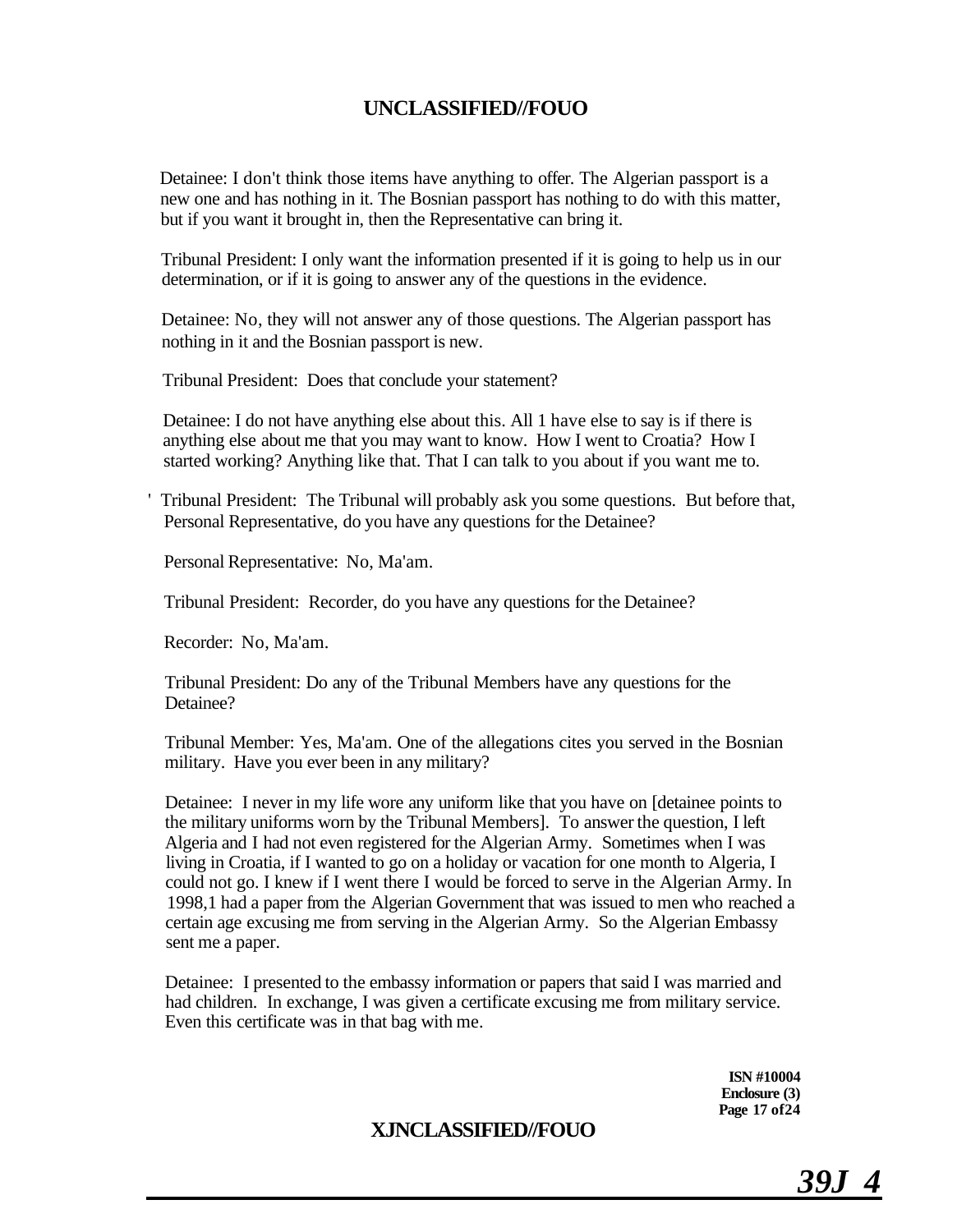Tribunal Member: Does your Bosnian passport have stamps to prove your whereabouts in 1995, or is it newer than that?

Detainee: The Bosnian passport is renewed every two years. So even if there were stamps inside, it would have been changed by now. You can verify from the Bosnian Government where my first passport was issued. It was issued from the Bosnian Embassy in Zagreb, the capital of Croatia.

Tribunal Member: Who were you working for at the time you were taken into custody?

Detainee: Taibah, an organization. Would you like me to explain what Taibah is?

Tribunal Member: Can I get the full name of the company first?

Detainee: It is Taibah International.

Tribunal Member: Can you explain what you did for Taibah?

Detainee: This organization is a Saudi Arabian charitable organization. It is also registered as American, so it is Saudi-American. It is registered in Washington and registered in Saudi Arabia. It works in teaching. They teach mainly the English language and computers. But all of its work is on the teaching side. In some instances, during Eid, which in a Muslim holiday, sometimes they would slay sheep and cattle and distribute them to the poor, but very, very rarely. But the organization's main function was computers and teaching the English language. My job was to fix the computer software or hardware. Sometimes there would be a course and the professor would teach computer skills. My job would be to examine all the computers before the students come in to make sure they were working properly before being used. Occasionally, if there was something wrong with the computer or the hardware, I would fix it. That is what my job was.

Tribunal Member: How long had you been working for Taibah?

Detainee: I am not sure of the date I started. I am afraid to make a mistake in the date, but I will tell you what I think it was. I started working for Taibah after I stopped working for the organization of Qatar. It was the end of 1996 or the beginning of 1997,1 think, until the day I came here. But the actual date itself, I am not sure. It was about four years.

Tribunal Member: What was the organization you worked for prior to Taibah?

Detainee: In 1993,1 was working in rescue, the International Islamic Rescue Organization from Saudi Arabia. I worked there from 1993,1994 and up until the end of 1995. Then, in Bosnia, I worked for the organization Qatar. From 1993 through 1995,1

> ISN #10004 Enclosure (3) Page 18 of 24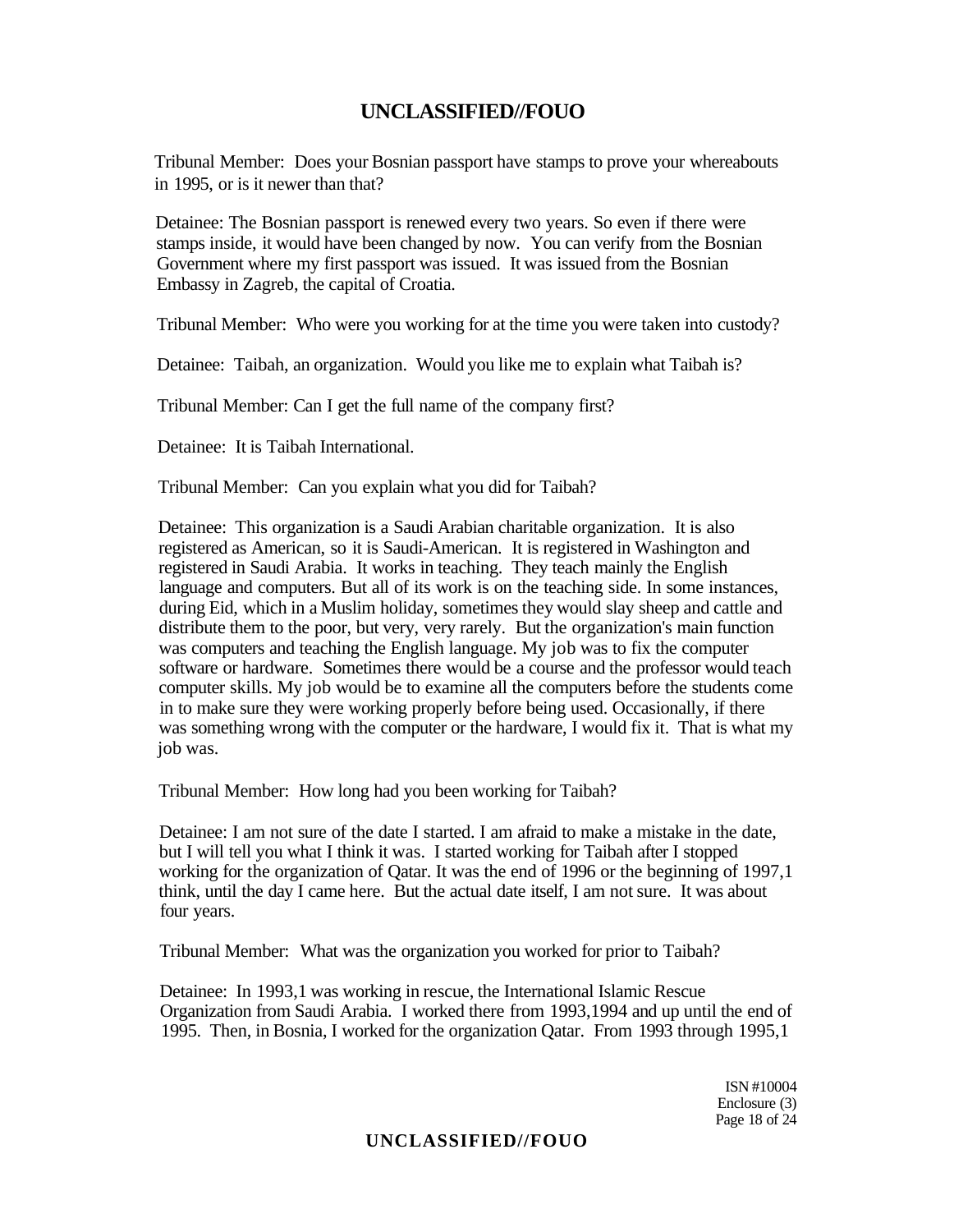was working in Split in Croatia. Then in the end of 1995,1996 and 1997, in the Qatar organization. Then in Taibah. I had other jobs too, besides this one.

Tribunal Member: I just want to make sure I understand the different times. For the International Islamic Organization from 1993 to 1995?

Detainee: In 1993.1 am sure of that because I left straight from Algeria to come. I was sent a paper to come to Split and work for the International Islamic Rescue Organization. All my work is related to computers.

Tribunal Member: Is the International Islamic Rescue Organization also known as the International Islamic Relief Organization? Are they the same thing?

Detainee: I-G-A-S-A. The last two letters stand for Saudi Arabia, I know that I do not know the rest

Tribunal Member: So that was from 1993 to 1995?

Detainee: Yes.

Tribunal Member: What did you do for IGASA?

Detainee: The same things. I worked on computers.

Tribunal Member: Computers, okay.

Detainee: They had orphans, and 1 would enter and retrieve data on the orphans. If the President or the boss would write a report, I would enter that also. I did anything dealing with the computers.

Tribunal Member: Was that also in Split?

Detainee: Yes, that was in Split.

Tribunal Member: Then from 1995, but also in 1996 and 1997, you worked for Qatar?

Detainee: Yes.

Tribunal Member: What did you do for Qatar?

Detainee: I again worked with the computers, and at that time I was also a secretary to the president. During this period of time, I was working in two cities. The first period was in Zenitza. But then the president or manager sent me to another city to work in. I worked there for a while, and I became the manager in that company.

> **TSN #10004 Enclosure (3) Page 19 of 24**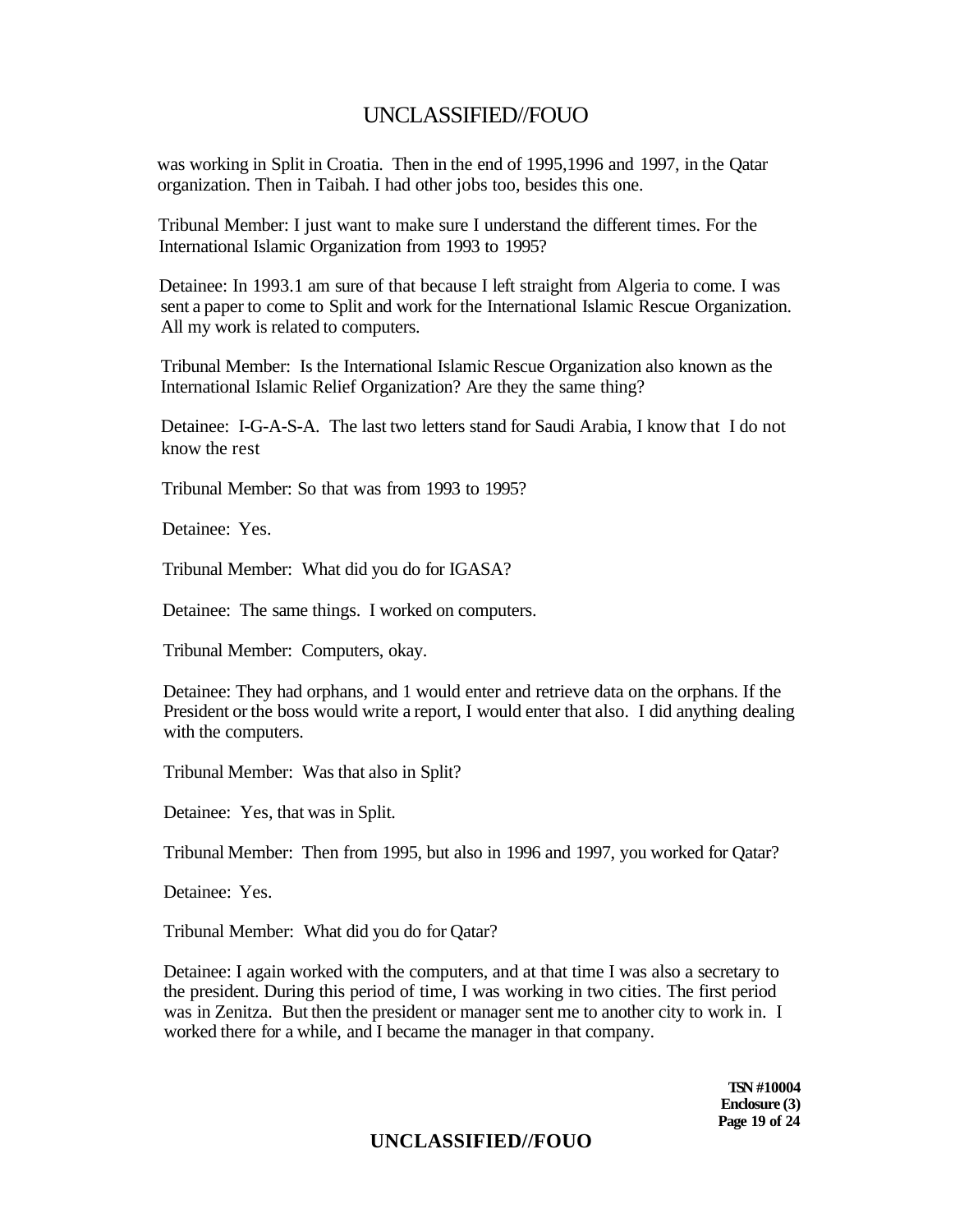Tribunal Member: Where was that?

Detainee: Qatar.

Tribunal Member: I am sorry, I meant the name of the city.

Detainee: Tuzla.

Tribunal Member: Tuzla.

Detainee: I was the manager only in Tuzla, nowhere else. The general manager was in Zenitza. So I worked there for maybe a year. Then they closed, and I went back to Sarajevo. One of the reasons I moved to the capital, to Sarajevo, was because I was training and teaching karate.

Tribunal Member: You worked for Qatar for only one year?

Detainee: From the end of 1995, all of 1996 and the beginning of 1997. It all amounted to maybe two years.

Tribunal Member: Okay. What did Qatar do?

Detainee: The main line of work was dealing with orphans. But they also distributed food to the poor sometimes.

Tribunal Member: What did IGASA do?

*m* 

Detainee: The same thing. Pretty much all of the relief organizations in Bosnia, the Islamic and non-Islamic ones. They all work in this area, distributing food and clothes to the poor. Giving the orphans money, about \$25.00 every month. All the relief organizations in Bosnia Herzegovina did the same thing. Maybe the Taibah organization I worked for was the only one that taught also. Maybe there were some other organizations that do that, but I do not know what they were.

Tribunal Member: You mentioned that you know some of the other Algerian people who were taken into custody at the same time? Who were the ones that you knew?

Detainee: Now, I would like to ask the Tribunal a question. Is this an interrogation?

Tribunal Member: No. This is for the Tribunal.

Detainee: Muhammed, Al Haj and Al Akhdar.

Tribunal Member: Are those three different people?

ISN #10004 Enclosure (3) Page 20 of 24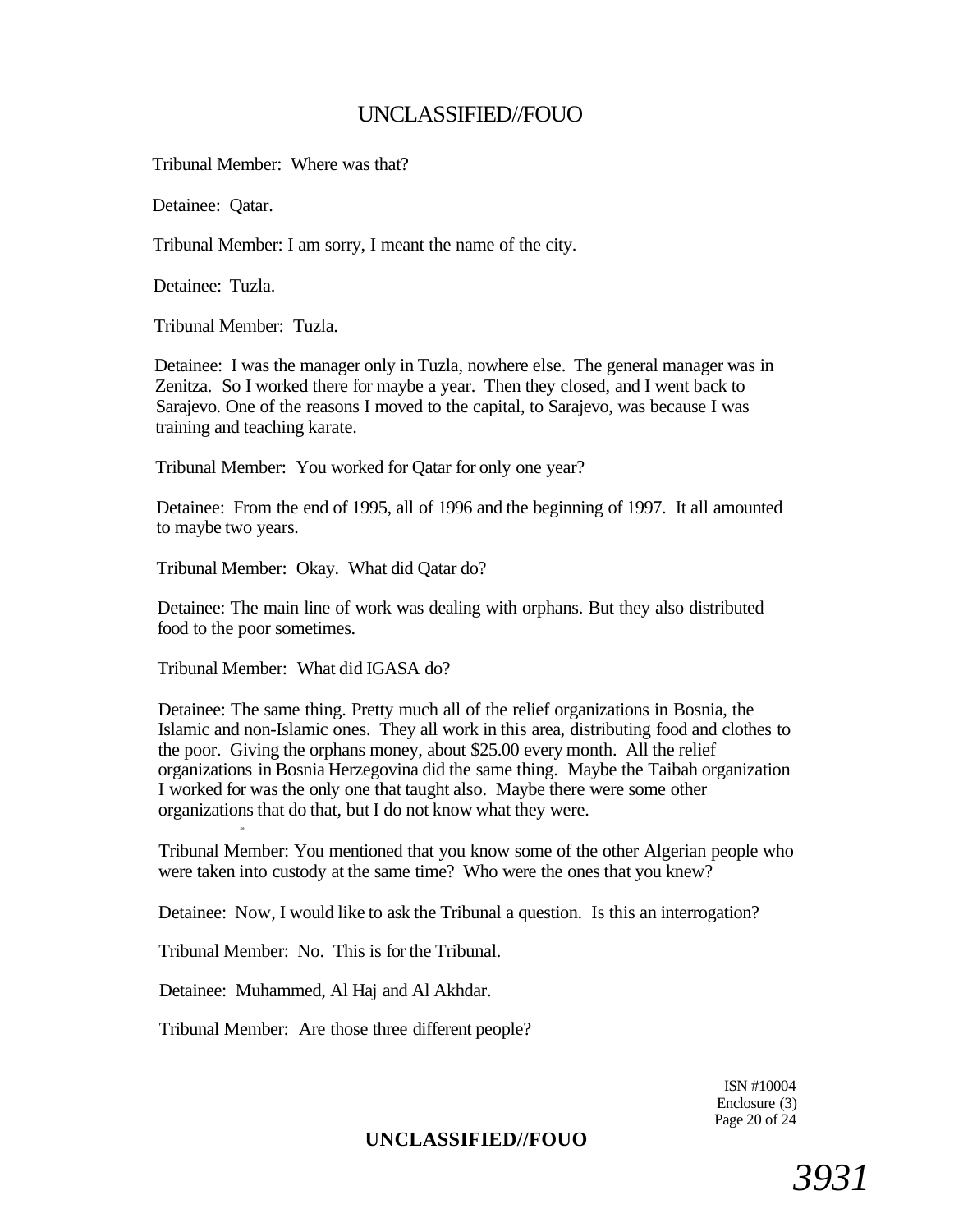Detainee: Yes. Muhammed's number is 10003; Al Akhdar is 10005, and Al Haj is 10006, maybe.

Tribunal Member: How did you know these people? What was your relationship to them?

Detainee: I do not want to answer this question because I feel it is related to the interrogations. I am sorry. This question about these three individuals, I have talked about them so much you can fill a CD. I can only tell you now, if one of those three are a terrorist, then I am a terrorist If one of them is from Al Qaida, then I am from Al Qaida. If you imprison one of them for a terrorist act, then I am prepared to go to prison with him. I say these things because I know them as well as I know my wife and kids. That is all I can say about them

Tribunal Member: I have no further questions.

Detainee: Thank you.

Tribunal President: Can you tell me how long you have-known the other Algerians you just named?

Detainee: Same as before, I cannot answer that question. The only reason I do not want to answer the question is because it is related or went into the interrogations.

Tribunal President: That might be true, but the Tribunal has not had the opportunity to read those interrogations. This is your opportunity to answer our questions, but you do not have to if you do not want to.

Detainee: I understand.

Tribunal President: Have you ever traveled to Afghanistan?

Detainee: Not only did I not travel to Afghanistan, but I never even thought of traveling to Afghanistan.

Tribunal President: Do you know anyone that lives in Afghanistan, or have you communicated with anyone that lives in Afghanistan?

Detainee: You mean here in prison?

Tribunal President: No. Prior to coming here?

Detainee: No. Never.

**ISN #10004 Enclosure (3) Page 21 of 24**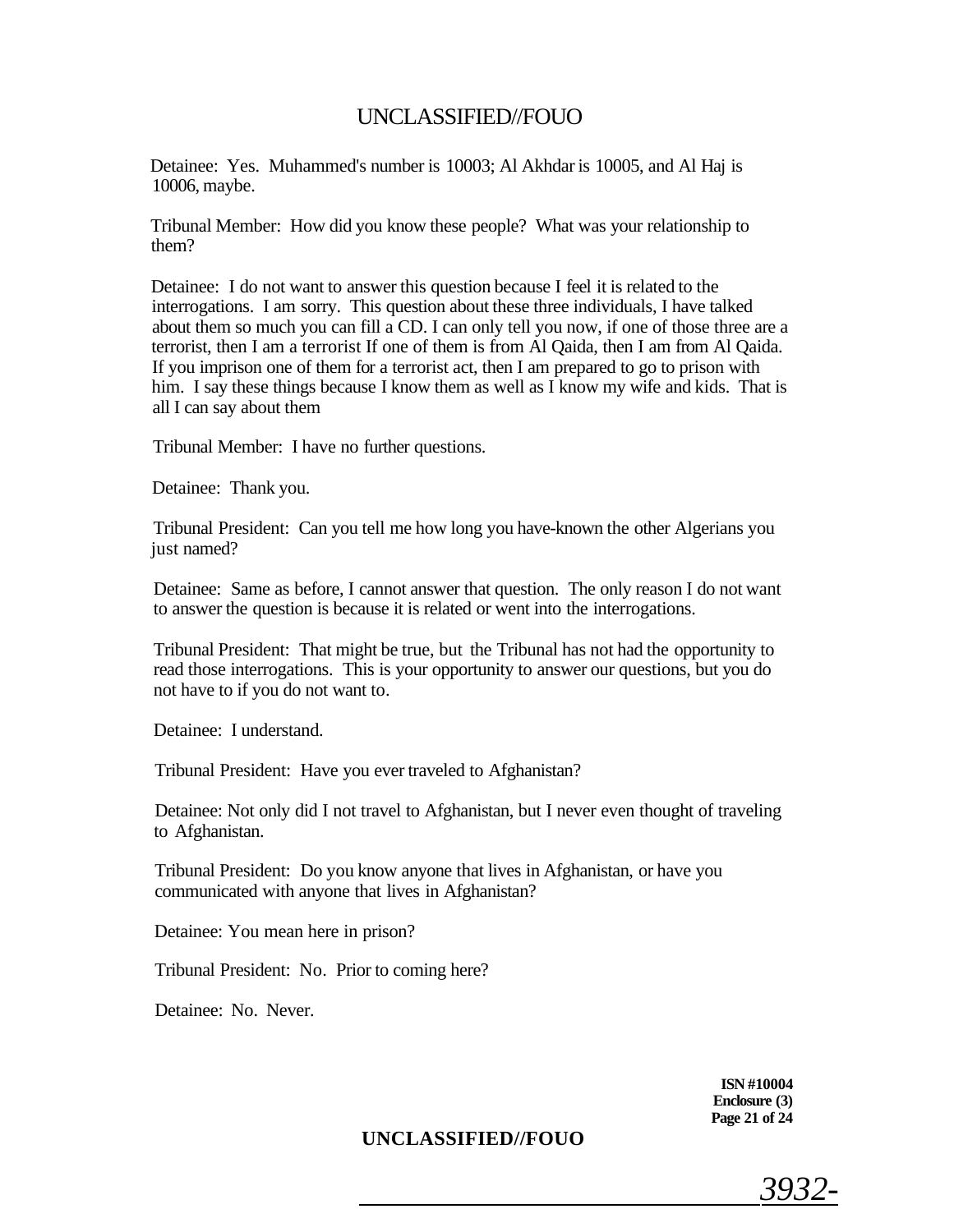Tribunal President: I don't have any other questions. Mustafa, do you have anything else you would like to present to us?

Detainee: I just want to say a small thing. I hope that mis is real. I am not berating you with these words, but this is something I don't want to keep inside. I hope this Tribunal is really real. I hope that a person who has made a mistake would admit to making a mistake. No matter who this person is. Even if he is the closest person to you. What I mean by this is, if America made a mistake by bringing me here to Cuba, not just because it is hard for them to admit a mistake was made, but to prevent me from leaving here, then bring all these accusations against me. I will tell you something else, if you have evidence, big or small, that I have any relationship with terrorism or if I helped any terrorists, I am prepared for any kind of punishment in any country. I am saying this to you now, and if you wish for me to, I will sign a piece of paper saying these same words. I know people and I talk to people, but I have no way of knowing they are terrorists or not For me to know a person, and to know for sure if he is a terrorist and I am knowingly dealing with him, that is not true. My history is known. The Algerian government knows me. In the years of 1990 through 1992,1 was a champion in Algeria. The Algerian government knows my very well. They know where I live, my wife, my kids, my father and my mother. I left Algeria and went to Croatia. I was working in that organization. The team I used to train with and train has maybe one Muslim. The rest are all Catholics and Orthodox. Those people knew me very well and they respect me very much. Never did I have any problem with anyone who was not Muslim. I lived with them. Never, did I ever go into a police station. I only went to get my driver's license or passports. But to go there for a problem, never. Maybe I had a speeding ticket or something like that. Any other problems involving fighting with people, never. Nothing like that. Then comes this problem. You can also verify this in Bosnia Herzegovina, the place I lived, and who I worked with, who I trained with on the team; did I ever have any problems, or if they knew if I am an extremist in my religion or a terrorist or anything. That is what I have.

Detainee (continued): Truthfully, I read the paper that was brought to me today (Exhibit R-38), the one from the lawyer. I swear to God that I was touched. It was very hard for me to read my wife and children are suffering. My wife cannot work because she has three children and she is a teacher. My wife had to go and live with her sister because she in unable to work and has no income. Thank God 1 had my salary when I was working in Bosnia Herzegovina. Maybe ministers in Bosnia did not have this salary. Thank God for my work with computers. For my wife to go from that to living with her friends and her sister; and my wife's sisters are helping her because some idiots acted stupidly and do not want to right their wrongs. They do not want to say that we made a mistake. Or they admit to making a mistake but they won't do anything about it. Today is the 11\* of October, I think. In seven more days, I will have been in this prison for three years. I swear to God I will tell you something, if I had a relationship with Al Qaida, I swear I would not be scared of anyone and I would tell you I am from Al Qaida. I would not be concerned about America. If I had a relationship with terrorism, I would tell you I am a really a terrorist and I would not be concerned. When I tell you that I

> **ISN #10004 Enclosure (3) Page 22 of 24**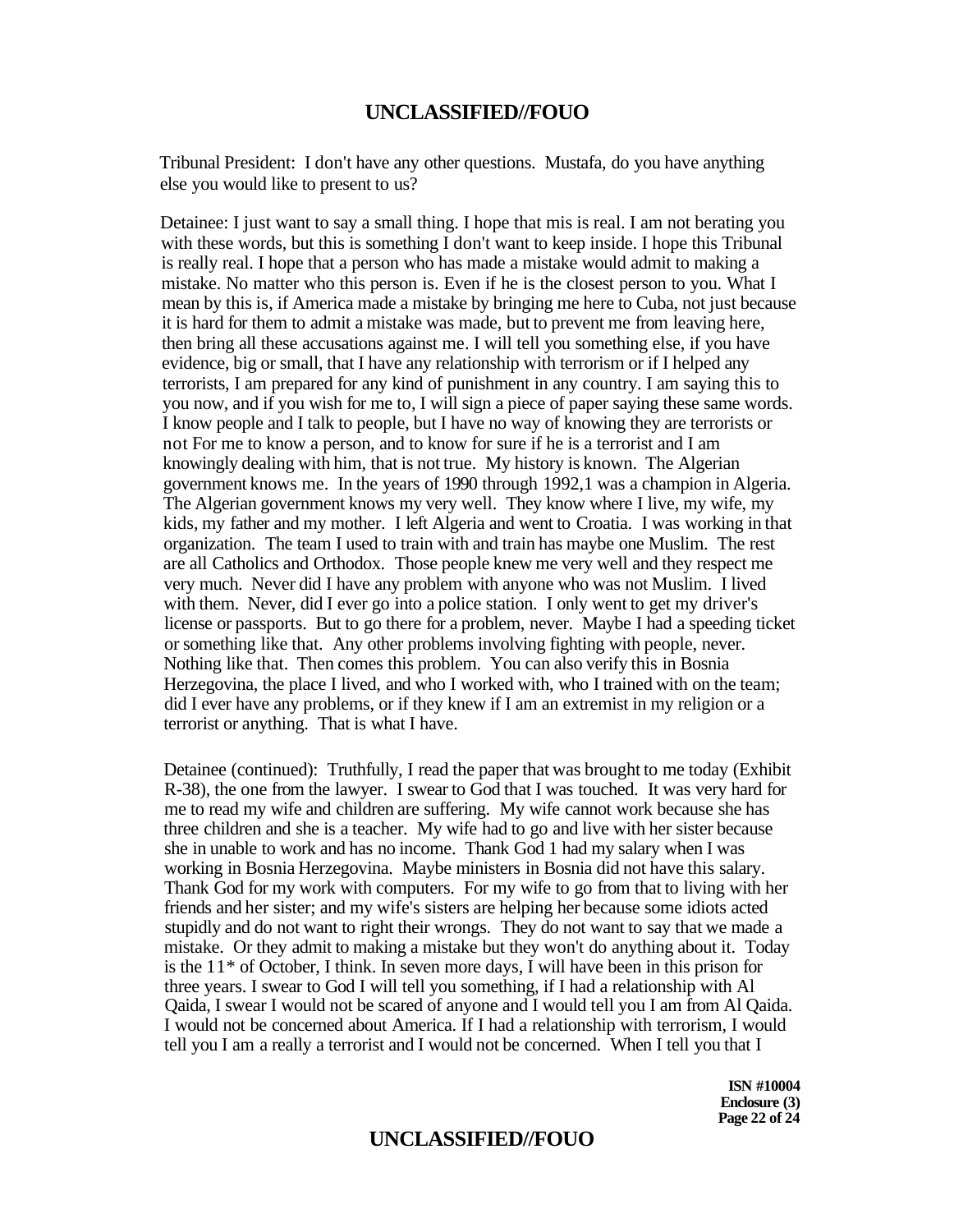don't have a relationship, it is not because I am scared of you, it is because it is the truth. I don't have a relationship. So I hope that the mistake that you made; not you personally, you did not make this mistake, but those who are responsible, will fix this mistake. That is all I have.

Tribunal President: All evidence having been provided to this Tribunal, this concludes this Tribunal session. Personal Representative, do you want to present an updated Detainee Election Form?

Personal Representative: Yes, Ma'am. I am handing the Tribunal President an updated Detainee Election Form marked as Exhibit "D-C."

#### **Exhibit "D-C"** is **accepted into evidence by the Tribunal.**

Detainee: This election form says what?

Tribunal President: I will read it to you. It says, "The detainee wants to participate in the Tribunal." That is what allowed you to be here today.

Detainee: Okay.

Tribunal President: And it says that "You requested two witnesses. The witness will testify that you were never in the Bosnian Army and that you knew nothing of Al Qaida." It also says "The witnesses are 10006 and 10003. On 5 October the detainee determined he would not attend the Tribunal. Affirmatively declined to participate since all documents would not be presented to the detainee. On 11 October," which is today, "after reviewing additional unclassified information, the detainee elected to attend the Tribunal," Is that correct?

Detainee: Yes, it is.

Tribunal President: I am sorry, I did not hear your response. I want to make sure that we understand.

Detainee: Yes, that is correct.

Tribunal President: Okay. So I am assuming at this point we have all unclassified evidence. Recorder?

Recorder: Yes, Ma'am.

Tribunal President: Personal Representative?

Personal Representative: Yes, Ma'am.

ISN #10004 Enclosure (3) Page 23 of 24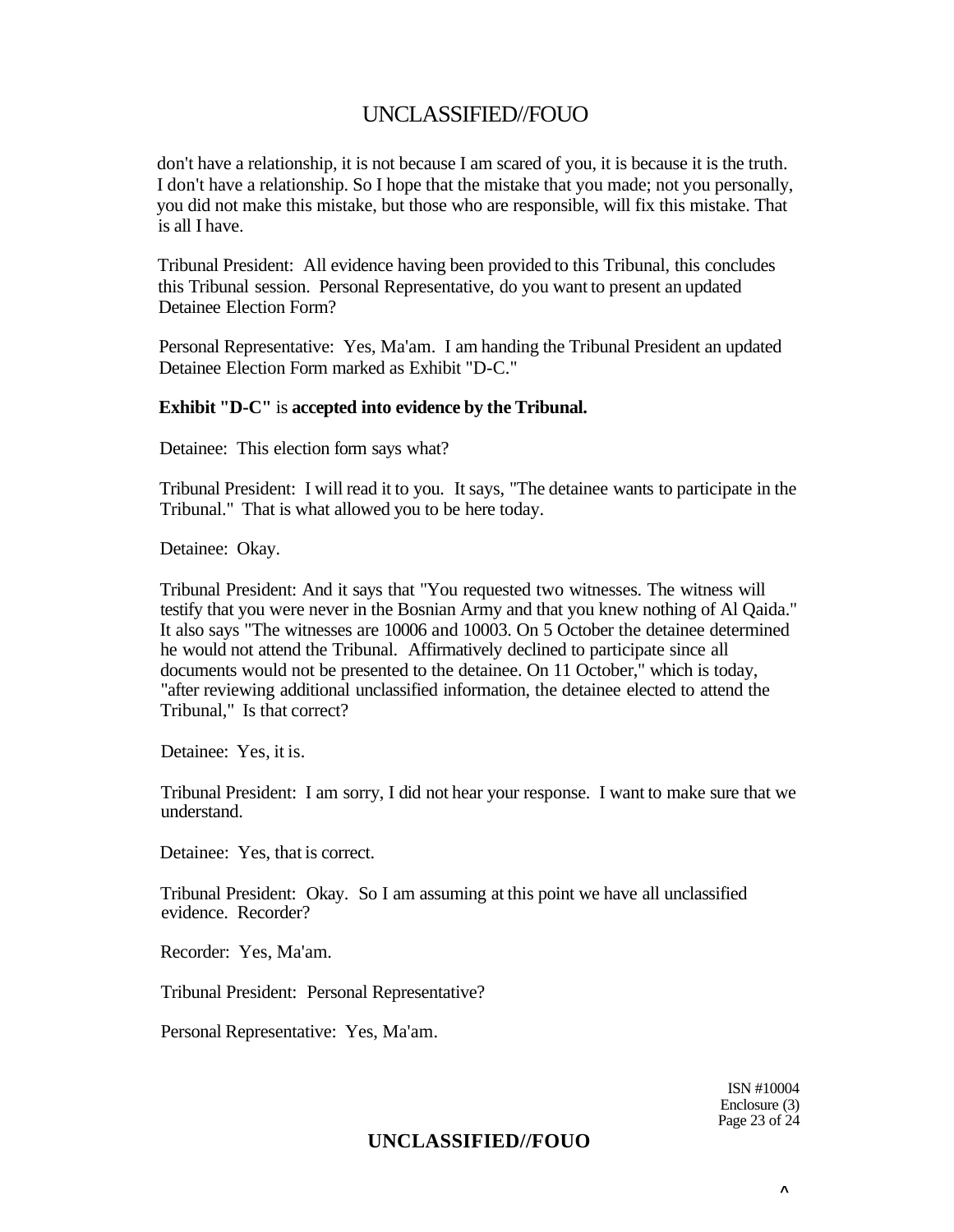**The Tribunal President instructs the Detainee on how he would be notified of the Tribunal results and the ARB process.** 

**The open session of the Tribunal adjourned at 1421 hours, 11 October 2004.** 

## **AUTHENTICATION**

I certify the material contained in this transcript is a true and accurate summary of the testimony given during the proceedings.



ISN#10004 Enclosure (3) Page 24 of 24

*3<?xr"*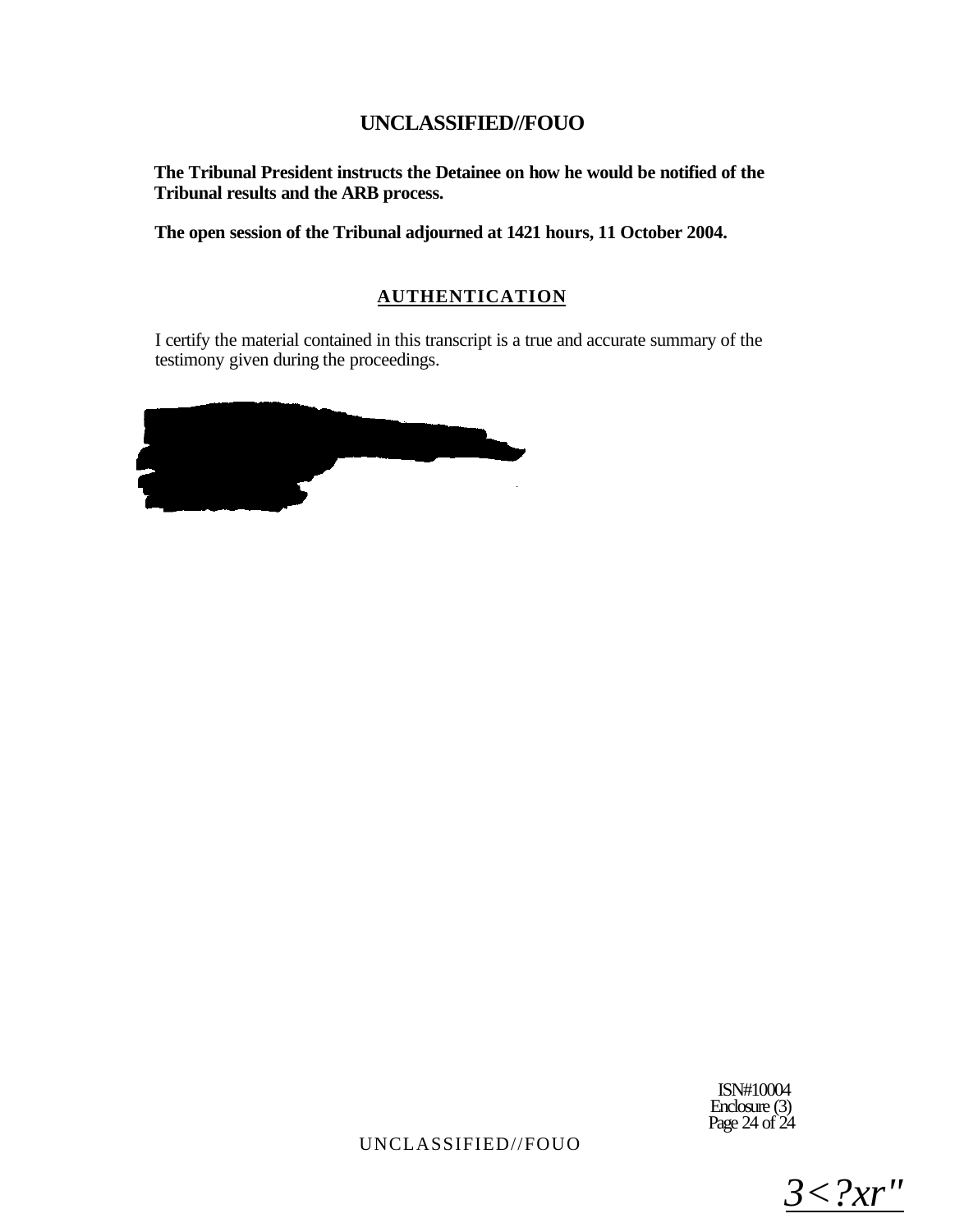#### **Summarized Detainee Statement**

[The detainee was not present during the Tribunal]

Tribunal President: Personal Representative did the detainee desire for you to present information to this Tribunal on his behalf?

Personal Representative: Yes sir.

Tribunal President: Please do so.

Personal Representative: The detainee told me he has been tortured and mistreated. Was mistreated in Afghanistan. In Afghanistan they told untrue stories and told them that if they didn't tell the story that they wanted them to that they would have to come back to them. They told them that they were going to turn them over to the Americans and if they didn't tell the story that they told them to tell the Americans that they would come back and they would torture them. They were also told to tell them that; If you are Al-Qaida or Taliban that the Americans would let you go home a lot sooner. They showed them pictures of a camp and told them to tell this is where they were trained. When he arrived here, he talked in the beginning but he stopped for a year because he was being tortured. In the last two months he decided to talk again to the interrogators. I read the unclassified summary to him. He said yes he is from Yemen and he was waiting for this moment to tell his story to me. In the summary of the evidence:

3.a.l. is true. (Detainee is a Yemen citizen who traveled to Afghanistan in late 1999.)

3.a.2. is not true. (Detainee twice trained at the Al-Farouq training camp.) He did not train at that camp or no other camp.

3.a.3. is not true. (At Al-Farouq, Detainee received training on the Kalashnikov rifle; M-16; PK machine gun; RPGs; hand grenades; explosives and advanced tactical training.) He never trained on any weapon.

3.a.4. is not true. (Before September 11,2001, Detainee traveled to the front lines of Afghanistan to fight against the Northern Alliance.) At all times he was in a guesthouse; he never went to the front lines.

3.a.5. is not true. (Detainee approached a Taliban representative and requested to join the Taliban.) He does not speak the language how could he talk to a Taliban official.

3.a.6. (Detainee's brother was apprehended by Yemeni authorities in connection with the bombing of the USS COLE (DDG 67). He has no business with his brother so what does this have to do with him?

3.b. is not true. (The detainee participated in military operations against the coalition.)

**ISN #242 Enclosure (3) Page 1 of4**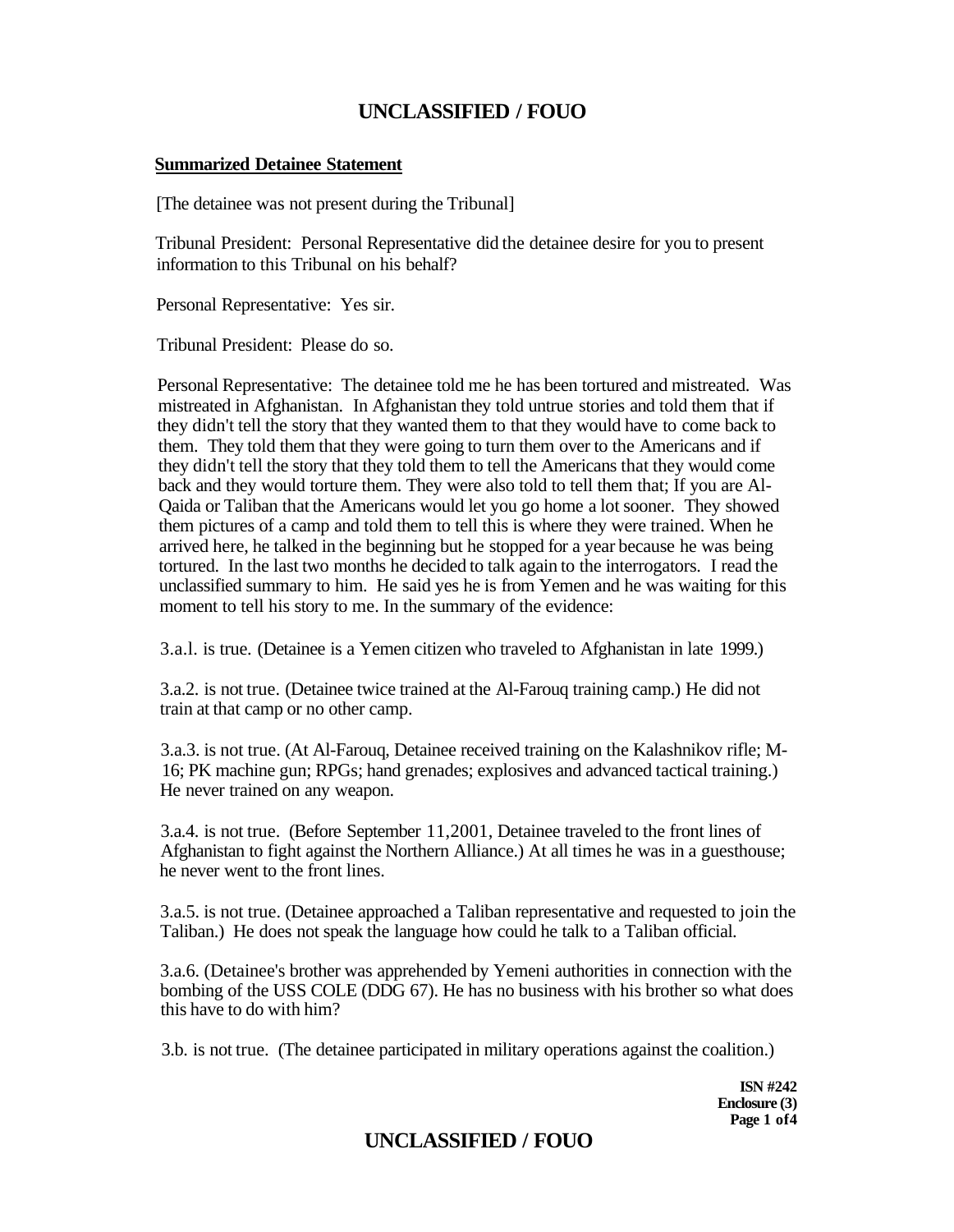3.b. 1. (Detainee was present in Tora Bora with Al-Qaida fighters during Ramadan, 2001. (Ramadan began on November 15,2001.)) Yes he was in Tora Bora but he didn't know the people were Al-Qaida.

3.b.2. (While in Tora Bora, Detainee and his associates were addressed by Usama Bin Laden.) Yes, but he was passing by and just said "hi" and went on his way.

3.b.3. (Detainee was captured by a local Pashtun tribe in the Tora Bora region.) No. He was captured by Afghan police while a guy took them to Jalalabad. They were suppose to be taking them to the Americans instead they took them to Kabul to a person who treated them bad. They were mistreated. They came out of the mountains because one of the people they were with was injured and they were coming down for medical help. They heard the Americans would provide medical help.

Personal Representative: I asked him why he stayed in Afghanistan for so long and what did he do for work? He said he did not do any work everything was provided, food and water. He decided to go to Afghanistan because the Indians were mistreating and killing people. He went with three guys. He only knew one. They traveled to Pakistan but when they got there they were told it was a political thing and they shouldn't go there. They changed their minds and went to Afghanistan. They went to Afghanistan because they didn't want to make the people who paid for them to go off and fight to be mad and return home. They decided to go to Afghanistan; since they hadn't been gone that long and the people who paid for them would not be happy. They stayed at the Arab house, in the guesthouse. There was no war and everything was normal. No fighting, they were told the fighting was a long way from them. He was getting ready to go home but the USS COLE was attacked. At that time anyone who was coming back from Afghanistan was arrested. He got that information from a phone call home. Since he knew his brother was arrested he knew it was not safe for him to go home. He was waiting until • his brother was released, then he would go home. He finally got bored and they were going to attempt to go home but then they heard about the attacks in New York and they knew it was not safe to go home. Then the bombing started and they were told to move from the Afghan house because that would be a target. They stayed in another house until things started to fall apart then they went from there to Kabul, from there to Jalalabad, and as they were passing the people told them that Jalalabad was not a safe place to go. They went to Tora Bora and stayed in die caves for weeks. The bombing started up there and a person was injured so they went back down the mountain and that's how they were captured. That's what he asked me to report to you.

Tribunal President: Personal Representative do you have any other evidence to present to this Tribunal on behalf of the Detainee.

Personal Representative: No, sir.

**ISN #242 Enclosure (3) Page 2 of4**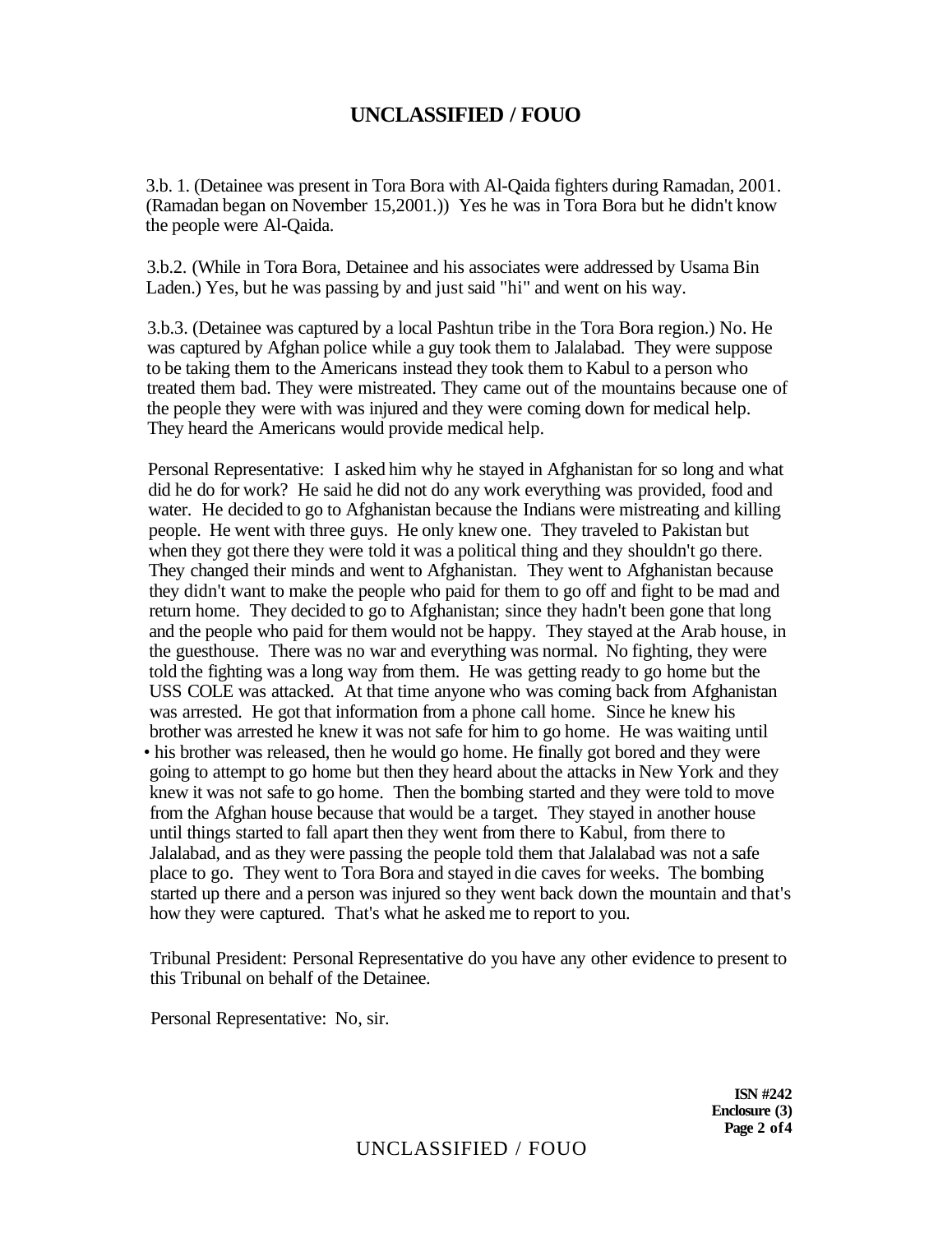[The Tribunal was reconvened]

Tribunal President: The Tribunal is reconvened in the unclassified session. The reason for the reconvening is that the Personal Representative remembered he had some additional information to provide us from the statements provide by the Detainee.

Personal Representative: Although the Detainee mentioned that people were tortured, he himself was never personally tortured.

Tribunal Member: He told you that he himself wasn't tortured or is that your assessment?

Personal Representative: He said he was not tortured. All he said is that he heard people crying at night, but he was not tortured.

Tribunal President: While here in Guantanamo Bay Cuba?

Personal Representative: He said he was not tortured here in Guantanamo Bay.

Tribunal President: Did he say he was not tortured in Afghanistan or did he say he was not tortured here in Guantanamo Bay?

Personal Representative: He said he was not tortured here in Guantanamo Bay.

Tribunal President: Did he say he was tortured in Afghanistan?

Personal Representative: He said he was treated bad and mistreated.

Tribunal President: But he did not say he was tortured?

Personal Representative: He did not say he was tortured.

[The Tribunal was reconvened]

Tribunal President: The unclassified session is now reconvened. We are having some additional discussion concerning whether or not there were some conflicts in the testimony provided to the Personal Representative from the Detainee and we asked for clarification. We are going to talk about that again. In the detainee's statement he stated that when he got here to Guantanamo Bay, he was tortured as well. It also stated that he quit speaking to the interrogators for one year because he was tortured by the interrogators. I want to clarify based upon his statements to you, was he ever tortured here at Guantanamo Bay?

> ISN #242 Enclosure (3) Page 3 of 4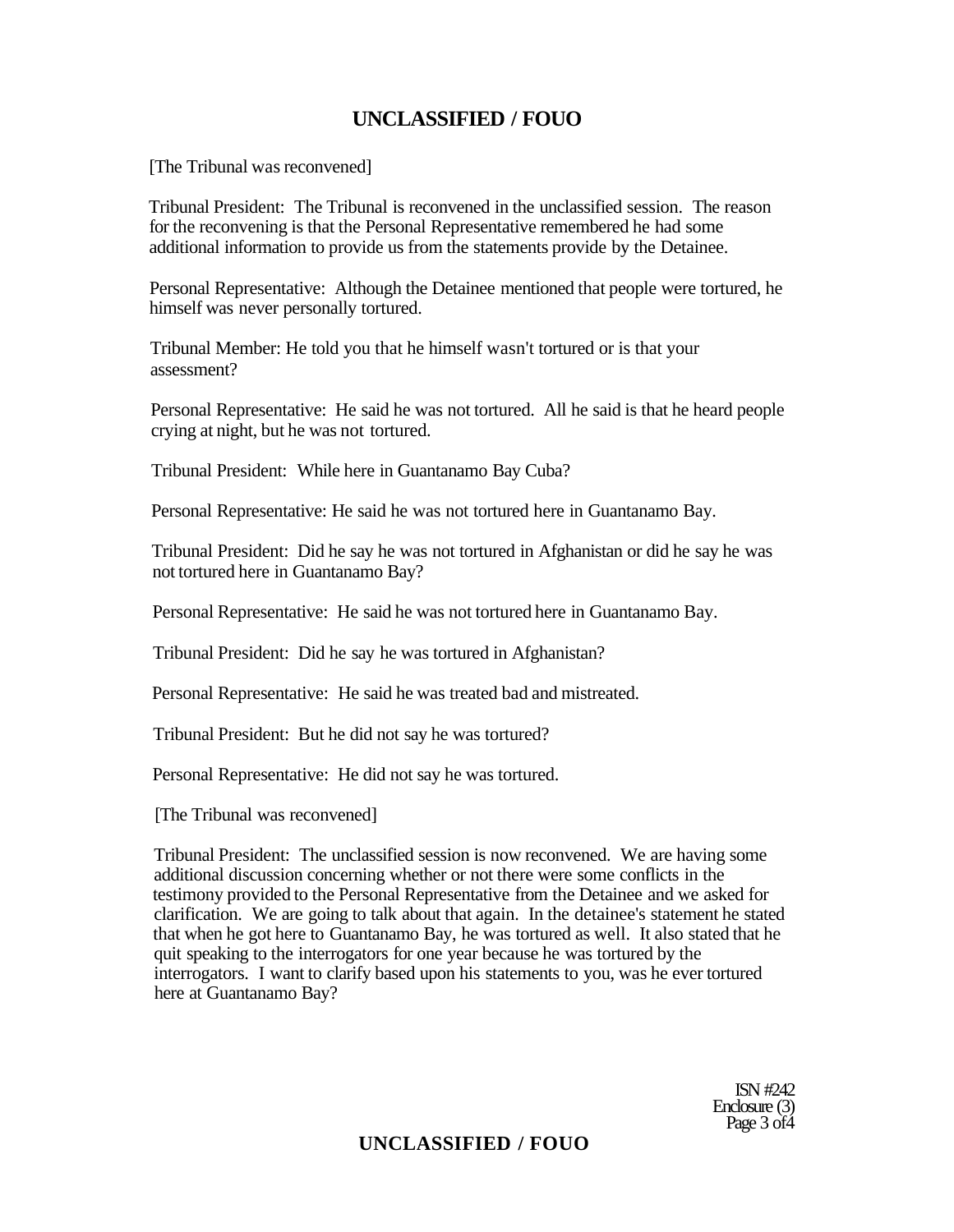Persona] Representative: Based on his statements to me. When he made his first initial statement he said that he was tortured here. But when I went back to clarify when he was tortured, he said he was never personally tortured.

Tribunal Member: So, he made conflicting statements?

Personal Representative: He made conflicting statements. He said he heard people crying at night, but he was not tortured.

# **AUTHENTICATION**

I certify the material contained in this transcript is a true and accurate summary of the testimony given during the proceedings.



**ISN #242 Enclosure (3) Page 4 of 4**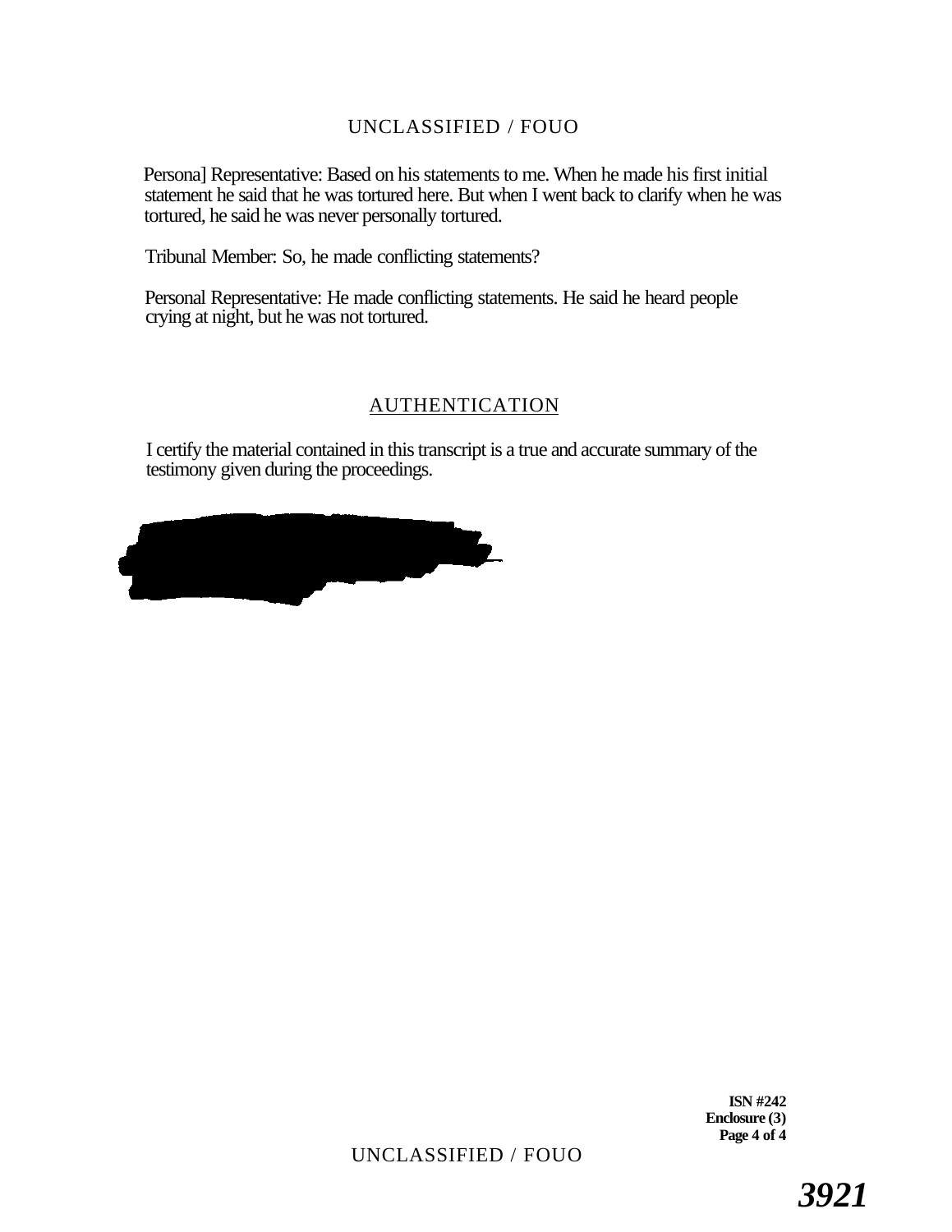Tribunal President: All unclassified evidence having been provided to this Tribunal, this concludes this Tribunal session.

# AUTHENTICATION

I certify the material contained in this transcript is a true and accurate summary of the testimony given during the proceedings.



**1SN #060 V Enclosure (3) Page 16 of 16** 

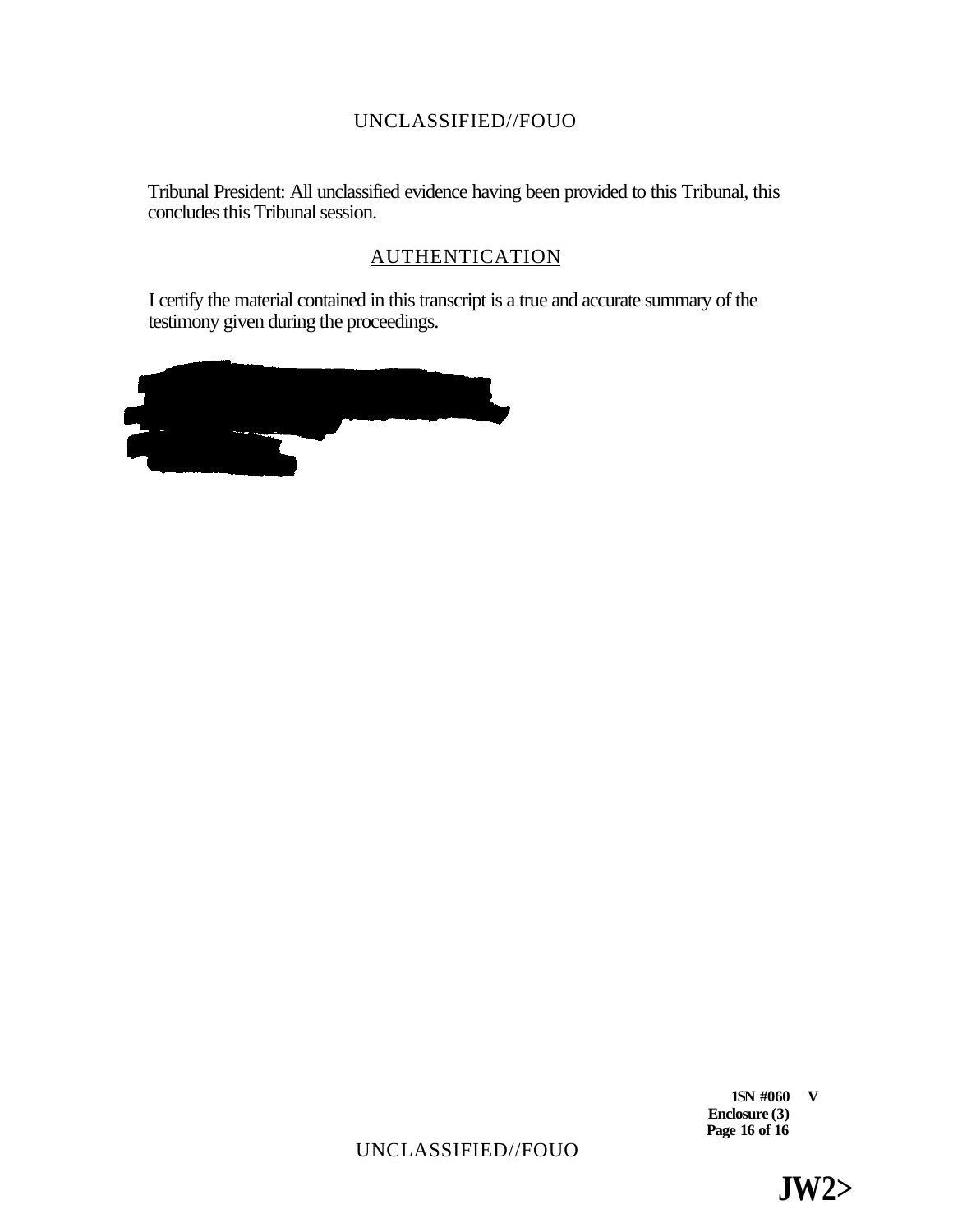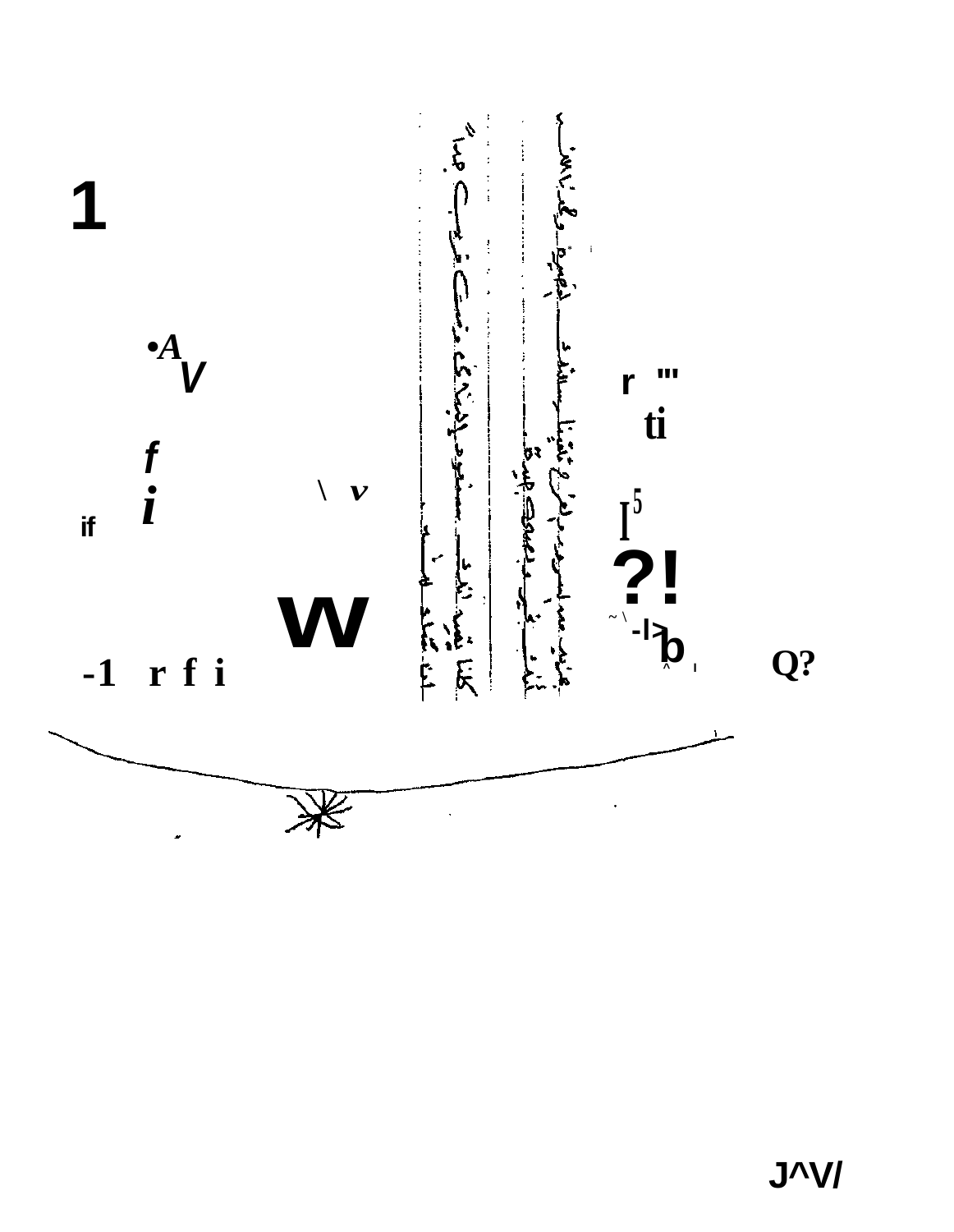|<br>د<br>نه ن<br>مہم र्देद्रा*रे* Server of the Server سلاك سوسالك سهد ابنكف **0.**  ای رفتار سازمان ارائه ۶<br>مارشیاست میگیرهای سأبانيك **c**   $\frac{1}{2}$ **\ -t;**  *I*  **i IN**  Tre my Him **-v\* ; • \ \* :**  راري څارپه  $\frac{1}{2}$ ووعديناء **C \* !**  سنلتش **'Hi**   $\frac{1}{2}$ نو<br>م  $E = \frac{1}{2} \sum_{i=1}^{n} \sum_{i=1}^{n} \sum_{j=1}^{n} \sum_{j=1}^{n} \sum_{i=1}^{n} \sum_{j=1}^{n}$ ا<br>په  $\vec{r}$ **I j**   $\sum_{i=1}^{n}$  $\frac{1}{2}$  ,  $\frac{1}{2}$  $\overline{\mathbf{r}}$ 

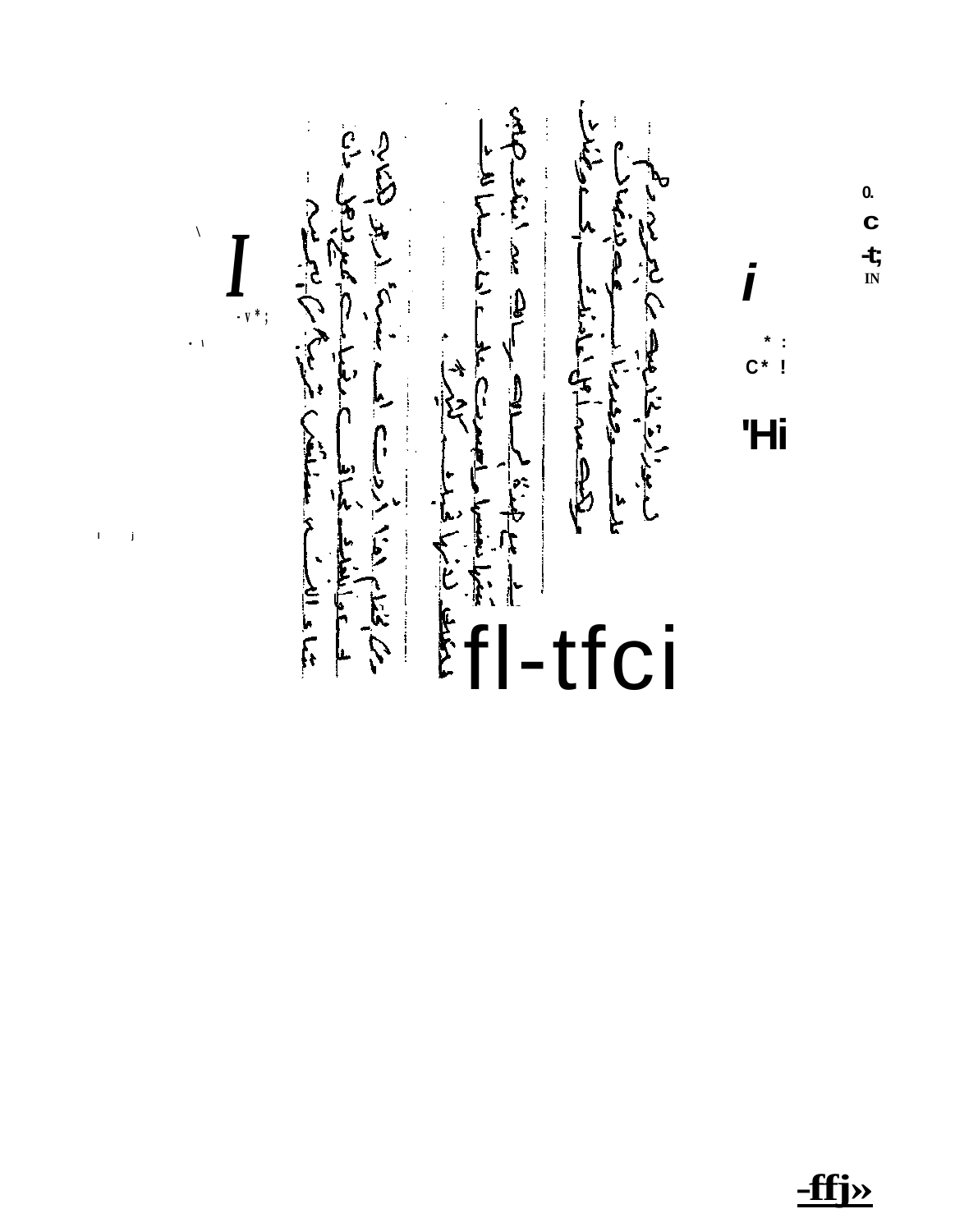#### **Summarized Detainee Statement**

#### **The detainee testified in substance as follows:**

Tribunal President: Abdul Rahman, you may now present any evidence you have to the Tribunal and you have the assistance of your Personal Representative in doing so. Do you want to present evidence to this Tribunal?

Detainee: I would like for the Personal Representative to do so.

Tribunal President: Okay, Abdul Rahman, would you like to make your statement or answer the questions under oath?

Detainee: I do not wish to take the oath.

Tribunal President: Personal Representative, you may begin.

**In the following section of the summarized transcript, the Personal Representative reads to the Tribunal the detainee's responses to the allegations found on the Unclassified Summary of Evidence, To put the detainee's responses into context, the allegations from the Unclassified Summary of Evidence are included in italics below just prior to the related response. Any comments made by the detainee or others while the Personal Representative reads the statement are summarized, as well.** 

Personal Representative: 1 met with the detainee and went over each one of the pieces of evidence. The detainee asked me to read the evidence and read his response. Then if the Detainee has anything additional to add, then the detainee can add after each point. I will start with the first one.

#### *3.a. The detainee is associated with Al Qaida.*

Personal Representative: I don't know anything about Al Qaida. I am not associated with Al Qaida.

/. *One of the detainee's known aliases was on a list of captured Al Qaida members discovered on a computer hard drive associated with a senior Al Qaida member.* 

Personal Representative: I have never used aliases, so the name on the hard drive is not me. This is the first time I have heard of it After I turned myself in and was detained in Pakistan, there were people taking my picture. I don't know what they did with the picture. I never saw my picture on the Internet, but the interrogator told me it was on the Internet. If it is, I have no idea how it got there. Like I said, I have never used an alias,

> ISN #179 Enclosure (3) Page 1 of 10

## UNCLASSIFIED//FOUO

*'394\**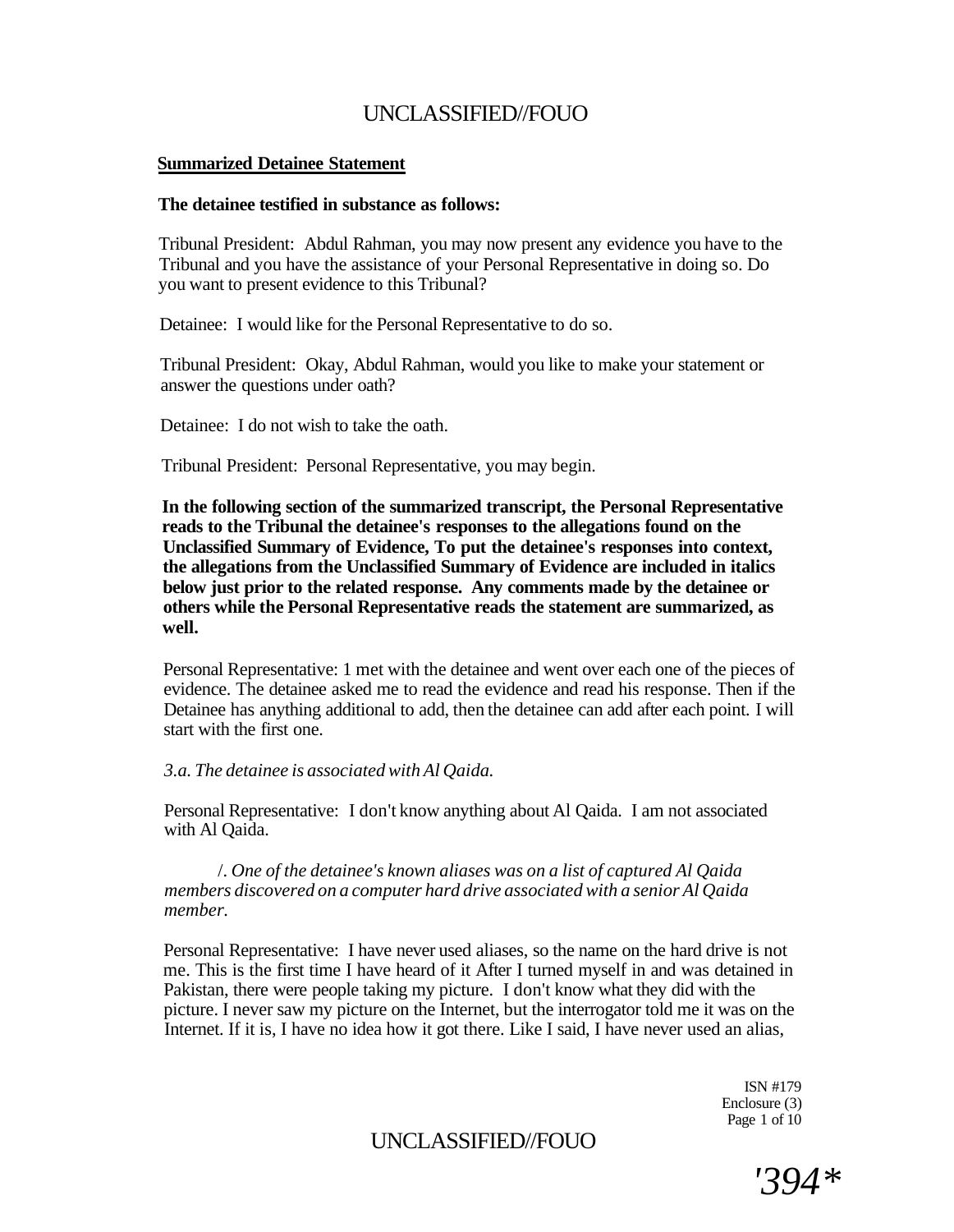so the name on the hard drive is not me. Would the detainee like to elaborate on any points?

Detainee: No. I have nothing else to say.

*2. The detainee traveled from Saudi Arabia through Pakistan, arriving in Kandahar, Afghanistan during July/August 2001.* 

Personal Representative: I traveled from Saudi Arabia to Bahrain by taxi. Then I traveled to Pakistan by plane. Then I went to Afghanistan via car. I traveled during the end of April, beginning of May, Not July/August

Detainee: I just wanted to make the correction when I left Pakistan to Afghanistan, it was by car.

Personal Representative: Yes, I said the detainee traveled from Pakistan to Afghanistan via car. Would the detainee like to elaborate on any points?

Detainee: No.

*3. The detainee provided monetary support to the Al Haramain Islamic Foundation, a non-governmental organization.* 

Personal Representative: I have never provided money to the Al Haramain Islamic Foundation. I am not associated with this organization at all. I went to Afghanistan to help the poor people and provide money to them directly. It should be noted, if I was involved with the Al Haramain Foundation and I wanted to go to any of these countries, I would have to get permission from them. Would the detainee like to elaborate on any of those points?

Detainee: I want to reiterate that I had no association with Al Haramain. If I had to leave, I would have to get the permission of the Foundation if I were a member.

*4. The Al Haramain Islamic Foundation is on a terrorism blacklist because of "financial, material and logistical support" they provide to the Al Qaida network arid other terrorist organizations* 

Personal Representative: I have no ties with the Al Haramain Foundation. I gave approximately ten thousand Saudi Riyals to the poor people directly. Would the detainee like to elaborate?

Detainee: No.

ISN #179 Enclosure (3) Page 2 of 10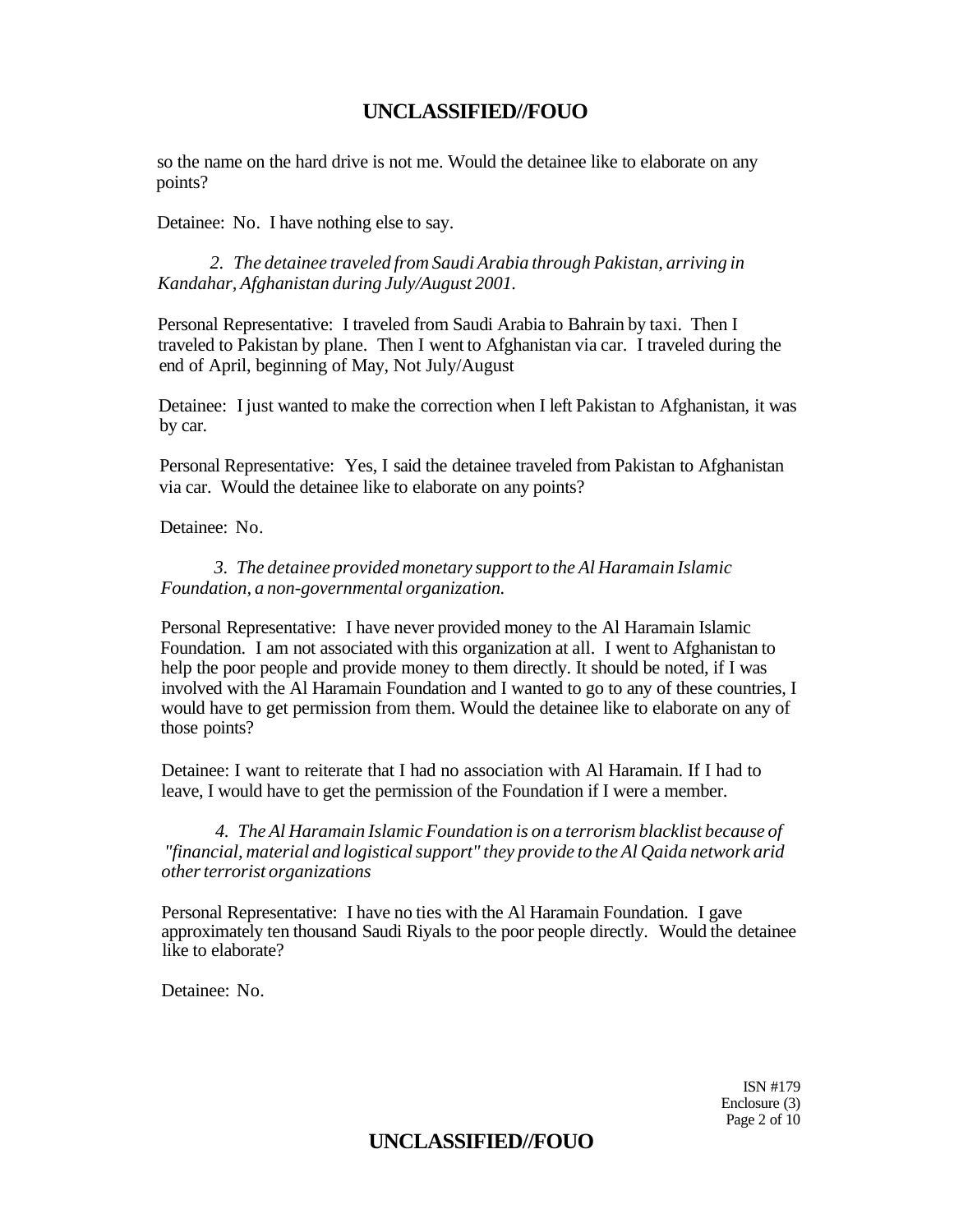*5. After the fall of Kabul and Jalalabad, the detainee fled Afghanistan for Pakistan where he was arrested by the Pakistani police and eventually turned over to U.S. forces* 

Personal Representative: The war began and I wanted to get out of Afghanistan and return home. I turned myself in to Pakistani police. Would the detainee like to elaborate?

Detainee: No.

Personal Representative: Abdul Rahman, does that conclude your statement? Would you like to say anything else?

Detainee: I have nothing else to say, unless you people have any questions for me.

Tribunal President: Personal Representative, do you have any questions for the Detainee?

Personal Representative: No, Ma'am.

Tribunal President: Recorder, do you have any questions for the detainee?

Recorder: Yes, Ma'am. I have two questions. Is your correct name Abdul Rahman Owaid Mohammad Al Juaid?

Detainee: Yes.

Recorder: In point number five, it said, "Detainee fled Afghanistan." How did you flee and by what route?

Detainee: I left Jalalabad toward Pakistan with a guide so I could exit the country. That was the only route that I followed.

Recorder: Thank you. That is all I have, Ma'am.

Tribunal President: Do any of the Tribunal Members have any questions for the Detainee?

Tribunal Member: Yes, Ma'am. When you left Afghanistan with the guide, do you recall what his name was?

Detainee: I do not know.

ISN #179 Enclosure (3) Page 3 of 10

UNCLASSrFIED//FOUO

*344S*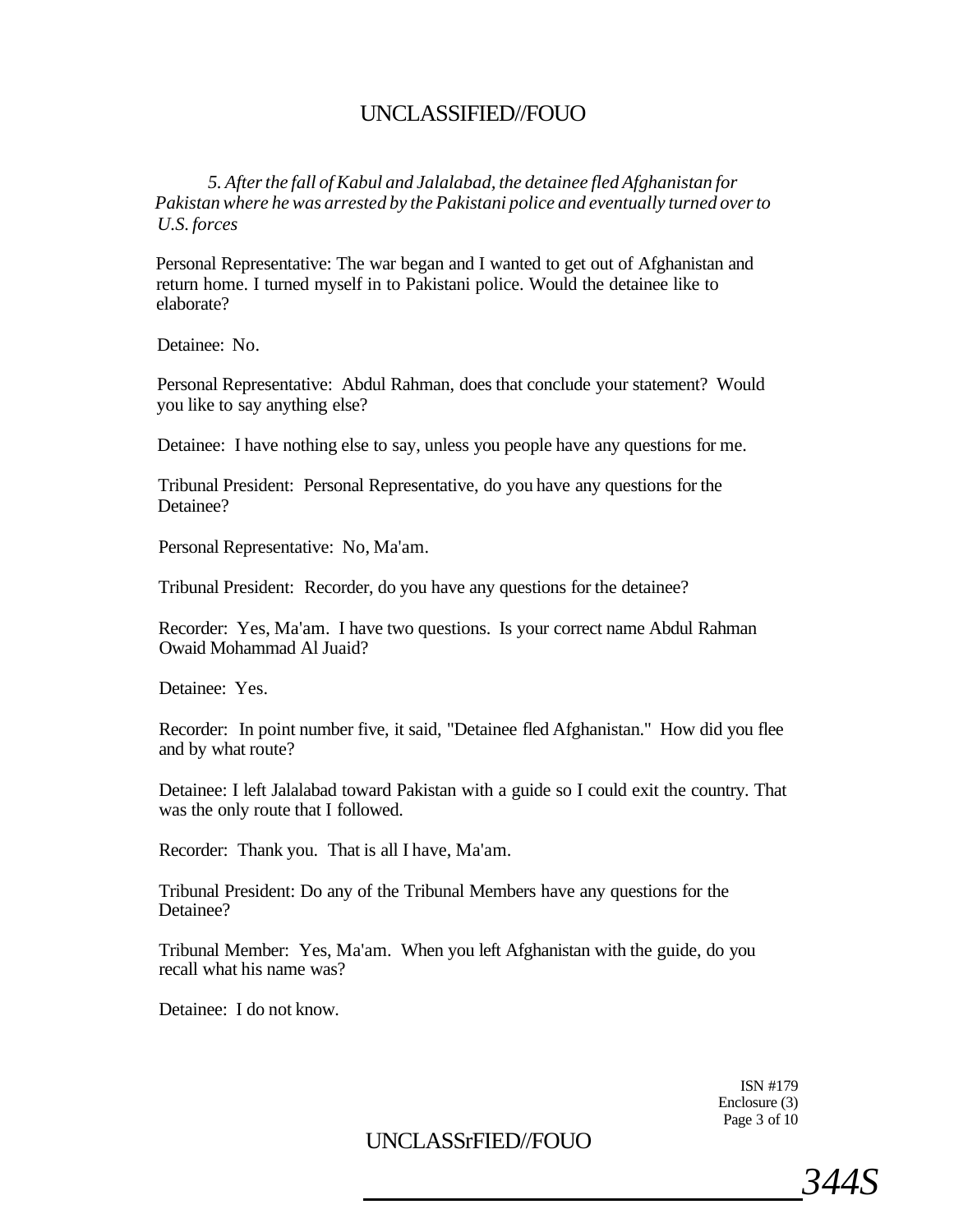Tribunal Member: Did you pay the guide to get you out of the country?

Detainee: Yes. I paid the guide money to take me out.

Tribunal Member: When you were arrested, did you have any weapons, guns or passports on you?

Detainee: First thing -1 was not arrested.

Tribunal Member: Okay, I am sorry. When you turned yourself in.

Detainee: No.

Tribunal Member: How long were you in Afghanistan?

Detainee: Less than five months.

Tribunal Member: You traveled to help the poor people?

Detainee: Yes.

Tribunal Member: What cities in Afghanistan did you travel to?

Detainee: Kandahar, to Kabul, to Jalalabad.

Tribunal Member: Is Arabic the only language you speak?

Detainee: Yes, it is.

Tribunal Member: When you were traveling in Afghanistan with the money for the poor people, did you have a weapon to protect yourself?

Detainee: No.

Tribunal Member: Did you have any type of military training?

Detainee: No, I did not.

Tribunal Member: Did you visit or attend any training camps in Afghanistan?

Detainee: No, I did not.

Tribunal Member: Where did you get the money to distribute to the poor?

ISN #179 Enclosure (3) Page 4 of 10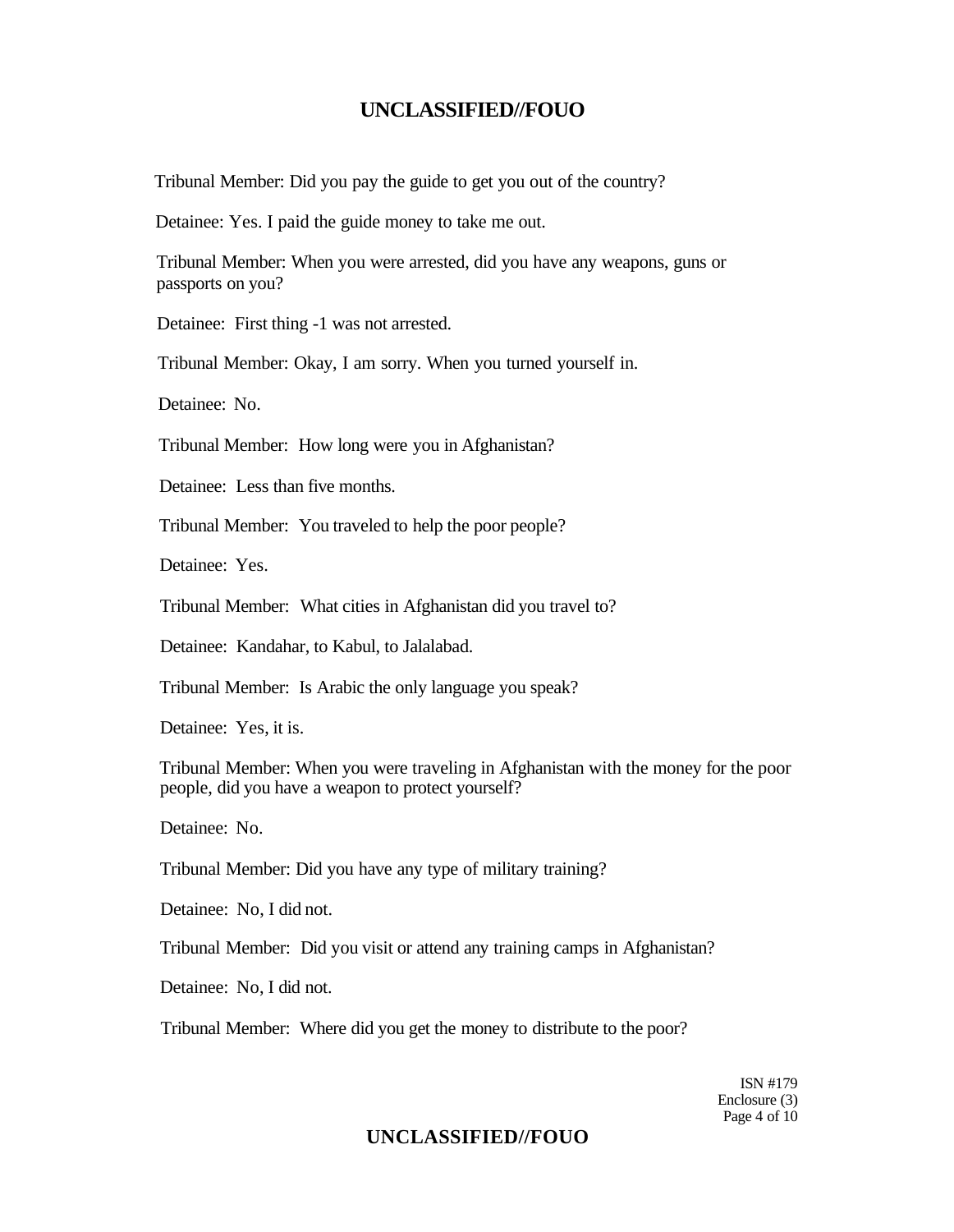Detainee: It was my money. I collected it while I was in Saudi Arabia.

Tribunal Member: What did you do in Saudi Arabia?

Detainee: I used to go to the mosques and I would ask the Muslims for donations.

Tribunal Member: What made you decide to go to Afghanistan to give money to the poor?

Detainee: I heard about the poor and needy people there and everywhere else. So I wanted to see it for myself.

Tribunal Member: Who helped you make the arrangements to go to Afghanistan?

Detainee: I did it myself, individually.

Tribunal Member: When you left Afghanistan and turned yourself in to Pakistan authorities, did you go through the Tora Bora mountains?

Detainee: I did not know.

Tribunal Member: Did not, or did know?

Detainee: I did not know.

Tribunal Member: Were there many other people leaving with you?

Detainee: No. I was by myself.

Tribunal Member: Did you see any fighters along the way?

Detainee: I did not see any fighters, but on the border I did see some people, and I do not know whether they were fighters or not.

Tribunal Member: Were these people carrying weapons?

Detainee: No, they weren't.

Tribunal President: Did you handle any weapons while you were in Afghanistan for any reason?

Detainee: No, I did not.

Tribunal President: Was there any fighting going on before you left Saudi Arabia to go to Afghanistan?

> **1SN #179 Enclosure (3) Page 5 of 10**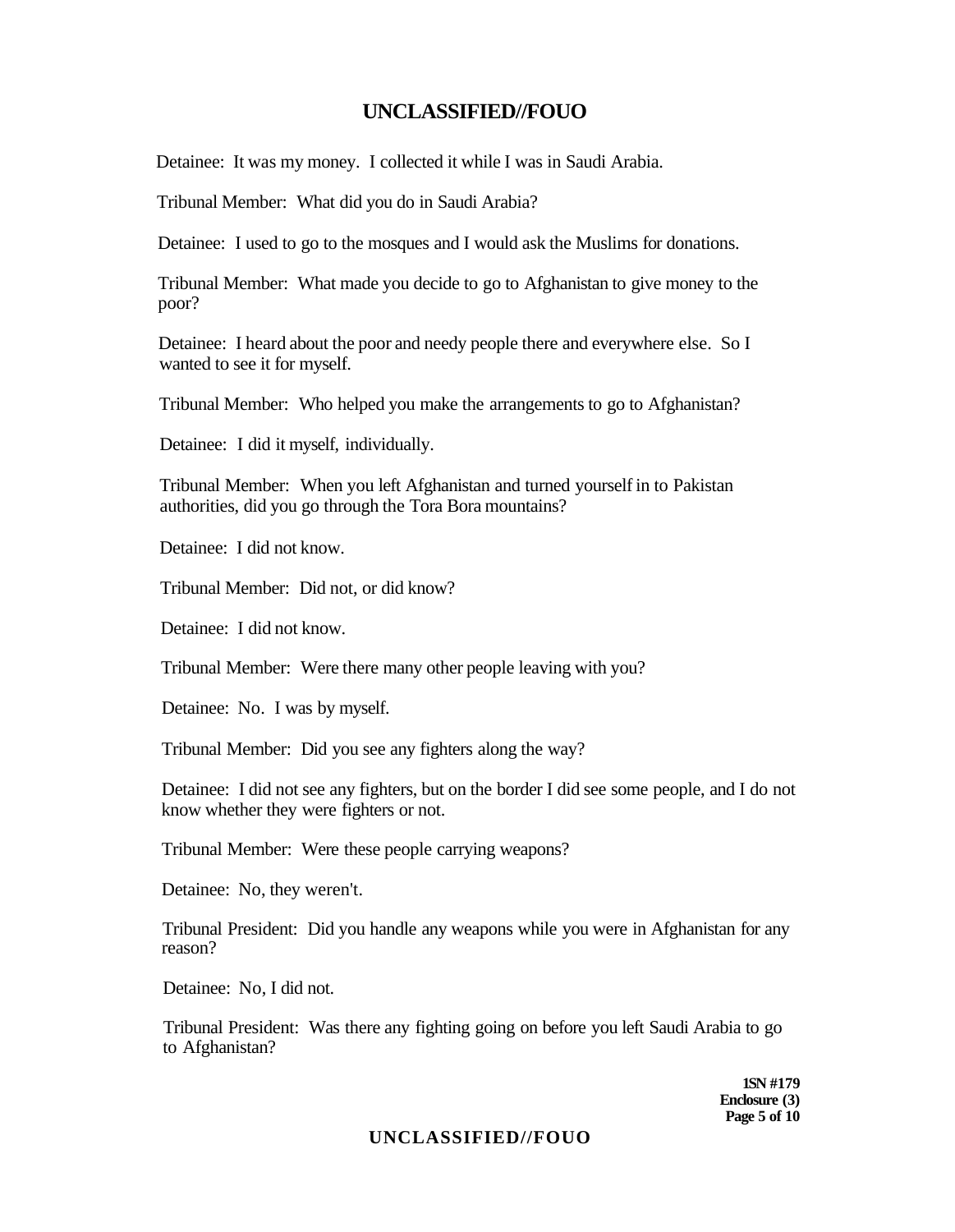Detainee: I do not know.

Tribunal President: While you were in Afghanistan, was there any fighting going on?

Detainee: I don't know that either.

Tribunal President: None of the places that you were staymg, there was not any fighting going on?

Detainee: No, there was not any fighting. If there was fighting, I would not have gone.

Tribunal President: Did the U.S. start bombing Afghanistan while you were there?

Detainee: I heard about the bombing on the radio. I did not see anything.

Tribunal President: Where did you stay in Kandahar?

Detainee: I stayed with an Arabic guy in Kandahar.

Tribunal President: Was that in a hotel or guesthouse?

Detainee: Somebody I met in Pakistan, I went with him to Afghanistan.

Tribunal President: What is that person's name?

Detainee: Abu Omar Al Tabie.

Tribunal Member: How did you know this man?

Detainee: I met him at the airport.

Tribunal President: Did you know him before you were in the airport?

Detainee: No, I met him there.

Tribunal President: Why would you leave with a man you just met?

Detainee: The man was with his family, and they were talking about going together. So I just asked the man if I could go with him, and he said fine.

Tribunal President: Where did you stay when you were in Kabul?

Detainee: With an Afghani guy who spoke Arabic.

ISN #179 Enclosure (3) Page 6 of 10

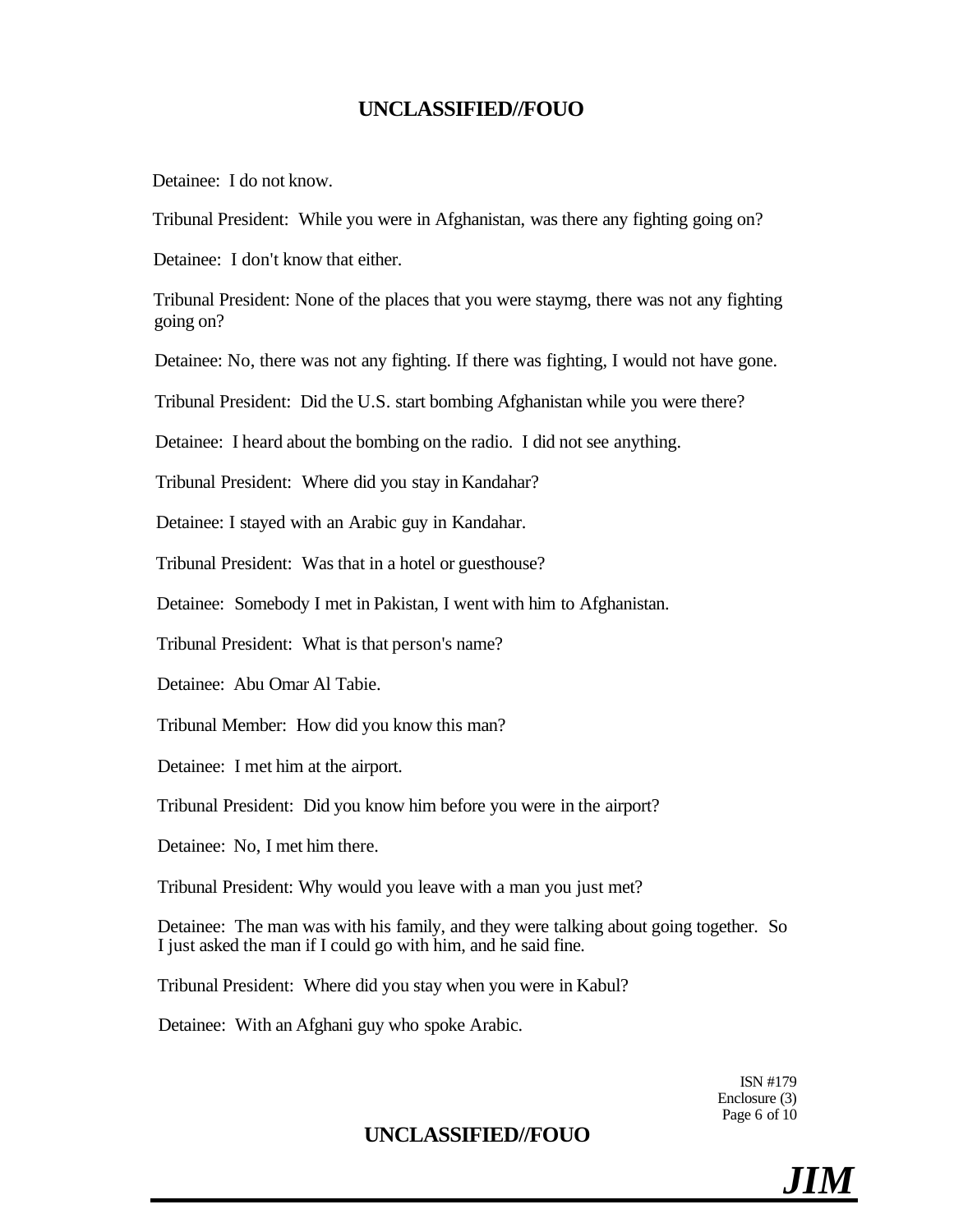Tribunal President: Who was this guy?

Detainee: I stayed with that guy and his name is Mohammed Raheim.

Tribunal President: Where was this? In a guesthouse or hotel?

Detainee: This guy Abu Omar knew him. That is how I found out about him.

Tribunal President: Where did you stay?

Detainee: In Muhammed's house.

Tribunal President: Where did you stay in Jalalabad?

Detainee: I was with another guy. His name was Abdel Raheim.

Tribunal President: How did you meet Abdel Raheim?

Detainee: I did not go alone. I went with other people.

Tribunal President: Where did you meet?

Detainee: I went to Abdel Raheim's house.

Tribunal President: How did you know where to go to meet him?

Detainee: The guy named Muhammed Raheim took me to Abdel Raheim. I stayed with these people when I wanted to go from one city to another. So I would ask the people I stayed with where I should go next and who would be there.

Tribunal President: You met Abdel Raheim in Jalalabad, and where did you stay?

Detainee: I stayed at Abdel Raheim's house.

Tribunal President: Did you know anyone else in Afghanistan?

Detainee: That is all I knew.

Tribunal President: Earlier, one of the Tribunal Members asked what did you do in Saudi Arabia before you left. I am not sure if I understood your answer. How did you earn a living in Saudi Arabia?

Detainee: I was a student.

ISN#179 Enclosure (3) Page 7 of 10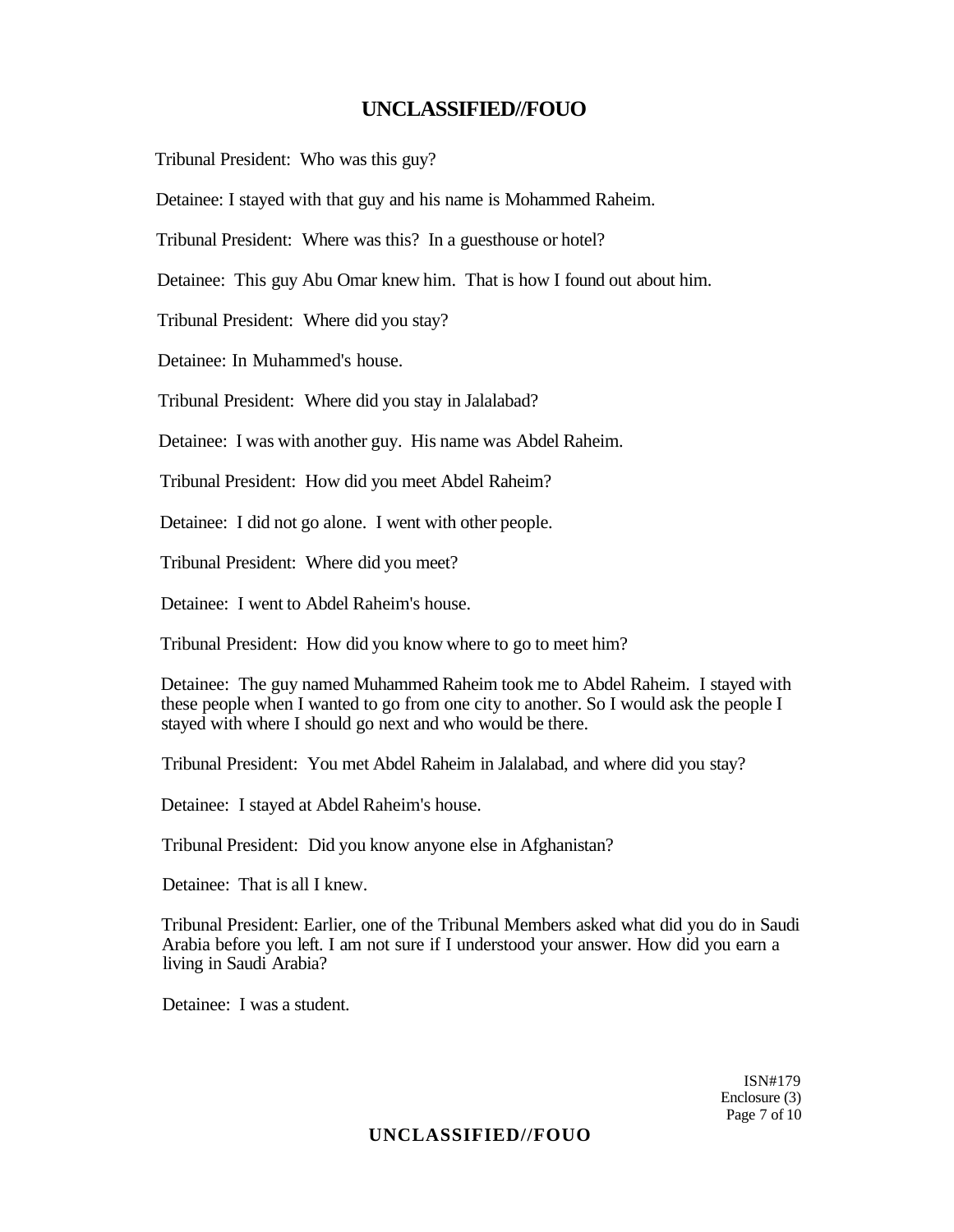Tribunal President: You said you had some money of your own. How did you earn the money?

Detainee: I used to go to the mosques and ask the Muslim people for money.

Tribunal President: The Muslim people in the mosques gave you money?

Detainee: Not only to me, but to anyone that needed help.

Tribunal President: And then you turned around and gave the money to the poor people in Afghanistan?

Detainee: Yes.

Tribunal President: How much money did you take to Afghanistan with you?

Detainee: Ten Thousand Saudi Riyals.

Tribunal President: Did you get paid to do that?

Detainee: No, it was an individual effort.

Tribunal President: Why did you turn yourself in to the Pakistani police or Government?

Detainee: I wanted to go back to Saudi Arabia. I did not have any money. That is why I turned myself over.

Tribunal President: Did you have a Saudi Arabia passport?

Detainee: Yes, I did. But not when I turned myself over.

Tribunal President: You did not have a passport or visa at that time?

Detainee: I did not have my passport or any money.

Tribunal President: What happened to your passport?

Detainee: I left it in Kabul.

Tribunal President: Did you leave it with someone?

Detainee: I left it at Muhammed Raheim's house.

Tribunal President: Was that on purpose or by accident?

**ISN#179 Enclosure (3) Page 8 of 10** 

#### UNCLASSEFIED//FOUO

*39 f°*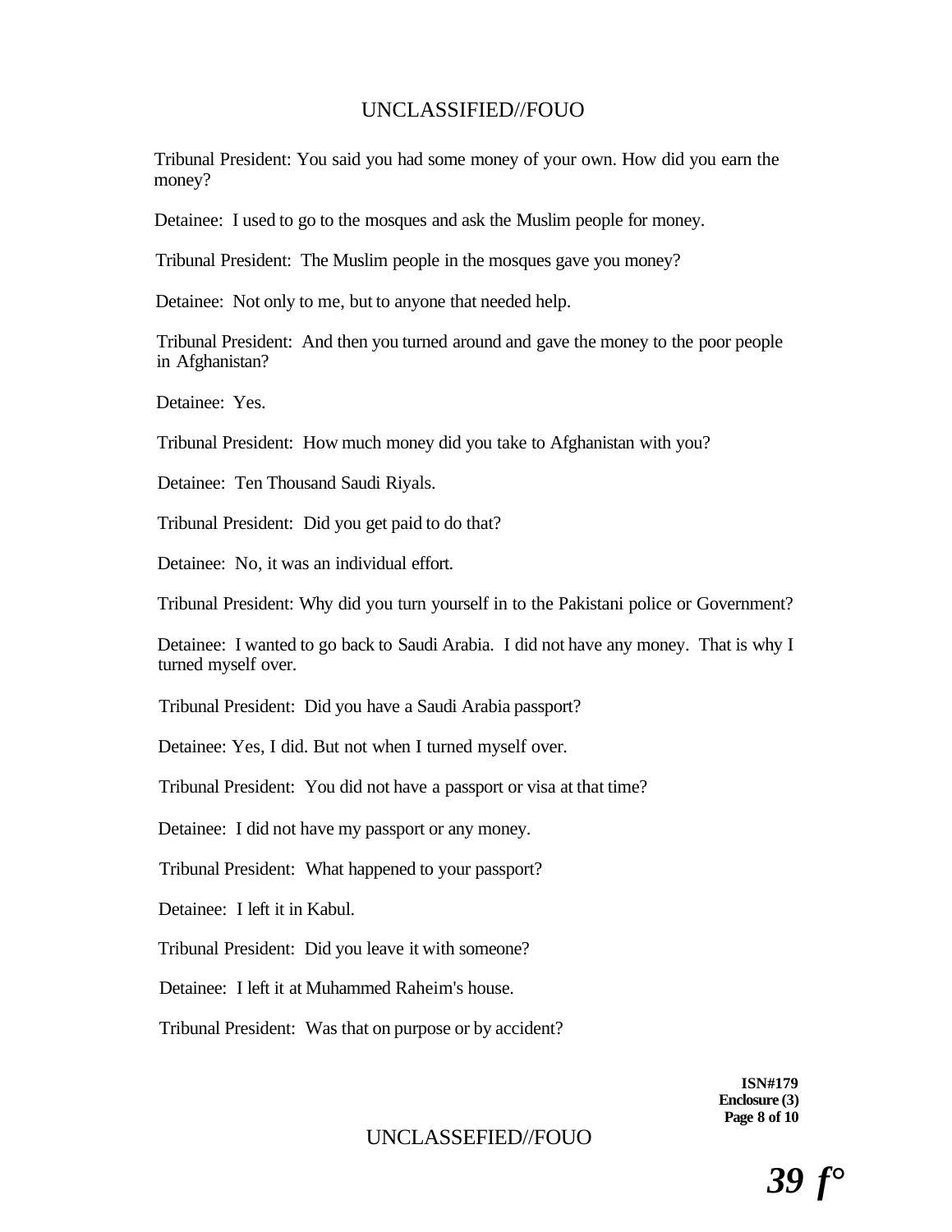Detainee: I left it there with the rest of my personal belongings.

Tribunal President: Was Muhammed Raheim going to keep it for you and send it to you later?

Detainee: No. Muhammed Raheim was with me. But Muhammed Raheim said he was going to go back and get my passport.

Tribunal President: Who was going to go back?

Detainee: We used to go to Jalalabad for three or four days. Then we would go back to Muhammed Raheim's house. I never traveled by myself, except with this man because I did not speak the language.

Tribunal President: But you were leaving Afghanistan for Pakistan; why did you not take your passport with you?

Detainee: Kabul fell when I was in Jalalabad.

Tribunal President: Do any of the Tribunal Members have any other questions for the Detainee?

Tribunal Members: No, Ma'am.

Tribunal President: Abdul Rahman, do you have any other evidence to present to this Tribunal?

Detainee: No.

Tribunal President: Personal Representative, do you have any other evidence or does the detainee have any previously approved witnesses, to present to the Tribunal?

Personal Representative: No, Ma'am.

ISN#179 Enclosure (3) Page 9 of 10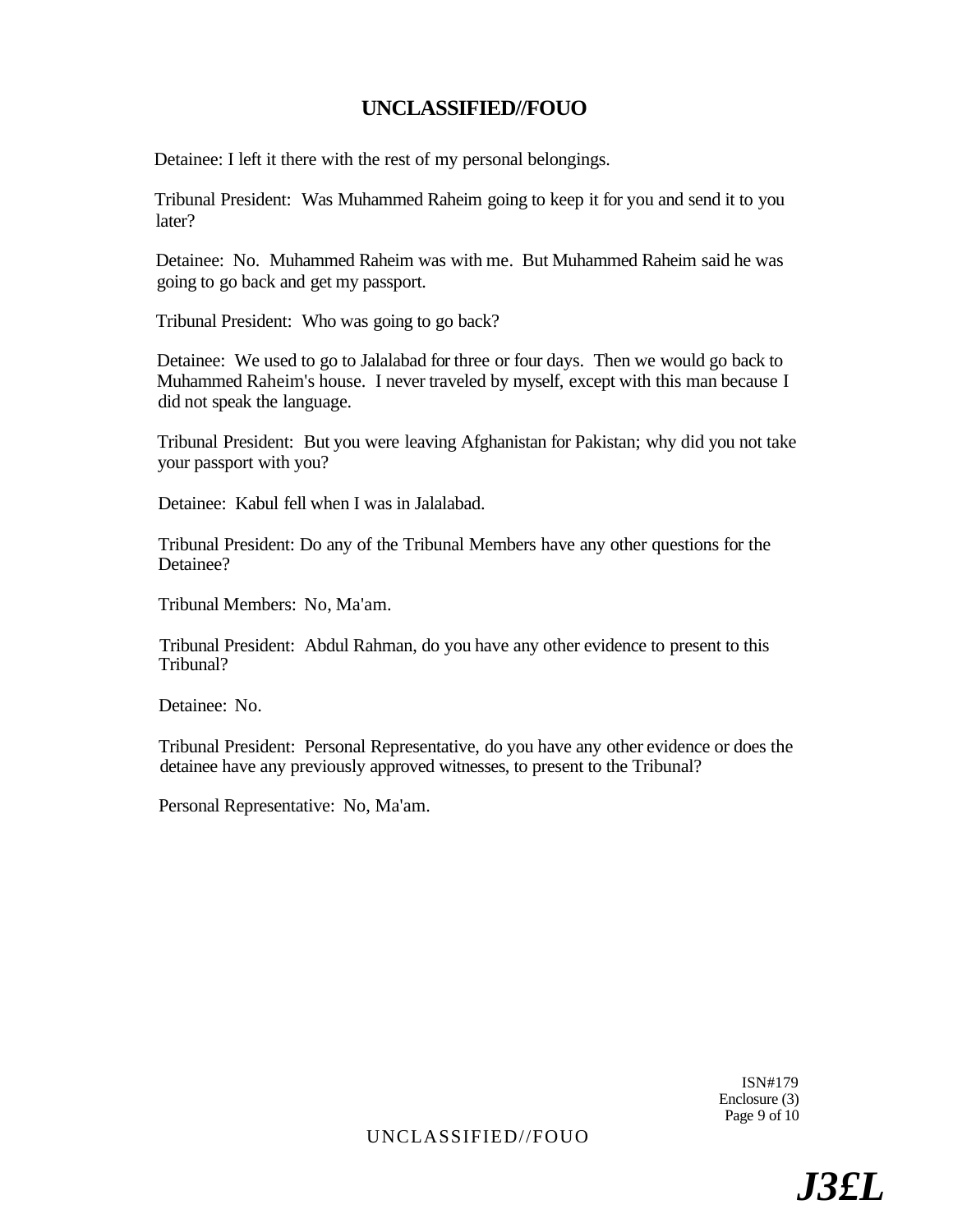Tribunal President: All unclassified evidence having been provided to this Tribunal, this concludes this Tribunal session.

# **AUTHENTICATION**

I certify the material contained in this transcript is a true and accurate summary of the testimony given during the proceedings.



**ISN#179 Enclosure (3) Page 10 of 10** 

# **UNCLASSIFIED//FOUO**

 $Jr$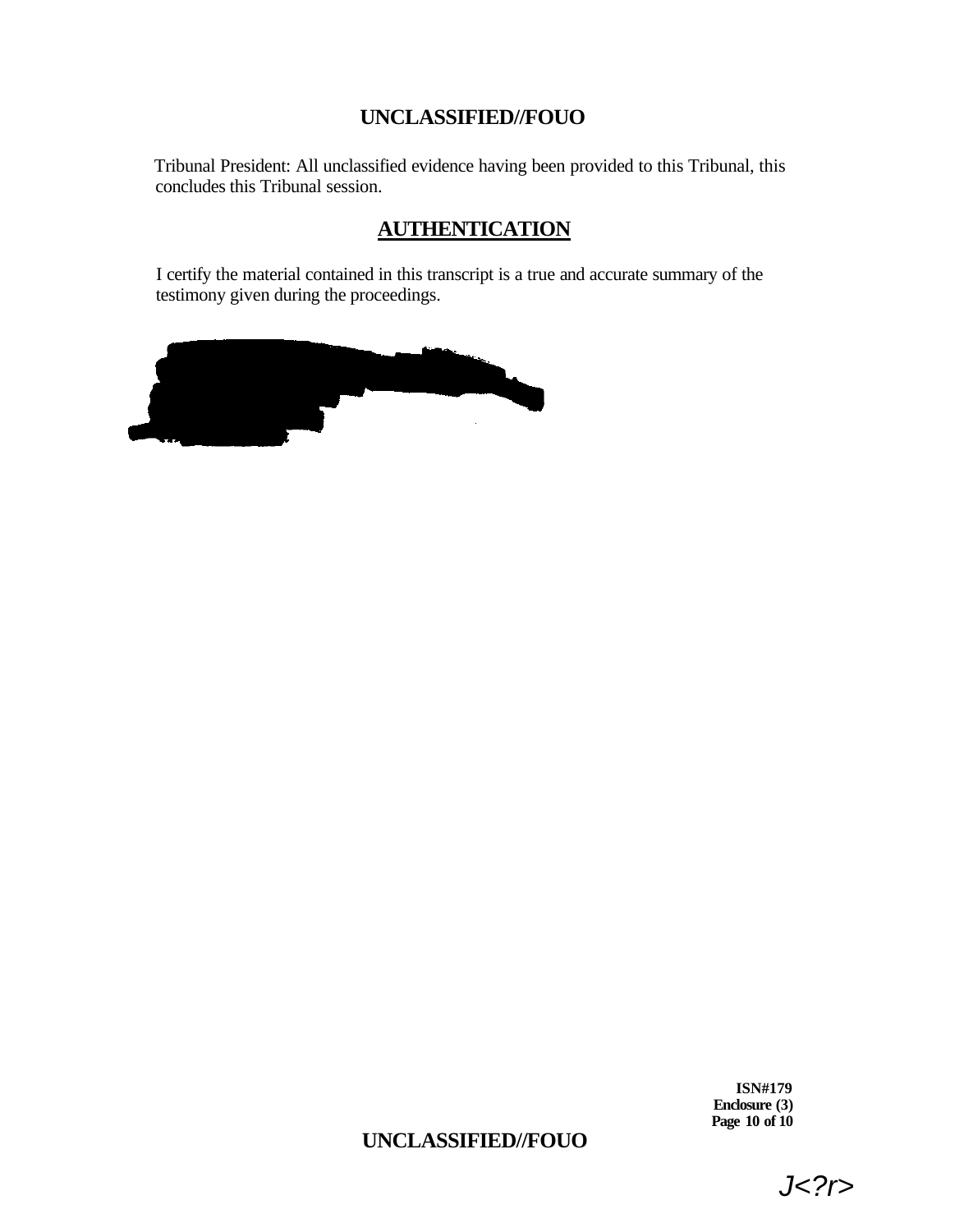#### **Summarized Sworn Detainee Statement**

When asked by the Tribunal President if the detainee understood the CSRT process, the Detainee answered, "Yes."

Tribunal President: Do you have any questions concerning the Tribunal process?

Detainee: What do you mean if 1 have any evidence?

Tribunal President: As we go through the Tribunal process, the Recorder or the Personal Representative will submit evidence to this Tribunal board. This evidence will be in the form of information and it will be the first time the three members of this panel have seen that information. All of this information has been discussed with you by your Personal Representative. Do you have any other questions?

Detainee: No.

Tribunal President: Do you wish to make a statement to this Tribunal?

Detainee: I will talk with you as long as you guarantee me there will be no torture. If it will affect my safety I will say nothing.

Tribunal President: We will guarantee there will be no torture.

Detainee: 99% of what you have heard is inaccurate and incorrect

[The Tribunal President asked if the Detainee wanted to make a statement under oath.]

Detainee: All the information that was just read is inaccurate.

Tribunal President: That's fine. (Detainee) Would he like to tell us what really happened?

Detainee: Yes.

Tribunal President: Please do so now.

Detainee: I want to talk about the reason I left Yemen? I left Yemen for personal reasons, logically I was not feeling well.

Tribunal President: What else would you like to tell us?

Detainee: I wanted to get married in Yemen, but for some reason my marriage was not approved and I had to leave there because psychologically I was not all together. I went to Afghanistan because it was the only place I could that I didn't need residency and I

> ISN #522 Enclosure (3) Page 1 of6

## **UNCLASSIFIED / FOUO**

*3 453*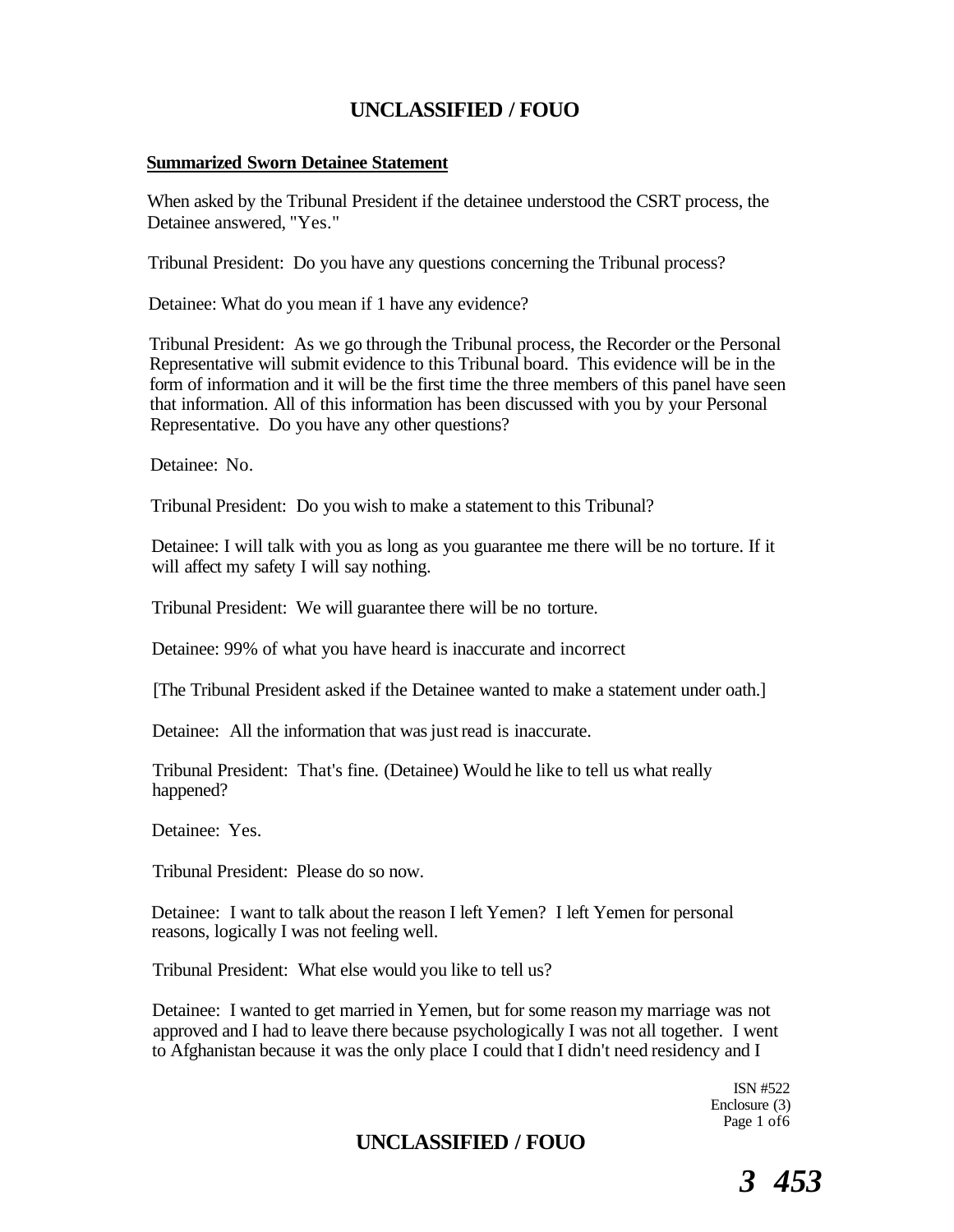could leave there cheaply. As far as the training that is not ail true. I did take the tactics and the topography training. Change that, those two I did not train on them, but I did do all the other training.

Tribunal President: Okay, you are saying you did not take tactics or topography but you took the other courses.

Detainee: I did take the tactics and the topography. I have trained on all the weapons you mentioned.

Tribunal Member: You have?

Detainee: Yes. I not only had the training, I read the books. I was not in Tora Bora for more than one day. When the attacks took place I was not in Kabul, I was in Kandahar. When I went to Kabul, my plan was to go back. I was going to go from Kabul back to Yemen during the hot season. The first day I got to Kabul, I went to the market. Some Afghani people picked me up and said they were security. They drove me to a city that I didn't know. They took me to a house. I found out I was kidnapped and the people were not security. The house 1 stayed in was watched. I was told if 1 left they would kill me. From the first attack until the  $26<sup>th</sup>$  day of Ramadan. They told me they would take me to a house with Arabs in it They took me to an Afghani place in Tora Bora. I stayed there one day and they brought a wounded person and another guy called Kahled Egani. They were going to treat the wounded man and then we were all going to go back to Yemen. From there they sold me to the Americans. I was afraid in me beginning, because whenever we spoke to the interrogators we were punished. We were hit and tortured. Not only did 1 get hit and punched they broke my nose. The Americans did this to me. When I arrived in Cuba I got hit in the place where we eat. I got hit on the shoulder and it was very painful, it was dislocated or something. They threatened to break it monthly even when I got to Cuba they told me I would be here for a long time.

Tribunal President: Is there anything else you would like to say?

Detainee: The only time I went to Jalalabad was when I went to prison. The name you called the guesthouse, I have never heard of. They used that guesthouse for everyone. I deny seeing Bin Laden. That's the truth and whatever else you have is not true. The training I had on the weapons is that evidence? Is there anything against learning that?

Tribunal President: It is part of the evidence used for the determination.

Detainee: How can you use that as evidence to make your determination? There is no International Law forbidding me to learn that. Is this type of training forbidden Internationally?

Tribunal President: This is not a legal proceeding.

**ISN#522 Enclosure (3) Page 2 of6** 

UNCLASSIFIED / FOUO

*39 S<sup>4</sup> /*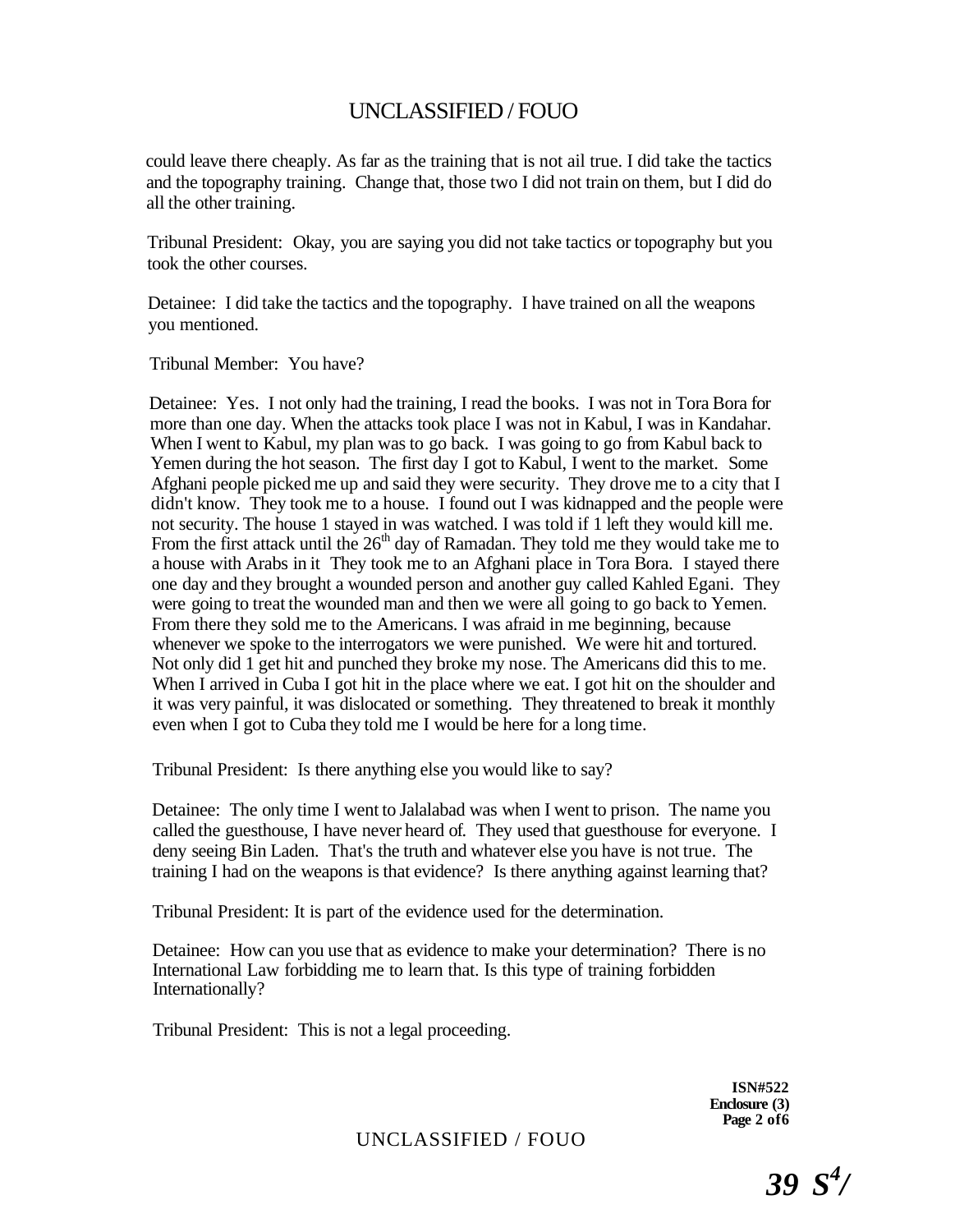Tribunal President: Is there anything else you would like to say? Detainee: No.

Tribunal President: Personal Representative do you have any questions for the detainee?

Personal Representative: Yes I do.

#### **Summarized Answers in Response to Questions by the Personal Representative**

- Q. To clear up what you told me yesterday during our meeting, did you ever receive training on heavy artillery?
- A. Yes.
- Q. Did you receive training on explosives?
- A. No training on explosives.

#### **Summarized Answers in Response to Questions bv the Tribunal Members**

- Q. When you left Yemen, how did you get to Afghanistan?
- A. Plane.
- Q. How did you fly there and where did you stay?
- A. Somebody else got the ticket for me. I gave my friend my passport so he could get my ticket for me.
- Q. He paid for it, your friend paid for your ticket?
- A. I gave him my passport and the money.
- Q. And you flew from where in Yemen to Afghanistan? Did you go to Pakistan first or straight to Afghanistan?
- A. From Yemen to Pakistan and then to Afghanistan.
- Q. When you went from Pakistan to Afghanistan, how did you go?
- A. Took a bus.
- Q. Did anybody help you along the way; did they show you the way or interpret for you?

ISN#522 Enclosure (3) Page 3 of 6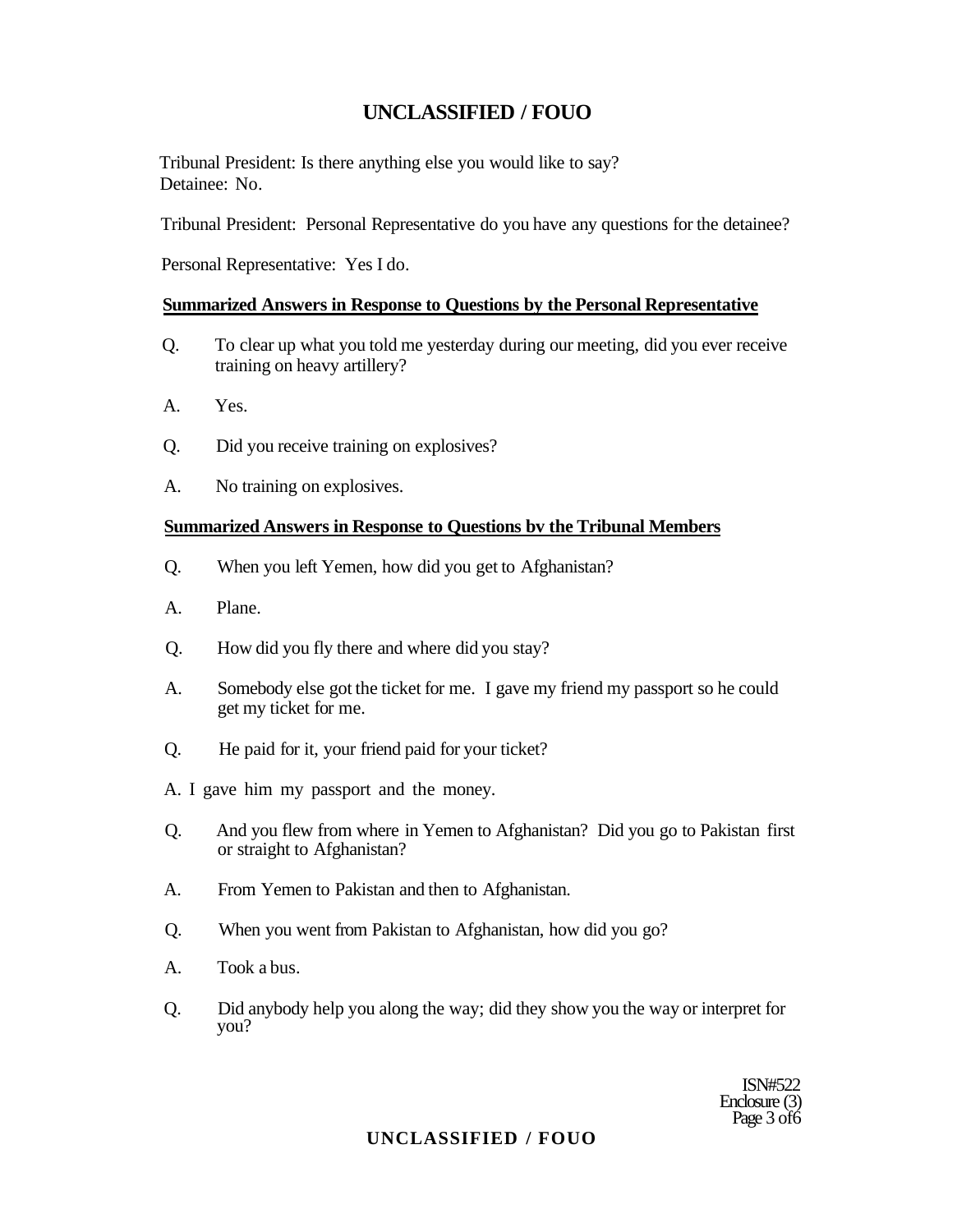- A. There was a guy that took me from Pakistan to Afghanistan, his name was (inaudible).
- Q. Do you remember from what city in Pakistan you left from?
- A. Karachi.
- Q. From Karachi you took a bus to Kandahar?
- A. To Quetta.
- Q. Then from Quetta to Kandahar?
- A. Yes.
- Q. When you were in Kandahar did you go to Al-Farouq from there?
- A. I was in Kandahar for one week then I went to the camp.
- Q. You trained at Al-Farouq and then went on to Malek?
- A. I never went to Malek.
- Q. So, you learned your artillery training at Al-Farouq?
- A. Yes.
- Q. Are you a Mujahid fighter?
- A. No.
- Q. Did you meet any Al-Qaida or Taliban members in your travels in Afghanistan?
- A. I saw people coming and going, but I didn't know who they were but the houses were for anybody.
- Q. Why did you go to Afghanistan?
- A. I couldn't live there any more because of what I told you earlier. If I went to another country besides Afghanistan I would need a lot of money. That was the easiest to do. I lived there for two years and it never cost me anything.
- Q. What kind of work did you hope to find in Afghanistan?

**ISN #522 Enclosure (3) Page 4 of6**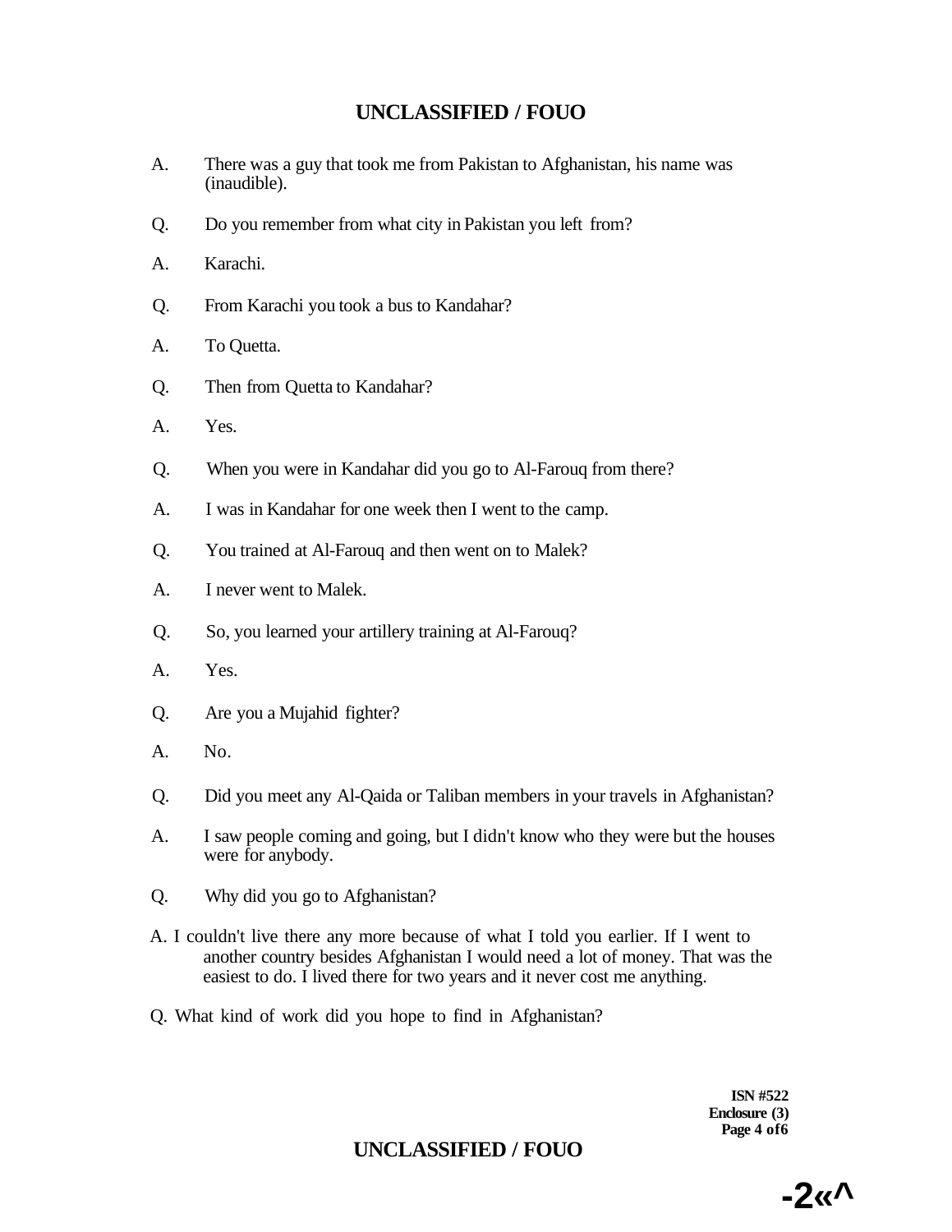- A. I didn't think about work. I had heard there were houses in Afghanistan that you could stay at and they provide the food and you don't have to do nothing.
- Q. Do you remember what year you left Yemen?
- A. No.
- Q. When you went to Pakistan you lived there for two years?
- A. Not in Pakistan in Afghanistan.
- Q. How long of those two years were you in Afghanistan?
- A. Two years.
- Q. So two years combined Pakistan and Afghanistan, is that what you are saying?
- A. I stayed in Pakistan for two or three days, the rest was in Afghanistan.
- Q. You said when you went to Afghanistan there were houses that you could stay and get food and didn't have to work. Why did you go from that to training?
- A. I had plenty of time to kill. The training was free just like everything else.
- Q. Who did you think was running the camp when you went for training?
- A. When I got my training I don't know who was ranning the place. About five or six months after being there I heard about Al-Qaida. I didn't hear the name Usama Bin Laden for about another five or six months later.
- Q. So, you were training for five or six months?
- A. All the training was about four months.
- Q. When you got here in Cuba from Afghanistan, you stated you were tortured here?
- A. Yes, I still use the medication for my shoulder.
- Q. You were hit in the shoulder one time?
- A. More than that When they brought me here they tied my foot to my back and they threw me on my face. I feel there is something torn in my shoulder from the way I was laying on the floor.
- Q. Did you receive medical treatment here?

**ISN #522 Enclosure (3) Page 5 of6**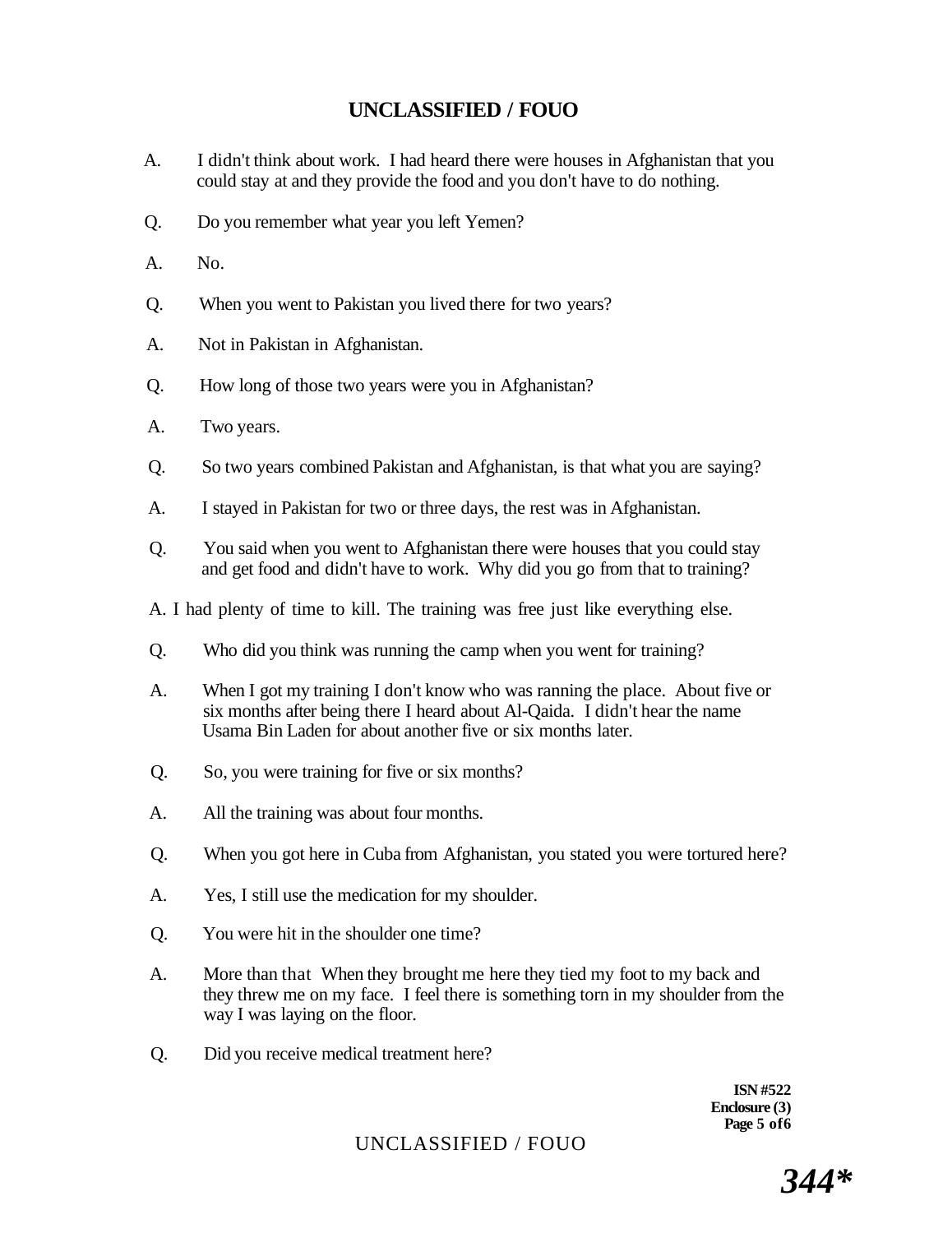- A. I got treatment for the first two weeks I was here.
- Q. But since that incident there has been no other torture?
- A. I haven't but I have seen other people in the camp mistreated and tortured and that affects me psychologically. I was afraid for my life. When the interrogators asked if I was AI-Qaida I would say yes to avoid the torture.

[Tribunal President asked if the Detainee had any further evidence to present to the Tribunal]

Detainee: I have nothing to say. I have no witnesses and this Tribunal is not a legal proceeding it is a military proceeding. It doesn't matter what 1 say, it's military and there are no judges.

Tribunal President: Personal Representative do you have any other evidence to present to this Tribunal?

Personal Representative: Yes sir. I want to state that the allegations of abuse have been written up and submitted to the QIC for investigations.

# **AUTHENTICATION**

1 certify the material contained in this transcript is a true and accurate summary of the testimony given during the proceedings.



**ISN #522 Enclosure (3) Page 6 of6**